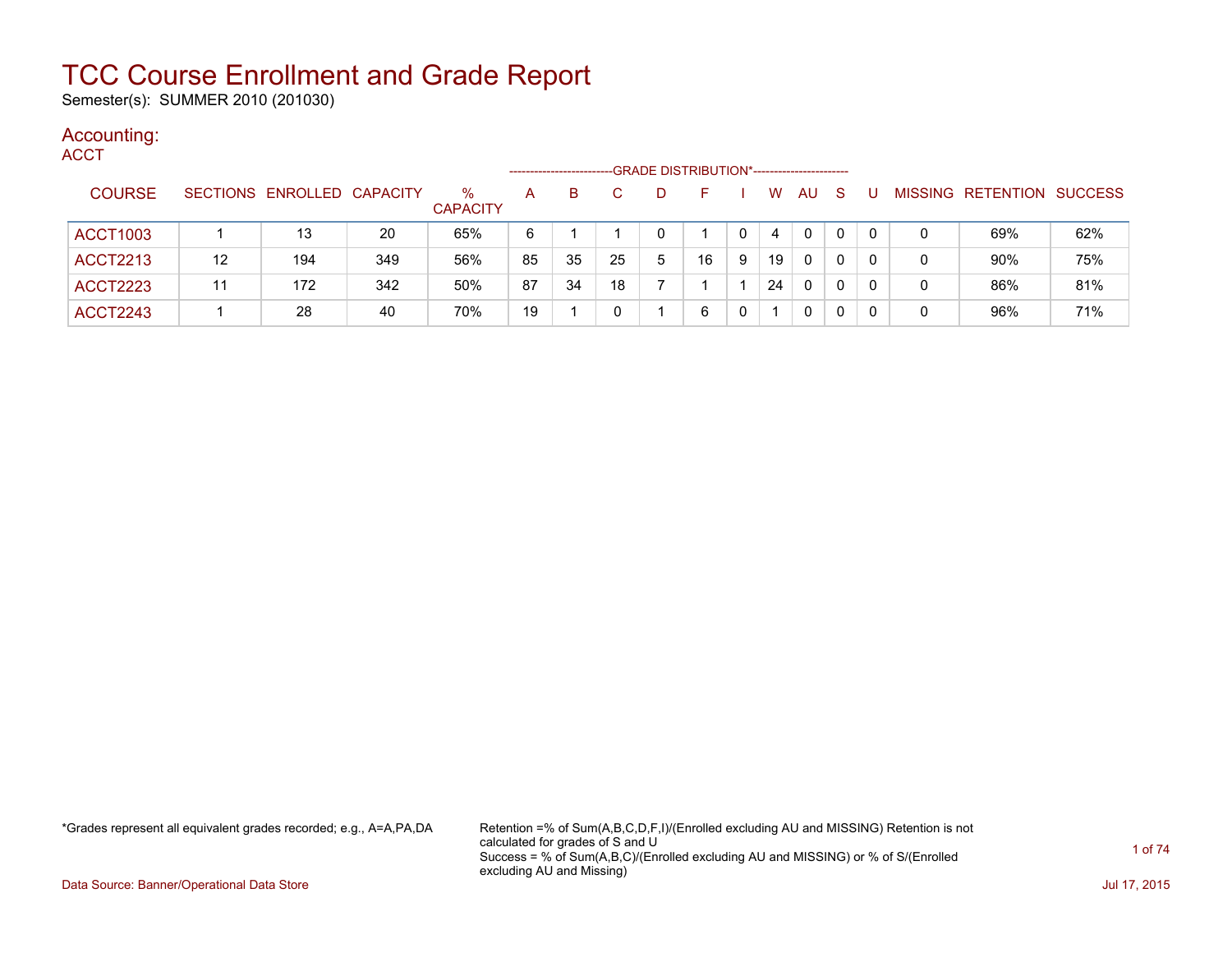Semester(s): SUMMER 2010 (201030)

#### Allied Health: ALDH

| ALDN            |                            |     |                      |    |    | ------------------------GRADE DISTRIBUTION*----------------------- |   |          |    |  |  |                           |     |
|-----------------|----------------------------|-----|----------------------|----|----|--------------------------------------------------------------------|---|----------|----|--|--|---------------------------|-----|
| <b>COURSE</b>   | SECTIONS ENROLLED CAPACITY |     | %<br><b>CAPACITY</b> |    |    | A B C                                                              |   | DFIWAUSU |    |  |  | MISSING RETENTION SUCCESS |     |
| <b>ALDH1323</b> | 16٬                        | 220 | 73%                  | 79 | 37 | 16                                                                 | າ | 6        | 17 |  |  | 89%                       | 82% |

\*Grades represent all equivalent grades recorded; e.g., A=A,PA,DA Retention =% of Sum(A,B,C,D,F,I)/(Enrolled excluding AU and MISSING) Retention is not calculated for grades of S and U Success = % of Sum(A,B,C)/(Enrolled excluding AU and MISSING) or % of S/(Enrolled excluding AU and Missing)

Data Source: Banner/Operational Data Store Jul 17, 2015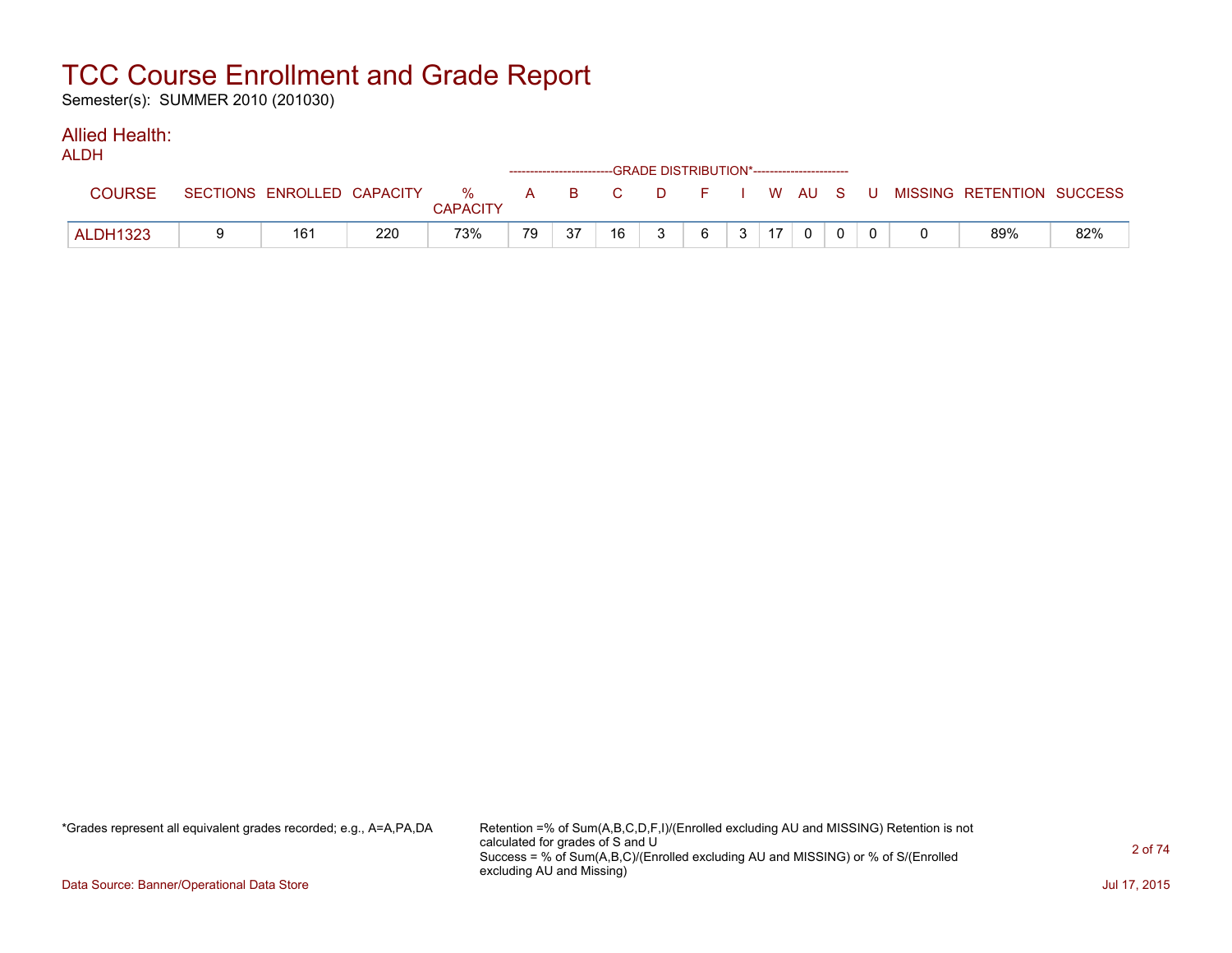Semester(s): SUMMER 2010 (201030)

#### Alternative Energy: ALTE

| ᄮᄕ              |                            |                 |  |   | ------------------------GRADE DISTRIBUTION*----------------------- |                |  |  |                                                  |     |
|-----------------|----------------------------|-----------------|--|---|--------------------------------------------------------------------|----------------|--|--|--------------------------------------------------|-----|
| <b>COURSE</b>   | SECTIONS ENROLLED CAPACITY | <b>CAPACITY</b> |  |   |                                                                    |                |  |  | % A B C D F I W AU S U MISSING RETENTION SUCCESS |     |
| <b>ALTE1453</b> |                            | 87%             |  | 0 | $\Omega$                                                           | 0 <sup>1</sup> |  |  | 67%                                              | 67% |

\*Grades represent all equivalent grades recorded; e.g., A=A,PA,DA Retention =% of Sum(A,B,C,D,F,I)/(Enrolled excluding AU and MISSING) Retention is not calculated for grades of S and U Success = % of Sum(A,B,C)/(Enrolled excluding AU and MISSING) or % of S/(Enrolled excluding AU and Missing)

Data Source: Banner/Operational Data Store Jul 17, 2015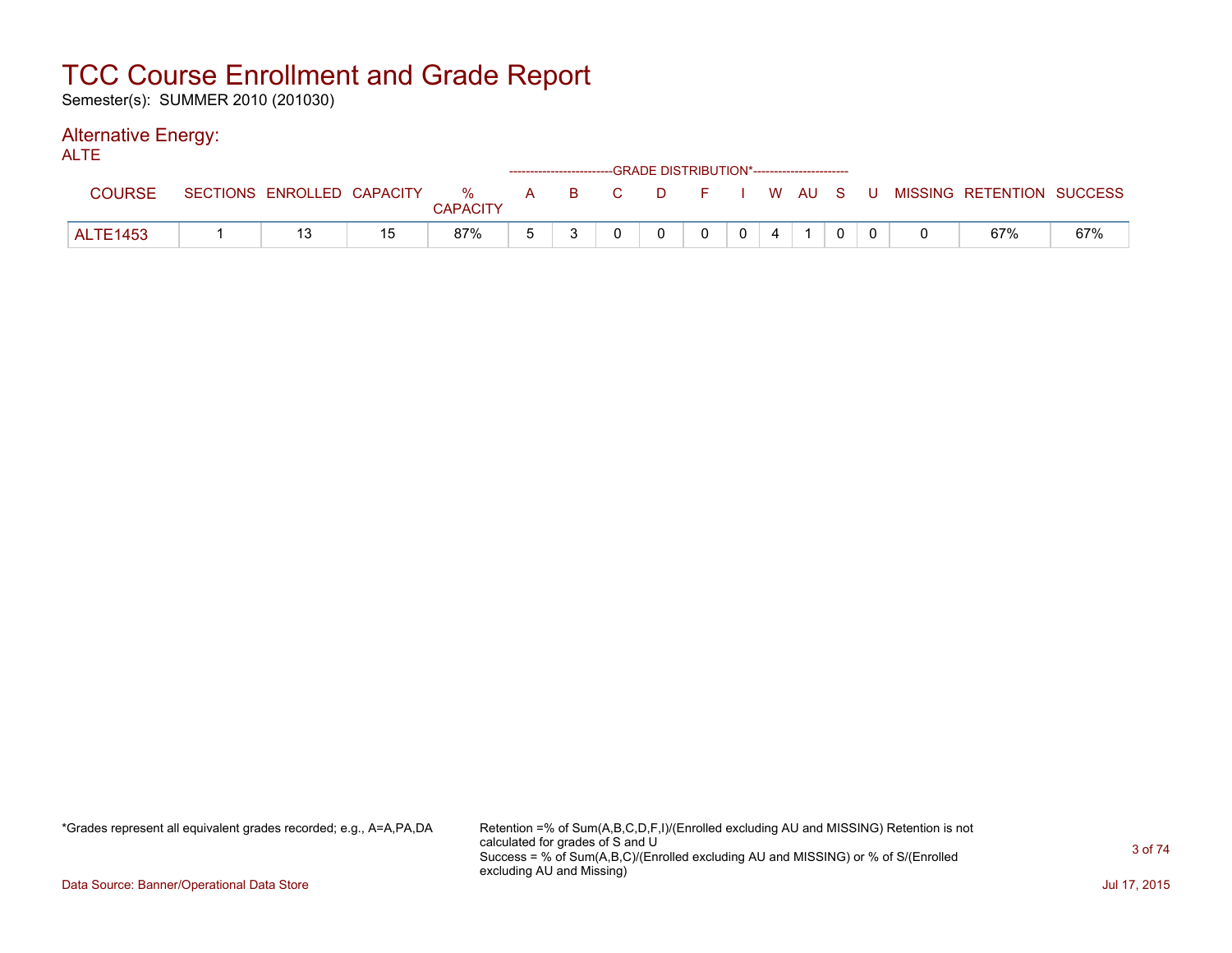Semester(s): SUMMER 2010 (201030)

#### Arabic: ARBC

| ARBC            |                            |    |                      |  |  | ------------------------GRADE DISTRIBUTION*----------------------- |                |                |                |  |                                                |     |
|-----------------|----------------------------|----|----------------------|--|--|--------------------------------------------------------------------|----------------|----------------|----------------|--|------------------------------------------------|-----|
| <b>COURSE</b>   | SECTIONS ENROLLED CAPACITY |    | %<br><b>CAPACITY</b> |  |  |                                                                    |                |                |                |  | A B C D F I W AU S U MISSING RETENTION SUCCESS |     |
| <b>ARBC1103</b> |                            | 25 | 28%                  |  |  |                                                                    | 0 <sup>1</sup> | 3 <sup>3</sup> | $\overline{0}$ |  | 57%                                            | 57% |

\*Grades represent all equivalent grades recorded; e.g., A=A,PA,DA Retention =% of Sum(A,B,C,D,F,I)/(Enrolled excluding AU and MISSING) Retention is not calculated for grades of S and U Success = % of Sum(A,B,C)/(Enrolled excluding AU and MISSING) or % of S/(Enrolled excluding AU and Missing)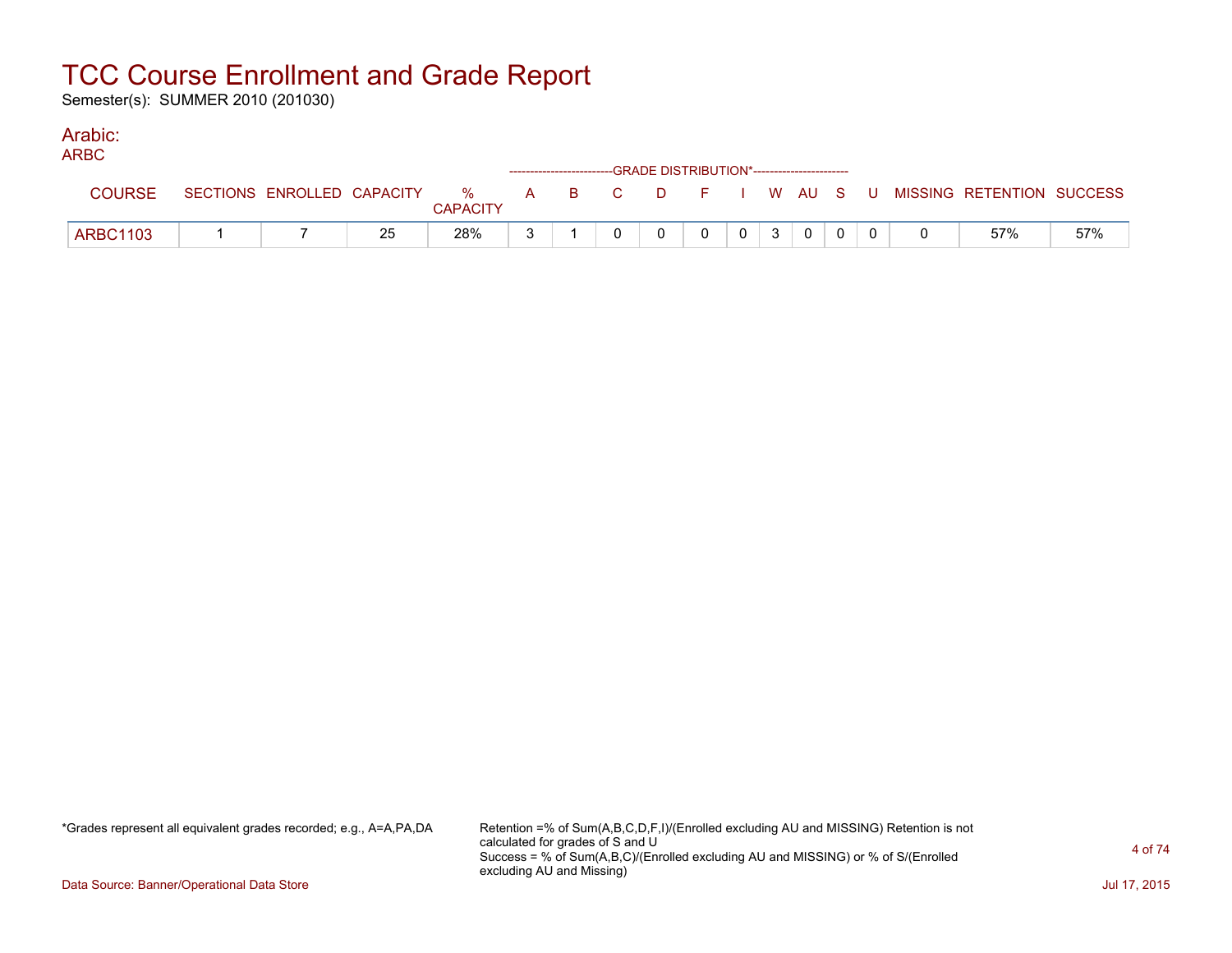Semester(s): SUMMER 2010 (201030)

#### Art: ART

|                |                 |                |                 |                         |                | ---------------------- |                |   | -GRADE DISTRIBUTION*----------------------- |   |                |              |          |              |                |                  |                |
|----------------|-----------------|----------------|-----------------|-------------------------|----------------|------------------------|----------------|---|---------------------------------------------|---|----------------|--------------|----------|--------------|----------------|------------------|----------------|
| <b>COURSE</b>  | <b>SECTIONS</b> | ENROLLED       | <b>CAPACITY</b> | $\%$<br><b>CAPACITY</b> | A              | B                      | C              | D | F                                           |   | w              | AU.          | S        |              | <b>MISSING</b> | <b>RETENTION</b> | <b>SUCCESS</b> |
| <b>ART1013</b> | $\overline{2}$  | 22             | 30              | 73%                     | 5              | 12                     |                | 0 | 0                                           |   | 3              | $\mathbf{0}$ | $\Omega$ | $\mathbf{0}$ | 0              | 86%              | 82%            |
| ART1023        |                 | $\overline{2}$ | 5               | 40%                     | 1              |                        | 0              | 0 | 0                                           | 0 | 0              | $\mathbf{0}$ | 0        | $\mathbf{0}$ | 0              | 100%             | 100%           |
| <b>ART1053</b> |                 | 17             | 20              | 85%                     | 8              | $\overline{2}$         | 2              | 0 | 0                                           | 0 | 5              | $\Omega$     | 0        | $\Omega$     | 0              | 71%              | 71%            |
| ART1063        | 2               | 27             | 40              | 68%                     | 18             | 3                      | $\overline{2}$ | 0 | 0                                           | 0 | 4              | 0            | 0        | $\mathbf{0}$ | 0              | 85%              | 85%            |
| <b>ART1113</b> | 6               | 132            | 174             | 76%                     | 56             | 32                     |                | 6 | 11                                          | 0 | 20             | 0            | 0        | 0            | 0              | 85%              | 72%            |
| <b>ART1123</b> |                 | 8              | 10              | 80%                     | 0              | 7                      | 0              | 0 | 0                                           | 0 | 0              | 1            | 0        | $\Omega$     | 0              | 100%             | 100%           |
| <b>ART1133</b> |                 | 4              | 5               | 80%                     | $\overline{2}$ | $\overline{2}$         | 0              | 0 | 0                                           | 0 | 0              | $\mathbf{0}$ | 0        | $\mathbf{0}$ | 0              | 100%             | 100%           |
| <b>ART2063</b> |                 | 4              | 5               | 80%                     | 3              | 0                      | 0              | 0 | 0                                           | 0 | 0              |              | 0        | $\mathbf{0}$ | $\mathbf 0$    | 100%             | 100%           |
| ART2263        |                 | 8              | 10              | 80%                     | 6              |                        | 0              | 0 | 1                                           | 0 | 0              | 0            | 0        | $\Omega$     | 0              | 100%             | 88%            |
| <b>ART2853</b> |                 | 6              | 6               | 100%                    | 3              |                        | 0              | 0 | 0                                           | 0 | $\overline{2}$ | $\mathbf{0}$ | 0        | $\Omega$     | $\mathbf 0$    | 67%              | 67%            |
| <b>ART2991</b> |                 |                |                 | 100%                    | 1              | 0                      | 0              | 0 | 0                                           | 0 | 0              | 0            | 0        | $\Omega$     | 0              | 100%             | 100%           |
| <b>ART2992</b> | $\overline{2}$  | 14             | 20              | 70%                     | 5              | 5                      |                | 0 | 0                                           | 0 | 3              | 1            | 0        | $\mathbf{0}$ | 0              | 77%              | 77%            |

\*Grades represent all equivalent grades recorded; e.g., A=A,PA,DA Retention =% of Sum(A,B,C,D,F,I)/(Enrolled excluding AU and MISSING) Retention is not calculated for grades of S and U Success = % of Sum(A,B,C)/(Enrolled excluding AU and MISSING) or % of S/(Enrolled excluding AU and Missing)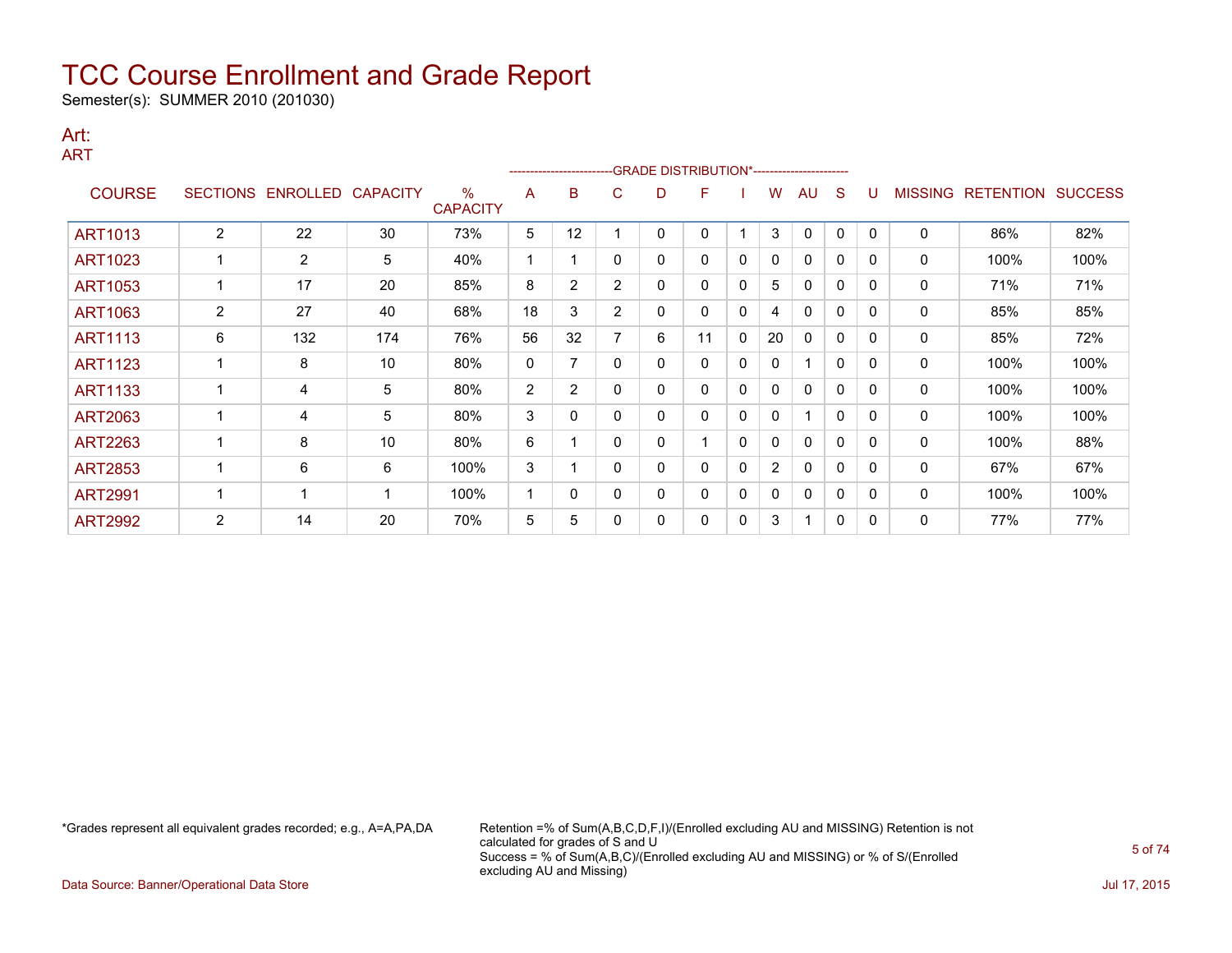Semester(s): SUMMER 2010 (201030)

### Astronomy:

| <b>ASTR</b>   |    |    |                 |   |    |     | --GRADE DISTRIBUTION*----------------------- |   |  |         |  |                                                                             |     |
|---------------|----|----|-----------------|---|----|-----|----------------------------------------------|---|--|---------|--|-----------------------------------------------------------------------------|-----|
| <b>COURSE</b> |    |    | <b>CAPACITY</b> |   |    |     |                                              |   |  |         |  | SECTIONS ENROLLED CAPACITY % A B C D F I W AU S U MISSING RETENTION SUCCESS |     |
| ASTR1104      | 34 | 40 | 85%             | 6 | 13 | ჩ — |                                              | 5 |  | $0$ 3 0 |  | 91%                                                                         | 74% |

\*Grades represent all equivalent grades recorded; e.g., A=A,PA,DA Retention =% of Sum(A,B,C,D,F,I)/(Enrolled excluding AU and MISSING) Retention is not calculated for grades of S and U Success = % of Sum(A,B,C)/(Enrolled excluding AU and MISSING) or % of S/(Enrolled excluding AU and Missing)

Data Source: Banner/Operational Data Store Jul 17, 2015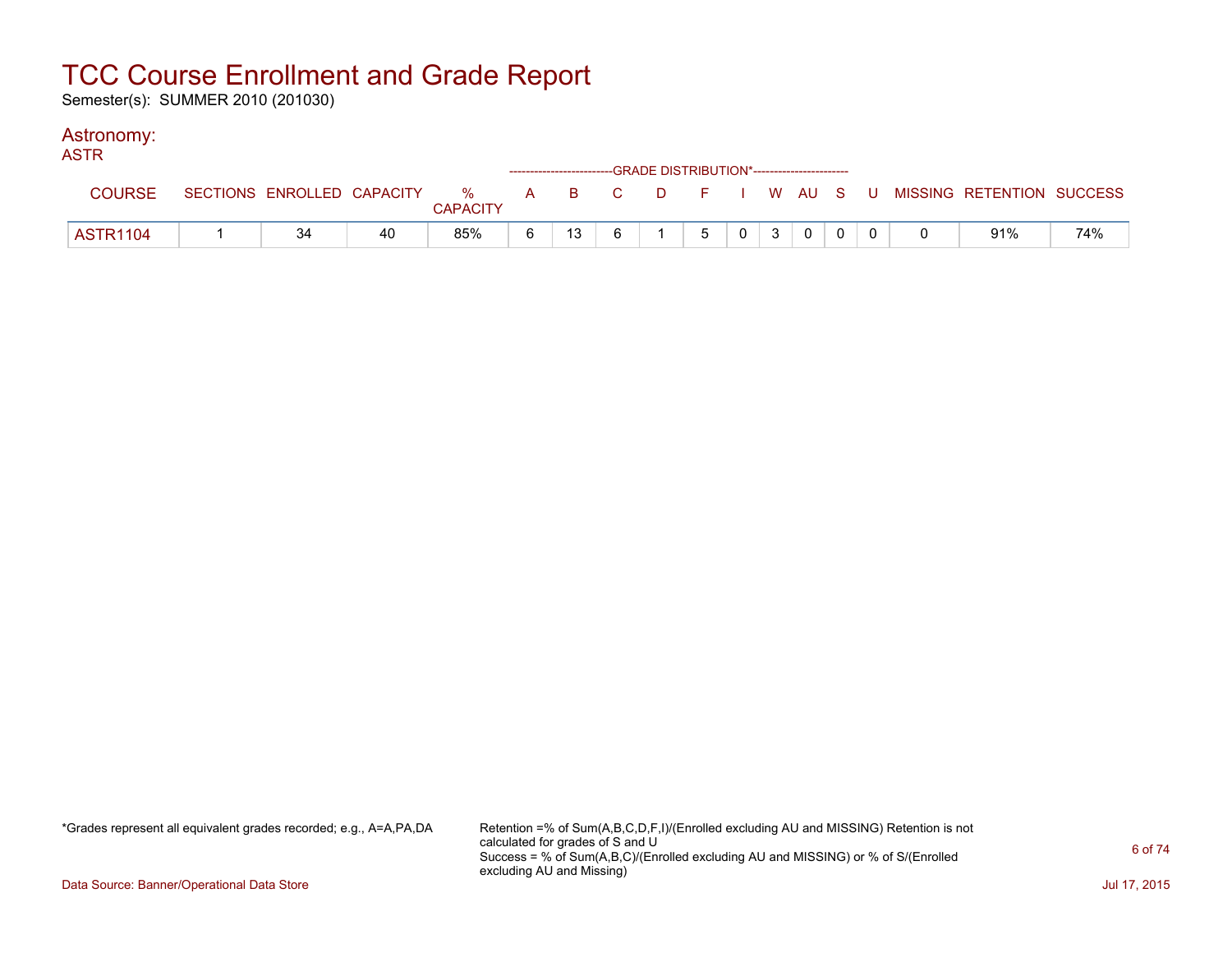Semester(s): SUMMER 2010 (201030)

### Aviation Sciences Technology: AVST

|                 |                   |                 |                         |                |          | --------------------------GRADE DISTRIBUTION*----------------------- |    |    |              |              |              |              |          |                |                          |      |
|-----------------|-------------------|-----------------|-------------------------|----------------|----------|----------------------------------------------------------------------|----|----|--------------|--------------|--------------|--------------|----------|----------------|--------------------------|------|
| <b>COURSE</b>   | SECTIONS ENROLLED | <b>CAPACITY</b> | $\%$<br><b>CAPACITY</b> | A              | B        | C.                                                                   | D. | F. |              | W            | AU           | -S           |          | <b>MISSING</b> | <b>RETENTION SUCCESS</b> |      |
| <b>AVST1113</b> |                   | 20              | 35%                     | 2              | 2        | $\sqrt{2}$                                                           |    | 0  | 0            | 0            | $\Omega$     | 0            | - 0      | 0              | 100%                     | 86%  |
| <b>AVST1209</b> | 3                 | 0               |                         |                | 2        |                                                                      | 0  | 0  | 0            | $\mathbf{0}$ | $\mathbf{0}$ | $\Omega$     |          | 0              | 100%                     | 100% |
| <b>AVST1222</b> | 7                 | 50              | 14%                     | 4              | 0        |                                                                      | 0  | 0  | 2            | 0            | $\mathbf{0}$ | $\mathbf{0}$ | - 0      | 0              | 100%                     | 71%  |
| <b>AVST1239</b> |                   | 0               |                         |                | $\Omega$ |                                                                      | 0  | 0  | 0            | $\mathbf{0}$ | $\mathbf{0}$ | 0            |          | 0              | 100%                     | 100% |
| <b>AVST2122</b> | $\overline{2}$    | 50              | 4%                      |                | 0        |                                                                      | 0  | 0  |              | $\mathbf{0}$ | $\mathbf{0}$ | $\Omega$     | $\Omega$ | 0              | 100%                     | 50%  |
| <b>AVST2132</b> | $\overline{2}$    | 50              | 4%                      | 2              | 0        |                                                                      | 0  | 0  | $\mathbf{0}$ | $\mathbf{0}$ | $\mathbf{0}$ | $\mathbf{0}$ | - 0      | $\Omega$       | 100%                     | 100% |
| <b>AVST2213</b> | 6                 | 20              | 30%                     | $\overline{2}$ | 2        |                                                                      | 0  | 0  | 0            |              | $\mathbf{0}$ | 0            |          | 0              | 83%                      | 83%  |
| <b>AVST2236</b> | 17                | 20              | 85%                     | 11             | 6        |                                                                      | 0  | 0  | 0            | $\Omega$     | $\mathbf{0}$ | 0            | - 0      | $\mathbf{0}$   | 100%                     | 100% |

\*Grades represent all equivalent grades recorded; e.g., A=A,PA,DA Retention =% of Sum(A,B,C,D,F,I)/(Enrolled excluding AU and MISSING) Retention is not calculated for grades of S and U Success = % of Sum(A,B,C)/(Enrolled excluding AU and MISSING) or % of S/(Enrolled excluding AU and Missing)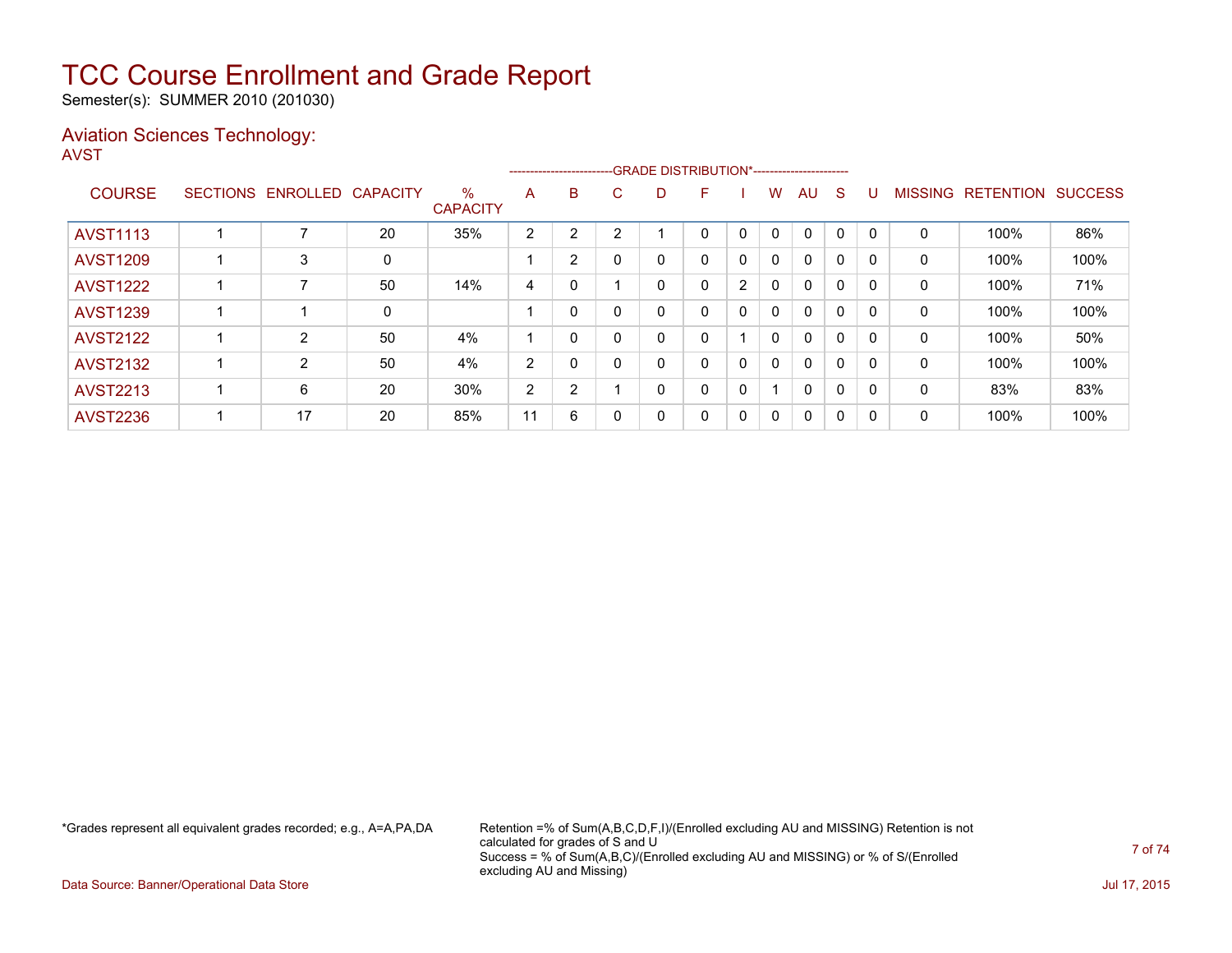Semester(s): SUMMER 2010 (201030)

### Biology:

BIOL

|                 |                |                   |                 |                         |     |    |    |                | -------------------------GRADE                DISTRIBUTION*--------------------- |              |                |              |              |          |                |                  |                |
|-----------------|----------------|-------------------|-----------------|-------------------------|-----|----|----|----------------|----------------------------------------------------------------------------------|--------------|----------------|--------------|--------------|----------|----------------|------------------|----------------|
| <b>COURSE</b>   |                | SECTIONS ENROLLED | <b>CAPACITY</b> | $\%$<br><b>CAPACITY</b> | A   | B  | C  | D              | F                                                                                |              | w              | AU           | S            |          | <b>MISSING</b> | <b>RETENTION</b> | <b>SUCCESS</b> |
| <b>BIOL1114</b> | 13             | 276               | 355             | 78%                     | 104 | 83 | 40 | 10             | 13                                                                               | 0            | 26             | $\mathbf{0}$ | 0            | $\Omega$ | $\mathbf 0$    | 91%              | 82%            |
| <b>BIOL1224</b> | 12             | 243               | 288             | 84%                     | 71  | 65 | 47 | 14             | 14                                                                               | 0            | 31             | 1            | $\mathbf{0}$ | $\Omega$ | 0              | 87%              | 76%            |
| <b>BIOL1314</b> | 4              | 71                | 96              | 74%                     | 46  | 8  | 4  | $\overline{2}$ |                                                                                  | 0            | 10             | $\mathbf{0}$ | $\mathbf{0}$ | $\Omega$ | 0              | 86%              | 82%            |
| <b>BIOL1323</b> |                | 12                | 24              | 50%                     | 4   | 4  | 2  | 0              | 0                                                                                | 0            | $\overline{2}$ | $\mathbf{0}$ | $\mathbf{0}$ | $\Omega$ | 0              | 83%              | 83%            |
| <b>BIOL1383</b> | 19             | 412               | 507             | 81%                     | 198 | 86 | 47 | 24             | 12                                                                               | 0            | 45             | 0            | 0            | $\Omega$ | 0              | 89%              | 80%            |
| <b>BIOL1404</b> |                | 11                | 24              | 46%                     | 9   |    |    | 0              | 0                                                                                | 0            | 0              | $\mathbf{0}$ | $\mathbf{0}$ | $\Omega$ | 0              | 100%             | 100%           |
| <b>BIOL1604</b> | 3              | 31                | 58              | 53%                     | 18  | 8  | 5  | 0              | 0                                                                                | 0            | 0              | $\mathbf{0}$ | $\mathbf{0}$ | $\Omega$ | $\mathbf 0$    | 100%             | 100%           |
| <b>BIOL2123</b> | 3              | 21                | 50              | 42%                     | 10  | 5  | 4  |                | 0                                                                                | 0            |                | $\mathbf{0}$ | $\mathbf{0}$ | $\Omega$ | 0              | 95%              | 90%            |
| <b>BIOL2134</b> | 9              | 170               | 212             | 80%                     | 91  | 33 | 16 | 8              | 4                                                                                | $\mathbf{0}$ | 17             | 4            | $\mathbf{0}$ | $\Omega$ | $\mathbf 0$    | 90%              | 83%            |
| <b>BIOL2154</b> | 5              | 107               | 120             | 89%                     | 56  | 25 | 18 |                | $\overline{2}$                                                                   | 0            | 4              | 1            | $\mathbf{0}$ | $\Omega$ | 0              | 96%              | 93%            |
| <b>BIOL2164</b> | 8              | 139               | 192             | 72%                     | 67  | 44 | 13 | 2              | 0                                                                                | 0            | 13             | 0            | 0            | $\Omega$ | 0              | 91%              | 89%            |
| <b>BIOL2991</b> | $\overline{2}$ | 7                 | 12              | 58%                     | 6   | 0  | O  | 0              | 0                                                                                | $\mathbf{0}$ |                | $\mathbf{0}$ | $\mathbf{0}$ | $\Omega$ | 0              | 86%              | 86%            |

\*Grades represent all equivalent grades recorded; e.g., A=A,PA,DA Retention =% of Sum(A,B,C,D,F,I)/(Enrolled excluding AU and MISSING) Retention is not calculated for grades of S and U Success = % of Sum(A,B,C)/(Enrolled excluding AU and MISSING) or % of S/(Enrolled excluding AU and Missing)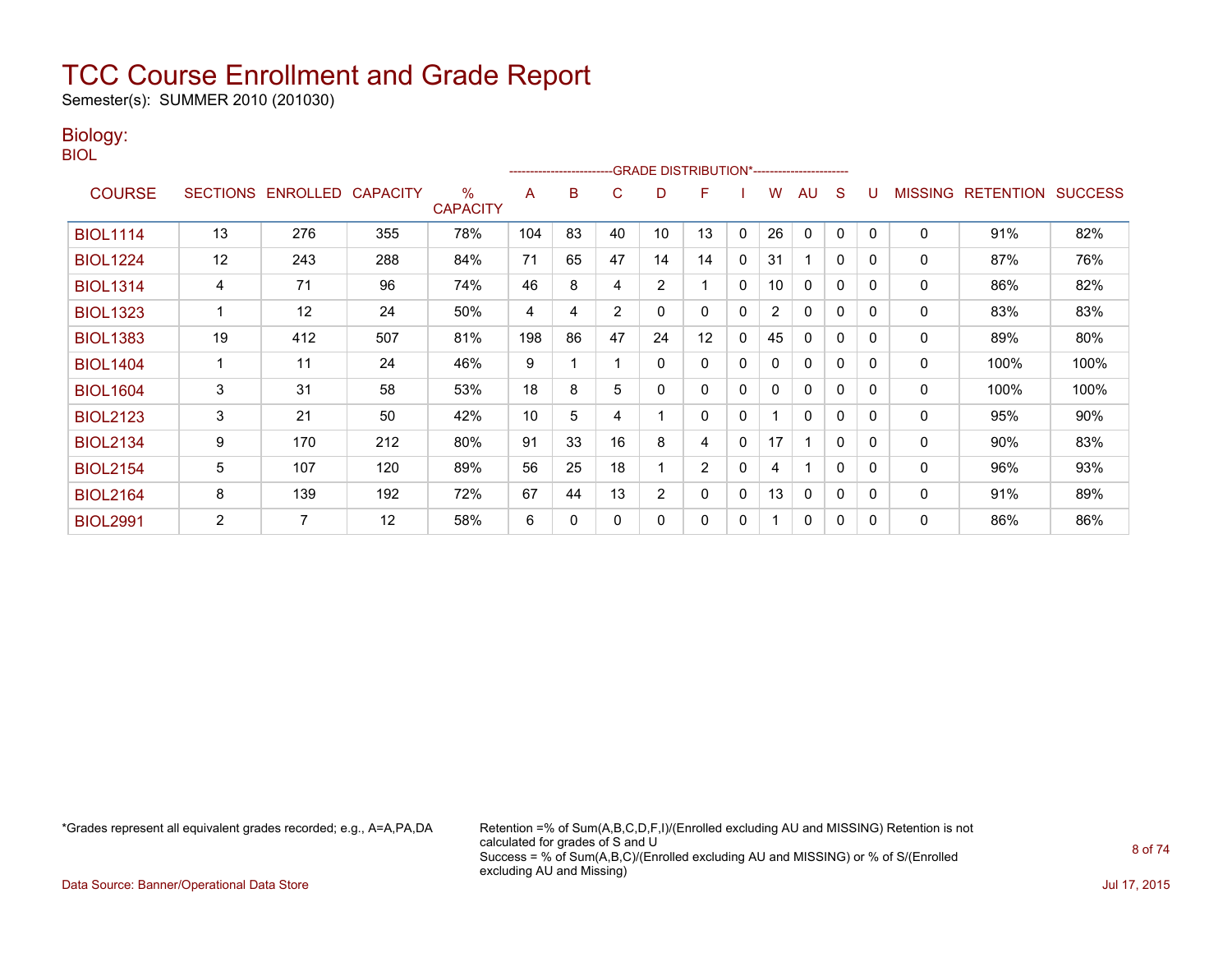Semester(s): SUMMER 2010 (201030)

### Biotechnology:

| <b>BIOT</b>     |                            |    |                      |   |    |      | -GRADE DISTRIBUTION*----------------------- |              |      |    |          |                           |      |
|-----------------|----------------------------|----|----------------------|---|----|------|---------------------------------------------|--------------|------|----|----------|---------------------------|------|
| <b>COURSE</b>   | SECTIONS ENROLLED CAPACITY |    | %<br><b>CAPACITY</b> | A | -B | $-C$ | - F -                                       |              | W AU | S. |          | MISSING RETENTION SUCCESS |      |
| <b>BIOT1113</b> |                            | 12 | 33%                  |   |    |      | 0                                           | $\mathbf{0}$ |      |    |          | 100%                      | 75%  |
| <b>BIOT2993</b> |                            |    | 60%                  |   |    |      |                                             |              |      |    | $\Omega$ | 100%                      | 100% |

\*Grades represent all equivalent grades recorded; e.g., A=A,PA,DA Retention =% of Sum(A,B,C,D,F,I)/(Enrolled excluding AU and MISSING) Retention is not calculated for grades of S and U Success = % of Sum(A,B,C)/(Enrolled excluding AU and MISSING) or % of S/(Enrolled excluding AU and Missing)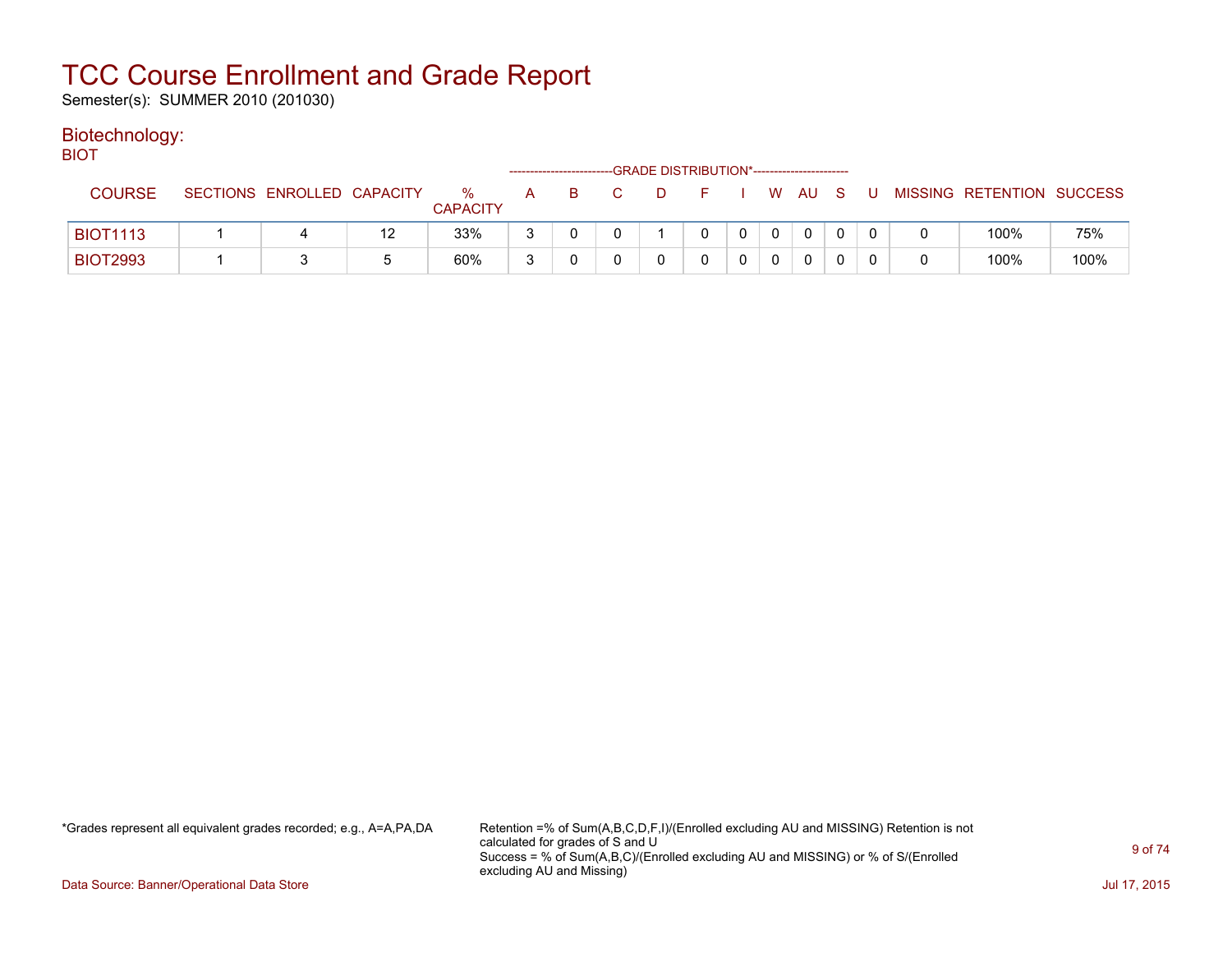Semester(s): SUMMER 2010 (201030)

### Business:

**BUSN** 

|                 |                 |                |                 |                                  |              | ------------------------- |                | -GRADE DISTRIBUTION*---------------------- |                |              |                 |              |              |          |                |                  |                |
|-----------------|-----------------|----------------|-----------------|----------------------------------|--------------|---------------------------|----------------|--------------------------------------------|----------------|--------------|-----------------|--------------|--------------|----------|----------------|------------------|----------------|
| <b>COURSE</b>   | <b>SECTIONS</b> | ENROLLED       | <b>CAPACITY</b> | $\frac{0}{0}$<br><b>CAPACITY</b> | A            | B                         | C              | D                                          | F              |              | w               | AU           | S            |          | <b>MISSING</b> | <b>RETENTION</b> | <b>SUCCESS</b> |
| <b>BUSN1053</b> | 5               | 56             | 120             | 47%                              | 20           | 15                        | 6              | 3                                          | 7              | $\mathbf{0}$ | 5               | 0            | 0            | $\Omega$ | $\mathbf 0$    | 91%              | 73%            |
| <b>BUSN1123</b> | 3               | 37             | 50              | 74%                              | 26           | $\overline{2}$            | 3              | 0                                          | $\overline{2}$ | $\mathbf{0}$ | 3               | 1            | $\mathbf{0}$ | 0        | 0              | 92%              | 86%            |
| <b>BUSN1143</b> | 4               | 42             | 100             | 42%                              | 16           | 11                        | $\overline{2}$ | $\overline{2}$                             |                | $\mathbf{0}$ | 10              | 0            | $\mathbf 0$  | $\Omega$ | 0              | 76%              | 69%            |
| <b>BUSN1153</b> |                 | 9              | 20              | 45%                              | 3            |                           | $\overline{2}$ | 0                                          | 0              | $\Omega$     | 3               | $\mathbf{0}$ | $\mathbf{0}$ | $\Omega$ | 0              | 67%              | 67%            |
| <b>BUSN1353</b> |                 | 11             | 20              | 55%                              | 2            | $\overline{2}$            | 4              | 0                                          | 0              | 0            | 3               | 0            | 0            | $\Omega$ | 0              | 73%              | 73%            |
| <b>BUSN2053</b> |                 | 10             | 40              | 25%                              | 6            | 0                         | 0              | 0                                          | 0              |              | 3               | 0            | $\mathbf{0}$ | 0        | 0              | 70%              | 60%            |
| <b>BUSN2173</b> |                 | $\overline{2}$ | 5               | 40%                              | 2            | 0                         | 0              | 0                                          | 0              | 0            | 0               | 0            | $\mathbf{0}$ | $\Omega$ | 0              | 100%             | 100%           |
| <b>BUSN2203</b> | 2               | 17             | 20              | 85%                              | 9            | 0                         |                |                                            | 0              | 0            | 4               | 0            | $\mathbf{0}$ | $\Omega$ | 2              | 73%              | 67%            |
| <b>BUSN2313</b> | 2               | 56             | 80              | 70%                              | 23           | 11                        | 4              | $\overline{2}$                             | 7              |              | 8               | 0            | $\mathbf{0}$ | $\Omega$ | 0              | 86%              | 68%            |
| <b>BUSN2333</b> | 1               | 20             | 20              | 100%                             | 5            | 3                         |                | 0                                          |                | $\mathbf{0}$ | 10 <sup>1</sup> | 0            | $\mathbf{0}$ | $\Omega$ | 0              | 50%              | 45%            |
| <b>BUSN2363</b> |                 | 4              | 20              | 20%                              | $\mathbf{0}$ |                           |                | 0                                          | 0              | 0            | $\overline{2}$  | $\mathbf{0}$ | $\mathbf{0}$ | $\Omega$ | 0              | 50%              | 50%            |
| <b>BUSN2403</b> | $\overline{2}$  | 23             | 20              | 115%                             | 9            | 5                         | 3              | $\overline{2}$                             | 0              | $\Omega$     | 3               | $\Omega$     | $\mathbf{0}$ | 0        |                | 86%              | 77%            |
| <b>BUSN2993</b> |                 | 4              | 20              | 20%                              | 4            | 0                         | 0              | 0                                          | 0              | 0            | 0               | 0            | 0            | 0        | 0              | 100%             | 100%           |

\*Grades represent all equivalent grades recorded; e.g., A=A,PA,DA Retention =% of Sum(A,B,C,D,F,I)/(Enrolled excluding AU and MISSING) Retention is not calculated for grades of S and U Success = % of Sum(A,B,C)/(Enrolled excluding AU and MISSING) or % of S/(Enrolled excluding AU and Missing)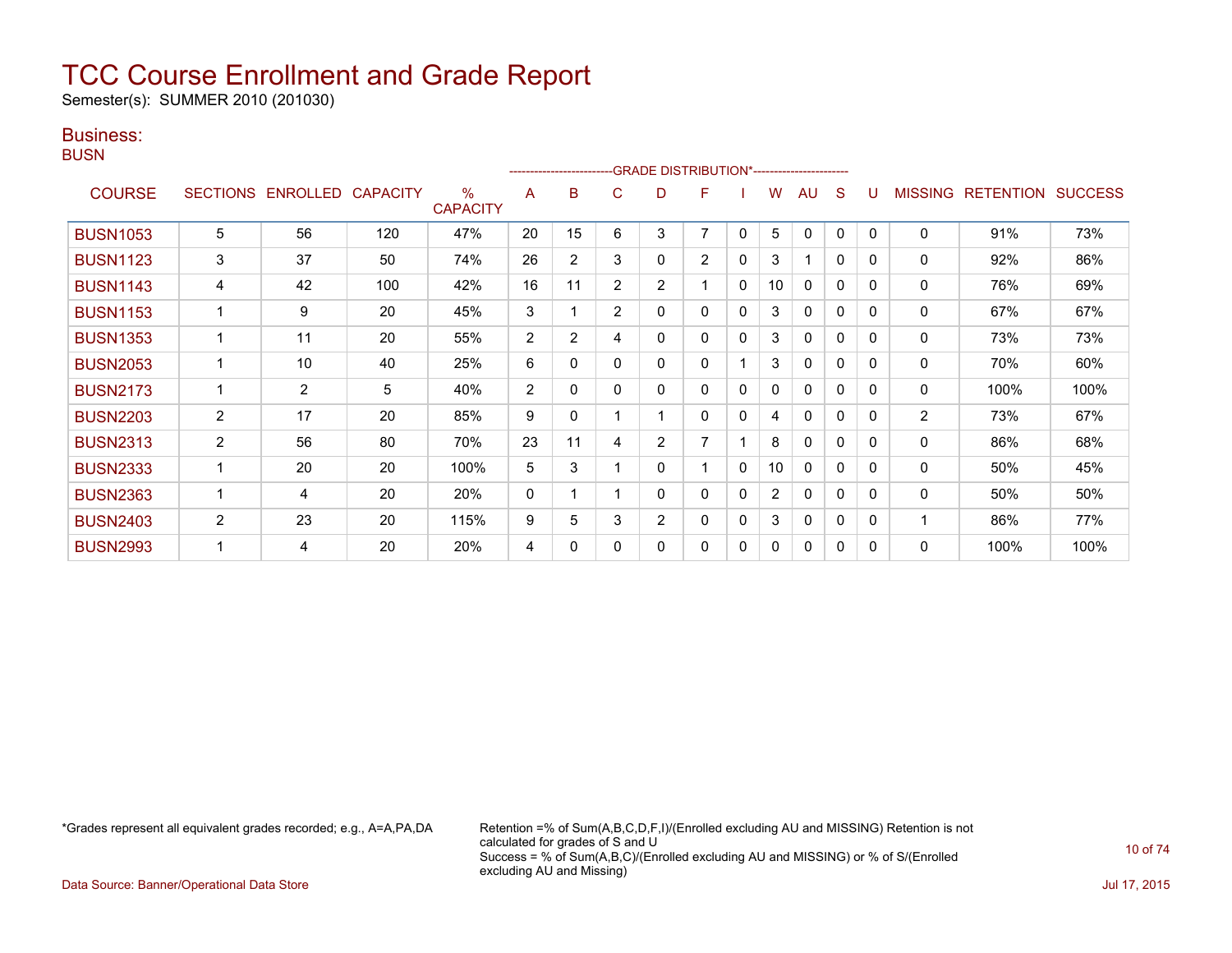Semester(s): SUMMER 2010 (201030)

### Careers:

| ,, ,, ,         |                            |     |          | ------------------------GRADE        DISTRIBUTION*----------------------- |  |  |          |    |             |                                                     |     |
|-----------------|----------------------------|-----|----------|---------------------------------------------------------------------------|--|--|----------|----|-------------|-----------------------------------------------------|-----|
| COURSE          | SECTIONS ENROLLED CAPACITY |     | CAPACITY |                                                                           |  |  |          |    |             | 20 % A B C D F I W AU S U MISSING RETENTION SUCCESS |     |
| <b>CARS1011</b> | 46                         | 170 | 27%      |                                                                           |  |  | $\Omega$ | 37 | $5^{\circ}$ |                                                     | 80% |

\*Grades represent all equivalent grades recorded; e.g., A=A,PA,DA Retention =% of Sum(A,B,C,D,F,I)/(Enrolled excluding AU and MISSING) Retention is not calculated for grades of S and U Success = % of Sum(A,B,C)/(Enrolled excluding AU and MISSING) or % of S/(Enrolled excluding AU and Missing)

Data Source: Banner/Operational Data Store Jul 17, 2015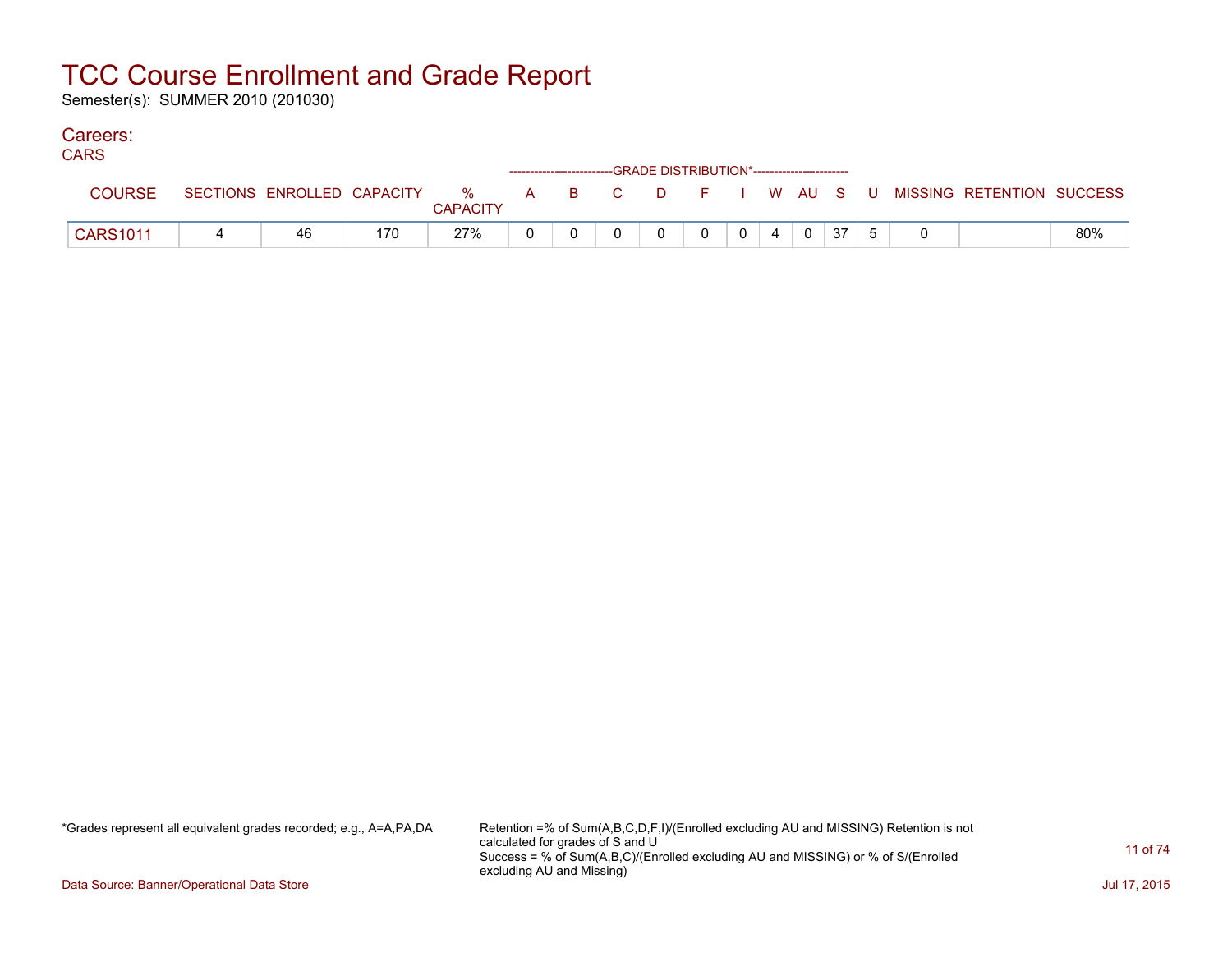Semester(s): SUMMER 2010 (201030)

#### Chemistry: **CHEM**

|                 |    |                   |                 |                      | --------------------- |    |    | -GRADE DISTRIBUTION*---------------------- |   |   |    |              |   |              |         |                  |                |
|-----------------|----|-------------------|-----------------|----------------------|-----------------------|----|----|--------------------------------------------|---|---|----|--------------|---|--------------|---------|------------------|----------------|
| <b>COURSE</b>   |    | SECTIONS ENROLLED | <b>CAPACITY</b> | %<br><b>CAPACITY</b> | Α                     | B  |    | D                                          | F |   | w  | AU           | S |              | MISSING | <b>RETENTION</b> | <b>SUCCESS</b> |
| <b>CHEM1114</b> | 6  | 116               | 152             | 76%                  | 30                    | 31 | 18 |                                            |   | 0 | 26 | $\mathbf{0}$ | 0 | $\mathbf{0}$ | 0       | 78%              | 68%            |
| <b>CHEM1315</b> | 10 | 167               | 227             | 74%                  | 101                   | 40 | 17 |                                            |   |   | 6  | 0            | 0 | 0            | 0       | 96%              | 95%            |
| <b>CHEM1415</b> | 6  | 106               | 144             | 74%                  | 40                    | 33 | 10 | 4                                          |   | 0 | 15 | 0            | 0 | 0            | 0       | 86%              | 78%            |
| <b>CHEM2145</b> | 5  | 42                | 60              | 70%                  | 16                    | 17 | 4  |                                            |   |   | 3  | 0            | 0 | 0            | 0       | 93%              | 88%            |
| <b>CHEM2245</b> | 3  | 22                | 36              | 61%                  | 9                     | 10 | 2  |                                            |   | 0 | 0  | 0            | 0 | 0            | 0       | 100%             | 95%            |
| <b>CHEM2353</b> |    | 6                 | 12              | 50%                  | 3                     | 0  |    |                                            |   | 0 |    |              | 0 | 0            | 0       | 80%              | 80%            |

\*Grades represent all equivalent grades recorded; e.g., A=A,PA,DA Retention =% of Sum(A,B,C,D,F,I)/(Enrolled excluding AU and MISSING) Retention is not calculated for grades of S and U Success = % of Sum(A,B,C)/(Enrolled excluding AU and MISSING) or % of S/(Enrolled excluding AU and Missing)

Data Source: Banner/Operational Data Store Jul 17, 2015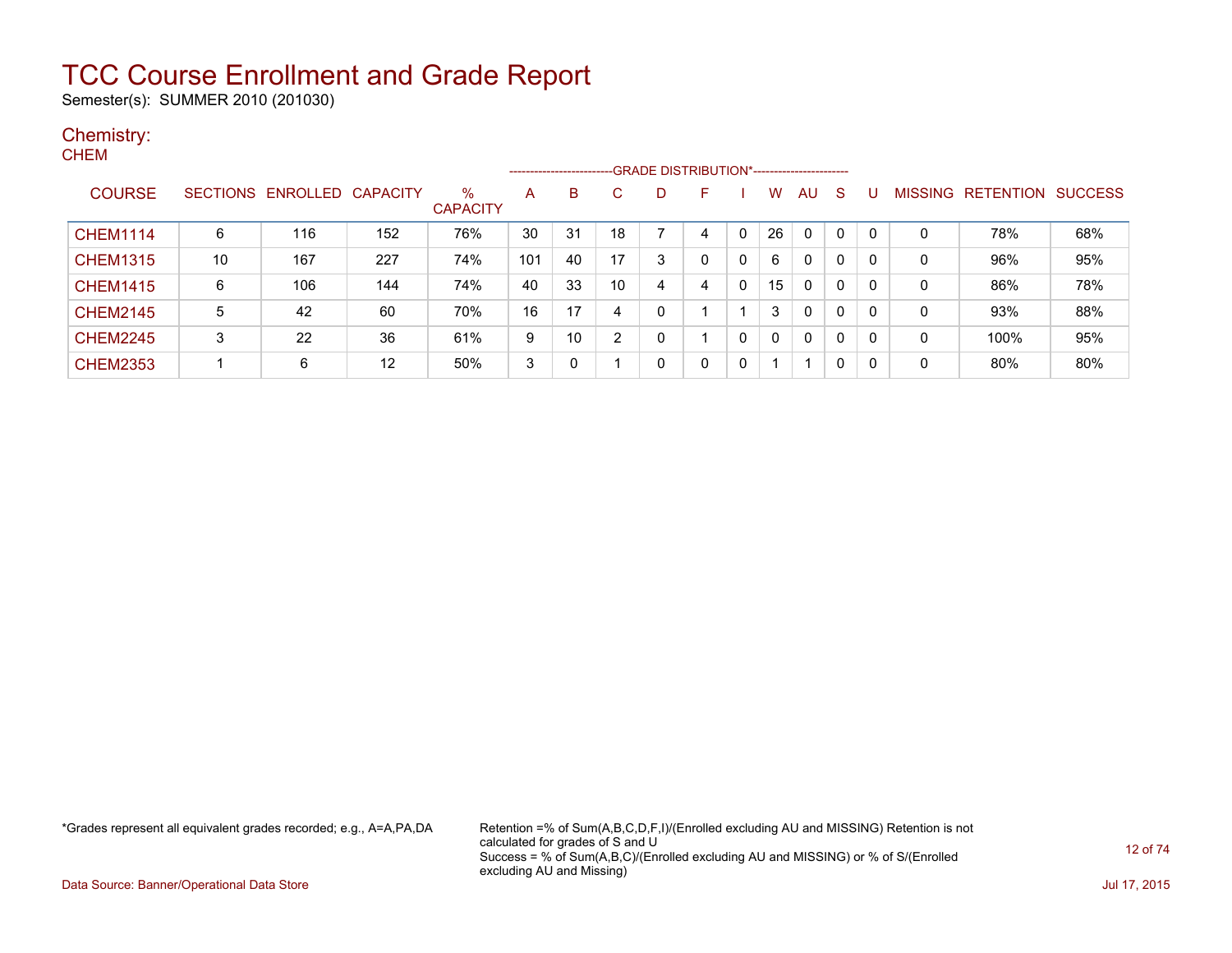Semester(s): SUMMER 2010 (201030)

### Child Development:

**CHLD** 

|                 |                |                   |                 |                         |                |                |                | ------------------------GRADE                DISTRIBUTION*---------------------- |                |              |                |              |              |              |                |                          |      |
|-----------------|----------------|-------------------|-----------------|-------------------------|----------------|----------------|----------------|----------------------------------------------------------------------------------|----------------|--------------|----------------|--------------|--------------|--------------|----------------|--------------------------|------|
| <b>COURSE</b>   |                | SECTIONS ENROLLED | <b>CAPACITY</b> | $\%$<br><b>CAPACITY</b> | A              | B              | C              | D                                                                                | F              |              | W              | AU           | S            | U            | <b>MISSING</b> | <b>RETENTION SUCCESS</b> |      |
| <b>CHLD1102</b> | 3              | 23                | 47              | 49%                     | 13             | 6              | $\overline{2}$ | $\mathbf{0}$                                                                     | 0              | $\mathbf{0}$ | $\overline{2}$ | $\mathbf{0}$ | $\mathbf{0}$ | $\Omega$     | $\mathbf{0}$   | 91%                      | 91%  |
| <b>CHLD1202</b> | 3              | 23                | 47              | 49%                     | 17             | 5              | $\Omega$       | 0                                                                                | 0              | 0            | 1              | $\mathbf{0}$ | $\Omega$     | $\Omega$     | $\mathbf{0}$   | 96%                      | 96%  |
| <b>CHLD1302</b> | 3              | 23                | 47              | 49%                     | 16             | 6              |                | 0                                                                                | 0              | $\Omega$     | 0              | $\Omega$     | $\Omega$     | 0            | $\mathbf{0}$   | 100%                     | 100% |
| <b>CHLD1402</b> | $\overline{2}$ | 11                | 32              | 34%                     | 8              | 1              | $\overline{2}$ | 0                                                                                | 0              | 0            | 0              | 0            | $\Omega$     | $\Omega$     | 0              | 100%                     | 100% |
| <b>CHLD1501</b> | $\overline{2}$ | 12                | 19              | 63%                     | 11             | $\mathbf{0}$   | $\mathbf{0}$   | 0                                                                                | 1              | 0            | 0              | 0            | $\Omega$     | $\Omega$     | 0              | 100%                     | 92%  |
| <b>CHLD2003</b> | $\mathbf{2}$   | 30                | 50              | 60%                     | 13             | $\overline{7}$ | 6              | 0                                                                                | 0              | 0            | 4              | 0            | $\mathbf{0}$ | 0            | 0              | 87%                      | 87%  |
| <b>CHLD2023</b> | $\mathbf 1$    | 17                | 20              | 85%                     | 4              | 5              | 3              |                                                                                  | $\overline{2}$ | 0            | $\overline{2}$ | 0            | 0            | $\Omega$     | 0              | 88%                      | 71%  |
| <b>CHLD2103</b> | $\overline{2}$ | 33                | 40              | 82%                     | 5              | 9              | 7              |                                                                                  | 6              | 0            | 5              | 0            | 0            | 0            | 0              | 85%                      | 64%  |
| <b>CHLD2203</b> |                | 17                | 20              | 85%                     | 6              | 8              |                |                                                                                  |                | 0            | $\Omega$       | $\mathbf{0}$ | $\Omega$     | 0            | 0              | 100%                     | 88%  |
| <b>CHLD2213</b> |                | 15                | 20              | 75%                     | 2              | $\overline{2}$ | 6              | 3                                                                                |                | $\mathbf{0}$ | 1              | $\mathbf{0}$ | $\Omega$     | 0            | 0              | 93%                      | 67%  |
| <b>CHLD2223</b> |                | 8                 | 10              | 80%                     | 5              | $\overline{2}$ |                | 0                                                                                | 0              | 0            | $\mathbf{0}$   | 0            | $\Omega$     | 0            | 0              | 100%                     | 100% |
| <b>CHLD2233</b> |                | 10                | 20              | 50%                     | 5              | $\overline{2}$ | $\mathbf{0}$   | 0                                                                                | 0              | $\mathbf{0}$ | 3              | 0            | $\Omega$     | $\Omega$     | 0              | 70%                      | 70%  |
| <b>CHLD2263</b> |                | 4                 | 20              | 20%                     | $\overline{2}$ |                |                | 0                                                                                | 0              | 0            | $\Omega$       | $\mathbf{0}$ | $\Omega$     | 0            | $\mathbf{0}$   | 100%                     | 100% |
| <b>CHLD2341</b> |                | 9                 | 20              | 45%                     | 5              | 1              | $\Omega$       | $\mathbf{0}$                                                                     | 2              | 0            | 1              | $\mathbf{0}$ | $\Omega$     | <sup>0</sup> | $\mathbf{0}$   | 89%                      | 67%  |
| <b>CHLD2421</b> | -1             | 16                | 20              | 80%                     | 4              | 4              | 3              | 0                                                                                | $\overline{2}$ | $\Omega$     | 3              | 0            | $\Omega$     | <sup>0</sup> | $\mathbf{0}$   | 81%                      | 69%  |
| <b>CHLD2513</b> |                | 10                | 10              | 100%                    | 4              | 1              | 2              |                                                                                  | $\overline{2}$ | $\Omega$     | 0              | 0            | $\Omega$     | 0            | 0              | 100%                     | 70%  |
| <b>CHLD2701</b> |                | 16                | 20              | 80%                     | 8              | 5              |                | 0                                                                                | 0              | 0            | $\overline{2}$ | 0            | $\Omega$     | $\Omega$     | 0              | 88%                      | 88%  |

\*Grades represent all equivalent grades recorded; e.g., A=A,PA,DA Retention =% of Sum(A,B,C,D,F,I)/(Enrolled excluding AU and MISSING) Retention is not calculated for grades of S and U Success = % of Sum(A,B,C)/(Enrolled excluding AU and MISSING) or % of S/(Enrolled excluding AU and Missing)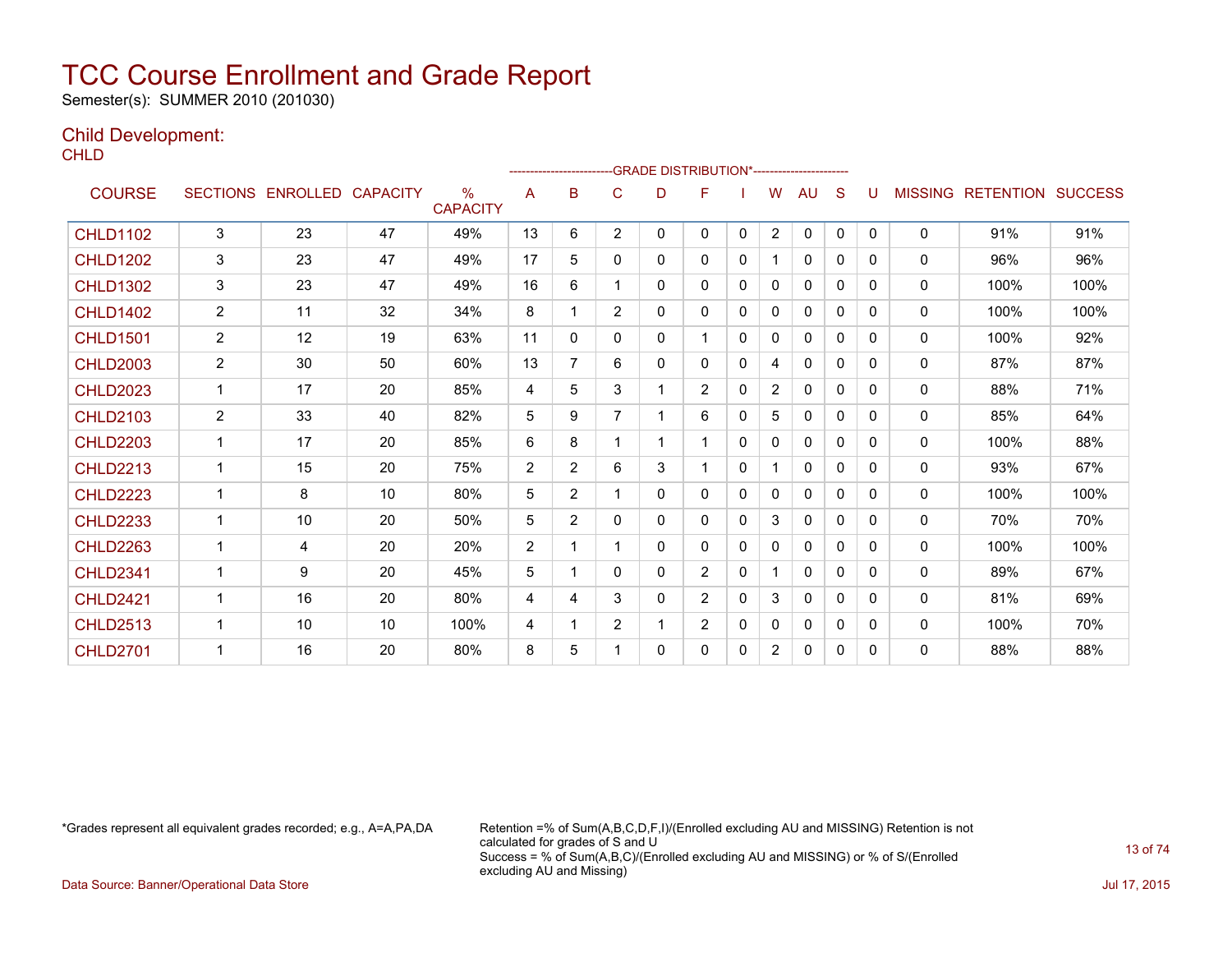Semester(s): SUMMER 2010 (201030)

### Chinese:

| <b>CHNS</b>     |  |    |                 |  | ------------------------GRADE DISTRIBUTION*----------------------- |          |   |  |          |  |                                                                               |      |
|-----------------|--|----|-----------------|--|--------------------------------------------------------------------|----------|---|--|----------|--|-------------------------------------------------------------------------------|------|
| <b>COURSE</b>   |  |    | <b>CAPACITY</b> |  |                                                                    |          |   |  |          |  | SECTIONS ENROLLED CAPACITY 3 % A B C D F I W AU S U MISSING RETENTION SUCCESS |      |
| <b>CHNS2143</b> |  | 20 | 25%             |  |                                                                    | $\Omega$ | 0 |  | $\Omega$ |  | 100%                                                                          | 100% |

\*Grades represent all equivalent grades recorded; e.g., A=A,PA,DA Retention =% of Sum(A,B,C,D,F,I)/(Enrolled excluding AU and MISSING) Retention is not calculated for grades of S and U Success = % of Sum(A,B,C)/(Enrolled excluding AU and MISSING) or % of S/(Enrolled excluding AU and Missing)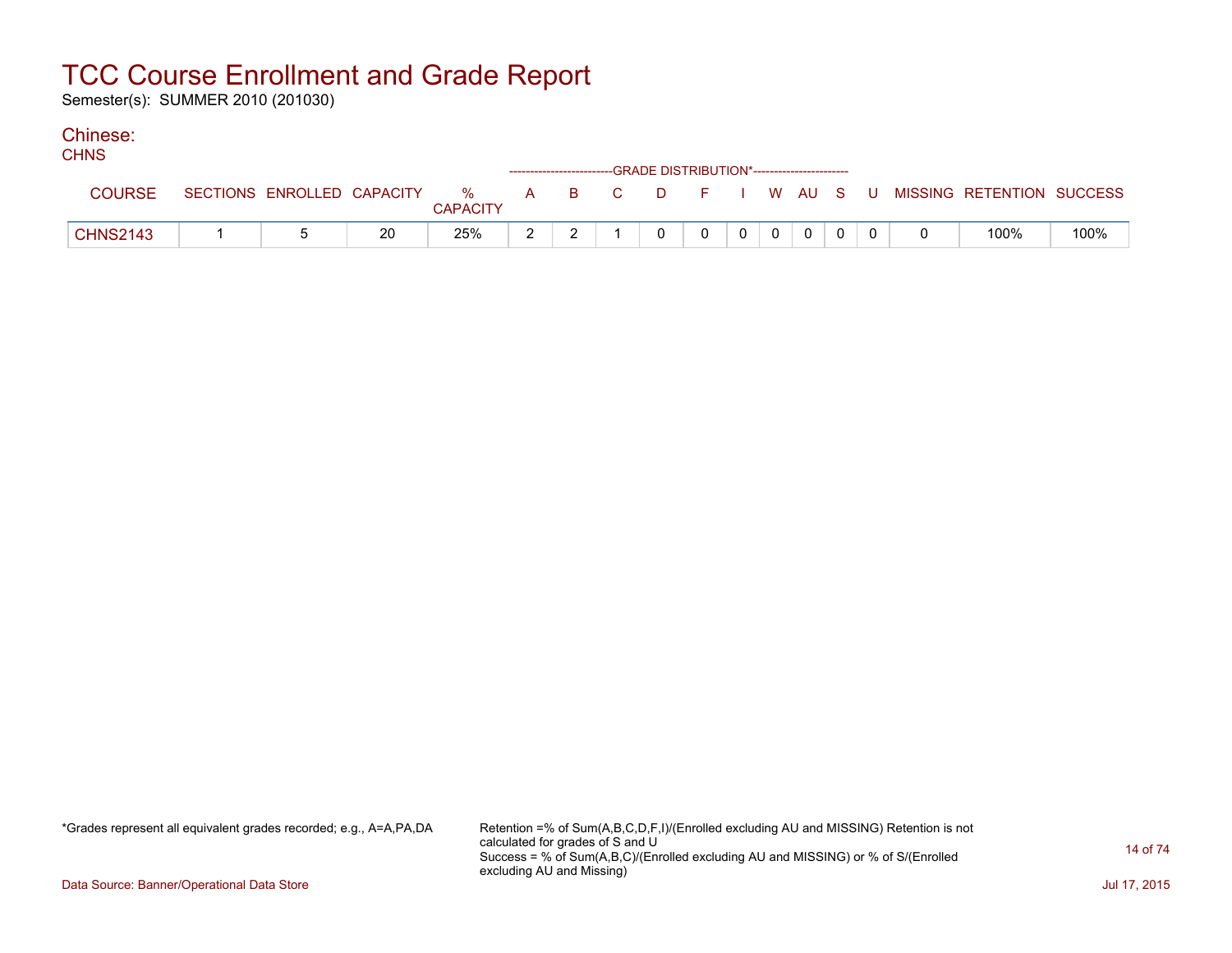Semester(s): SUMMER 2010 (201030)

### CSCI Computer Info Systems: **CSCI**

|                 |                 |                   |     |                                  |     |                |                |    | -GRADE DISTRIBUTION*----------------------- |             |                |              |              |              |                |                  |                |
|-----------------|-----------------|-------------------|-----|----------------------------------|-----|----------------|----------------|----|---------------------------------------------|-------------|----------------|--------------|--------------|--------------|----------------|------------------|----------------|
| <b>COURSE</b>   | <b>SECTIONS</b> | ENROLLED CAPACITY |     | $\frac{0}{0}$<br><b>CAPACITY</b> | A   | в              | C              | D  | F                                           |             | W              | AU           | S            |              | <b>MISSING</b> | <b>RETENTION</b> | <b>SUCCESS</b> |
| <b>CSCI1203</b> | 31              | 536               | 769 | 70%                              | 239 | 109            | 51             | 16 | 28                                          | 4           | 88             | ٠            | 0            | $\Omega$     | 0              | 84%              | 75%            |
| <b>CSCI1263</b> | 3               | 25                | 35  | 71%                              | 15  | 5              | $\mathbf{0}$   | 0  | 3                                           | 0           | 2              | $\mathbf{0}$ | 0            | 0            | 0              | 92%              | 80%            |
| <b>CSCI1483</b> |                 | 13                | 20  | 65%                              | 6   | $\overline{2}$ | 0              | 0  | 0                                           | 0           | 5              | $\mathbf{0}$ | 0            | $\Omega$     | 0              | 62%              | 62%            |
| <b>CSCI1541</b> |                 | 8                 | 8   | 100%                             | 2   | 0              | 0              | 2  | 0                                           | 0           | 4              | 0            | 0            | 0            | 0              | 50%              | 25%            |
| <b>CSCI1561</b> |                 | 8                 | 8   | 100%                             | 3   | 0              |                | 0  | 0                                           | 0           | 4              | $\mathbf{0}$ | 0            | 0            | 0              | 50%              | 50%            |
| <b>CSCI2013</b> | $\overline{2}$  | 23                | 55  | 42%                              | 9   | 7              | 3              | 0  | 0                                           | 0           | 3              | 1            | 0            | $\mathbf{0}$ | 0              | 86%              | 86%            |
| <b>CSCI2033</b> | $\overline{2}$  | 38                | 55  | 69%                              | 12  | 8              | 3              | 2  | 4                                           | $\mathbf 0$ | 9              | $\mathbf{0}$ | 0            | $\Omega$     | 0              | 76%              | 61%            |
| <b>CSCI2133</b> |                 | 15                | 15  | 100%                             | 6   | 3              |                | 0  | 0                                           | 0           | 5              | 0            | 0            | $\Omega$     | 0              | 67%              | 67%            |
| <b>CSCI2143</b> |                 | 1                 | 0   |                                  |     | $\Omega$       | $\Omega$       | 0  | 0                                           | $\mathbf 0$ | 0              | $\mathbf{0}$ | 0            | $\Omega$     | $\mathbf{0}$   | 100%             | 100%           |
| <b>CSCI2163</b> | 2               | 20                | 20  | 100%                             | 9   | $\overline{2}$ | 3              |    | 0                                           | 0           | 5              | 0            | 0            | $\Omega$     | 0              | 75%              | 70%            |
| <b>CSCI2473</b> | 3               | 40                | 50  | 80%                              | 12  | 9              |                | 5  |                                             | 0           | 5              | 1            | $\mathbf{0}$ | 0            | 0              | 87%              | 72%            |
| <b>CSCI2843</b> |                 | 10                | 15  | 67%                              | 4   | 3              | $\overline{2}$ | 0  | 0                                           | 0           |                | 0            | 0            | 0            | 0              | 90%              | 90%            |
| <b>CSCI2993</b> |                 | 10                | 15  | 67%                              | 5   | $\overline{2}$ |                | 0  | 0                                           | 0           | $\overline{2}$ | 0            | 0            | 0            | 0              | 80%              | 80%            |

\*Grades represent all equivalent grades recorded; e.g., A=A,PA,DA Retention =% of Sum(A,B,C,D,F,I)/(Enrolled excluding AU and MISSING) Retention is not calculated for grades of S and U Success = % of Sum(A,B,C)/(Enrolled excluding AU and MISSING) or % of S/(Enrolled excluding AU and Missing)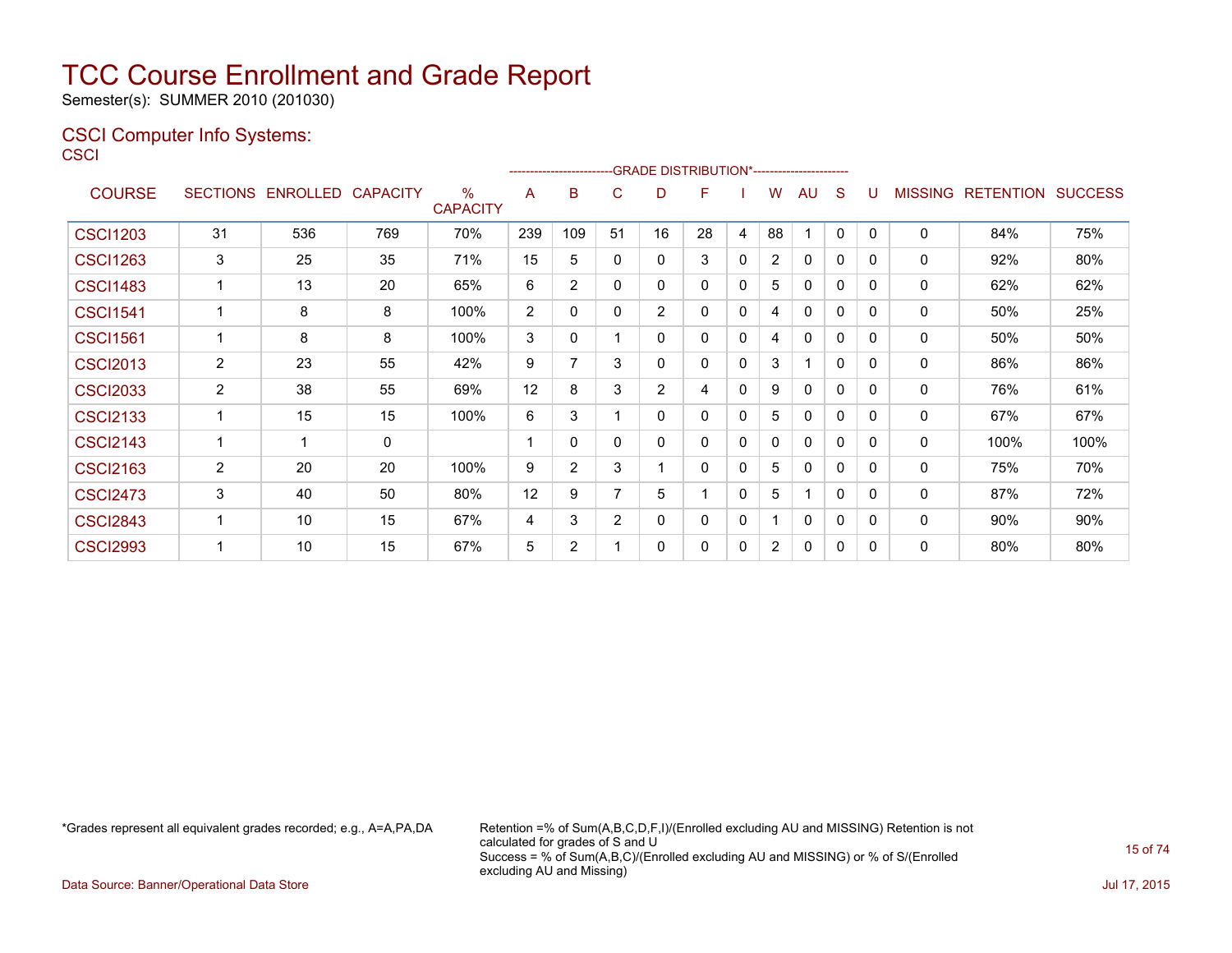Semester(s): SUMMER 2010 (201030)

### CSYS Computer Info Systems:

**CSYS** 

|                 |                 |          |                 |                         |    | ------------------------- |              | -GRADE DISTRIBUTION*----------------------- |                |              |                |              |              |              |                |                  |                |
|-----------------|-----------------|----------|-----------------|-------------------------|----|---------------------------|--------------|---------------------------------------------|----------------|--------------|----------------|--------------|--------------|--------------|----------------|------------------|----------------|
| <b>COURSE</b>   | <b>SECTIONS</b> | ENROLLED | <b>CAPACITY</b> | $\%$<br><b>CAPACITY</b> | A  | B                         | С            | D                                           | F              |              | w              | AU           | S            |              | <b>MISSING</b> | <b>RETENTION</b> | <b>SUCCESS</b> |
| <b>CSYS1013</b> | $\overline{2}$  | 20       | 20              | 100%                    | 11 |                           |              | 0                                           | $\overline{2}$ | 0            | 5              | $\Omega$     | 0            | $\mathbf{0}$ | 0              | 75%              | 65%            |
| <b>CSYS1033</b> | 3               | 49       | 80              | 61%                     | 22 | 8                         | 6            | 0                                           | 5              | 0            | 8              | 0            | 0            | 0            | 0              | 84%              | 73%            |
| <b>CSYS1073</b> | 1               | 9        | 20              | 45%                     | 1  | 4                         |              | 0                                           |                | 0            | $\overline{2}$ | 0            | 0            | 0            | $\mathbf{0}$   | 78%              | 67%            |
| <b>CSYS1153</b> | 1               |          | 0               |                         |    | 0                         | $\mathbf{0}$ | 0                                           | 0              | 0            | $\mathbf{0}$   | $\mathbf{0}$ | 0            | 0            | $\mathbf{0}$   | 100%             | 100%           |
| <b>CSYS1203</b> | 1               | 35       | 40              | 88%                     | 22 | 4                         |              | 0                                           | 5              | 0            | 3              | 0            | 0            | 0            | 0              | 91%              | 77%            |
| <b>CSYS1393</b> | 1               | 9        | 10              | 90%                     | 4  | $\overline{2}$            | 0            | 0                                           |                | 0            | $\overline{2}$ | 0            | 0            | 0            | 0              | 78%              | 67%            |
| <b>CSYS2023</b> | 1               |          | $\mathbf{0}$    |                         |    | 0                         | 0            | 0                                           | 0              | 0            | 0              | $\Omega$     | 0            | 0            | $\mathbf{0}$   | 100%             | 100%           |
| <b>CSYS2053</b> | 1               |          | $\mathbf 0$     |                         |    | 0                         | 0            | 0                                           | 0              | 0            | 0              | 0            | $\Omega$     | 0            | 0              | 100%             | 100%           |
| <b>CSYS2063</b> | 1               |          | $\mathbf{0}$    |                         |    | 0                         | $\mathbf{0}$ | 0                                           | 0              | 0            | 0              | 0            | $\Omega$     | 0            | $\mathbf{0}$   | 100%             | 100%           |
| <b>CSYS2073</b> | $\overline{2}$  | 24       | 35              | 69%                     | 13 | 3                         |              | 0                                           |                | $\mathbf{0}$ | 6              | 0            | $\Omega$     | 0            | 0              | 75%              | 71%            |
| <b>CSYS2153</b> | 1               |          | 1               | 100%                    | 1  | 0                         | 0            | 0                                           | 0              | 0            | 0              | $\Omega$     | $\mathbf{0}$ | 0            | $\mathbf{0}$   | 100%             | 100%           |
| <b>CSYS2553</b> | 1               | 11       | 0               |                         | 10 | 0                         |              | 0                                           | 0              | 0            | 0              | 0            | 0            | 0            | 0              | 100%             | 100%           |
| <b>CSYS2643</b> | 1               | 11       | 20              | 55%                     | 9  |                           | 0            | 0                                           | 0              | 0            | 1              | $\Omega$     | 0            | 0            | 0              | 91%              | 91%            |

\*Grades represent all equivalent grades recorded; e.g., A=A,PA,DA Retention =% of Sum(A,B,C,D,F,I)/(Enrolled excluding AU and MISSING) Retention is not calculated for grades of S and U Success = % of Sum(A,B,C)/(Enrolled excluding AU and MISSING) or % of S/(Enrolled excluding AU and Missing)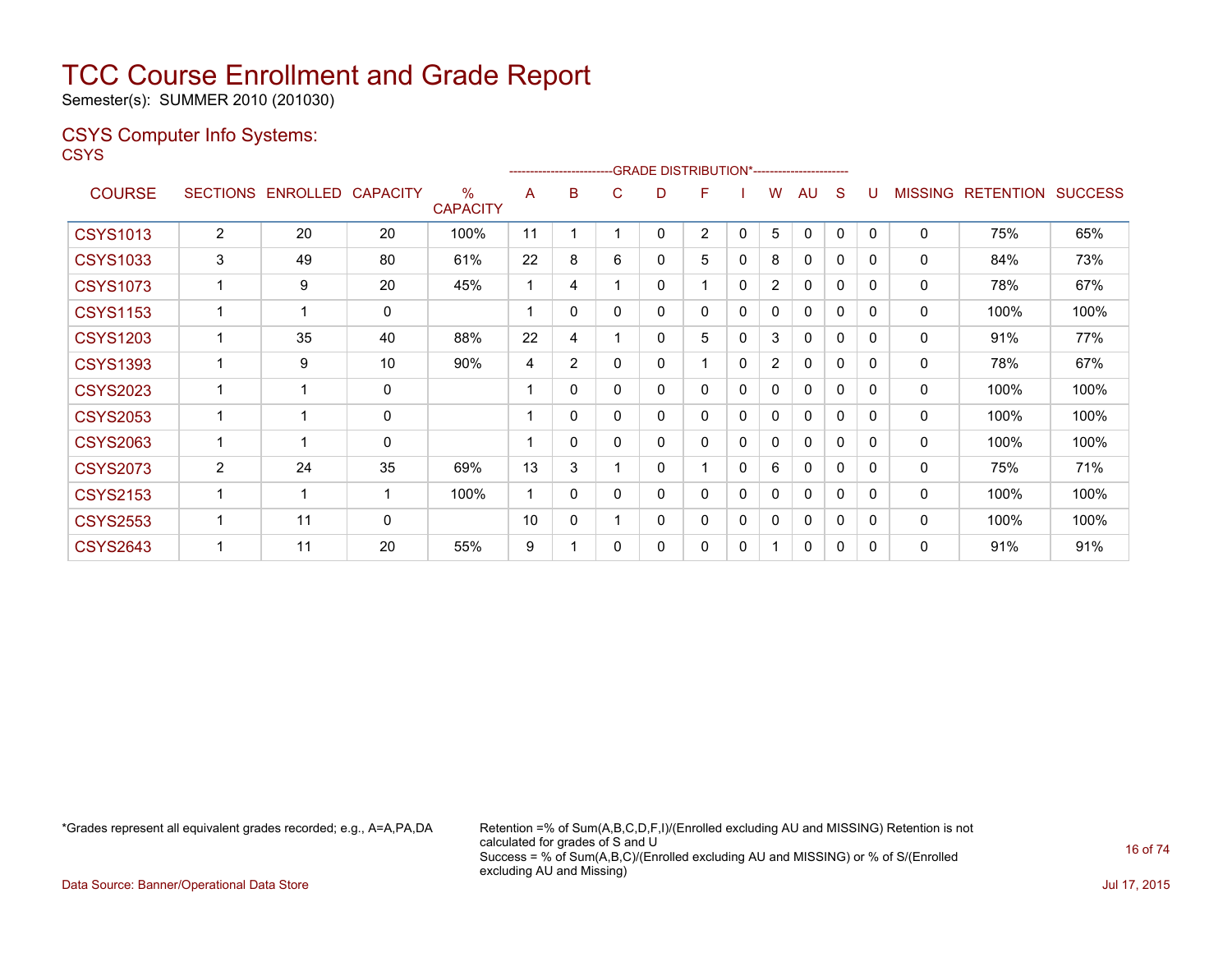Semester(s): SUMMER 2010 (201030)

### Drafting Design Engr Tech:

DRFT

|                 |                            |    |                      |       |  | ------------------------GRADE DISTRIBUTION*----------------------- |  |  |   |                           |     |
|-----------------|----------------------------|----|----------------------|-------|--|--------------------------------------------------------------------|--|--|---|---------------------------|-----|
| COURSE          | SECTIONS ENROLLED CAPACITY |    | %<br><b>CAPACITY</b> | A B C |  | DFIWAUS                                                            |  |  | U | MISSING RETENTION SUCCESS |     |
| <b>DRFT1323</b> |                            | 15 | 60%                  |       |  |                                                                    |  |  |   | 78%                       | 78% |

\*Grades represent all equivalent grades recorded; e.g., A=A,PA,DA Retention =% of Sum(A,B,C,D,F,I)/(Enrolled excluding AU and MISSING) Retention is not calculated for grades of S and U Success = % of Sum(A,B,C)/(Enrolled excluding AU and MISSING) or % of S/(Enrolled excluding AU and Missing)

Data Source: Banner/Operational Data Store Jul 17, 2015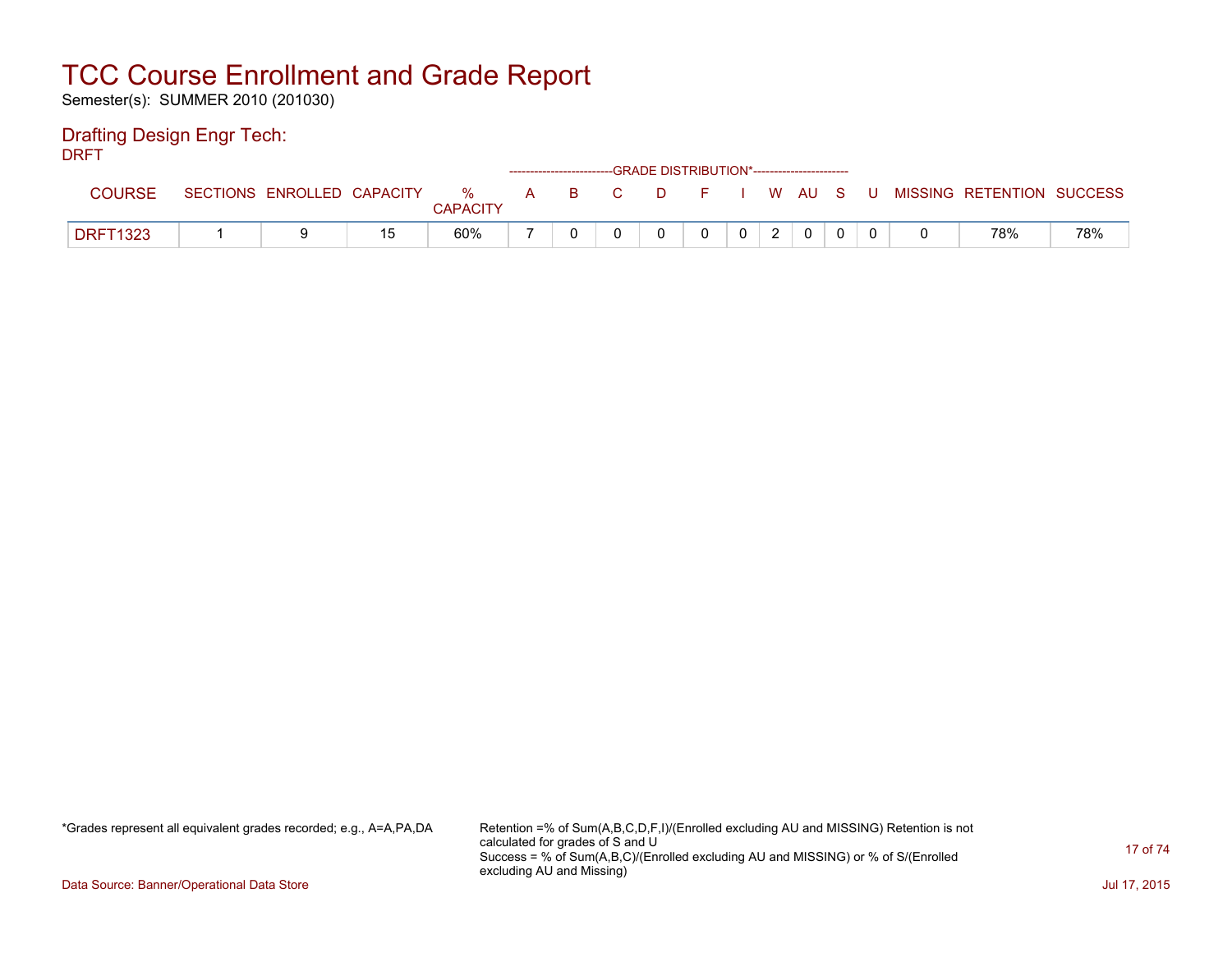Semester(s): SUMMER 2010 (201030)

#### Economics: ECON

| <b>ECON</b> |                 |    |                            |     |                         |     |    |    |   | -GRADE DISTRIBUTION*----------------------- |    |              |              |  |                           |     |
|-------------|-----------------|----|----------------------------|-----|-------------------------|-----|----|----|---|---------------------------------------------|----|--------------|--------------|--|---------------------------|-----|
|             | <b>COURSE</b>   |    | SECTIONS ENROLLED CAPACITY |     | $\%$<br><b>CAPACITY</b> | A   | B. |    | D |                                             | W  | AU.          | <sub>S</sub> |  | MISSING RETENTION SUCCESS |     |
|             | <b>ECON1353</b> |    | 33                         | 60  | 55%                     | 6   | 8  |    | 2 |                                             |    | $\mathbf{0}$ |              |  | 79%                       | 58% |
|             | <b>ECON2013</b> | 13 | 223                        | 389 | 57%                     | 118 | 57 | 20 |   |                                             | 15 |              |              |  | 93%                       | 88% |
|             | <b>ECON2023</b> | 13 | 206                        | 385 | 54%                     | 106 | 46 | 22 |   |                                             | 23 | $\mathbf{0}$ |              |  | 89%                       | 84% |

\*Grades represent all equivalent grades recorded; e.g., A=A,PA,DA Retention =% of Sum(A,B,C,D,F,I)/(Enrolled excluding AU and MISSING) Retention is not calculated for grades of S and U Success = % of Sum(A,B,C)/(Enrolled excluding AU and MISSING) or % of S/(Enrolled excluding AU and Missing)

Data Source: Banner/Operational Data Store Jul 17, 2015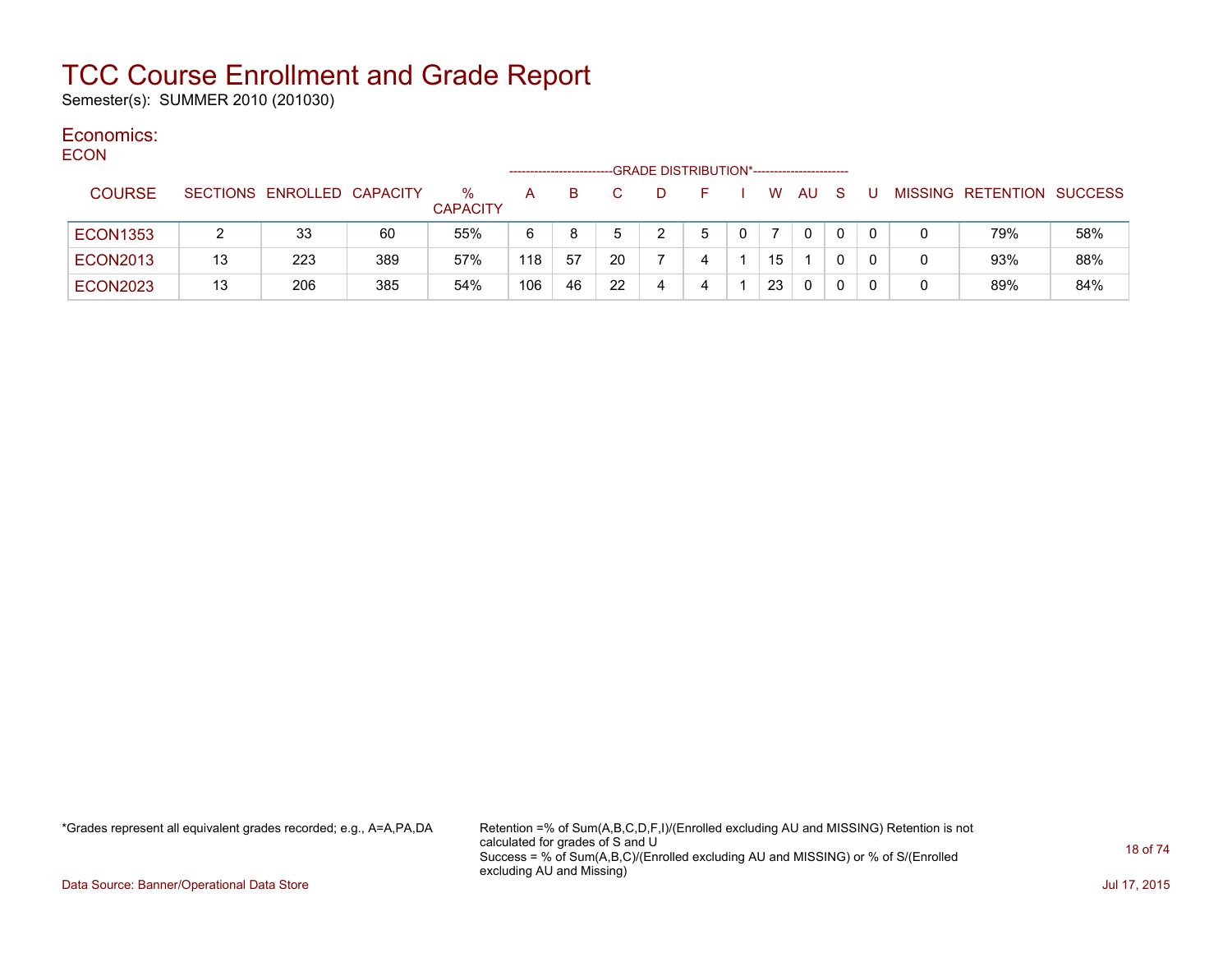Semester(s): SUMMER 2010 (201030)

### Electronics Technology:

ELET

|                 |  |          |  | ------------------------GRADE DISTRIBUTION*----------------------- |  |          |  |                                                                             |     |
|-----------------|--|----------|--|--------------------------------------------------------------------|--|----------|--|-----------------------------------------------------------------------------|-----|
|                 |  | CAPACITY |  |                                                                    |  |          |  | SECTIONS ENROLLED CAPACITY % A B C D F I W AU S U MISSING RETENTION SUCCESS |     |
| <b>ELET2632</b> |  | 70%      |  |                                                                    |  | $\Omega$ |  | 86%                                                                         | 86% |

\*Grades represent all equivalent grades recorded; e.g., A=A,PA,DA Retention =% of Sum(A,B,C,D,F,I)/(Enrolled excluding AU and MISSING) Retention is not calculated for grades of S and U Success = % of Sum(A,B,C)/(Enrolled excluding AU and MISSING) or % of S/(Enrolled excluding AU and Missing)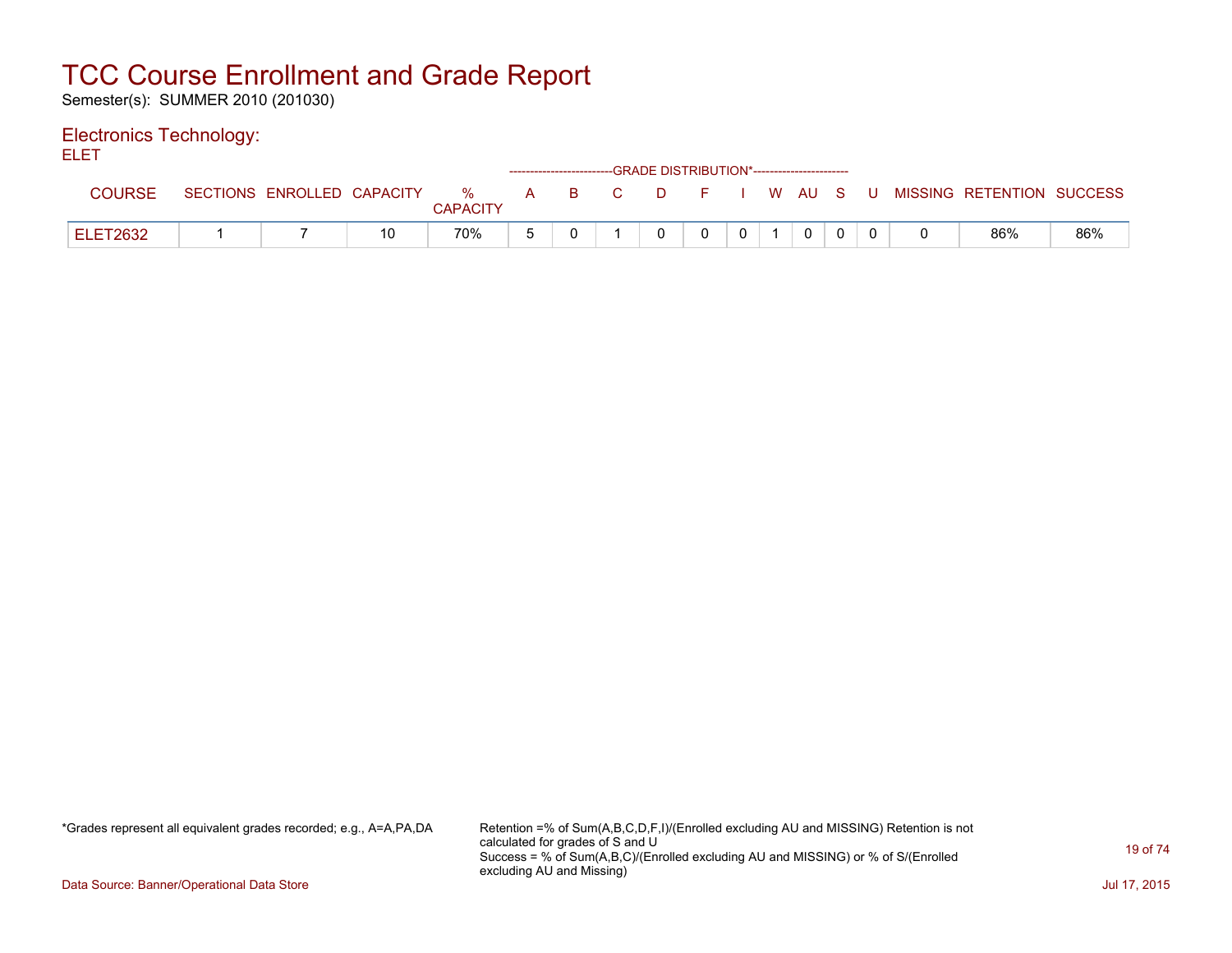Semester(s): SUMMER 2010 (201030)

### Emergency Medical Technology: EMDT

|                 |                   |                 |                         |                          | ------------------------ |              | -GRADE DISTRIBUTION*---------------------- |              |              |   |              |              |          |                |                  |                |
|-----------------|-------------------|-----------------|-------------------------|--------------------------|--------------------------|--------------|--------------------------------------------|--------------|--------------|---|--------------|--------------|----------|----------------|------------------|----------------|
| <b>COURSE</b>   | SECTIONS ENROLLED | <b>CAPACITY</b> | $\%$<br><b>CAPACITY</b> | A                        | B                        | C.           | D                                          | F            |              | w | AU           | S            | IJ       | <b>MISSING</b> | <b>RETENTION</b> | <b>SUCCESS</b> |
| <b>EMDT1013</b> | ⇁                 | 15              | 47%                     |                          | 6                        | 0            | $\Omega$                                   | $\Omega$     | $\mathbf{0}$ | 0 | $\mathbf{0}$ | $\mathbf{0}$ | $\Omega$ | 0              | 100%             | 100%           |
| <b>EMDT1024</b> |                   | 15              | 47%                     | 3                        | 4                        | $\mathbf{0}$ | 0                                          | $\mathbf{0}$ | 0            | 0 | $\mathbf 0$  | $\mathbf{0}$ | 0        | 0              | 100%             | 100%           |
| <b>EMDT1041</b> |                   | 15              | 47%                     | 7                        | 0                        | $\Omega$     | 0                                          | 0            | $\mathbf{0}$ | 0 | $\mathbf{0}$ | 0            |          | 0              | 100%             | 100%           |
| <b>EMDT1231</b> | 4                 | 15              | 27%                     | 4                        | 0                        | $\Omega$     | 0                                          | 0            | $\Omega$     | 0 | $\mathbf{0}$ | $\mathbf{0}$ | $\Omega$ | 0              | 100%             | 100%           |
| <b>EMDT1351</b> | 7                 | 15              | 47%                     | $\overline{7}$           | 0                        | 0            | 0                                          | 0            | 0            | 0 | $\mathbf 0$  | $\mathbf{0}$ | 0        | 0              | 100%             | 100%           |
| <b>EMDT2061</b> | 7                 | 15              | 47%                     | 0                        |                          | $\mathbf{0}$ | 0                                          | $\mathbf{0}$ | $\Omega$     | 0 | $\mathbf 0$  | $\mathbf{0}$ | 0        | 0              | 100%             | 100%           |
| <b>EMDT2151</b> |                   | 15              | 7%                      |                          | $\Omega$                 | $\Omega$     | $\Omega$                                   | 0            | $\mathbf{0}$ | 0 | $\mathbf{0}$ | $\Omega$     |          | $\mathbf 0$    | 100%             | 100%           |
| <b>EMDT2212</b> |                   | 15              | 7%                      | 0                        | 0                        | 0            | 0                                          | 0            | 0            | 0 | $\mathbf{0}$ | $\Omega$     |          |                |                  |                |
| <b>EMDT2231</b> |                   | 15              | 7%                      | $\overline{\phantom{a}}$ | $\mathbf{0}$             | 0            | 0                                          | $\mathbf{0}$ | 0            | 0 | $\mathbf{0}$ | $\Omega$     | 0        | 0              | 100%             | 100%           |
| <b>EMDT2252</b> |                   | 15              | 7%                      |                          | 0                        | 0            | 0                                          | 0            | $\mathbf{0}$ | 0 | $\mathbf{0}$ | $\Omega$     |          | 0              | 100%             | 100%           |

\*Grades represent all equivalent grades recorded; e.g., A=A,PA,DA Retention =% of Sum(A,B,C,D,F,I)/(Enrolled excluding AU and MISSING) Retention is not calculated for grades of S and U Success = % of Sum(A,B,C)/(Enrolled excluding AU and MISSING) or % of S/(Enrolled excluding AU and Missing)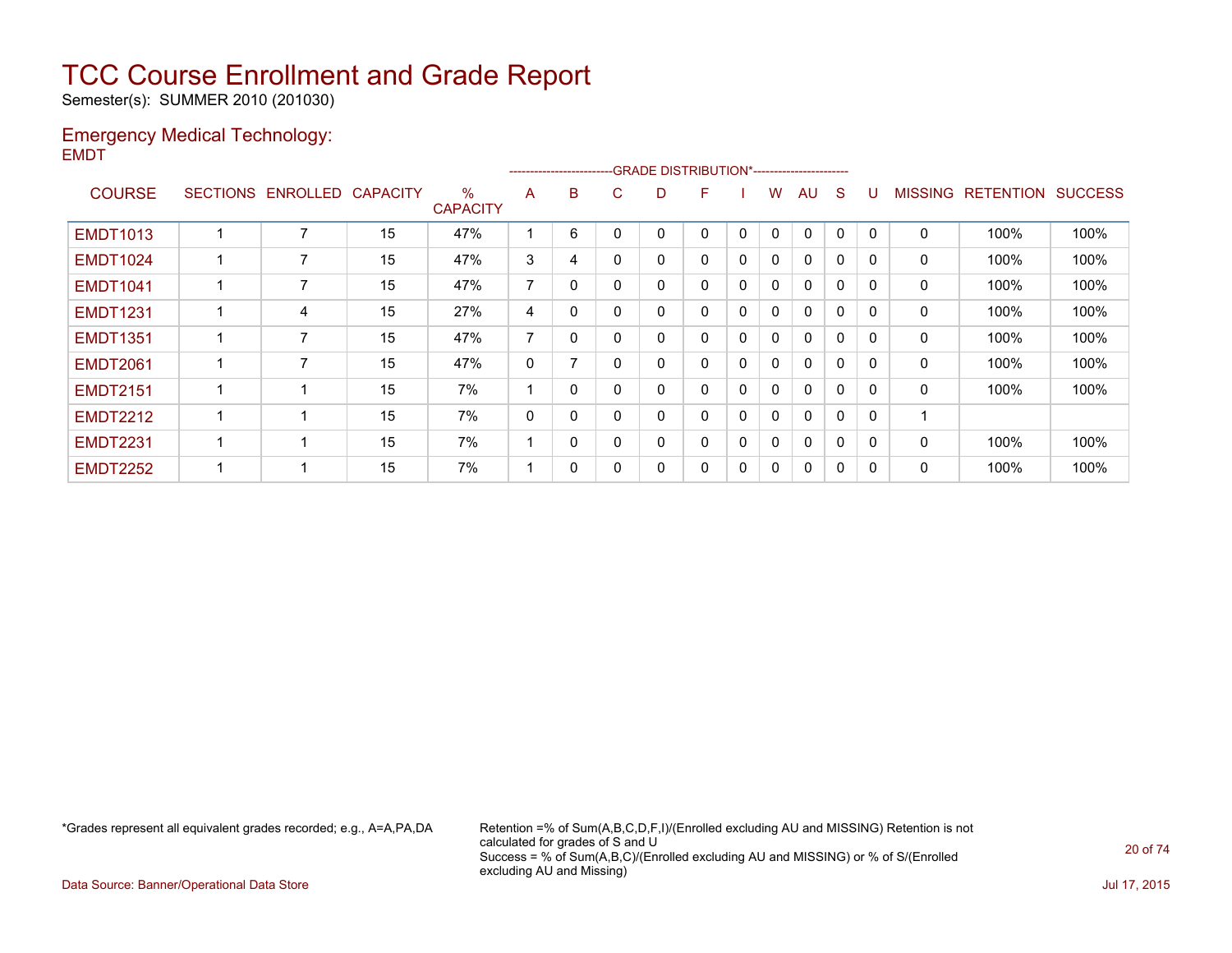Semester(s): SUMMER 2010 (201030)

### English: **ENGL**

|                 |                |                            |     |                         |                |                |                |                | -GRADE DISTRIBUTION*----------------------- |              |                |              |              |          |                |                          |     |
|-----------------|----------------|----------------------------|-----|-------------------------|----------------|----------------|----------------|----------------|---------------------------------------------|--------------|----------------|--------------|--------------|----------|----------------|--------------------------|-----|
| <b>COURSE</b>   |                | SECTIONS ENROLLED CAPACITY |     | $\%$<br><b>CAPACITY</b> | A              | B              | C              | D              | F                                           |              | w              | AU.          | S            | U        | <b>MISSING</b> | <b>RETENTION SUCCESS</b> |     |
| <b>ENGL0903</b> | 3              | 17                         | 60  | 28%                     | 6              | 3              | 1              | $\mathbf{0}$   | 4                                           | $\mathbf{0}$ | 3              | $\mathbf{0}$ | $\mathbf{0}$ | $\Omega$ | 0              | 82%                      | 59% |
| <b>ENGL0913</b> | 9              | 121                        | 171 | 71%                     | 27             | 24             | 13             | 8              | 12                                          | $\Omega$     | 37             | $\mathbf{0}$ | 0            | 0        | $\Omega$       | 69%                      | 53% |
| <b>ENGL0923</b> | 5              | 60                         | 100 | 60%                     | $\overline{7}$ | 11             | 18             |                | $\overline{2}$                              | $\Omega$     | 21             | $\mathbf{0}$ | $\Omega$     | 0        | $\Omega$       | 65%                      | 60% |
| <b>ENGL0933</b> | 10             | 140                        | 189 | 74%                     | 39             | 30             | 18             | $\overline{7}$ | 18                                          |              | 23             | 0            | $\Omega$     | 0        | 4              | 83%                      | 64% |
| <b>ENGL0963</b> | $\mathbf 1$    | 10                         | 20  | 50%                     | $\overline{7}$ |                | $\mathbf{0}$   | $\Omega$       |                                             | $\Omega$     |                | $\mathbf{0}$ | $\mathbf{0}$ | 0        | 0              | 90%                      | 80% |
| <b>ENGL1003</b> | 15             | 203                        | 280 | 72%                     | 94             | 56             | 15             | $\overline{2}$ | 17                                          |              | 18             | $\mathbf{0}$ | 0            | 0        | 0              | 91%                      | 81% |
| <b>ENGL1083</b> | $\mathbf 1$    | 8                          | 20  | 40%                     | $\mathbf{0}$   | 3              | 1              | $\mathbf{0}$   |                                             | $\Omega$     | 3              | $\mathbf{0}$ | 0            | $\Omega$ | 0              | 62%                      | 50% |
| <b>ENGL1113</b> | 34             | 544                        | 831 | 65%                     | 187            | 110            | 87             | 24             | 38                                          | 0            | 98             | $\mathbf{0}$ | 0            | 0        | $\mathbf{0}$   | 82%                      | 71% |
| <b>ENGL1141</b> | 1              | 1                          | 20  | 5%                      | $\Omega$       | $\Omega$       | $\mathbf{0}$   | $\mathbf{0}$   | 0                                           | $\mathbf{0}$ |                | $\mathbf{0}$ | $\mathbf{0}$ | 0        | $\mathbf{0}$   | 0%                       | 0%  |
| <b>ENGL1213</b> | 36             | 632                        | 868 | 73%                     | 264            | 142            | 78             | 13             | 38                                          | 3            | 93             |              | $\mathbf{0}$ | $\Omega$ | 0              | 85%                      | 77% |
| <b>ENGL2333</b> | $\overline{2}$ | 29                         | 45  | 64%                     | 9              | 3              | $\overline{7}$ | $\overline{2}$ | $\overline{2}$                              | 0            | 6              | $\mathbf{0}$ | $\mathbf{0}$ | 0        | $\mathbf{0}$   | 79%                      | 66% |
| <b>ENGL2343</b> | 1              | 19                         | 20  | 95%                     | 8              | $\overline{2}$ | 1              | $\Omega$       | 4                                           | 0            | 4              | $\mathbf{0}$ | 0            | 0        | $\mathbf{0}$   | 79%                      | 58% |
| <b>ENGL2413</b> | 3              | 39                         | 45  | 87%                     | 20             | 8              | 5              | 3              |                                             | $\Omega$     | $\overline{2}$ | $\mathbf{0}$ | 0            | 0        | $\mathbf{0}$   | 95%                      | 85% |
| <b>ENGL2443</b> | 1              | 19                         | 20  | 95%                     | 5              | 3              |                | 0              |                                             | $\Omega$     | 9              | $\mathbf{0}$ | 0            | 0        | $\Omega$       | 53%                      | 47% |
| <b>ENGL2653</b> | $\overline{1}$ | 17                         | 40  | 42%                     | 5              | 6              | 1              | 0              | 0                                           | $\Omega$     | 5              | $\mathbf{0}$ | 0            | 0        | 0              | 71%                      | 71% |
| <b>ENGL2773</b> | $\overline{1}$ | 18                         | 20  | 90%                     | 6              | 4              | 4              | 0              |                                             | 0            | 3              | 0            | 0            | 0        | 0              | 83%                      | 78% |
| <b>ENGL2883</b> | 1              | 16                         | 20  | 80%                     | 5              |                | 1              | 0              | $\overline{2}$                              | 0            |                | 0            | 0            | 0        | 0              | 94%                      | 81% |

\*Grades represent all equivalent grades recorded; e.g., A=A,PA,DA Retention =% of Sum(A,B,C,D,F,I)/(Enrolled excluding AU and MISSING) Retention is not calculated for grades of S and U Success = % of Sum(A,B,C)/(Enrolled excluding AU and MISSING) or % of S/(Enrolled excluding AU and Missing)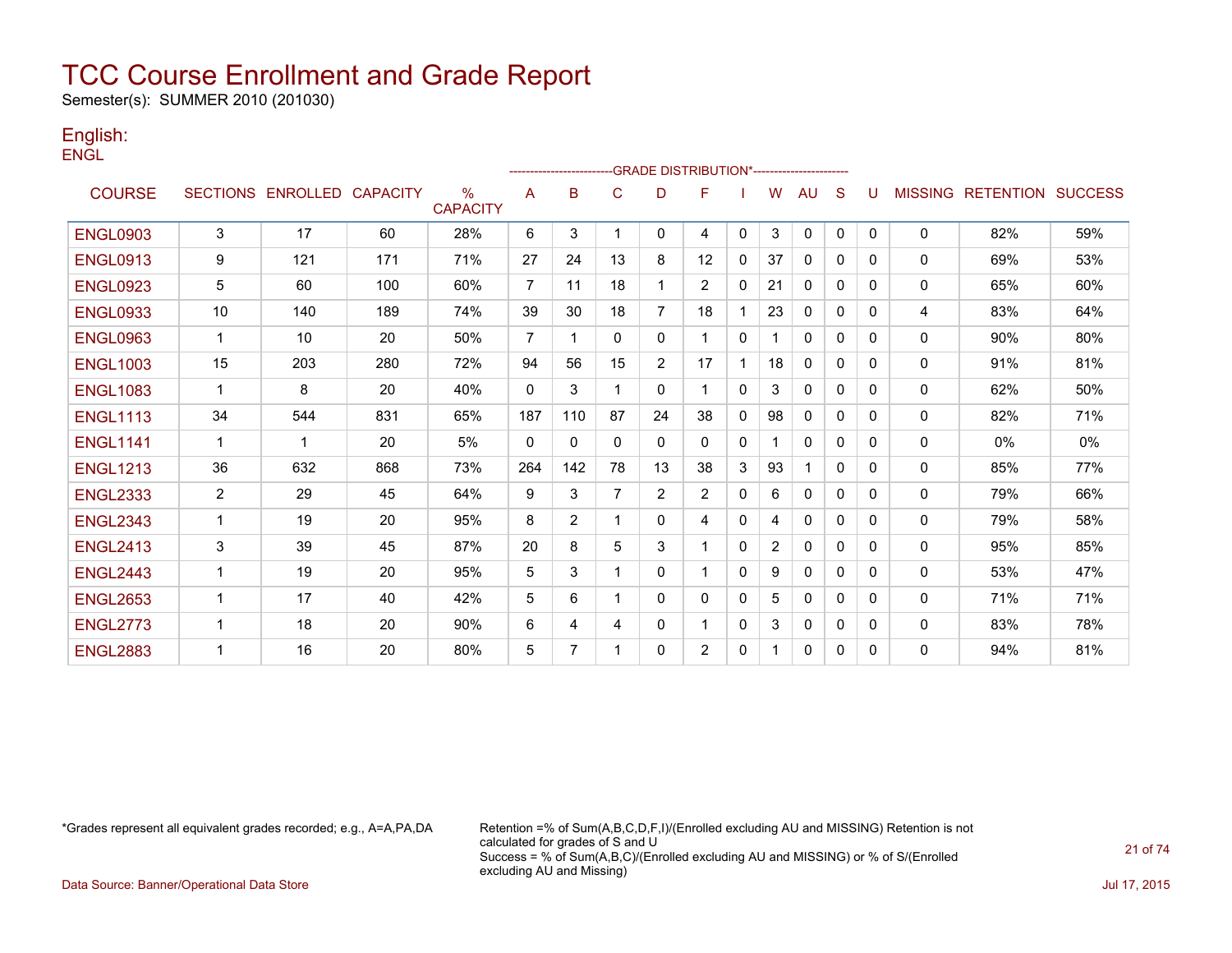Semester(s): SUMMER 2010 (201030)

#### Engineering: **ENGR**

|                 |                 |          |                 |                         |    |    |          | -------------------------GRADE DISTRIBUTION*----------------------- |   |   |                |          |              |              |                |                  |                |
|-----------------|-----------------|----------|-----------------|-------------------------|----|----|----------|---------------------------------------------------------------------|---|---|----------------|----------|--------------|--------------|----------------|------------------|----------------|
| <b>COURSE</b>   | <b>SECTIONS</b> | ENROLLED | <b>CAPACITY</b> | $\%$<br><b>CAPACITY</b> | A  | B  | C.       | D                                                                   | F |   | w              | AU.      | <sub>S</sub> | U            | <b>MISSING</b> | <b>RETENTION</b> | <b>SUCCESS</b> |
| <b>ENGR1111</b> |                 | 13       | 16              | 81%                     | 11 | 2  |          |                                                                     | 0 | 0 | 0              | $\Omega$ | 0            | 0            | 0              | 100%             | 100%           |
| <b>ENGR1132</b> | $\overline{2}$  | 41       | 41              | 100%                    | 25 | 14 | $\Omega$ | 0                                                                   | 0 | 0 | $\overline{2}$ | $\Omega$ | 0            | 0            | $\Omega$       | 95%              | 95%            |
| <b>ENGR1443</b> |                 |          | 0               |                         |    | 0  |          | 0                                                                   | 0 | 0 | 0              | $\Omega$ | 0            | 0            | 0              | 100%             | 100%           |
| <b>ENGR2103</b> | 2               | 33       | 60              | 55%                     | 14 | 9  | ົ        |                                                                     | 0 | 0 | ⇁              | $\Omega$ | $\Omega$     | $\mathbf{0}$ | 0              | 79%              | 76%            |
| <b>ENGR2143</b> |                 | 30       | 30              | 100%                    | 10 |    | 8        | 0                                                                   | 0 | 0 | 5              | 0        | 0            | 0            | 0              | 83%              | 83%            |
| <b>ENGR2213</b> |                 | 19       | 30              | 63%                     | 4  | 9  | 4        | 0                                                                   | 0 | 0 | $\overline{2}$ | $\Omega$ | 0            | 0            | 0              | 89%              | 89%            |
| <b>ENGR2523</b> |                 | 9        | 30              | 30%                     | 0  | 4  | 2        |                                                                     | 0 | 0 | $\overline{2}$ | $\Omega$ | $\Omega$     | 0            | 0              | 78%              | 67%            |
| <b>ENGR2613</b> | 2               | 29       | 34              | 85%                     | ⇁  | 17 |          | 0                                                                   | 0 | 0 | 3              | 1        | 0            | 0            | 0              | 89%              | 89%            |

\*Grades represent all equivalent grades recorded; e.g., A=A,PA,DA Retention =% of Sum(A,B,C,D,F,I)/(Enrolled excluding AU and MISSING) Retention is not calculated for grades of S and U Success = % of Sum(A,B,C)/(Enrolled excluding AU and MISSING) or % of S/(Enrolled excluding AU and Missing)

Data Source: Banner/Operational Data Store Jul 17, 2015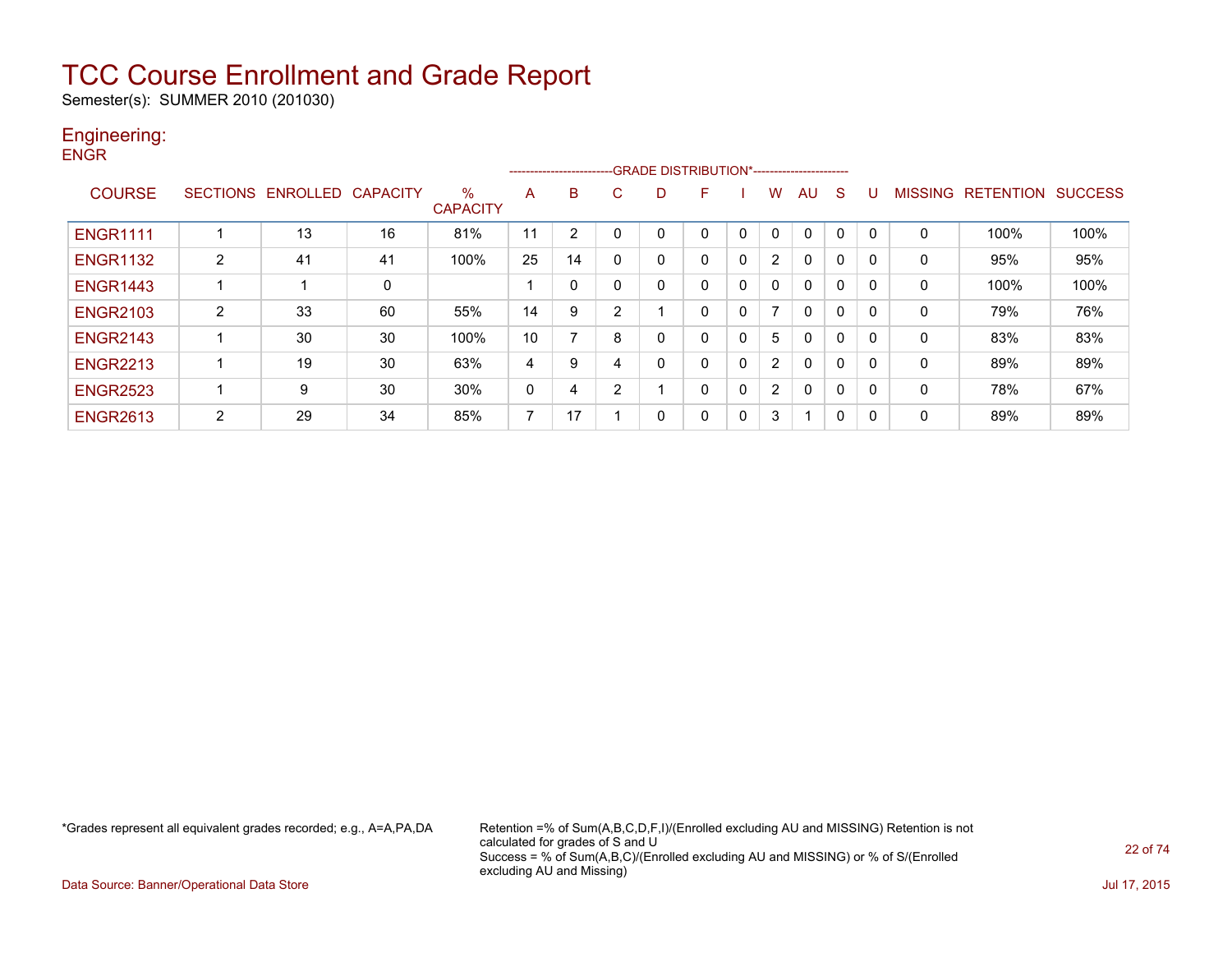Semester(s): SUMMER 2010 (201030)

#### English as a Second Language: **ESLG**

|                 |                            |    |                         |    | ------------------------ | -GRADE DISTRIBUTION*----------------------- |   |    |              |     |   |                           |     |
|-----------------|----------------------------|----|-------------------------|----|--------------------------|---------------------------------------------|---|----|--------------|-----|---|---------------------------|-----|
| <b>COURSE</b>   | SECTIONS ENROLLED CAPACITY |    | $\%$<br><b>CAPACITY</b> | A  | B.                       | D.                                          |   | W. | AU.          | - S | U | MISSING RETENTION SUCCESS |     |
| <b>ESLG0991</b> | 30                         | 45 | 67%                     | 18 |                          |                                             | 0 | -8 | $\mathbf{0}$ |     |   | 73%                       | 73% |
| <b>ESLG0992</b> | 22                         | 45 | 49%                     | 12 |                          |                                             |   |    |              |     |   | 86%                       | 86% |

\*Grades represent all equivalent grades recorded; e.g., A=A,PA,DA Retention =% of Sum(A,B,C,D,F,I)/(Enrolled excluding AU and MISSING) Retention is not calculated for grades of S and U Success = % of Sum(A,B,C)/(Enrolled excluding AU and MISSING) or % of S/(Enrolled excluding AU and Missing)

Data Source: Banner/Operational Data Store Jul 17, 2015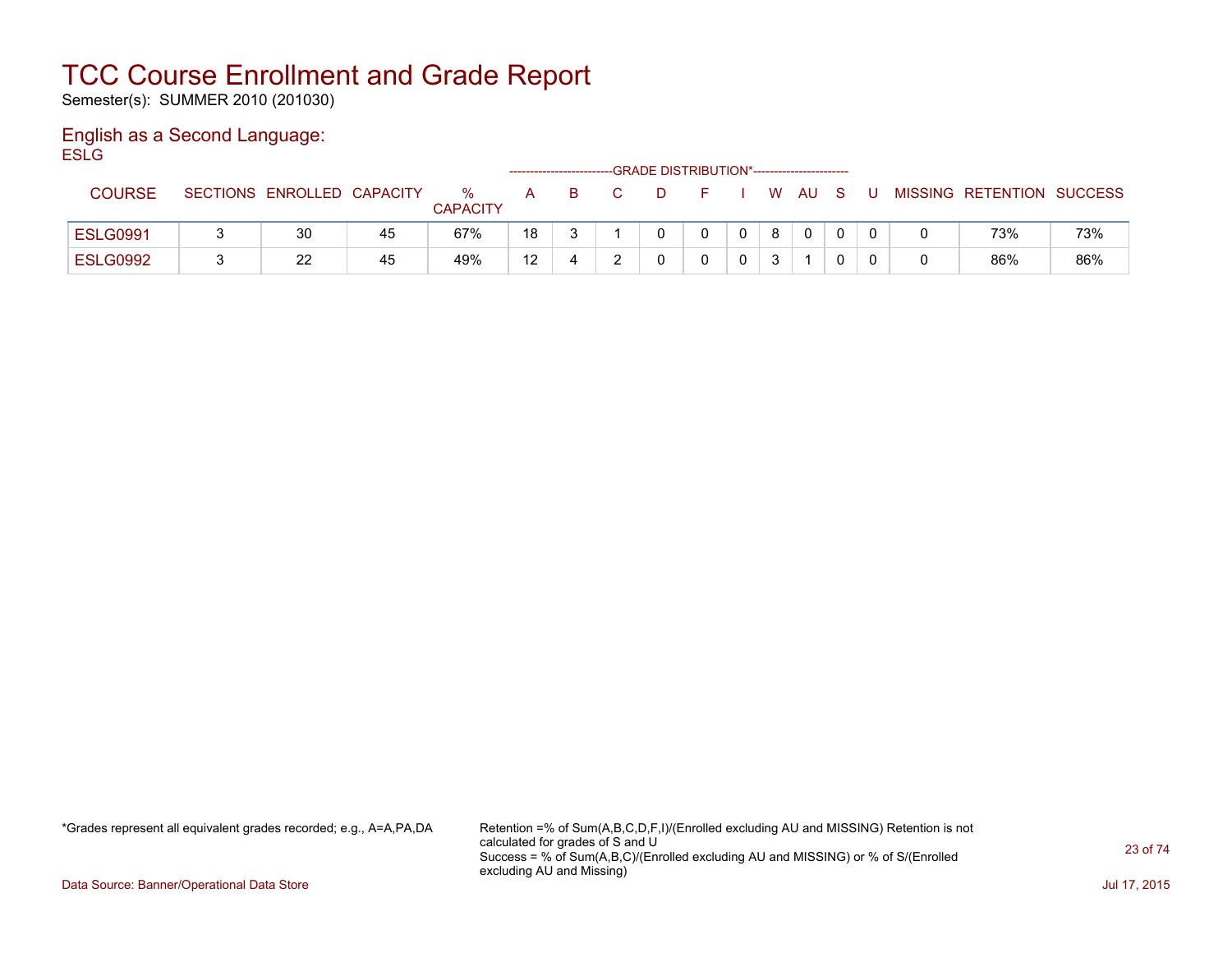Semester(s): SUMMER 2010 (201030)

### Fire and Emergency Services: FESR

|                 |                            |    |                         |    |    | -GRADE DISTRIBUTION*----------------------- |   |   |    |   |  |                           |      |
|-----------------|----------------------------|----|-------------------------|----|----|---------------------------------------------|---|---|----|---|--|---------------------------|------|
| <b>COURSE</b>   | SECTIONS ENROLLED CAPACITY |    | $\%$<br><b>CAPACITY</b> | A  | B. |                                             |   | W | AU | S |  | MISSING RETENTION SUCCESS |      |
| <b>FESR2213</b> | 16                         | 20 | 80%                     | 16 |    |                                             | 0 |   | 0  |   |  | 100%                      | 100% |
| <b>FESR2403</b> |                            |    |                         |    |    |                                             |   |   | 0  |   |  | 100%                      | 100% |
| <b>FESR2433</b> |                            | 20 | 55%                     |    |    |                                             |   |   | 0  |   |  | 100%                      | 100% |

\*Grades represent all equivalent grades recorded; e.g., A=A,PA,DA Retention =% of Sum(A,B,C,D,F,I)/(Enrolled excluding AU and MISSING) Retention is not calculated for grades of S and U Success = % of Sum(A,B,C)/(Enrolled excluding AU and MISSING) or % of S/(Enrolled excluding AU and Missing)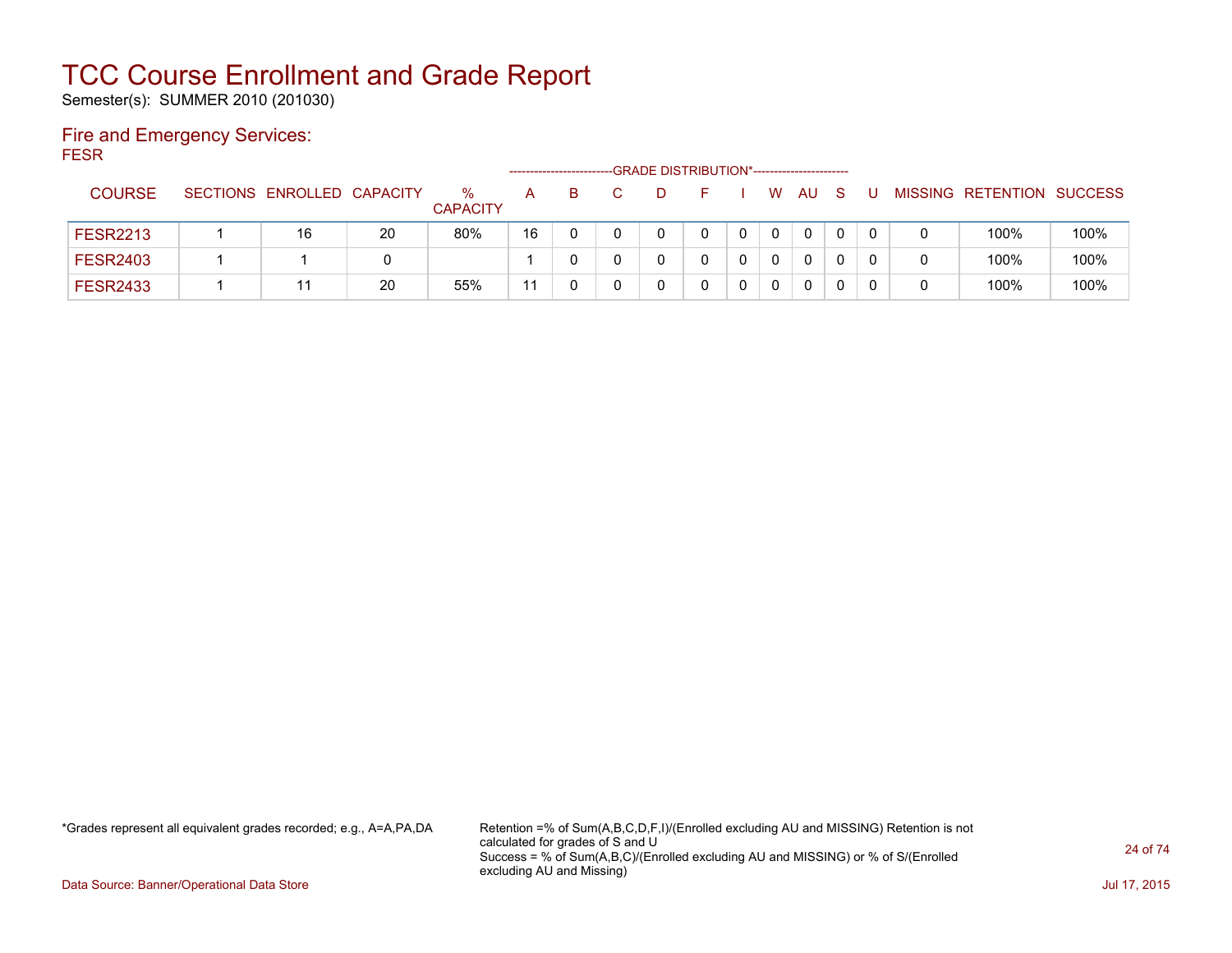Semester(s): SUMMER 2010 (201030)

#### French: **EDEN**

| . |                 |                            |    |                         | ------------------- |   | -GRADE DISTRIBUTION*----------------------- |    |                       |     |              |   |                           |      |
|---|-----------------|----------------------------|----|-------------------------|---------------------|---|---------------------------------------------|----|-----------------------|-----|--------------|---|---------------------------|------|
|   | <b>COURSE</b>   | SECTIONS ENROLLED CAPACITY |    | $\%$<br><b>CAPACITY</b> | A                   | в | D                                           | н. | W.                    | AU. | <sub>S</sub> |   | MISSING RETENTION SUCCESS |      |
|   | <b>FREN1103</b> | 22                         | 45 | 49%                     | 9                   | 4 |                                             |    |                       | 0   | 0            | 0 | 68%                       | 68%  |
|   | <b>FREN1213</b> |                            | 20 | 35%                     | 0                   |   |                                             |    | 4                     | 0   | 0            | 0 | 43%                       | 43%  |
|   | <b>FREN2213</b> | 6                          | 20 | 30%                     | 2                   |   | 0                                           |    | $\mathbf{2}^{\prime}$ |     | 0            | 0 | 60%                       | 60%  |
|   | <b>FREN2323</b> | 5                          | 10 | 50%                     | 5                   |   |                                             |    | $\mathbf{0}$          | 0   | 0            |   | 100%                      | 100% |

\*Grades represent all equivalent grades recorded; e.g., A=A,PA,DA Retention =% of Sum(A,B,C,D,F,I)/(Enrolled excluding AU and MISSING) Retention is not calculated for grades of S and U Success = % of Sum(A,B,C)/(Enrolled excluding AU and MISSING) or % of S/(Enrolled excluding AU and Missing)

Data Source: Banner/Operational Data Store Jul 17, 2015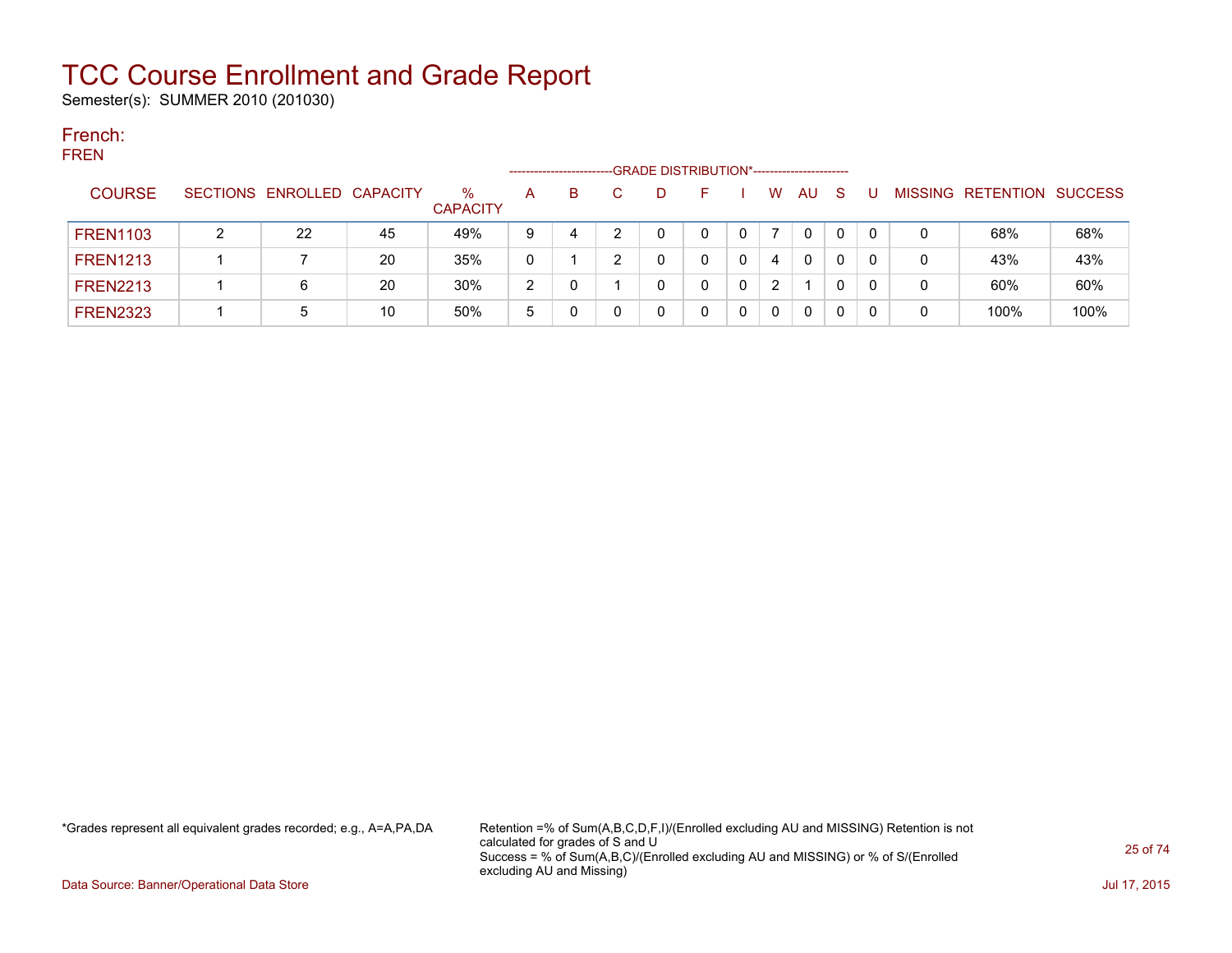Semester(s): SUMMER 2010 (201030)

### Geography:

| <b>GEOG</b>   |   |                            |     |                         |                     |          |    |                                              |   |   |                |              |          |          |   |                   |                |
|---------------|---|----------------------------|-----|-------------------------|---------------------|----------|----|----------------------------------------------|---|---|----------------|--------------|----------|----------|---|-------------------|----------------|
|               |   |                            |     |                         | ------------------- |          |    | -GRADE DISTRIBUTION*------------------------ |   |   |                |              |          |          |   |                   |                |
| <b>COURSE</b> |   | SECTIONS ENROLLED CAPACITY |     | $\%$<br><b>CAPACITY</b> | A                   | B        | C. | D.                                           | F |   | W              | AU           | <b>S</b> |          |   | MISSING RETENTION | <b>SUCCESS</b> |
| GEOG1014      | 2 | 34                         | 44  | 77%                     | 6                   | 9        | 9  |                                              |   | 0 | $\overline{2}$ | $\mathbf{0}$ | 0        | $\Omega$ | 0 | 94%               | 71%            |
| GEOG1023      |   | 3                          | 3   | 100%                    | 2                   | $\Omega$ |    | 0                                            | 0 | 0 | $\Omega$       |              | 0        | $\Omega$ | 0 | 100%              | 100%           |
| GEOG1043      | 8 | 122                        | 196 | 62%                     | 51                  | 38       | 19 | 2                                            | 5 | 0 |                | $\mathbf{0}$ | 0        | $\Omega$ | 0 | 94%               | 89%            |
| GEOG2013      |   | 5                          | 24  | 21%                     | 3                   |          |    | 0                                            | 0 | 0 |                | $\mathbf{0}$ | 0        | 0        | 0 | 80%               | 80%            |
| GEOG2033      | 2 | 30                         | 50  | 60%                     | 22                  | 4        | ົ  | 0                                            | 0 | 0 | 2              | $\Omega$     | 0        | $\Omega$ | 0 | 93%               | 93%            |

\*Grades represent all equivalent grades recorded; e.g., A=A,PA,DA Retention =% of Sum(A,B,C,D,F,I)/(Enrolled excluding AU and MISSING) Retention is not calculated for grades of S and U Success = % of Sum(A,B,C)/(Enrolled excluding AU and MISSING) or % of S/(Enrolled excluding AU and Missing)

Data Source: Banner/Operational Data Store Jul 17, 2015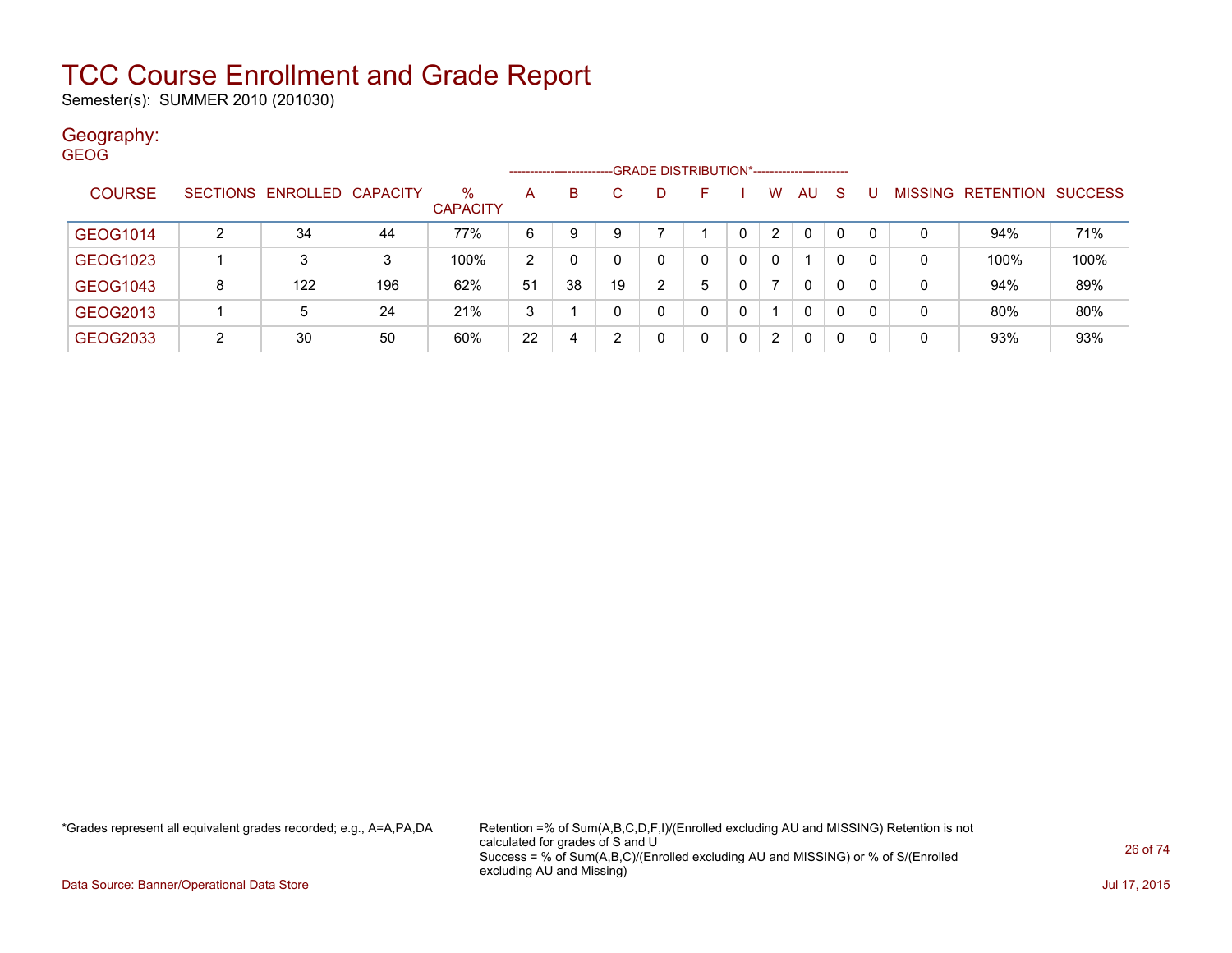Semester(s): SUMMER 2010 (201030)

### Geology:

| <b>GEOL</b>   |  |    |                 | ------------------------GRADE DISTRIBUTION*----------------------- |                |                |                 |   |                |                                                                             |     |
|---------------|--|----|-----------------|--------------------------------------------------------------------|----------------|----------------|-----------------|---|----------------|-----------------------------------------------------------------------------|-----|
| <b>COURSE</b> |  |    | <b>CAPACITY</b> |                                                                    |                |                |                 |   |                | SECTIONS ENROLLED CAPACITY % A B C D F I W AU S U MISSING RETENTION SUCCESS |     |
| GEOL1014      |  | 20 | 20%             |                                                                    | $\overline{0}$ | 0 <sup>1</sup> | $0 \mid 1 \mid$ | 0 | $\overline{0}$ | 75%                                                                         | 75% |

\*Grades represent all equivalent grades recorded; e.g., A=A,PA,DA Retention =% of Sum(A,B,C,D,F,I)/(Enrolled excluding AU and MISSING) Retention is not calculated for grades of S and U Success = % of Sum(A,B,C)/(Enrolled excluding AU and MISSING) or % of S/(Enrolled excluding AU and Missing)

Data Source: Banner/Operational Data Store Jul 17, 2015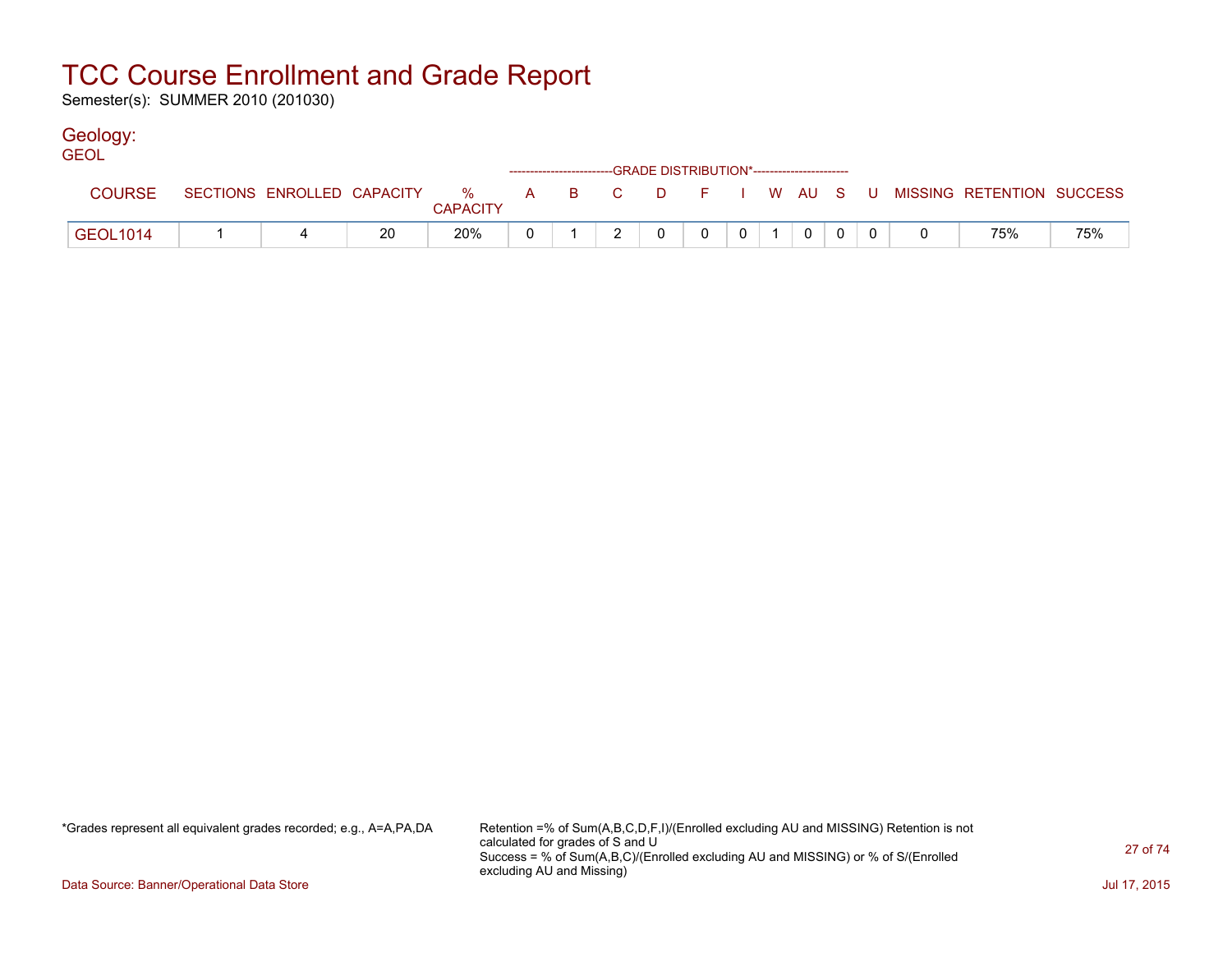Semester(s): SUMMER 2010 (201030)

### Geographical Information Sys:

**GIS** 

|                |                            |    |                      |            | -------------------------- |  |  |   |              |  |                           |     |
|----------------|----------------------------|----|----------------------|------------|----------------------------|--|--|---|--------------|--|---------------------------|-----|
| <b>COURSE</b>  | SECTIONS ENROLLED CAPACITY |    | %<br><b>CAPACITY</b> | А          |                            |  |  | W | AU.          |  | MISSING RETENTION SUCCESS |     |
| <b>GIS2373</b> |                            | 20 | 25%                  | $\sqrt{2}$ |                            |  |  |   | $\mathbf{0}$ |  | 100%                      | 80% |
| <b>GIS2383</b> |                            | 20 | 20%                  | $\sim$     |                            |  |  |   | $\mathbf{0}$ |  | 100%                      | 75% |

\*Grades represent all equivalent grades recorded; e.g., A=A,PA,DA Retention =% of Sum(A,B,C,D,F,I)/(Enrolled excluding AU and MISSING) Retention is not calculated for grades of S and U Success = % of Sum(A,B,C)/(Enrolled excluding AU and MISSING) or % of S/(Enrolled excluding AU and Missing)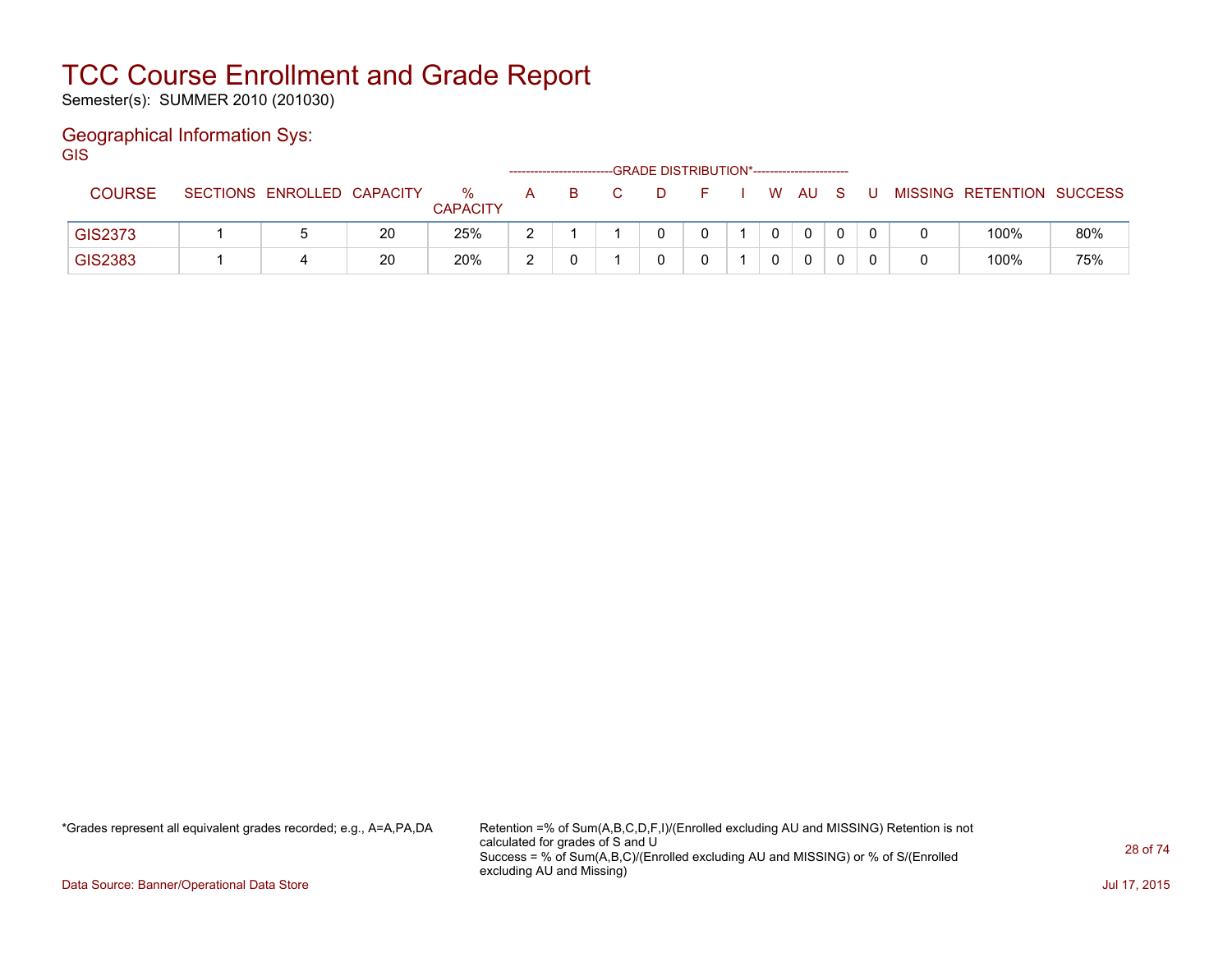Semester(s): SUMMER 2010 (201030)

#### Gaming Operations: GMOP

| דשועוכ          |                            |    |                      |   |    | -GRADE DISTRIBUTION*----------------------- |  |       |  |                           |      |
|-----------------|----------------------------|----|----------------------|---|----|---------------------------------------------|--|-------|--|---------------------------|------|
| <b>COURSE</b>   | SECTIONS ENROLLED CAPACITY |    | %<br><b>CAPACITY</b> | А | B. |                                             |  | WAUS. |  | MISSING RETENTION SUCCESS |      |
| <b>GMOP1113</b> |                            | 20 | 40%                  |   |    |                                             |  |       |  | 100%                      | 100% |
| <b>GMOP1213</b> |                            | 20 | 45%                  | 6 |    |                                             |  |       |  | 89%                       | 89%  |

\*Grades represent all equivalent grades recorded; e.g., A=A,PA,DA Retention =% of Sum(A,B,C,D,F,I)/(Enrolled excluding AU and MISSING) Retention is not calculated for grades of S and U Success = % of Sum(A,B,C)/(Enrolled excluding AU and MISSING) or % of S/(Enrolled excluding AU and Missing)

Data Source: Banner/Operational Data Store Jul 17, 2015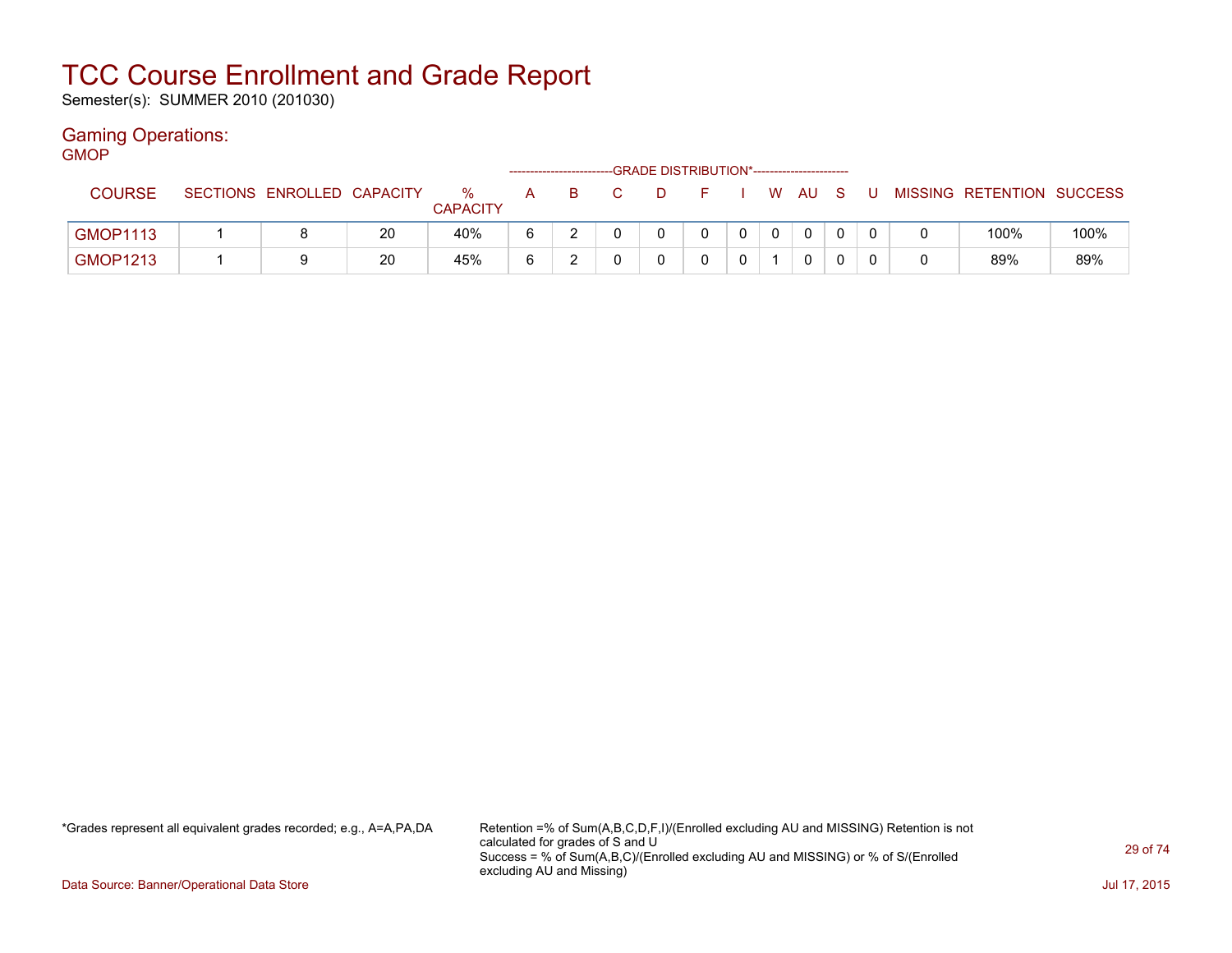Semester(s): SUMMER 2010 (201030)

#### German: GRMN

| GRMIN           |                            |    |                      |    |  | ------------------------GRADE DISTRIBUTION*----------------------- |              |   |  |                                                |     |
|-----------------|----------------------------|----|----------------------|----|--|--------------------------------------------------------------------|--------------|---|--|------------------------------------------------|-----|
| <b>COURSE</b>   | SECTIONS ENROLLED CAPACITY |    | %<br><b>CAPACITY</b> |    |  |                                                                    |              |   |  | A B C D F I W AU S U MISSING—RETENTION SUCCESS |     |
| <b>GRMN1103</b> | 15                         | 20 | 75%                  | 10 |  |                                                                    | $\mathbf{0}$ | 3 |  | 100%                                           | 92% |

\*Grades represent all equivalent grades recorded; e.g., A=A,PA,DA Retention =% of Sum(A,B,C,D,F,I)/(Enrolled excluding AU and MISSING) Retention is not calculated for grades of S and U Success = % of Sum(A,B,C)/(Enrolled excluding AU and MISSING) or % of S/(Enrolled excluding AU and Missing)

Data Source: Banner/Operational Data Store Jul 17, 2015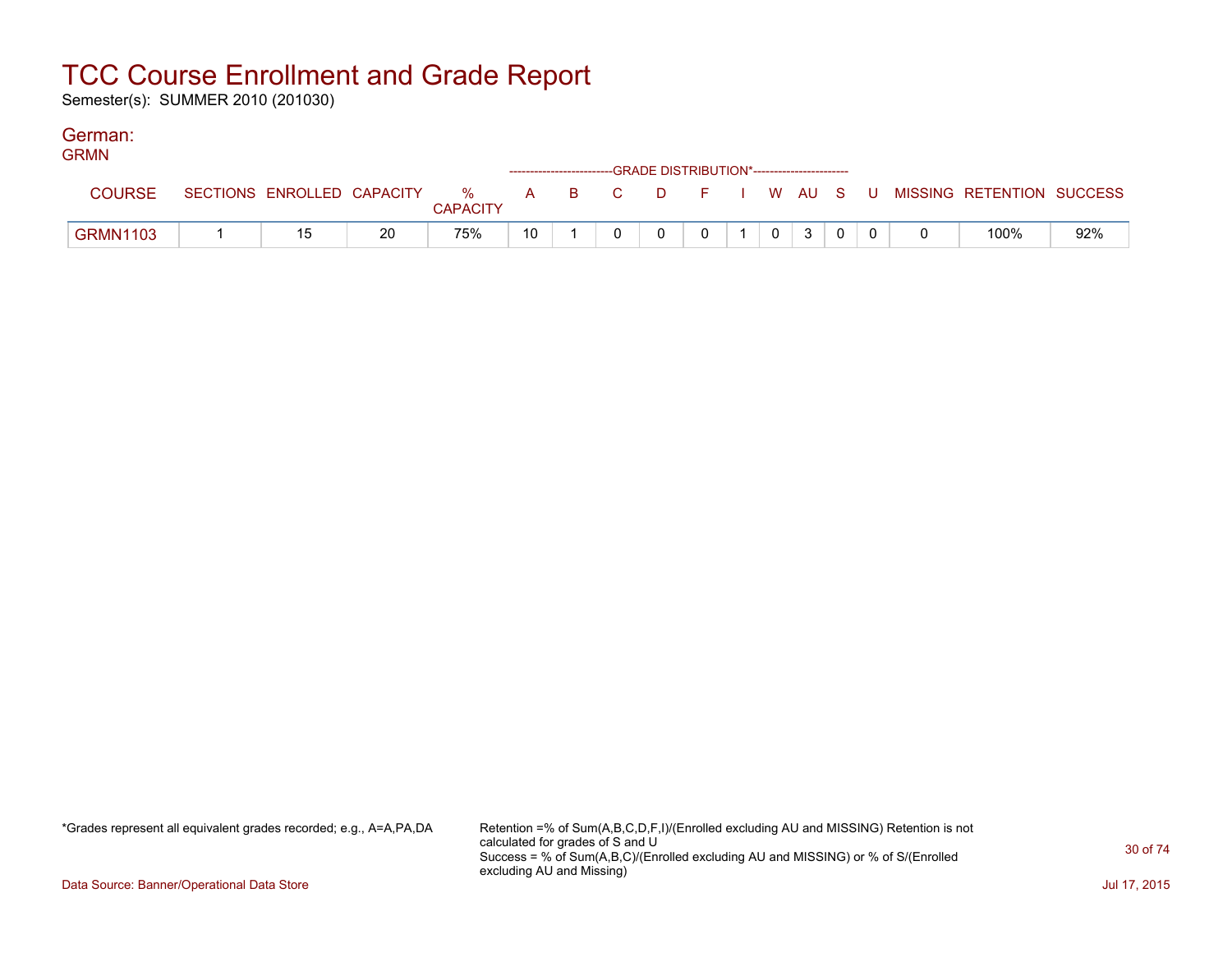Semester(s): SUMMER 2010 (201030)

#### Graphics and Imaging Tech: GRPH

|                 |                 |                   |             |                         |   | ---------------------- |   | -GRADE DISTRIBUTION*---------------------- |   |              |              |              |              |          |                |                  |                |
|-----------------|-----------------|-------------------|-------------|-------------------------|---|------------------------|---|--------------------------------------------|---|--------------|--------------|--------------|--------------|----------|----------------|------------------|----------------|
| <b>COURSE</b>   | <b>SECTIONS</b> | ENROLLED CAPACITY |             | $\%$<br><b>CAPACITY</b> | A | B                      | C | D                                          | F |              | W            | AU           | S            |          | <b>MISSING</b> | <b>RETENTION</b> | <b>SUCCESS</b> |
| <b>GRPH1011</b> |                 | 8                 | 0           |                         | 8 | 0                      | 0 | 0                                          | Ω | $\mathbf{0}$ | 0            | $\mathbf{0}$ | $\mathbf{0}$ | $\Omega$ | 0              | 100%             | 100%           |
| <b>GRPH1143</b> |                 | 8                 | 0           |                         | 8 | 0                      | 0 | 0                                          |   | 0            | 0            | 0            | $\mathbf{0}$ | 0        | 0              | 100%             | 100%           |
| <b>GRPH1223</b> |                 | 8                 | 0           |                         | 8 | 0                      | 0 | 0                                          |   | 0            | 0            | $\mathbf{0}$ | 0            | $\Omega$ | 0              | 100%             | 100%           |
| <b>GRPH1333</b> | 1               | 8                 | 0           |                         | 8 | 0                      | 0 | 0                                          |   | 0            | 0            | $\mathbf{0}$ | $\mathbf{0}$ | $\Omega$ | 0              | 100%             | 100%           |
| <b>GRPH1413</b> | 1               | 8                 | $\mathbf 0$ |                         | 8 | 0                      | 0 | 0                                          |   | 0            | 0            | 0            | 0            | 0        | 0              | 100%             | 100%           |
| <b>GRPH1443</b> | 1               | 8                 | $\mathbf 0$ |                         | 8 | 0                      | 0 | 0                                          |   | 0            | $\mathbf{0}$ | 0            | $\mathbf{0}$ | 0        | 0              | 100%             | 100%           |
| <b>GRPH2014</b> |                 | 3                 | 0           |                         | 3 | 0                      | 0 | $\Omega$                                   |   | 0            | 0            | $\mathbf{0}$ | $\Omega$     | $\Omega$ | $\mathbf{0}$   | 100%             | 100%           |
| <b>GRPH2064</b> | 1               | 3                 | 0           |                         | 3 | 0                      | 0 | 0                                          |   | 0            | 0            | $\mathbf{0}$ | 0            | $\Omega$ | 0              | 100%             | 100%           |
| <b>GRPH2124</b> | 4               | 3                 | $\mathbf 0$ |                         | 3 | $\mathbf 0$            | 0 | 0                                          | 0 | $\mathbf{0}$ | $\mathbf{0}$ | $\Omega$     | $\mathbf{0}$ | $\Omega$ | 0              | 100%             | 100%           |
| <b>GRPH2224</b> | 4               | 3                 | 0           |                         | 3 | 0                      | 0 | 0                                          |   | 0            | 0            | $\mathbf{0}$ | 0            | $\Omega$ | 0              | 100%             | 100%           |
|                 |                 |                   |             |                         |   |                        |   |                                            |   |              |              |              |              |          |                |                  |                |

\*Grades represent all equivalent grades recorded; e.g., A=A,PA,DA Retention =% of Sum(A,B,C,D,F,I)/(Enrolled excluding AU and MISSING) Retention is not calculated for grades of S and U Success = % of Sum(A,B,C)/(Enrolled excluding AU and MISSING) or % of S/(Enrolled excluding AU and Missing)

Data Source: Banner/Operational Data Store Jul 17, 2015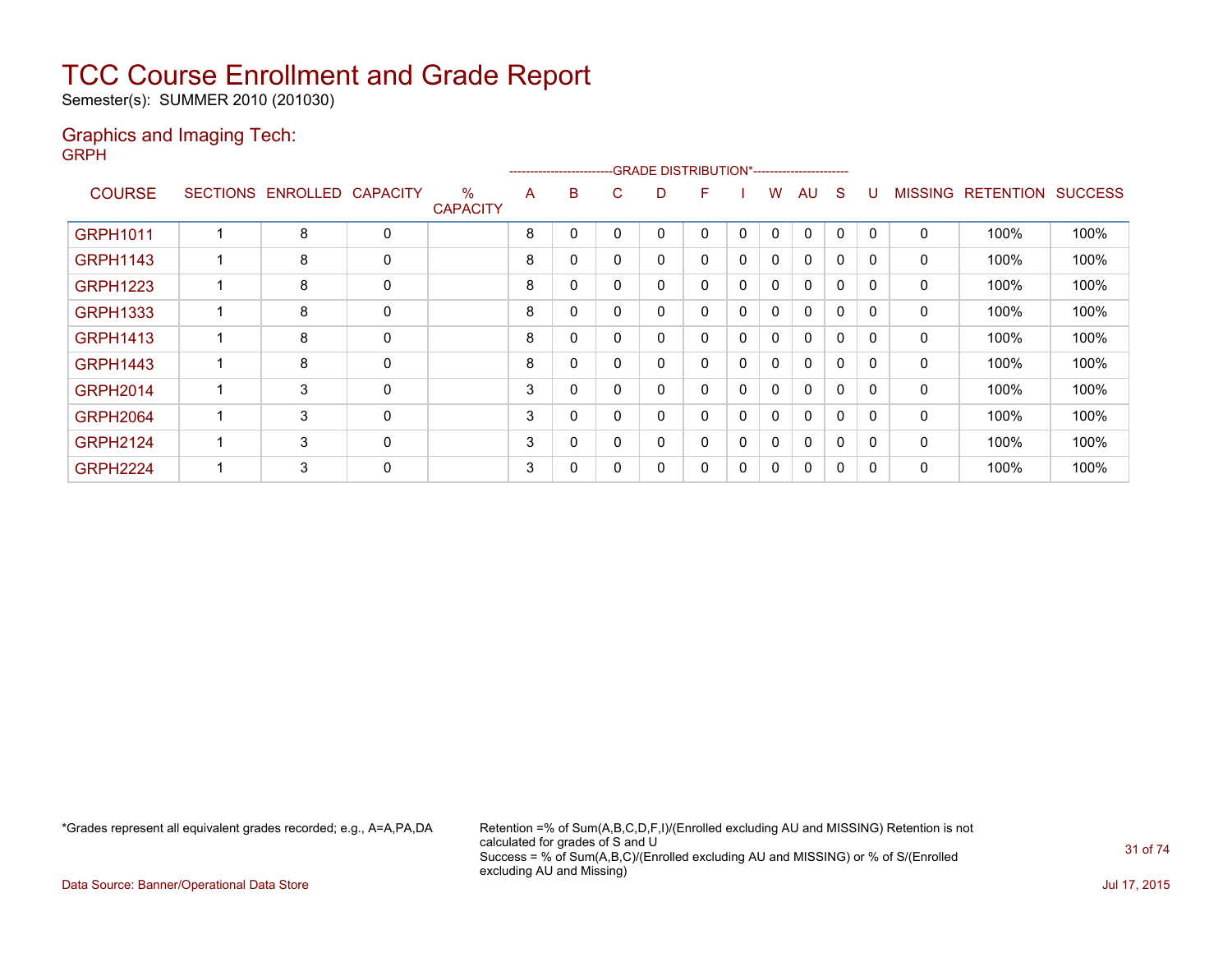Semester(s): SUMMER 2010 (201030)

#### Hospitality and Food Services: **HFSV**

| .               |                            |                      |   | ------------------------GRADE DISTRIBUTION*----------------------- |    |    |             |            |   |             |       |                           |     |
|-----------------|----------------------------|----------------------|---|--------------------------------------------------------------------|----|----|-------------|------------|---|-------------|-------|---------------------------|-----|
| <b>COURSE</b>   | SECTIONS ENROLLED CAPACITY | %<br><b>CAPACITY</b> | A | <b>B</b>                                                           | C. | D. | in Figure 1 |            |   | I W AU S    | - U - | MISSING RETENTION SUCCESS |     |
| <b>HFSV1413</b> |                            |                      | 4 |                                                                    |    |    |             | $^{\circ}$ | 3 | $\mathbf 0$ |       | 67%                       | 67% |

\*Grades represent all equivalent grades recorded; e.g., A=A,PA,DA Retention =% of Sum(A,B,C,D,F,I)/(Enrolled excluding AU and MISSING) Retention is not calculated for grades of S and U Success = % of Sum(A,B,C)/(Enrolled excluding AU and MISSING) or % of S/(Enrolled excluding AU and Missing)

Data Source: Banner/Operational Data Store Jul 17, 2015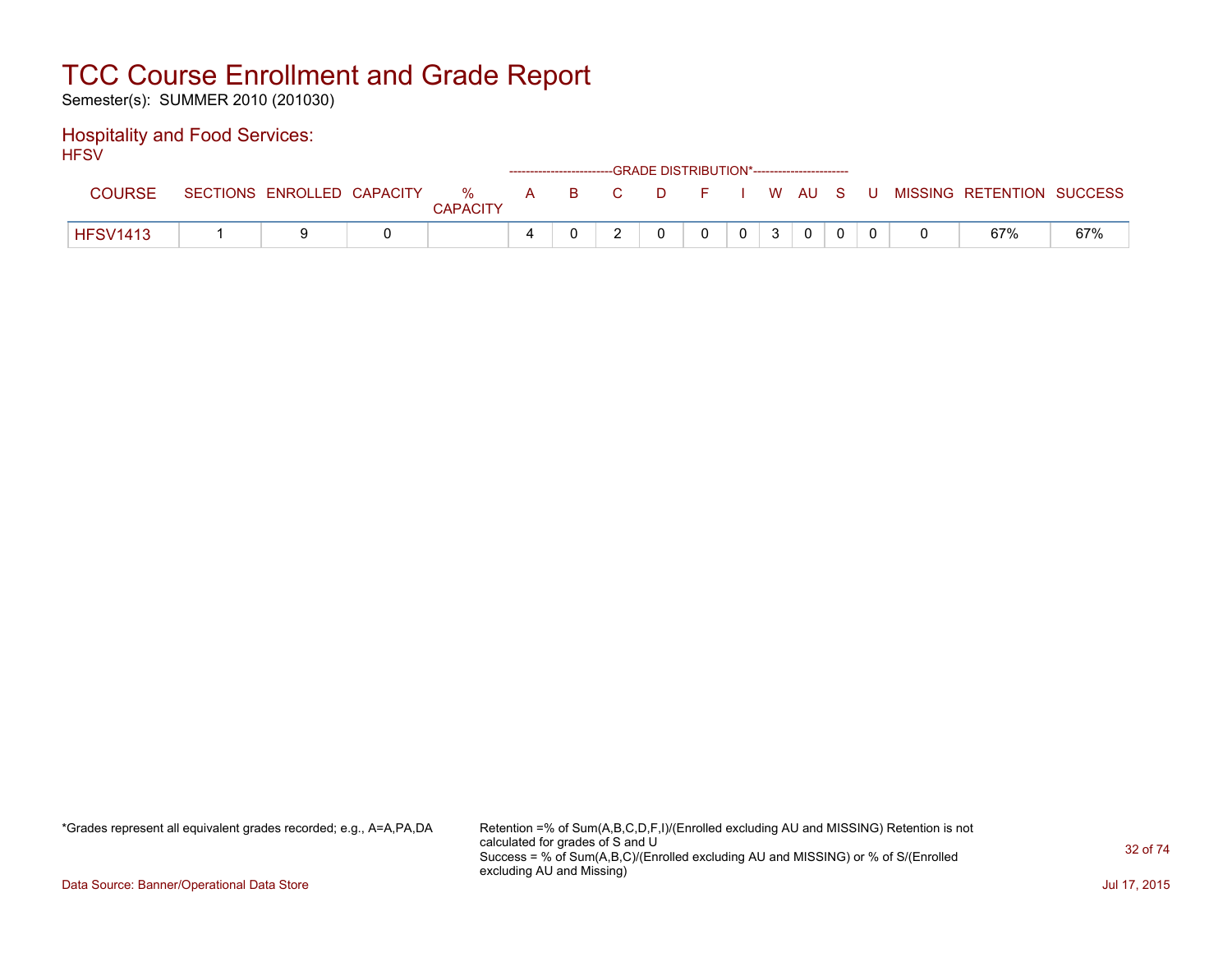Semester(s): SUMMER 2010 (201030)

#### History: **HIST**

| .               |    |                            |     |                         | -------------------- |     |    |    | -GRADE DISTRIBUTION*----------------------- |          |                   |              |    |              |   |                                  |     |
|-----------------|----|----------------------------|-----|-------------------------|----------------------|-----|----|----|---------------------------------------------|----------|-------------------|--------------|----|--------------|---|----------------------------------|-----|
| <b>COURSE</b>   |    | SECTIONS ENROLLED CAPACITY |     | $\%$<br><b>CAPACITY</b> | А                    | B   |    |    | F.                                          |          | w                 | AU           | -S | U            |   | <b>MISSING RETENTION SUCCESS</b> |     |
| <b>HIST1033</b> |    | 45                         | 90  | 50%                     | 11                   | 9   | 4  |    | 8                                           | $\Omega$ | $12 \overline{ }$ | $\Omega$     | 0  | $\mathbf{0}$ | 0 | 73%                              | 53% |
| <b>HIST1053</b> |    | 68                         | 91  | 75%                     | 34                   | 16  | 5  |    | 3                                           |          | 9                 | 0            | 0  | 0            | 0 | 87%                              | 81% |
| <b>HIST1063</b> |    | 32                         | 60  | 53%                     | 6                    |     | 6  | ົາ | ົ                                           |          | 9                 | $\mathbf{0}$ | 0  | 0            | 0 | 72%                              | 59% |
| <b>HIST1483</b> | 15 | 331                        | 493 | 67%                     | 111                  | 73  | 47 | 21 | 23                                          |          | 54                |              | 0  | 0            | 0 | 84%                              | 70% |
| <b>HIST1493</b> | 24 | 539                        | 899 | 60%                     | 169                  | 136 | 79 | 27 | 55                                          |          | 72                | $\mathbf{0}$ | 0  | 0            | 0 | 87%                              | 71% |

\*Grades represent all equivalent grades recorded; e.g., A=A,PA,DA Retention =% of Sum(A,B,C,D,F,I)/(Enrolled excluding AU and MISSING) Retention is not calculated for grades of S and U Success = % of Sum(A,B,C)/(Enrolled excluding AU and MISSING) or % of S/(Enrolled excluding AU and Missing)

Data Source: Banner/Operational Data Store Jul 17, 2015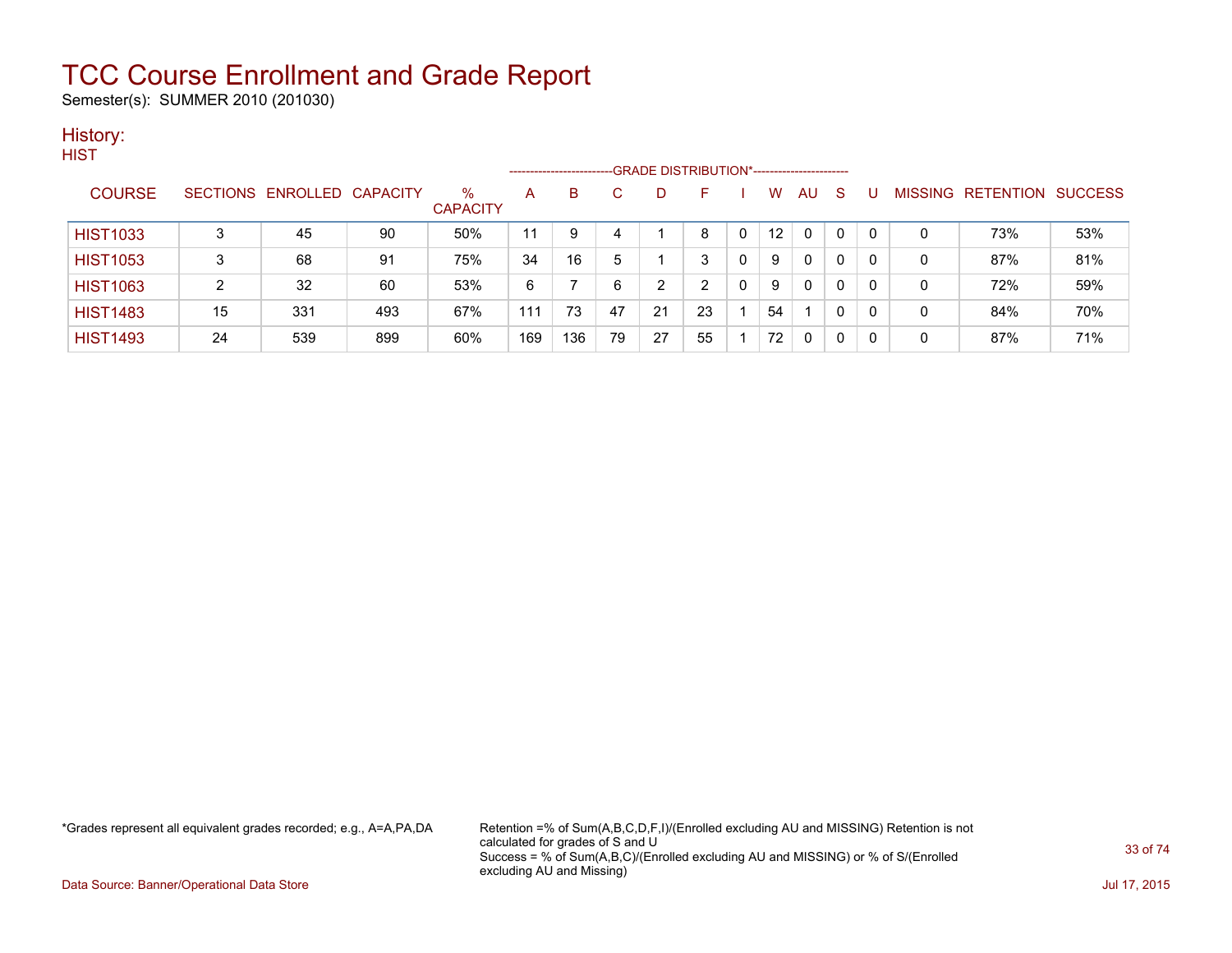Semester(s): SUMMER 2010 (201030)

### Health Information Technology: **HITC**

|                 |   |                            |    |                      |    | ---------------------- |    | -GRADE DISTRIBUTION*----------------------- |   |   |              |          |          |   |                   |                |
|-----------------|---|----------------------------|----|----------------------|----|------------------------|----|---------------------------------------------|---|---|--------------|----------|----------|---|-------------------|----------------|
| <b>COURSE</b>   |   | SECTIONS ENROLLED CAPACITY |    | %<br><b>CAPACITY</b> | A  | B.                     | D. |                                             |   | W | AU           | -S       |          |   | MISSING RETENTION | <b>SUCCESS</b> |
| <b>HITC1231</b> |   |                            | 10 | 110%                 | 5  | 5                      | 0  |                                             | 0 |   | $\mathbf{0}$ | $\Omega$ | $\Omega$ | 0 | 91%               | 91%            |
| <b>HITC1412</b> | າ | 14                         | 30 | 47%                  | 9  | 4                      | 0  |                                             |   | 0 | $\mathbf{0}$ |          | 0        | 0 | 100%              | 93%            |
| <b>HITC2053</b> |   | 19                         | 31 | 61%                  | 10 | 5                      | 0  |                                             | 0 | 0 | $\mathbf{0}$ |          | 0        | 0 | 100%              | 100%           |
| <b>HITC2342</b> |   | 5                          | 15 | 33%                  | 4  |                        |    |                                             | 0 |   | 0            |          |          | 0 | 100%              | 100%           |

\*Grades represent all equivalent grades recorded; e.g., A=A,PA,DA Retention =% of Sum(A,B,C,D,F,I)/(Enrolled excluding AU and MISSING) Retention is not calculated for grades of S and U Success = % of Sum(A,B,C)/(Enrolled excluding AU and MISSING) or % of S/(Enrolled excluding AU and Missing)

Data Source: Banner/Operational Data Store Jul 17, 2015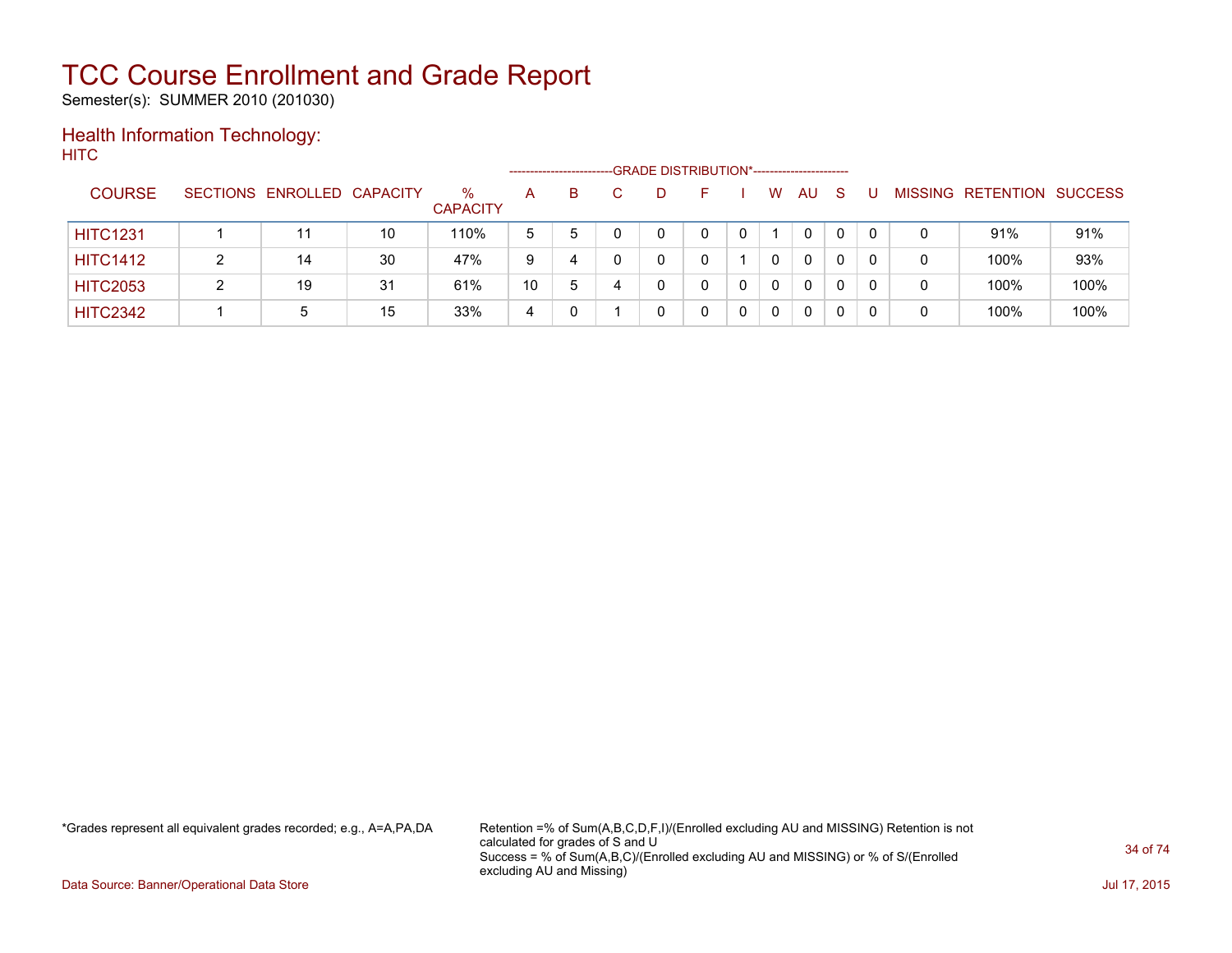Semester(s): SUMMER 2010 (201030)

#### Horticulture Technology: **HORT**

| .               |                            |    |                      | ----------------- |   |  | -GRADE DISTRIBUTION*----------------------- |   |              |     |   |   |                           |      |
|-----------------|----------------------------|----|----------------------|-------------------|---|--|---------------------------------------------|---|--------------|-----|---|---|---------------------------|------|
| <b>COURSE</b>   | SECTIONS ENROLLED CAPACITY |    | %<br><b>CAPACITY</b> | A                 | B |  |                                             | W | AU.          | - S | U |   | MISSING RETENTION SUCCESS |      |
| <b>HORT1061</b> |                            | 10 | 30%                  | 3                 |   |  | 0                                           |   | $\mathbf{0}$ |     |   |   | 100%                      | 100% |
| <b>HORT1303</b> |                            | 30 | 27%                  | 4                 |   |  |                                             |   | 0            |     |   | 0 | 88%                       | 75%  |
| <b>HORT2251</b> |                            | 10 | 30%                  | 2                 |   |  |                                             |   | 0            |     |   |   | 100%                      | 67%  |

\*Grades represent all equivalent grades recorded; e.g., A=A,PA,DA Retention =% of Sum(A,B,C,D,F,I)/(Enrolled excluding AU and MISSING) Retention is not calculated for grades of S and U Success = % of Sum(A,B,C)/(Enrolled excluding AU and MISSING) or % of S/(Enrolled excluding AU and Missing)

Data Source: Banner/Operational Data Store Jul 17, 2015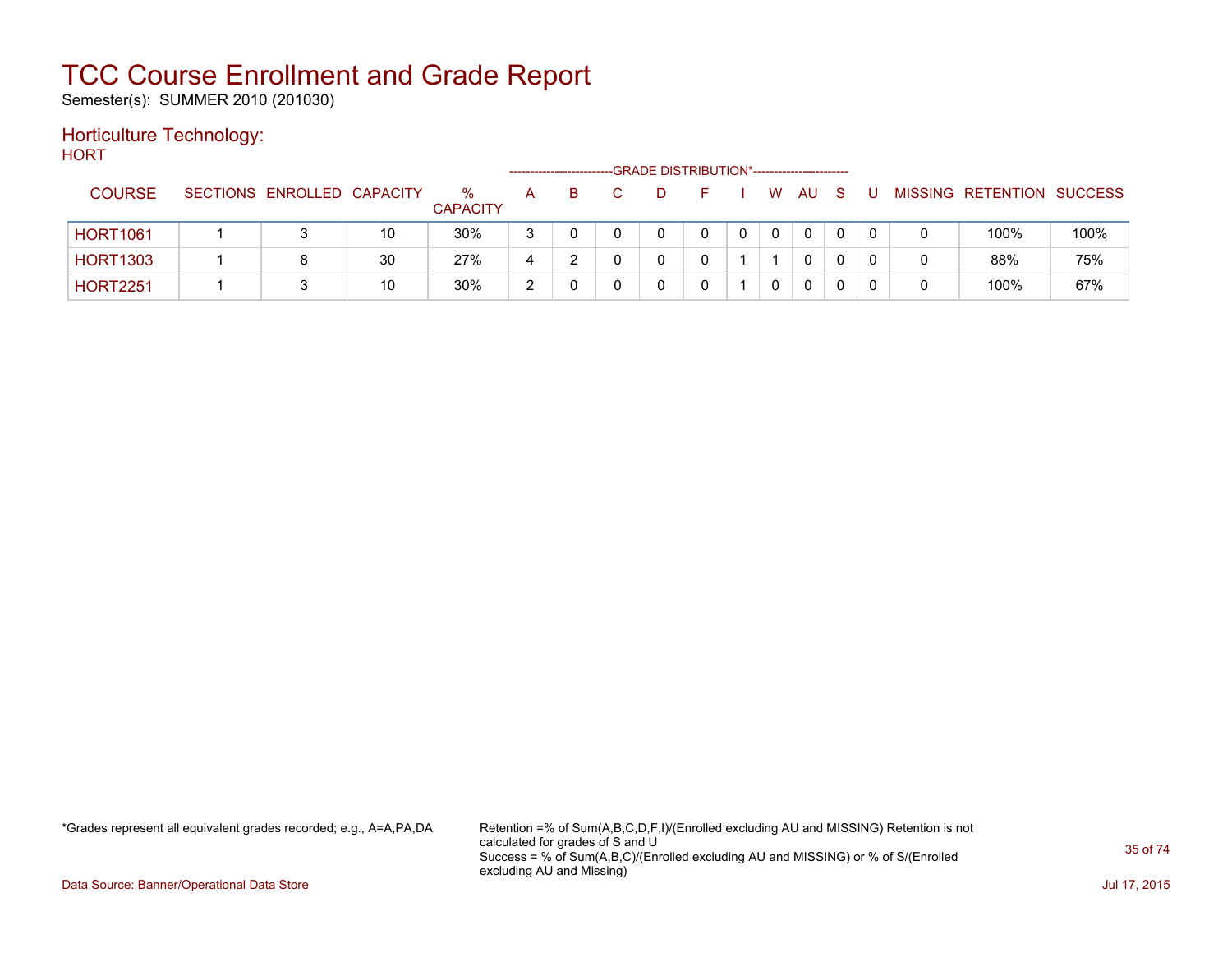Semester(s): SUMMER 2010 (201030)

#### Human Resources: **HDES**

| רבת             | ------------------------GRADE DISTRIBUTION*----------------------- |                            |    |                 |    |  |  |  |  |  |                 |          |  |  |                                                  |     |
|-----------------|--------------------------------------------------------------------|----------------------------|----|-----------------|----|--|--|--|--|--|-----------------|----------|--|--|--------------------------------------------------|-----|
|                 |                                                                    | SECTIONS ENROLLED CAPACITY |    | <b>CAPACITY</b> |    |  |  |  |  |  |                 |          |  |  | % A B C D F I W AU S U MISSING RETENTION SUCCESS |     |
| <b>HRES1313</b> |                                                                    | 16                         | 20 | 80%             | 11 |  |  |  |  |  | $0 \mid 1 \mid$ | $\Omega$ |  |  | 94%                                              | 88% |

\*Grades represent all equivalent grades recorded; e.g., A=A,PA,DA Retention =% of Sum(A,B,C,D,F,I)/(Enrolled excluding AU and MISSING) Retention is not calculated for grades of S and U Success = % of Sum(A,B,C)/(Enrolled excluding AU and MISSING) or % of S/(Enrolled excluding AU and Missing)

Data Source: Banner/Operational Data Store Jul 17, 2015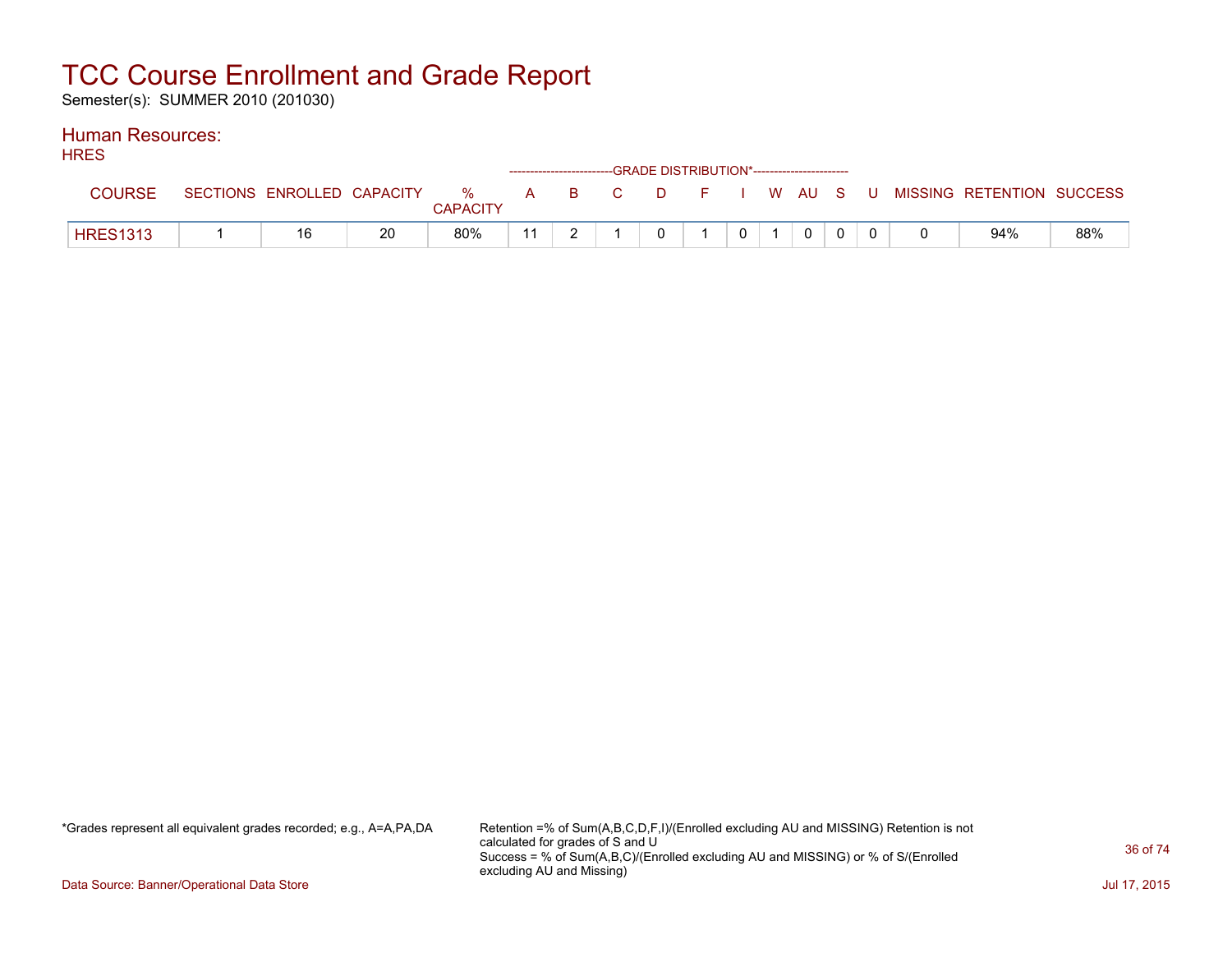Semester(s): SUMMER 2010 (201030)

### Human Services:

**HSVC** 

|                 |   |                            |    |                         |    | ------------------------- |   |   | --GRADE DISTRIBUTION*----------------------- |              |              |              |              |    |                |           |                |
|-----------------|---|----------------------------|----|-------------------------|----|---------------------------|---|---|----------------------------------------------|--------------|--------------|--------------|--------------|----|----------------|-----------|----------------|
| <b>COURSE</b>   |   | SECTIONS ENROLLED CAPACITY |    | $\%$<br><b>CAPACITY</b> | A  | B                         | C | D | F                                            |              | W            | AU           | <sub>S</sub> |    | <b>MISSING</b> | RETENTION | <b>SUCCESS</b> |
| <b>HSVC1011</b> |   | 13                         | 0  |                         | 12 |                           |   | 0 |                                              | 0            | $\mathbf{0}$ | $\mathbf{0}$ | $\mathbf 0$  | -0 | 0              | 100%      | 92%            |
| <b>HSVC1021</b> |   | 11                         | 0  |                         | 8  | 3                         |   | 0 | 0                                            | $\mathbf{0}$ | $\Omega$     | $\mathbf{0}$ | 0            | 0  | 0              | 100%      | 100%           |
| <b>HSVC1042</b> | 5 | 48                         | 0  |                         | 39 | 8                         | ∩ |   | 0                                            | 0            | $\Omega$     | $\mathbf{0}$ | 0            | 0  | 0              | 100%      | 98%            |
| <b>HSVC2073</b> | າ | 13                         | 35 | 37%                     | 11 |                           | 0 | 0 |                                              | 0            | $\mathbf{0}$ | 0            | $\mathbf{0}$ | -0 | 0              | 100%      | 92%            |
| <b>HSVC2113</b> | ົ | 13                         | 20 | 65%                     | 8  | 3                         |   | 0 | 0                                            | 0            |              | 0            | 0            | -C | 0              | 92%       | 92%            |
| <b>HSVC2173</b> |   | 4                          | 10 | 40%                     | 4  | 0                         |   | 0 | 0                                            | 0            | $\mathbf 0$  | 0            | 0            | -0 | 0              | 100%      | 100%           |

\*Grades represent all equivalent grades recorded; e.g., A=A,PA,DA Retention =% of Sum(A,B,C,D,F,I)/(Enrolled excluding AU and MISSING) Retention is not calculated for grades of S and U Success = % of Sum(A,B,C)/(Enrolled excluding AU and MISSING) or % of S/(Enrolled excluding AU and Missing)

Data Source: Banner/Operational Data Store Jul 17, 2015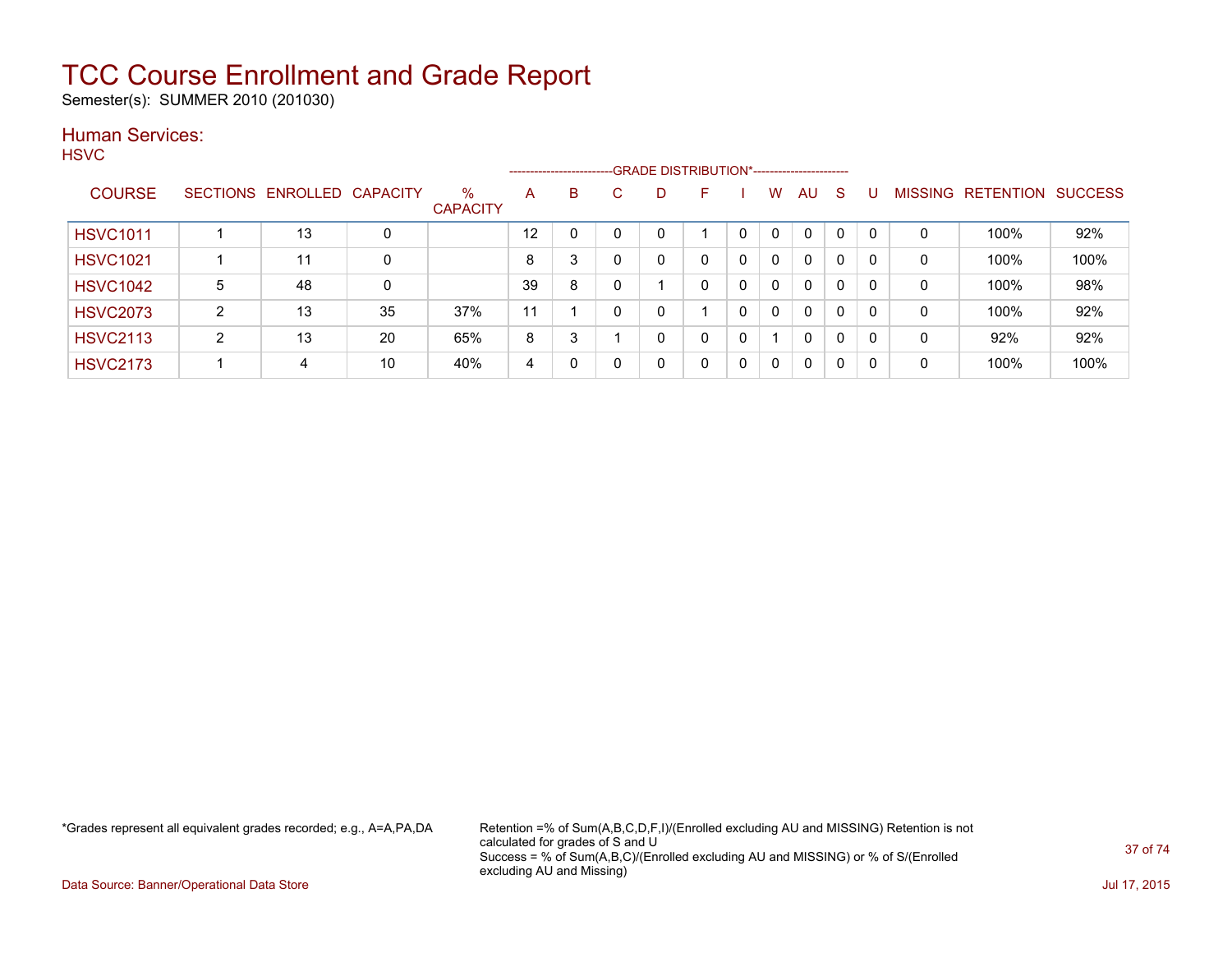Semester(s): SUMMER 2010 (201030)

### Humanities:

|                 |                 |          |                 |                         | ------------------------- |    |                |                | -GRADE DISTRIBUTION*----------------------- |   |              |              |   |          |                |                  |                |
|-----------------|-----------------|----------|-----------------|-------------------------|---------------------------|----|----------------|----------------|---------------------------------------------|---|--------------|--------------|---|----------|----------------|------------------|----------------|
| <b>COURSE</b>   | <b>SECTIONS</b> | ENROLLED | <b>CAPACITY</b> | $\%$<br><b>CAPACITY</b> | A                         | B  | C.             | D              | F                                           |   | w            | AU.          | S |          | <b>MISSING</b> | <b>RETENTION</b> | <b>SUCCESS</b> |
| <b>HUMN2113</b> | 14              | 273      | 391             | 70%                     | 106                       | 70 | 34             | 4              | 14                                          |   | 42           | 0            | 0 |          | $\overline{2}$ | 85%              | 77%            |
| <b>HUMN2223</b> |                 | 121      | 189             | 64%                     | 82                        | 17 | 8              | 2              | 6                                           | 0 | 6            | $\mathbf{0}$ | 0 | $\Omega$ | 0              | 95%              | 88%            |
| <b>HUMN2313</b> |                 |          | 20              | 35%                     | 3                         | 2  | $\overline{2}$ |                | 0                                           | 0 | $\mathbf{0}$ | $\mathbf{0}$ | 0 |          | 0              | 100%             | 100%           |
| <b>HUMN2333</b> | $\overline{2}$  | 19       | 40              | 48%                     | 5                         |    | っ              |                | 0                                           | 0 | 5            | $\mathbf{0}$ | 0 |          | 0              | 74%              | 74%            |
| <b>HUMN2443</b> | 4               | 72       | 100             | 72%                     | 23                        | 20 | 11             | 3              | ⇁                                           | 0 | 8            | $\mathbf{0}$ | 0 | $\Omega$ | 0              | 89%              | 75%            |
| <b>HUMN2553</b> |                 | 19       | 20              | 95%                     | 12                        | 5  |                |                | 0                                           | 0 | 2            | $\mathbf{0}$ | 0 | $\Omega$ | $\mathbf 0$    | 89%              | 89%            |
| <b>HUMN2663</b> | 3               | 76       | 100             | 76%                     | 26                        | 14 | 12             | $\overline{2}$ |                                             |   | 13           |              | 0 |          | 0              | 83%              | 69%            |
| <b>HUMN2991</b> |                 |          | 0               |                         |                           | 0  |                | Ω              | 0                                           | 0 | 0            | $\mathbf{0}$ | 0 |          | 0              | 100%             | 100%           |

\*Grades represent all equivalent grades recorded; e.g., A=A,PA,DA Retention =% of Sum(A,B,C,D,F,I)/(Enrolled excluding AU and MISSING) Retention is not calculated for grades of S and U Success = % of Sum(A,B,C)/(Enrolled excluding AU and MISSING) or % of S/(Enrolled excluding AU and Missing)

Data Source: Banner/Operational Data Store Jul 17, 2015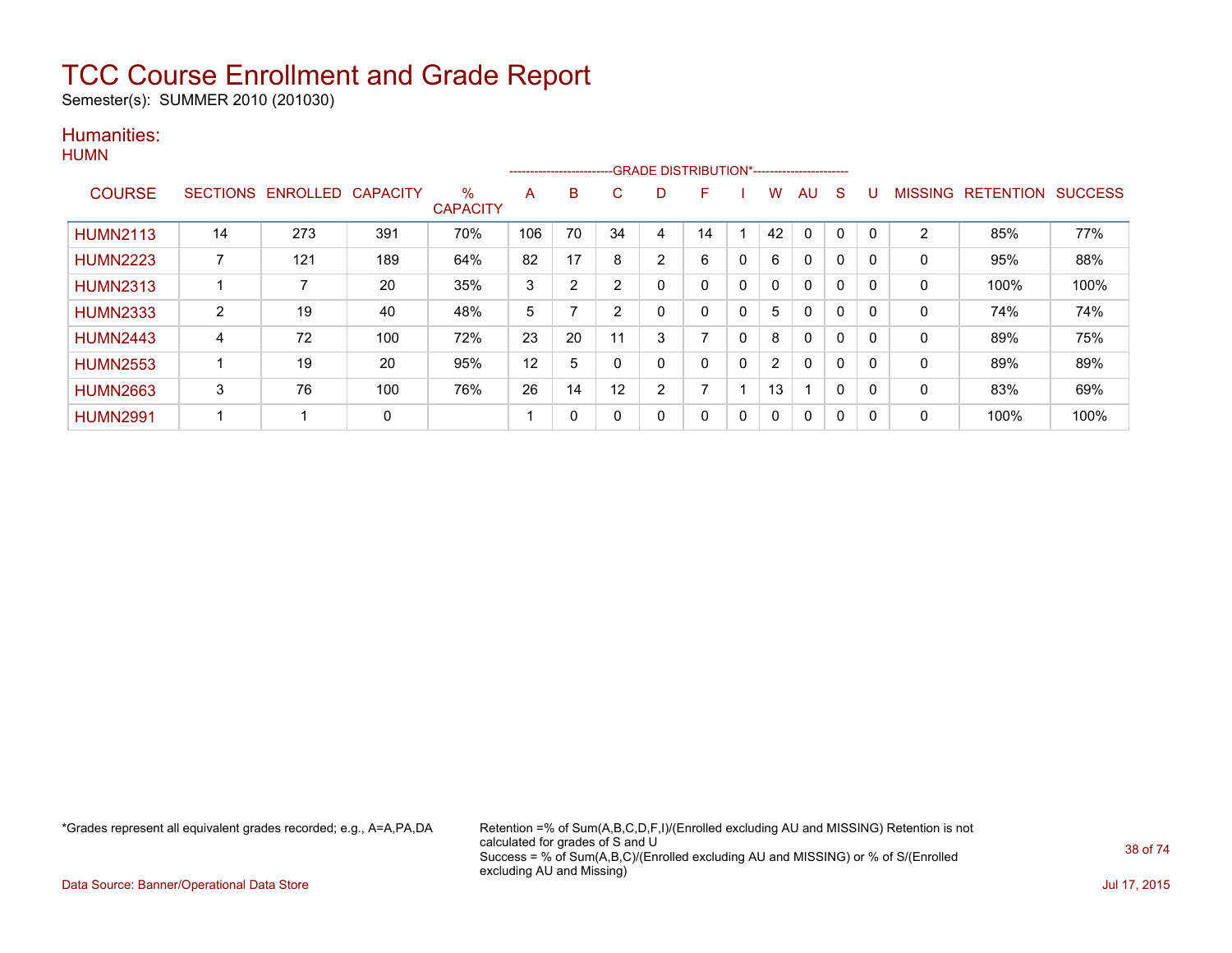Semester(s): SUMMER 2010 (201030)

### Independent Study:

INDP

|                 |                            |                  |   |      | ------------------------GRADE DISTRIBUTION*----------------------- |          |  |  |  |                           |      |
|-----------------|----------------------------|------------------|---|------|--------------------------------------------------------------------|----------|--|--|--|---------------------------|------|
| <b>COURSE</b>   | SECTIONS ENROLLED CAPACITY | $\%$<br>CAPACITY | A | BC C |                                                                    | DFIWAUSU |  |  |  | MISSING RETENTION SUCCESS |      |
| <b>INDP2991</b> |                            | 100%             |   |      |                                                                    |          |  |  |  | 100%                      | 100% |

\*Grades represent all equivalent grades recorded; e.g., A=A,PA,DA Retention =% of Sum(A,B,C,D,F,I)/(Enrolled excluding AU and MISSING) Retention is not calculated for grades of S and U Success = % of Sum(A,B,C)/(Enrolled excluding AU and MISSING) or % of S/(Enrolled excluding AU and Missing)

Data Source: Banner/Operational Data Store Jul 17, 2015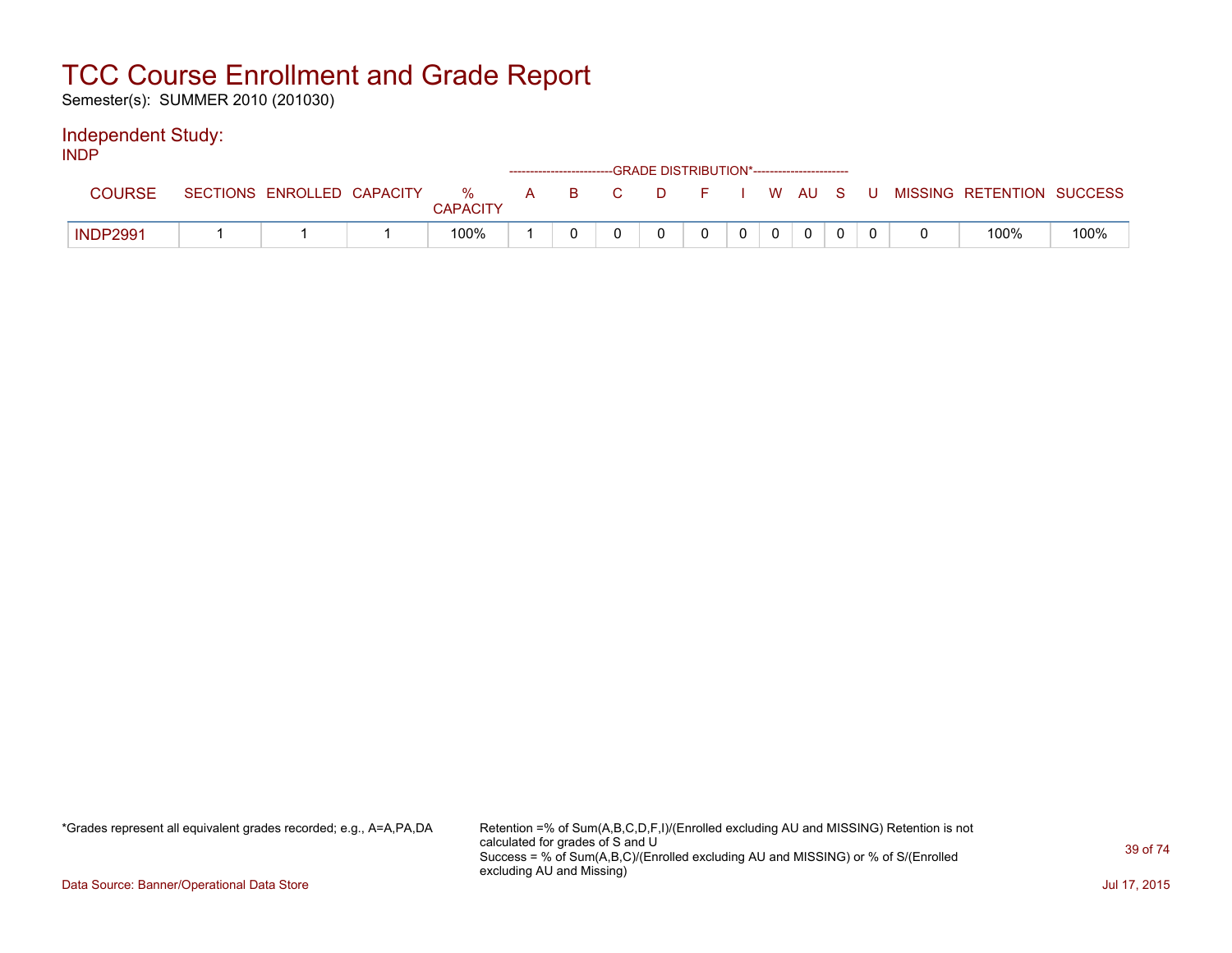Semester(s): SUMMER 2010 (201030)

### Interpreter Education:

INED

|                 |                            |    |                         | ------------------------- |    |  | -GRADE DISTRIBUTION*----------------------- |             |    |   |  |                           |      |
|-----------------|----------------------------|----|-------------------------|---------------------------|----|--|---------------------------------------------|-------------|----|---|--|---------------------------|------|
| <b>COURSE</b>   | SECTIONS ENROLLED CAPACITY |    | $\%$<br><b>CAPACITY</b> | A                         | B. |  |                                             | W           | AU |   |  | MISSING RETENTION SUCCESS |      |
| <b>INED1363</b> | 29                         | 30 | 97%                     | 6                         |    |  |                                             | 8           |    |   |  | 71%                       | 71%  |
| <b>INED1373</b> |                            | 15 | 73%                     |                           | 4  |  | ົ                                           |             |    |   |  | 90%                       | 70%  |
| <b>INED2991</b> | 14                         | 15 | 93%                     | 14                        |    |  |                                             | $\mathbf 0$ | 0  | 0 |  | 100%                      | 100% |

\*Grades represent all equivalent grades recorded; e.g., A=A,PA,DA Retention =% of Sum(A,B,C,D,F,I)/(Enrolled excluding AU and MISSING) Retention is not calculated for grades of S and U Success = % of Sum(A,B,C)/(Enrolled excluding AU and MISSING) or % of S/(Enrolled excluding AU and Missing)

Data Source: Banner/Operational Data Store Jul 17, 2015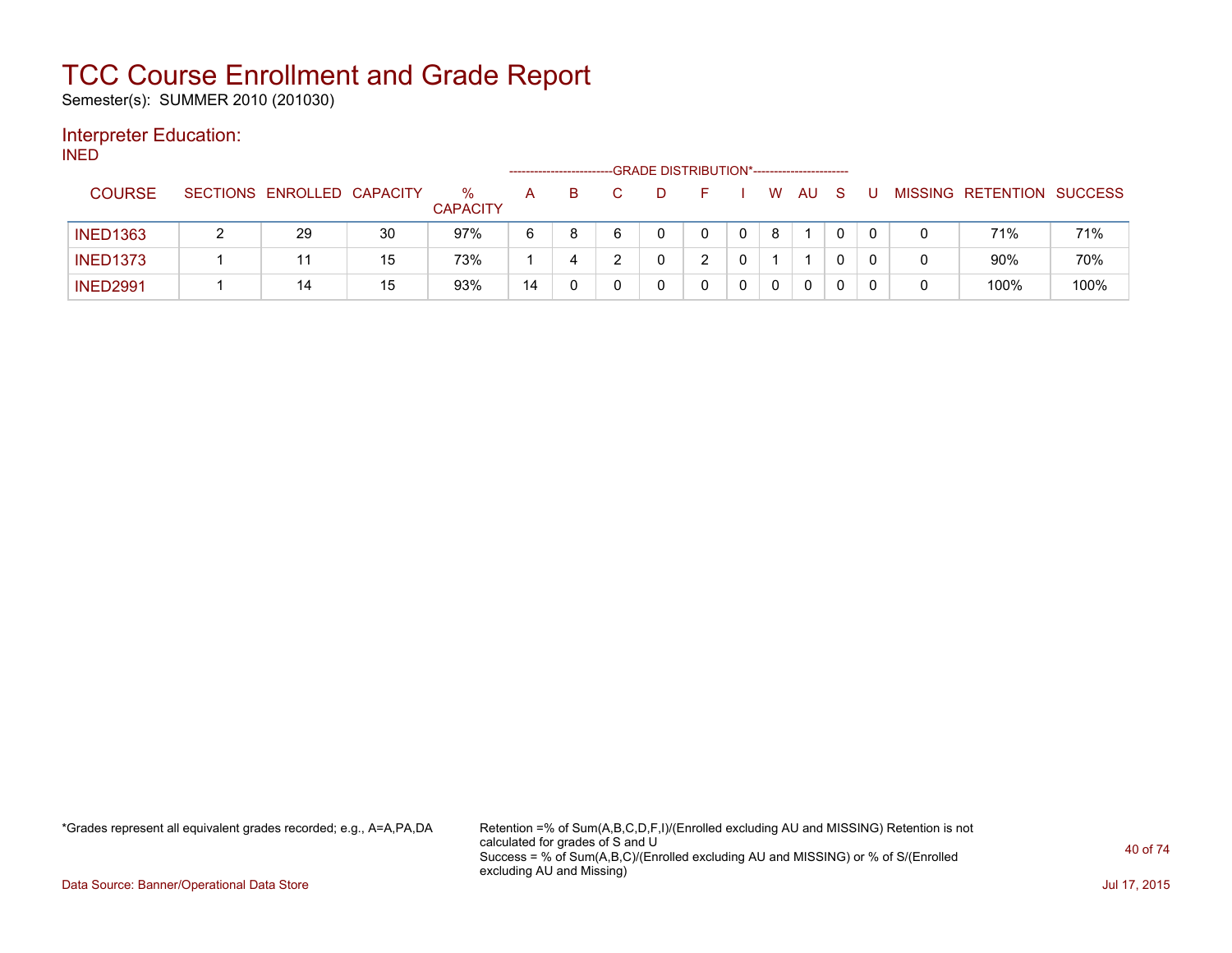Semester(s): SUMMER 2010 (201030)

#### Interior Design: INTD

| .               |   |                            |    |                      | ------------------- |    | -GRADE DISTRIBUTION*----------------------- |   |   |              |          |    |   |   |                           |      |
|-----------------|---|----------------------------|----|----------------------|---------------------|----|---------------------------------------------|---|---|--------------|----------|----|---|---|---------------------------|------|
| <b>COURSE</b>   |   | SECTIONS ENROLLED CAPACITY |    | %<br><b>CAPACITY</b> | A                   | B. |                                             |   |   | W            | AU       | -S |   |   | MISSING RETENTION SUCCESS |      |
| <b>INTD1313</b> | ົ | 9                          | 20 | 45%                  | 6                   |    |                                             | 0 |   | 0            |          |    |   |   | 100%                      | 100% |
| <b>INTD1413</b> |   | 11                         | 20 | 55%                  | 8                   |    |                                             | 0 |   |              | 0        | 0  |   | 0 | 91%                       | 91%  |
| <b>INTD2383</b> |   | 5                          | 15 | 33%                  | 4                   |    |                                             |   | 0 | $\mathbf{0}$ | 0        | 0  | 0 | 0 | 100%                      | 100% |
| <b>INTD2413</b> |   | 10                         | 15 | 67%                  | 5                   |    |                                             |   | 0 | 2            | $\Omega$ | 0  |   |   | 80%                       | 80%  |

\*Grades represent all equivalent grades recorded; e.g., A=A,PA,DA Retention =% of Sum(A,B,C,D,F,I)/(Enrolled excluding AU and MISSING) Retention is not calculated for grades of S and U Success = % of Sum(A,B,C)/(Enrolled excluding AU and MISSING) or % of S/(Enrolled excluding AU and Missing)

Data Source: Banner/Operational Data Store Jul 17, 2015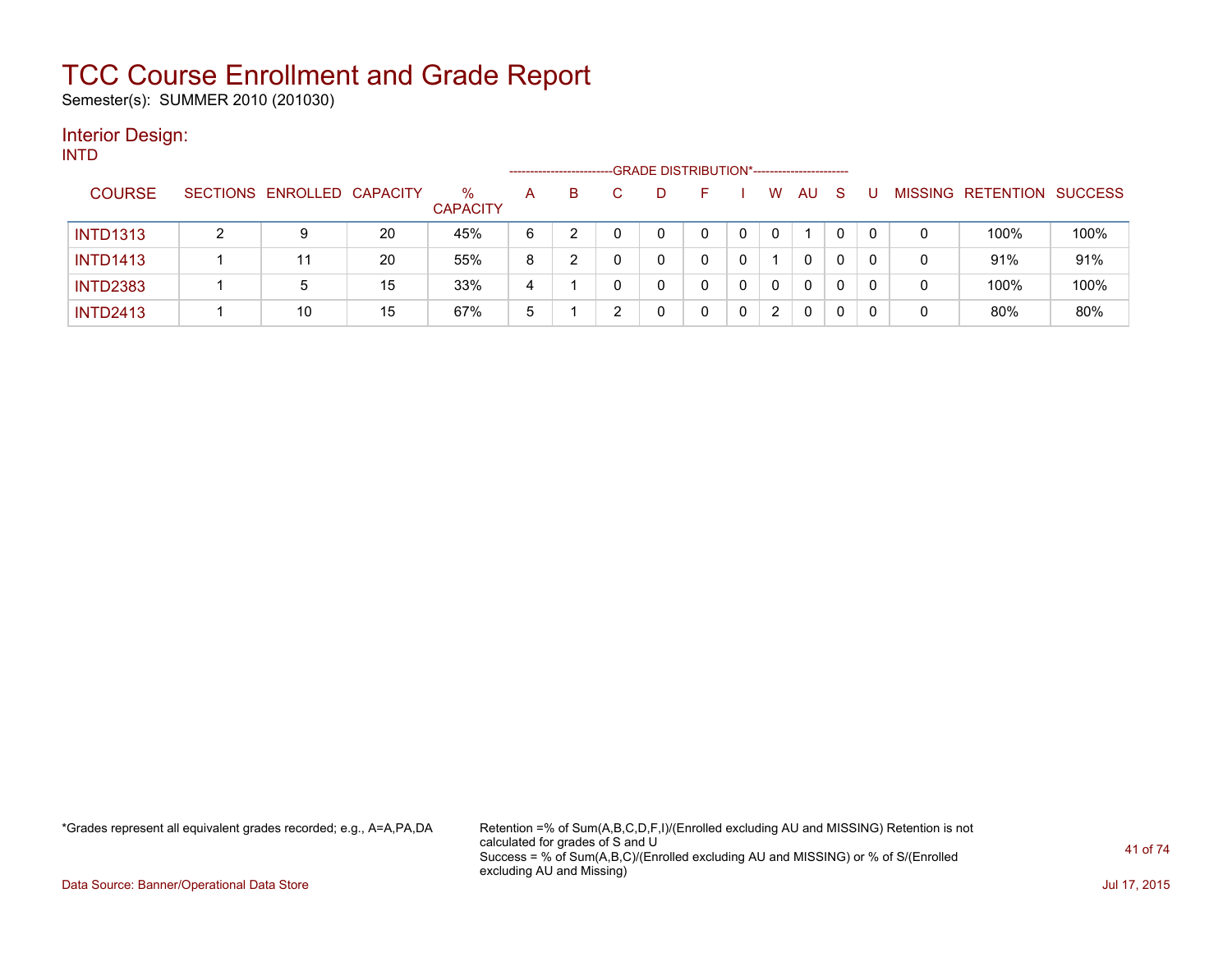Semester(s): SUMMER 2010 (201030)

### Italian:

|                 |                            |    |                         |   |   | --------------------------GRADE DISTRIBUTION*----------------------- |   |    |   |   |              |              |   |             |                   |                |
|-----------------|----------------------------|----|-------------------------|---|---|----------------------------------------------------------------------|---|----|---|---|--------------|--------------|---|-------------|-------------------|----------------|
| <b>COURSE</b>   | SECTIONS ENROLLED CAPACITY |    | $\%$<br><b>CAPACITY</b> | A | B |                                                                      |   | н. |   | w | AU           | S            |   |             | MISSING RETENTION | <b>SUCCESS</b> |
| <b>ITAL1001</b> |                            | 20 | 35%                     |   | 0 | 0                                                                    |   |    | 0 |   | $\mathbf{0}$ | $\mathbf{0}$ | 0 | 0           | 100%              | 100%           |
| <b>ITAL1103</b> | 9                          | 20 | 45%                     | 8 |   |                                                                      | 0 | 0  | 0 | 0 | 0            | 0            | 0 | 0           | 100%              | 100%           |
| <b>ITAL1201</b> | 8                          | 20 | 40%                     | 8 | 0 |                                                                      | 0 | 0  | 0 | 0 | 0            | 0            | 0 | 0           | 100%              | 100%           |
| <b>ITAL1213</b> | 6                          | 20 | 30%                     | 4 | っ |                                                                      | 0 | 0  | 0 |   | $\mathbf{0}$ | 0            | 0 | $\mathbf 0$ | 100%              | 100%           |
| <b>ITAL1313</b> |                            |    | 100%                    |   | 0 |                                                                      | 0 | 0  | 0 | 0 | 0            | 0            | 0 | 0           | 100%              | 100%           |
| <b>ITAL1413</b> |                            | 0  |                         |   | 0 |                                                                      | 0 | 0  | 0 | 0 | 0            | 0            | 0 | 0           | 100%              | 100%           |

\*Grades represent all equivalent grades recorded; e.g., A=A,PA,DA Retention =% of Sum(A,B,C,D,F,I)/(Enrolled excluding AU and MISSING) Retention is not calculated for grades of S and U Success = % of Sum(A,B,C)/(Enrolled excluding AU and MISSING) or % of S/(Enrolled excluding AU and Missing)

Data Source: Banner/Operational Data Store Jul 17, 2015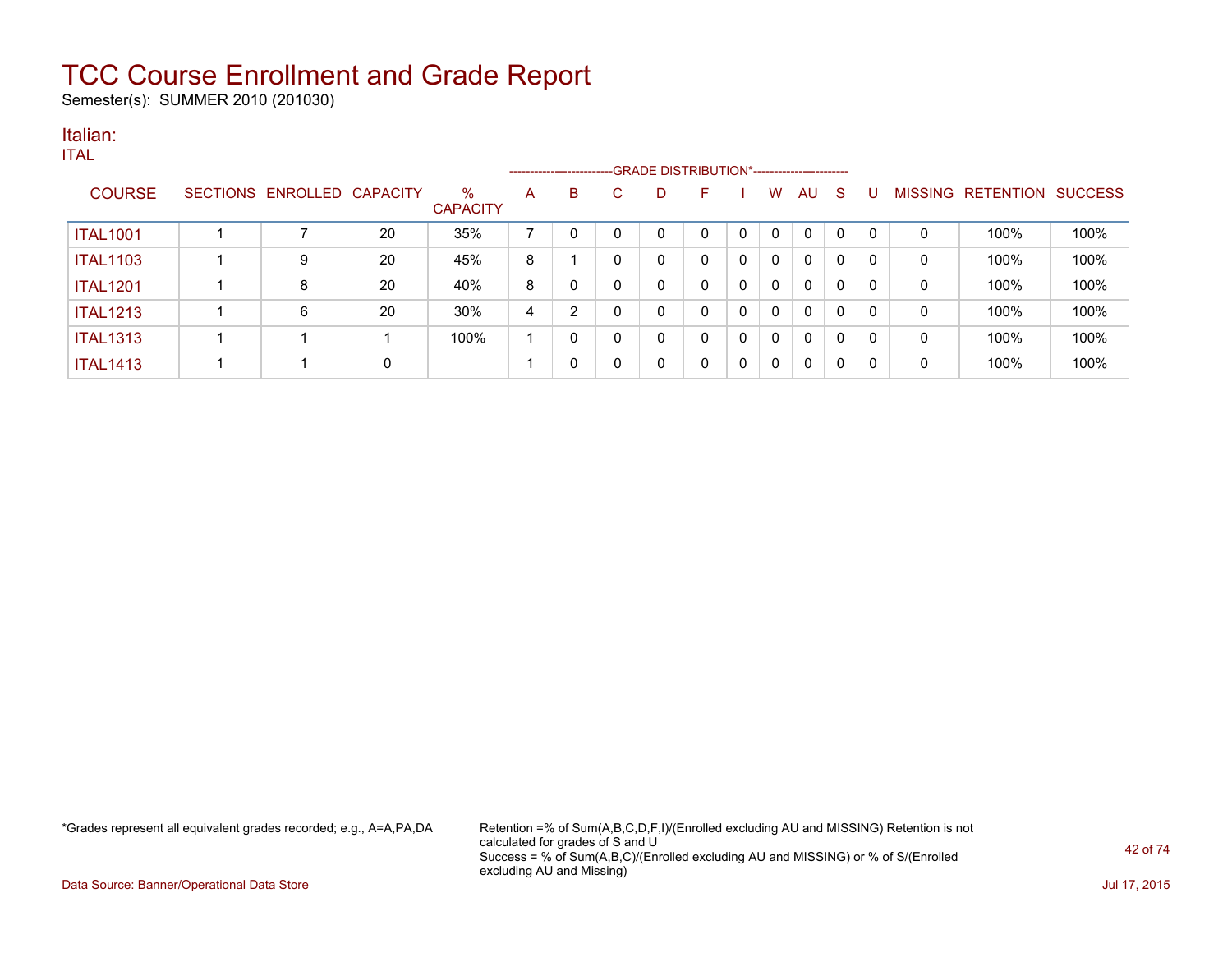Semester(s): SUMMER 2010 (201030)

#### Information Tech Convergence: **ITCV**

| .               |                            |    |                      |    |    | -GRADE DISTRIBUTION*----------------------- |      |  |             |     |    |                           |     |
|-----------------|----------------------------|----|----------------------|----|----|---------------------------------------------|------|--|-------------|-----|----|---------------------------|-----|
| <b>COURSE</b>   | SECTIONS ENROLLED CAPACITY |    | %<br><b>CAPACITY</b> | A, | -B |                                             | - F. |  | I WAU       | - S | -U | MISSING RETENTION SUCCESS |     |
| <b>ITCV2033</b> | 16                         | 16 | 100%                 |    |    |                                             |      |  | $\mathbf 0$ |     |    | 94%                       | 88% |
| <b>ITCV2203</b> | 12                         | 14 | 86%                  |    |    |                                             |      |  | 0           |     |    | 92%                       | 83% |

\*Grades represent all equivalent grades recorded; e.g., A=A,PA,DA Retention =% of Sum(A,B,C,D,F,I)/(Enrolled excluding AU and MISSING) Retention is not calculated for grades of S and U Success = % of Sum(A,B,C)/(Enrolled excluding AU and MISSING) or % of S/(Enrolled excluding AU and Missing)

Data Source: Banner/Operational Data Store Jul 17, 2015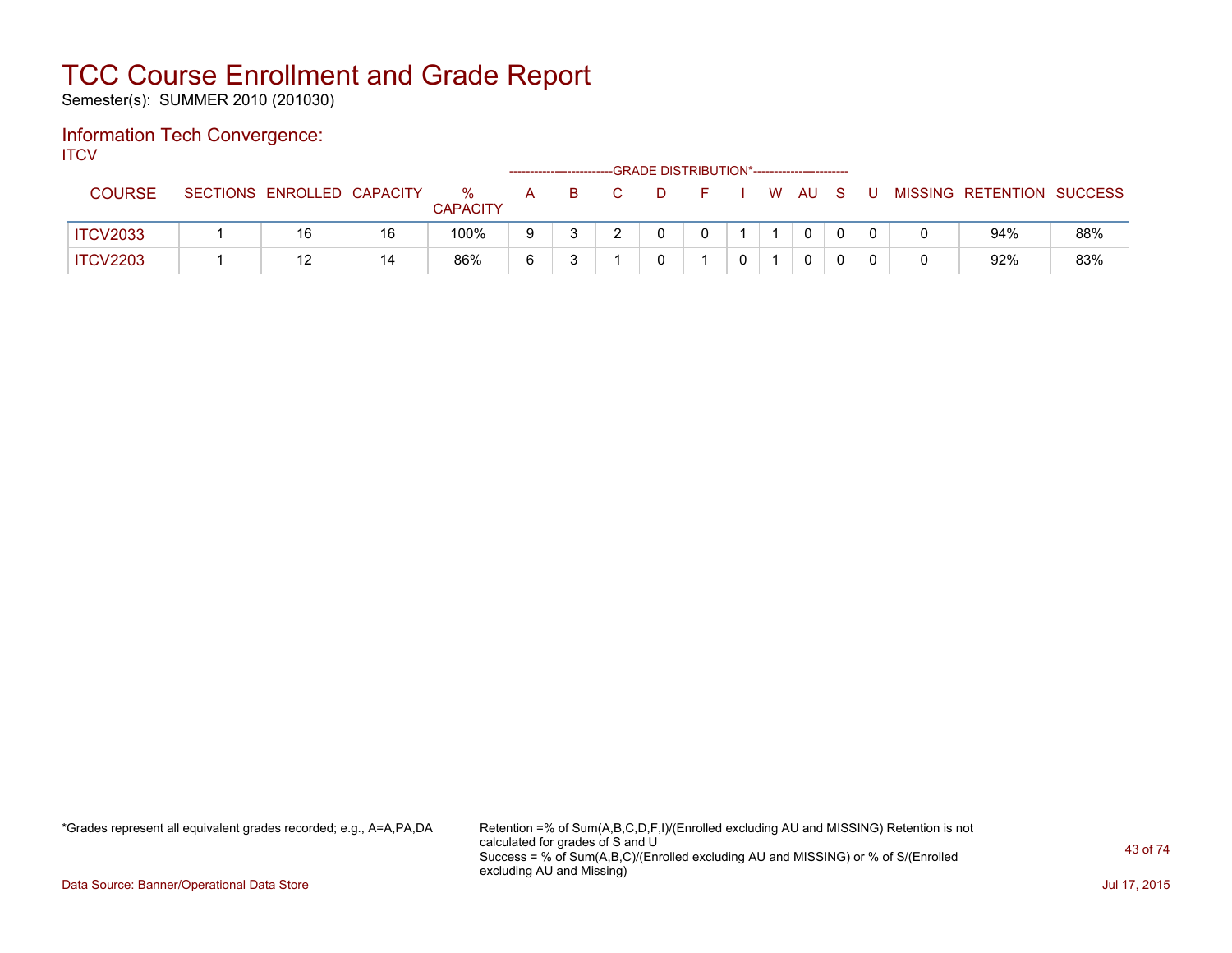Semester(s): SUMMER 2010 (201030)

#### Japanese: JAPN

| .               |                 |                   |    |                      |   | ---------------------- |   |   | -GRADE DISTRIBUTION*----------------------- |   |                |              |    |          |         |           |                |
|-----------------|-----------------|-------------------|----|----------------------|---|------------------------|---|---|---------------------------------------------|---|----------------|--------------|----|----------|---------|-----------|----------------|
| <b>COURSE</b>   | <b>SECTIONS</b> | ENROLLED CAPACITY |    | %<br><b>CAPACITY</b> | A | B                      |   | D |                                             |   | W              | AU.          | -S |          | MISSING | RETENTION | <b>SUCCESS</b> |
| <b>JAPN1103</b> |                 | 12                | 20 | 60%                  | 8 |                        |   | 0 |                                             | 0 | $\overline{2}$ | $\Omega$     | 0  | $\Omega$ | 0       | 83%       | 83%            |
| <b>JAPN1201</b> |                 | 5                 | 25 | 20%                  | 2 |                        |   | 0 |                                             | 0 | 0              | $\Omega$     | 0  | 0        | 0       | 100%      | 100%           |
| <b>JAPN1401</b> |                 | 9                 | 25 | 36%                  | 5 |                        |   | 0 | 0                                           |   | 0              | $\Omega$     | 0  | 0        | 0       | 100%      | 100%           |
| <b>JAPN2323</b> |                 | 6                 | 6  | 100%                 | 4 |                        |   | 0 | 0                                           |   | 0              | $\mathbf{0}$ |    | 0        | 0       | 100%      | 100%           |
| <b>JAPN2991</b> |                 | 6                 | 6  | 100%                 | 4 |                        | ົ | 0 |                                             |   | 0              | $\Omega$     |    | 0        | 0       | 100%      | 100%           |

\*Grades represent all equivalent grades recorded; e.g., A=A,PA,DA Retention =% of Sum(A,B,C,D,F,I)/(Enrolled excluding AU and MISSING) Retention is not calculated for grades of S and U Success = % of Sum(A,B,C)/(Enrolled excluding AU and MISSING) or % of S/(Enrolled excluding AU and Missing)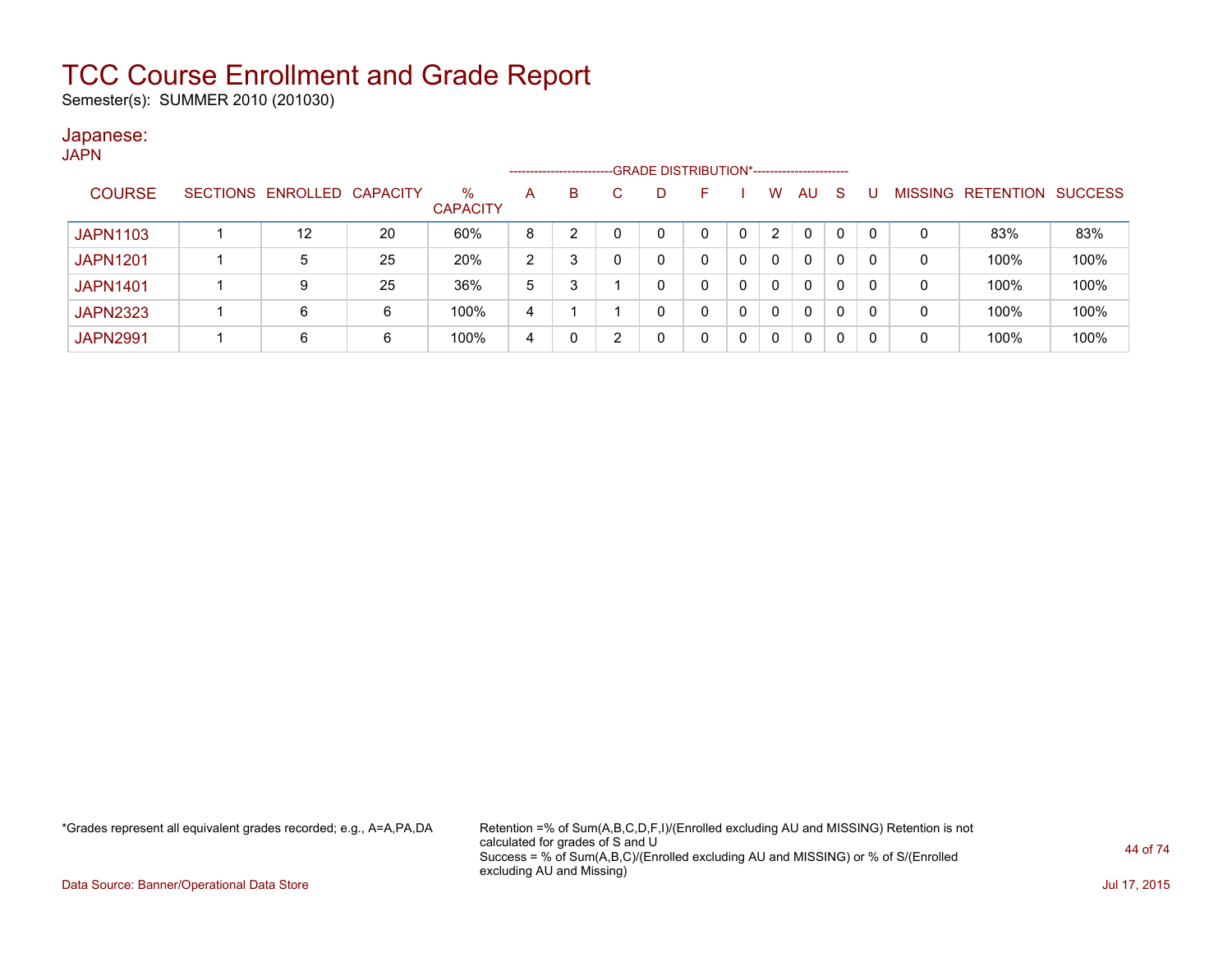Semester(s): SUMMER 2010 (201030)

### Journalism Mass Communications: JRMC

|                 |   |                   |          |                         |    | ------------------------- |    |   |   |   |                      |              |              |          |                |                  |                |
|-----------------|---|-------------------|----------|-------------------------|----|---------------------------|----|---|---|---|----------------------|--------------|--------------|----------|----------------|------------------|----------------|
| <b>COURSE</b>   |   | SECTIONS ENROLLED | CAPACITY | $\%$<br><b>CAPACITY</b> | A  | B                         | C. | D | E |   | W                    | AU           | <sub>S</sub> |          | <b>MISSING</b> | <b>RETENTION</b> | <b>SUCCESS</b> |
| <b>JRMC1013</b> |   | 10                | 15       | 67%                     | 6  | っ                         |    |   |   |   |                      | 0            | 0            |          | 0              | $90\%$           | 90%            |
| <b>JRMC1103</b> |   | 8                 | 15       | 53%                     | 5  |                           |    |   | 0 |   | $\mathbf{2}^{\circ}$ | 0            | 0            | $\Omega$ | 0              | 75%              | 75%            |
| <b>JRMC1113</b> | 3 | 21                | 45       | 47%                     | 11 | 9                         |    |   | 0 | 0 |                      | $\mathbf{0}$ | 0            | $\Omega$ | 0              | 95%              | 95%            |
| <b>JRMC2853</b> |   |                   | 6        | 17%                     |    | 0                         |    |   | 0 | 0 | $\Omega$             | $\mathbf{0}$ | 0            | $\Omega$ | 0              | 100%             | 100%           |
| <b>JRMC2973</b> |   | 3                 | 20       | 15%                     | 3  | 0                         |    |   | 0 | 0 | 0                    | $\mathbf{0}$ | 0            | 0        | 0              | 100%             | 100%           |
| <b>JRMC2993</b> |   | 2                 | 20       | 10%                     | 2  | 0                         |    |   | 0 | 0 | 0                    | $\mathbf{0}$ | 0            | 0        | 0              | 100%             | 100%           |

\*Grades represent all equivalent grades recorded; e.g., A=A,PA,DA Retention =% of Sum(A,B,C,D,F,I)/(Enrolled excluding AU and MISSING) Retention is not calculated for grades of S and U Success = % of Sum(A,B,C)/(Enrolled excluding AU and MISSING) or % of S/(Enrolled excluding AU and Missing)

Data Source: Banner/Operational Data Store Jul 17, 2015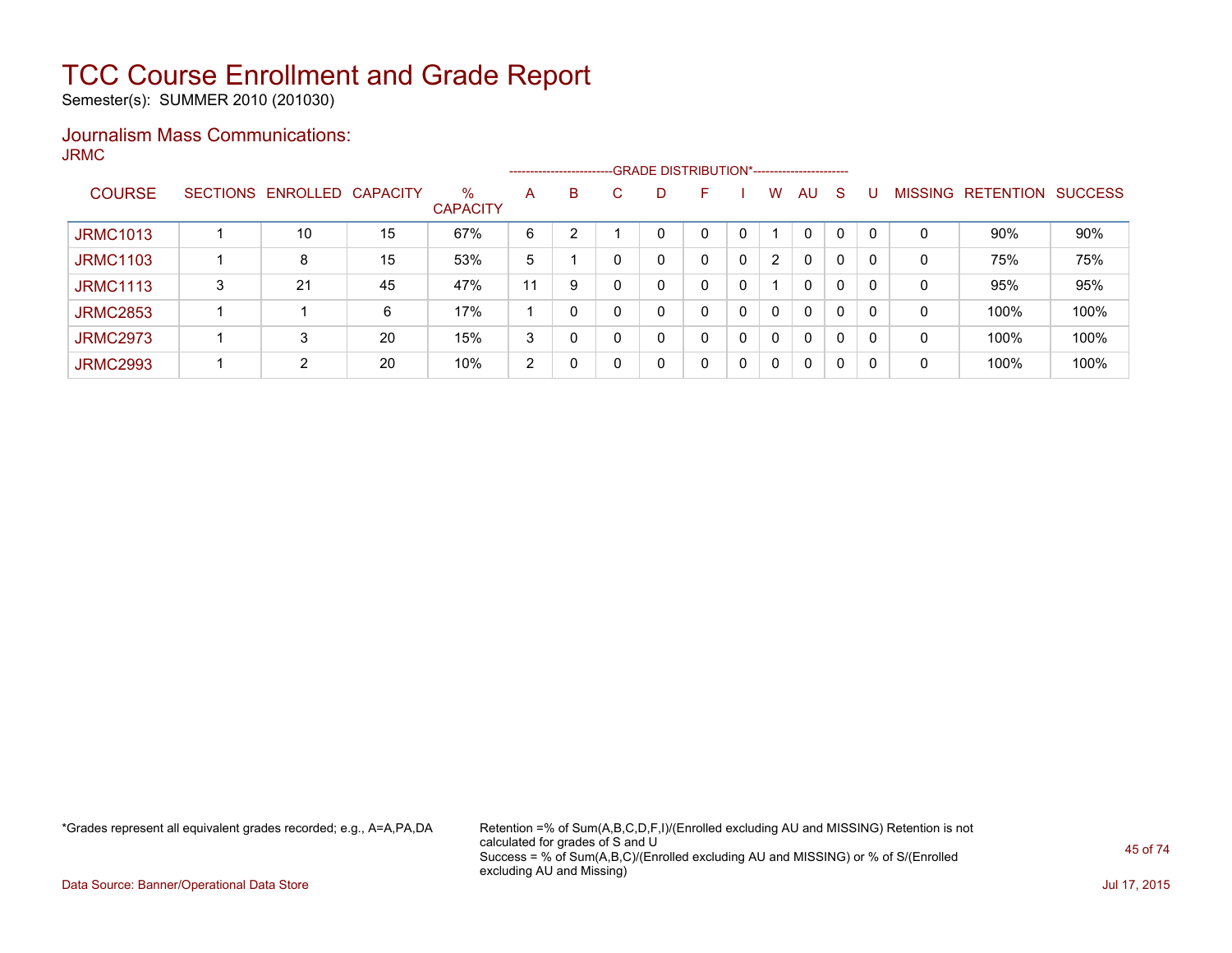Semester(s): SUMMER 2010 (201030)

#### Latin: LATNE

| LAIN            |                            |    |                 |    | ------------------------GRADE DISTRIBUTION*----------------------- |              |          |                |  |  |                                                  |     |
|-----------------|----------------------------|----|-----------------|----|--------------------------------------------------------------------|--------------|----------|----------------|--|--|--------------------------------------------------|-----|
| <b>COURSE</b>   | SECTIONS ENROLLED CAPACITY |    | <b>CAPACITY</b> |    |                                                                    |              |          |                |  |  | % A B C D F I W AU S U MISSING—RETENTION SUCCESS |     |
| <b>LATN1103</b> | 15                         | 20 | 75%             | 13 |                                                                    | $\mathbf{0}$ | $\Omega$ | $\overline{0}$ |  |  | 93%                                              | 93% |

\*Grades represent all equivalent grades recorded; e.g., A=A,PA,DA Retention =% of Sum(A,B,C,D,F,I)/(Enrolled excluding AU and MISSING) Retention is not calculated for grades of S and U Success = % of Sum(A,B,C)/(Enrolled excluding AU and MISSING) or % of S/(Enrolled excluding AU and Missing)

Data Source: Banner/Operational Data Store Jul 17, 2015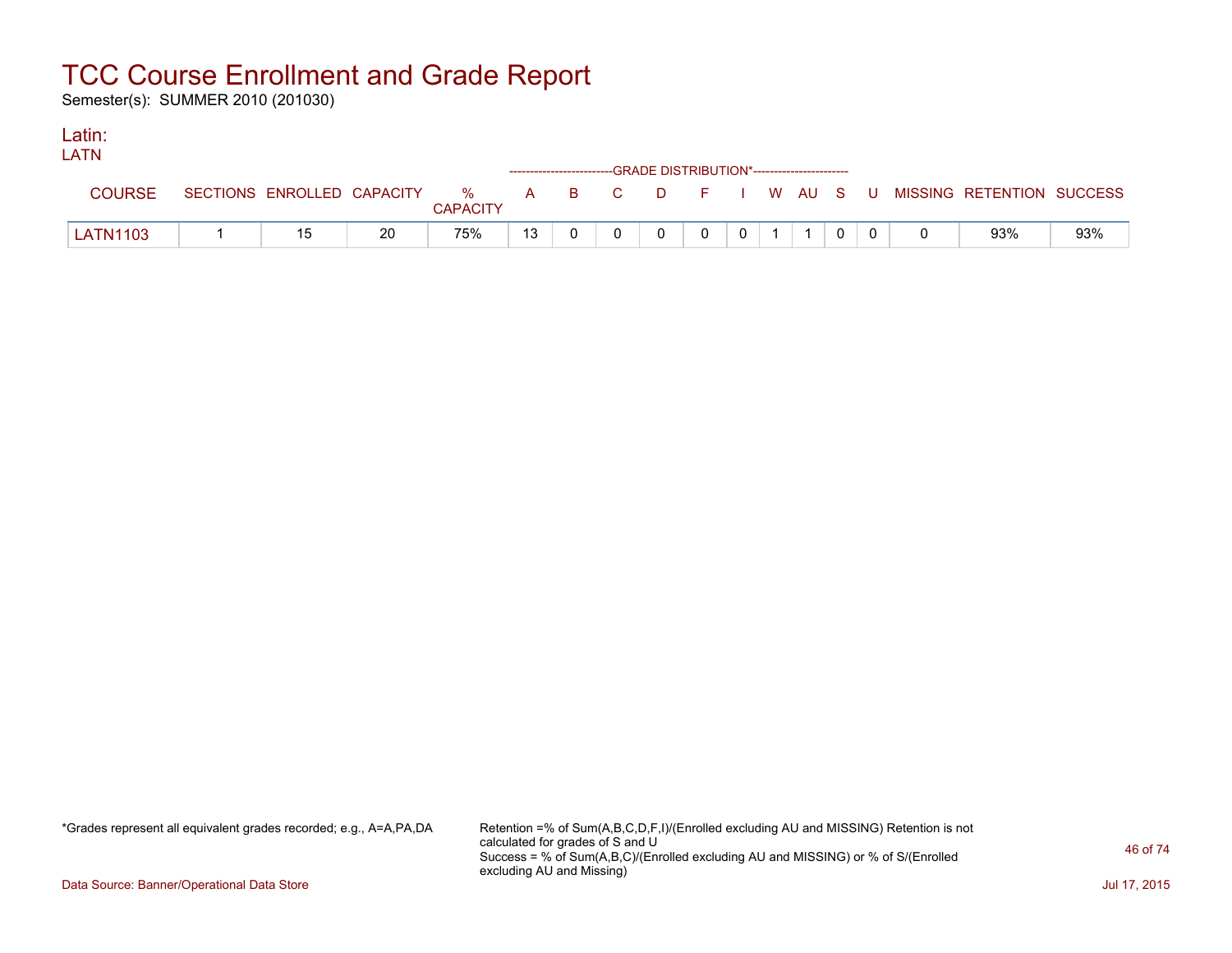Semester(s): SUMMER 2010 (201030)

### Mathematics:

MATH

|                 |                |                            |     |                      |                | ----------------------- |          |                | --GRADE DISTRIBUTION*---------------------- |              |                |                |              |              |              |                                  |      |
|-----------------|----------------|----------------------------|-----|----------------------|----------------|-------------------------|----------|----------------|---------------------------------------------|--------------|----------------|----------------|--------------|--------------|--------------|----------------------------------|------|
| <b>COURSE</b>   |                | SECTIONS ENROLLED CAPACITY |     | %<br><b>CAPACITY</b> | A              | B                       | C        | D              | F                                           |              | W              | AU             | S            | u            |              | <b>MISSING RETENTION SUCCESS</b> |      |
| <b>MATH0003</b> | 16             | 239                        | 340 | 70%                  | 77             | 38                      | 28       | 10             | 25                                          | $\mathbf{0}$ | 61             | $\mathbf{0}$   | $\mathbf{0}$ | $\mathbf{0}$ | 0            | 74%                              | 60%  |
| <b>MATH0013</b> | 16             | 238                        | 340 | 70%                  | 49             | 49                      | 51       | 10             | 25                                          | $\mathbf{0}$ | 54             | $\mathbf{0}$   | 0            | 0            | $\mathbf{0}$ | 77%                              | 63%  |
| <b>MATH0055</b> | 6              | 71                         | 120 | 59%                  | 13             | 14                      | 12       | $\overline{2}$ | 16                                          | $\Omega$     | 14             | $\Omega$       | $\Omega$     | $\Omega$     | $\mathbf{0}$ | 80%                              | 55%  |
| <b>MATH0105</b> | 9              | 134                        | 180 | 74%                  | 30             | 34                      | 16       | 8              | 16                                          |              | 28             | 1              | $\Omega$     | $\Omega$     | $\mathbf{0}$ | 79%                              | 60%  |
| <b>MATH0123</b> | 19             | 281                        | 400 | 70%                  | 51             | 49                      | 59       | 30             | 40                                          |              | 42             | 1              | $\Omega$     | $\Omega$     | 8            | 85%                              | 58%  |
| <b>MATH1454</b> | $\mathbf 1$    | 5                          | 20  | 25%                  | 1              | 1                       | -1       | 0              |                                             | $\mathbf{0}$ |                | $\Omega$       | 0            | $\Omega$     | $\mathbf{0}$ | 80%                              | 60%  |
| <b>MATH1473</b> | 4              | 46                         | 95  | 48%                  | 8              | 13                      | 9        | 2              | $\overline{2}$                              | 0            | $12 \,$        | $\mathbf{0}$   | 0            | $\Omega$     | 0            | 74%                              | 65%  |
| <b>MATH1513</b> | 32             | 608                        | 910 | 67%                  | 167            | 151                     | 78       | 43             | 47                                          | $\mathbf{0}$ | 119            | 3              | $\Omega$     | $\Omega$     | $\mathbf{0}$ | 80%                              | 65%  |
| <b>MATH1613</b> | $\overline{7}$ | 106                        | 192 | 55%                  | 37             | 24                      | 9        | 5              | 6                                           | $\mathbf{0}$ | 24             | 1              | $\Omega$     | 0            | 0            | 77%                              | 67%  |
| <b>MATH1715</b> | $\overline{2}$ | 40                         | 60  | 67%                  | 22             | 6                       | 4        | 2              | 3                                           | $\mathbf{0}$ | 3              | $\mathbf{0}$   | $\Omega$     | $\Omega$     | $\mathbf{0}$ | 92%                              | 80%  |
| <b>MATH2114</b> | $\overline{7}$ | 129                        | 154 | 84%                  | 28             | 29                      | 22       | 8              | 13                                          | $\mathbf{0}$ | 27             | $\overline{2}$ | 0            | $\Omega$     | $\mathbf{0}$ | 79%                              | 62%  |
| <b>MATH2124</b> | 6              | 87                         | 143 | 61%                  | 25             | 25                      | 11       | 4              | 4                                           | $\mathbf{0}$ | 17             | 1              | $\Omega$     | $\Omega$     | $\mathbf{0}$ | 80%                              | 71%  |
| <b>MATH2134</b> | 3              | 47                         | 67  | 70%                  | 12             | 8                       | 13       | $\overline{2}$ |                                             | $\mathbf{0}$ | 11             | $\mathbf{0}$   | $\Omega$     | $\mathbf{0}$ | $\mathbf{0}$ | 77%                              | 70%  |
| <b>MATH2193</b> | 17             | 322                        | 442 | 73%                  | 128            | 77                      | 34       | 15             | 20                                          | 4            | 44             | $\Omega$       | 0            | 0            | $\mathbf{0}$ | 86%                              | 74%  |
| <b>MATH2423</b> | $\overline{2}$ | 17                         | 40  | 42%                  | 9              | 4                       |          |                |                                             | $\mathbf{0}$ |                | $\mathbf{0}$   | $\Omega$     | $\Omega$     | $\mathbf{0}$ | 94%                              | 82%  |
| <b>MATH2513</b> | 1              | 9                          | 20  | 45%                  | $\overline{4}$ | 2                       | $\Omega$ | 0              | $\overline{2}$                              | $\mathbf{0}$ |                | $\mathbf{0}$   | 0            | $\Omega$     | $\mathbf{0}$ | 89%                              | 67%  |
| <b>MATH2523</b> | 8              | 157                        | 247 | 64%                  | 38             | 33                      | 19       | 19             | 12                                          | $\Omega$     | 36             | $\Omega$       | $\Omega$     | $\Omega$     | $\mathbf{0}$ | 77%                              | 57%  |
| <b>MATH2553</b> | $\mathbf 1$    | $\overline{7}$             | 20  | 35%                  | $\overline{7}$ | $\Omega$                | $\Omega$ | $\Omega$       | $\mathbf{0}$                                | $\mathbf{0}$ | 0              | $\mathbf{0}$   | 0            | $\mathbf{0}$ | 0            | 100%                             | 100% |
| <b>MATH2613</b> | 2              | 30                         | 45  | 67%                  | 14             | 9                       | 3        |                | 0                                           | $\mathbf{0}$ | $\overline{2}$ | 1              | 0            | $\Omega$     | $\Omega$     | 93%                              | 90%  |

\*Grades represent all equivalent grades recorded; e.g., A=A,PA,DA Retention =% of Sum(A,B,C,D,F,I)/(Enrolled excluding AU and MISSING) Retention is not calculated for grades of S and U Success = % of Sum(A,B,C)/(Enrolled excluding AU and MISSING) or % of S/(Enrolled excluding AU and Missing) Data Source: Banner/Operational Data Store Jul 17, 2015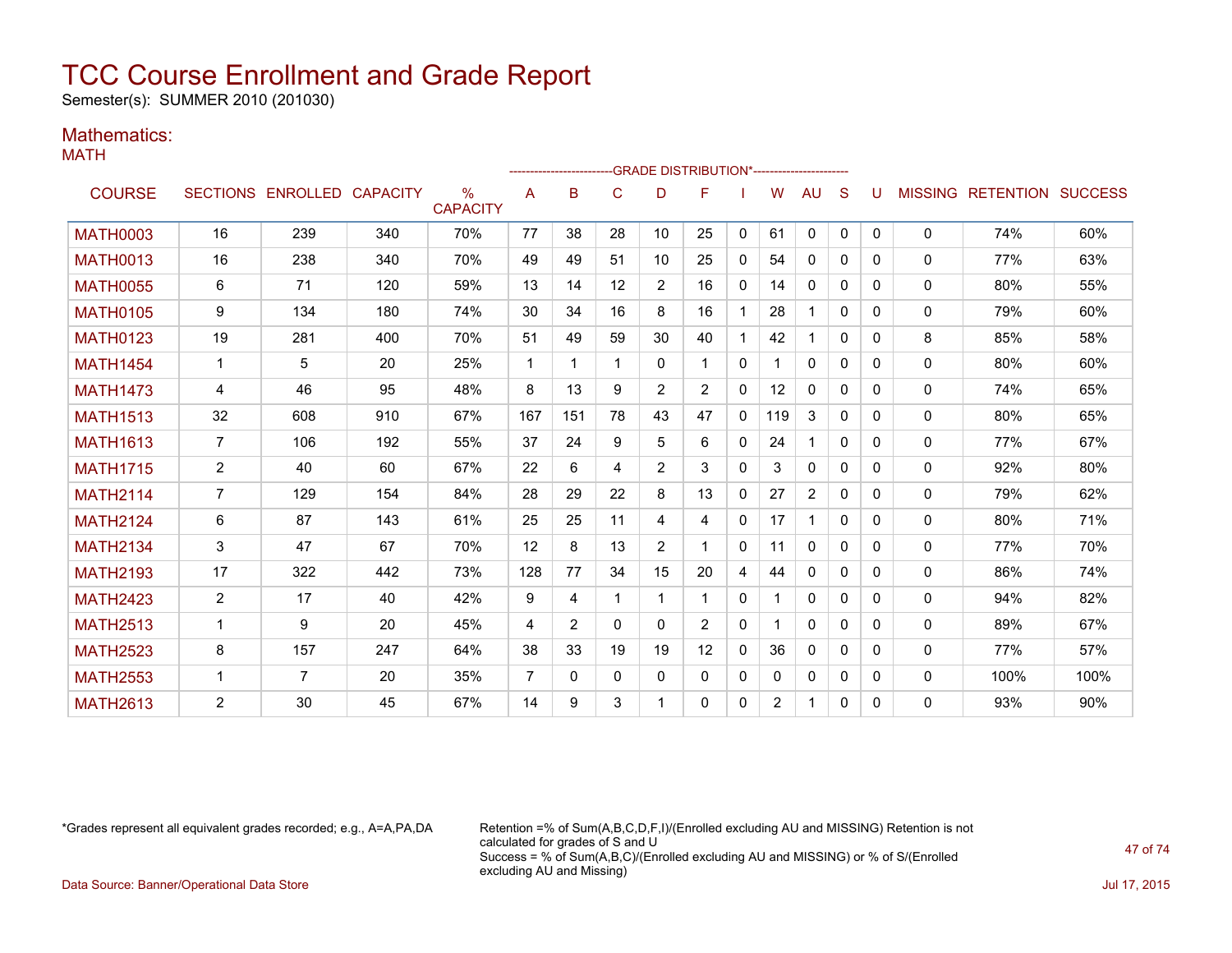Semester(s): SUMMER 2010 (201030)

### Medical Assistant:

MDAS

| .               |                            |    |                      |   | ------------------------- | -GRADE DISTRIBUTION*----------------------- |  |   |        |    |                           |      |
|-----------------|----------------------------|----|----------------------|---|---------------------------|---------------------------------------------|--|---|--------|----|---------------------------|------|
| <b>COURSE</b>   | SECTIONS ENROLLED CAPACITY |    | %<br><b>CAPACITY</b> | A | - в                       | D.                                          |  |   | W AU S | -U | MISSING RETENTION SUCCESS |      |
| <b>MDAS1343</b> |                            |    |                      |   |                           |                                             |  | 0 |        |    | 100%                      | 100% |
| <b>MDAS2333</b> |                            | 10 | 50%                  | 4 |                           |                                             |  |   |        |    | 80%                       | 80%  |

\*Grades represent all equivalent grades recorded; e.g., A=A,PA,DA Retention =% of Sum(A,B,C,D,F,I)/(Enrolled excluding AU and MISSING) Retention is not calculated for grades of S and U Success = % of Sum(A,B,C)/(Enrolled excluding AU and MISSING) or % of S/(Enrolled excluding AU and Missing)

Data Source: Banner/Operational Data Store Jul 17, 2015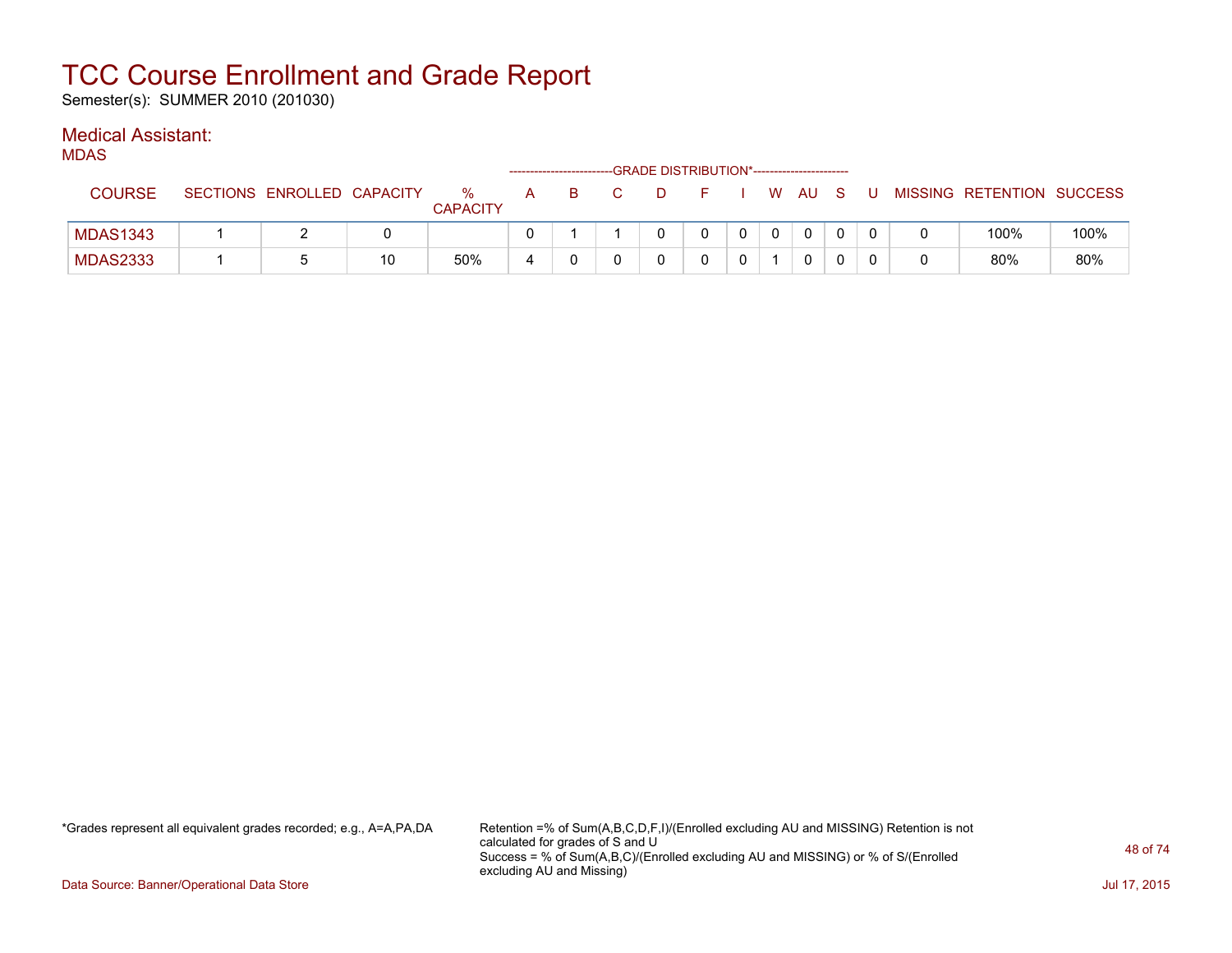Semester(s): SUMMER 2010 (201030)

### Medical Laboratory Technology: MDLT

|                 |   |                            |    |                         | --------------------- |   |    | -GRADE DISTRIBUTION*----------------------- |   |   |          |              |          |          |   |                   |                |
|-----------------|---|----------------------------|----|-------------------------|-----------------------|---|----|---------------------------------------------|---|---|----------|--------------|----------|----------|---|-------------------|----------------|
| <b>COURSE</b>   |   | SECTIONS ENROLLED CAPACITY |    | $\%$<br><b>CAPACITY</b> | A                     | B | C. | D                                           | ⊢ |   | w        | AU           | -S       |          |   | MISSING RETENTION | <b>SUCCESS</b> |
| <b>MDLT1203</b> |   |                            | 10 | 70%                     | 3                     | 2 |    | 0                                           |   |   | $\Omega$ | 0            | $\Omega$ | $\Omega$ | 0 | 100%              | 100%           |
| <b>MDLT1212</b> |   |                            | 10 | 70%                     | 3                     |   |    |                                             | າ |   | $\Omega$ | 0            | 0        | $\Omega$ | 0 | 100%              | 71%            |
| <b>MDLT1222</b> |   |                            | 10 | 70%                     | 6                     |   |    | 0                                           |   | 0 | 0        | 0            | 0        | $\Omega$ | 0 | 100%              | 100%           |
| <b>MDLT2465</b> | າ | 12                         | 12 | 100%                    | 12                    |   |    | 0                                           |   | 0 | $\Omega$ | 0            |          | $\Omega$ | 0 | 100%              | 100%           |
| <b>MDLT2991</b> |   | 12                         | 12 | 100%                    | 12                    |   |    | 0                                           |   |   | $\Omega$ | $\mathbf{0}$ | 0        |          | 0 | 100%              | 100%           |

\*Grades represent all equivalent grades recorded; e.g., A=A,PA,DA Retention =% of Sum(A,B,C,D,F,I)/(Enrolled excluding AU and MISSING) Retention is not calculated for grades of S and U Success = % of Sum(A,B,C)/(Enrolled excluding AU and MISSING) or % of S/(Enrolled excluding AU and Missing)

Data Source: Banner/Operational Data Store Jul 17, 2015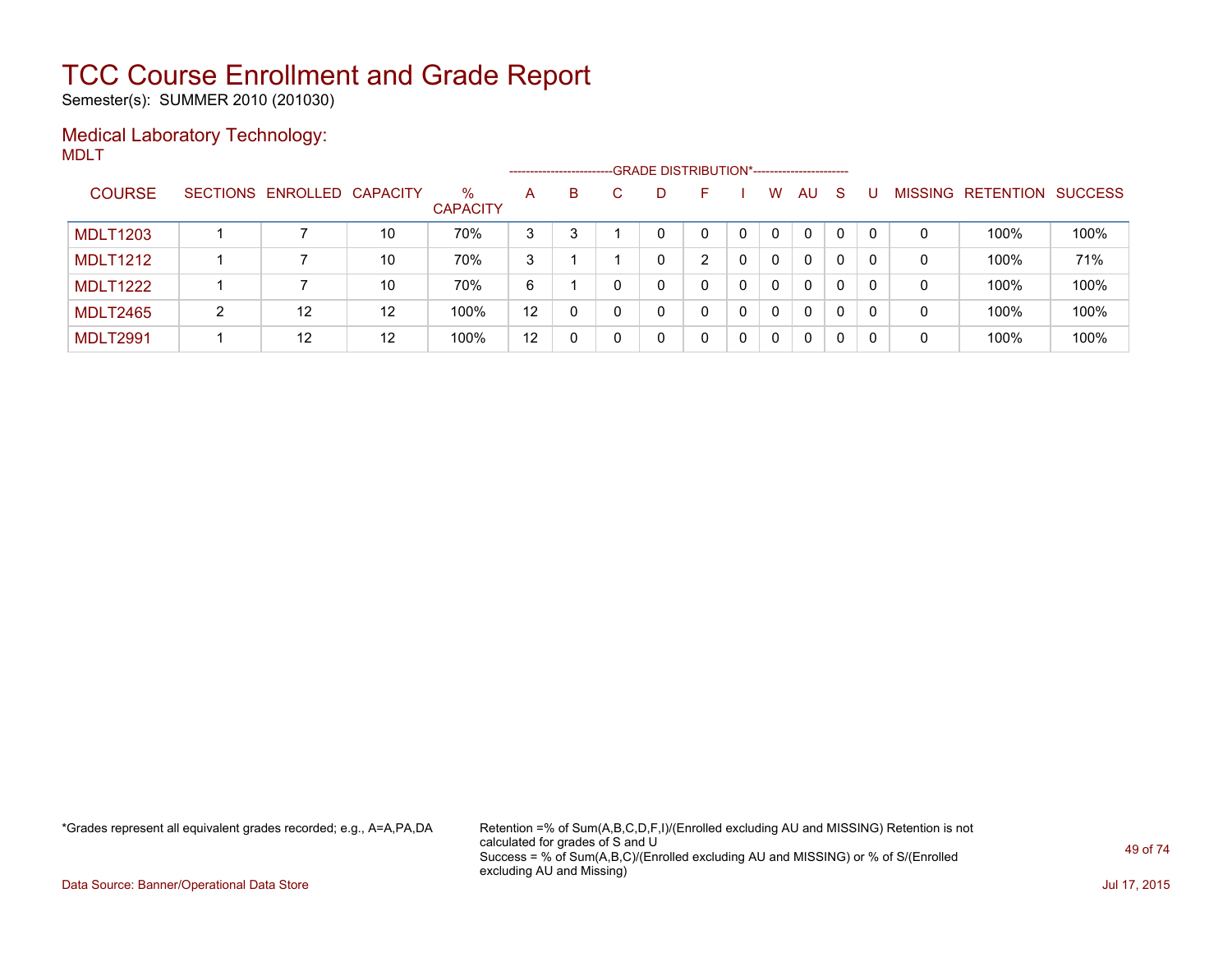Semester(s): SUMMER 2010 (201030)

### Medical Transcription:

MDTR

| --- --          |                            |    |                      |              |    |   | ------------------------GRADE DISTRIBUTION*----------------------- |  |       |  |                           |     |
|-----------------|----------------------------|----|----------------------|--------------|----|---|--------------------------------------------------------------------|--|-------|--|---------------------------|-----|
| <b>COURSE</b>   | SECTIONS ENROLLED CAPACITY |    | %<br><b>CAPACITY</b> | $\mathsf{A}$ | B. | D | . E                                                                |  | WAUS. |  | MISSING RETENTION SUCCESS |     |
| <b>MDTR2433</b> |                            | 10 | $30\%$               |              |    |   |                                                                    |  |       |  | 100%                      | 67% |

\*Grades represent all equivalent grades recorded; e.g., A=A,PA,DA Retention =% of Sum(A,B,C,D,F,I)/(Enrolled excluding AU and MISSING) Retention is not calculated for grades of S and U Success = % of Sum(A,B,C)/(Enrolled excluding AU and MISSING) or % of S/(Enrolled excluding AU and Missing)

Data Source: Banner/Operational Data Store Jul 17, 2015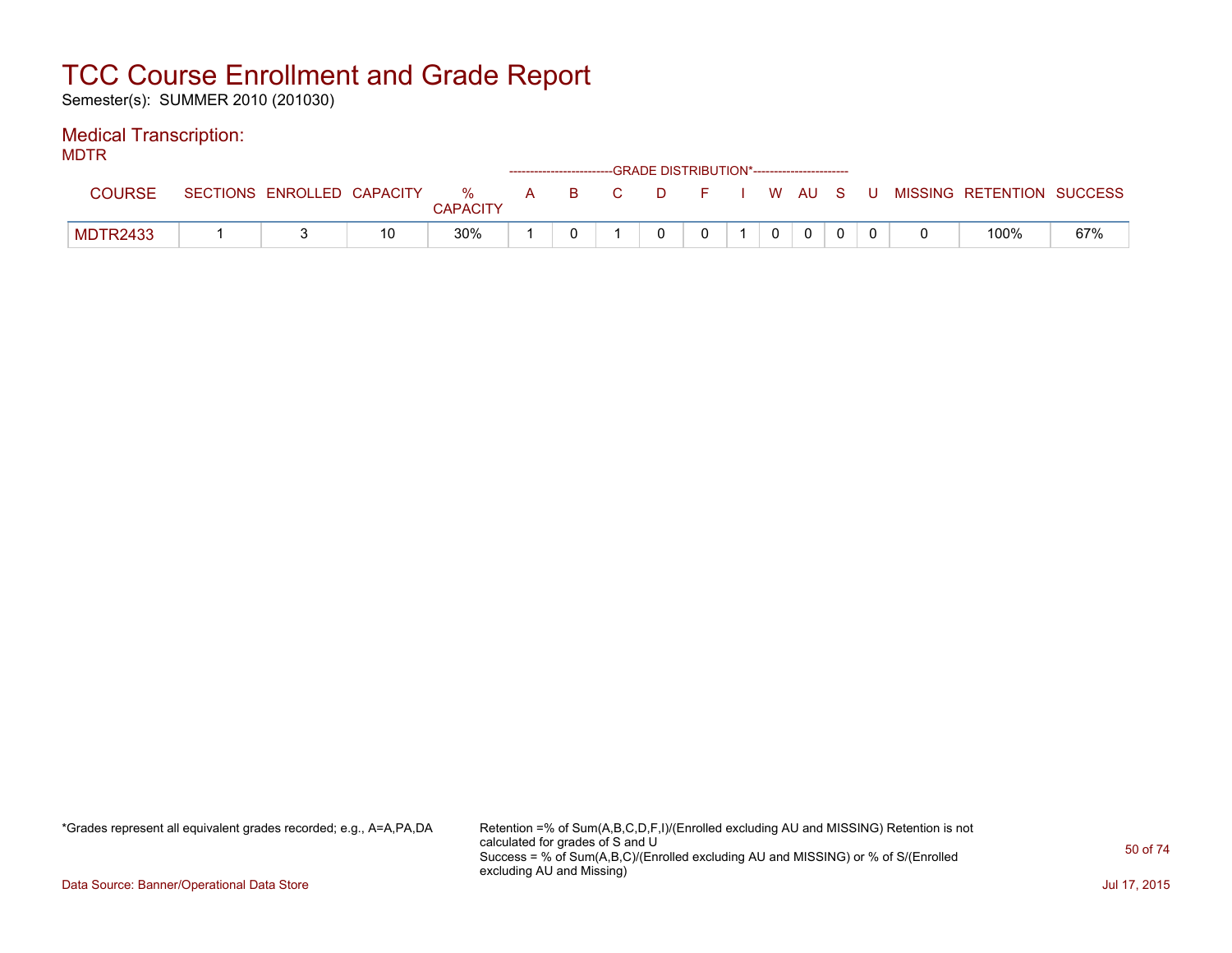Semester(s): SUMMER 2010 (201030)

### Management:

| <b>MGMT</b>     |                            |    |                         |    |    |    | -GRADE DISTRIBUTION*----------------------- |    |          |              |    |    |                           |      |
|-----------------|----------------------------|----|-------------------------|----|----|----|---------------------------------------------|----|----------|--------------|----|----|---------------------------|------|
| <b>COURSE</b>   | SECTIONS ENROLLED CAPACITY |    | $\%$<br><b>CAPACITY</b> | A. | B. | C. | D                                           | F. | <b>W</b> | AU           | -S | -U | MISSING RETENTION SUCCESS |      |
| <b>MGMT1353</b> | 15                         | 20 | 75%                     | 3  |    |    |                                             |    | 9        | $\mathbf{0}$ |    |    | 40%                       | 33%  |
| <b>MGMT2123</b> | 16                         | 12 | 133%                    | 16 | 0  |    |                                             |    | 0        | 0            |    |    | 100%                      | 100% |
| <b>MGMT2363</b> | 48                         | 75 | 64%                     | 23 |    |    | ົ                                           |    | 6        | $\mathbf{0}$ |    |    | 88%                       | 77%  |

\*Grades represent all equivalent grades recorded; e.g., A=A,PA,DA Retention =% of Sum(A,B,C,D,F,I)/(Enrolled excluding AU and MISSING) Retention is not calculated for grades of S and U Success = % of Sum(A,B,C)/(Enrolled excluding AU and MISSING) or % of S/(Enrolled excluding AU and Missing)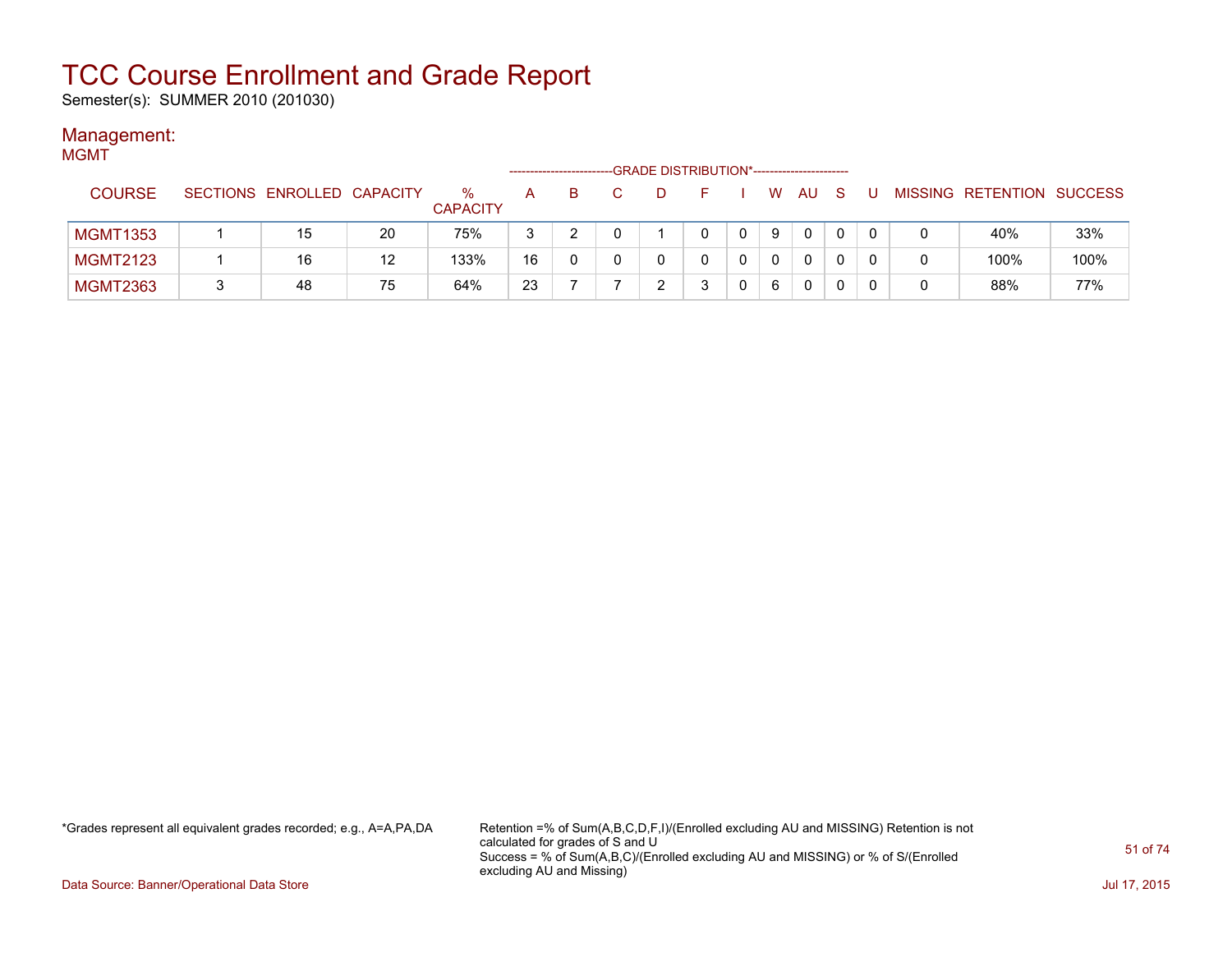Semester(s): SUMMER 2010 (201030)

#### Marketing: **MKTG**

|                 |   |                   |                 |                         |    | ----------------------- |          |   |          |              |                |              |              |          |                |                  |                |
|-----------------|---|-------------------|-----------------|-------------------------|----|-------------------------|----------|---|----------|--------------|----------------|--------------|--------------|----------|----------------|------------------|----------------|
| <b>COURSE</b>   |   | SECTIONS ENROLLED | <b>CAPACITY</b> | $\%$<br><b>CAPACITY</b> | A  | B.                      |          |   | F        |              | W              | AU           | S            |          | <b>MISSING</b> | <b>RETENTION</b> | <b>SUCCESS</b> |
| <b>MKTG1313</b> | 2 | 8                 | 30              | 27%                     |    |                         |          | 0 | $\Omega$ | $\mathbf{0}$ | $\Omega$       | $\mathbf{0}$ | $\mathbf{0}$ | $\Omega$ | $\mathbf 0$    | 100%             | 100%           |
| <b>MKTG1333</b> |   | 8                 | 20              | 40%                     | 6  |                         |          |   | 0        | 0            |                | $\mathbf{0}$ | 0            | 0        | 0              | 100%             | 88%            |
| <b>MKTG1393</b> |   | 8                 | 10              | 80%                     | 3  |                         | $\Omega$ | 0 | 0        | 0            | 4              | 0            | 0            | 0        | 0              | 50%              | 50%            |
| <b>MKTG2343</b> | 2 | 32                | 36              | 89%                     | 21 | 6                       | 2        | 0 |          | $\mathbf{0}$ | $\overline{2}$ | $\mathbf{0}$ | $\mathbf{0}$ | 0        | 0              | 94%              | 91%            |
| <b>MKTG2423</b> | 3 | 52                | 50              | 104%                    | 29 | 16                      | 5        | 0 | 0        | 0            | 2              | $\mathbf{0}$ | $\mathbf{0}$ | 0        | 0              | 96%              | 96%            |
| <b>MKTG2433</b> |   | 8                 | 20              | 40%                     |    |                         |          | 0 | 0        | 0            |                | 0            | 0            | 0        | 0              | 100%             | 100%           |

\*Grades represent all equivalent grades recorded; e.g., A=A,PA,DA Retention =% of Sum(A,B,C,D,F,I)/(Enrolled excluding AU and MISSING) Retention is not calculated for grades of S and U Success = % of Sum(A,B,C)/(Enrolled excluding AU and MISSING) or % of S/(Enrolled excluding AU and Missing)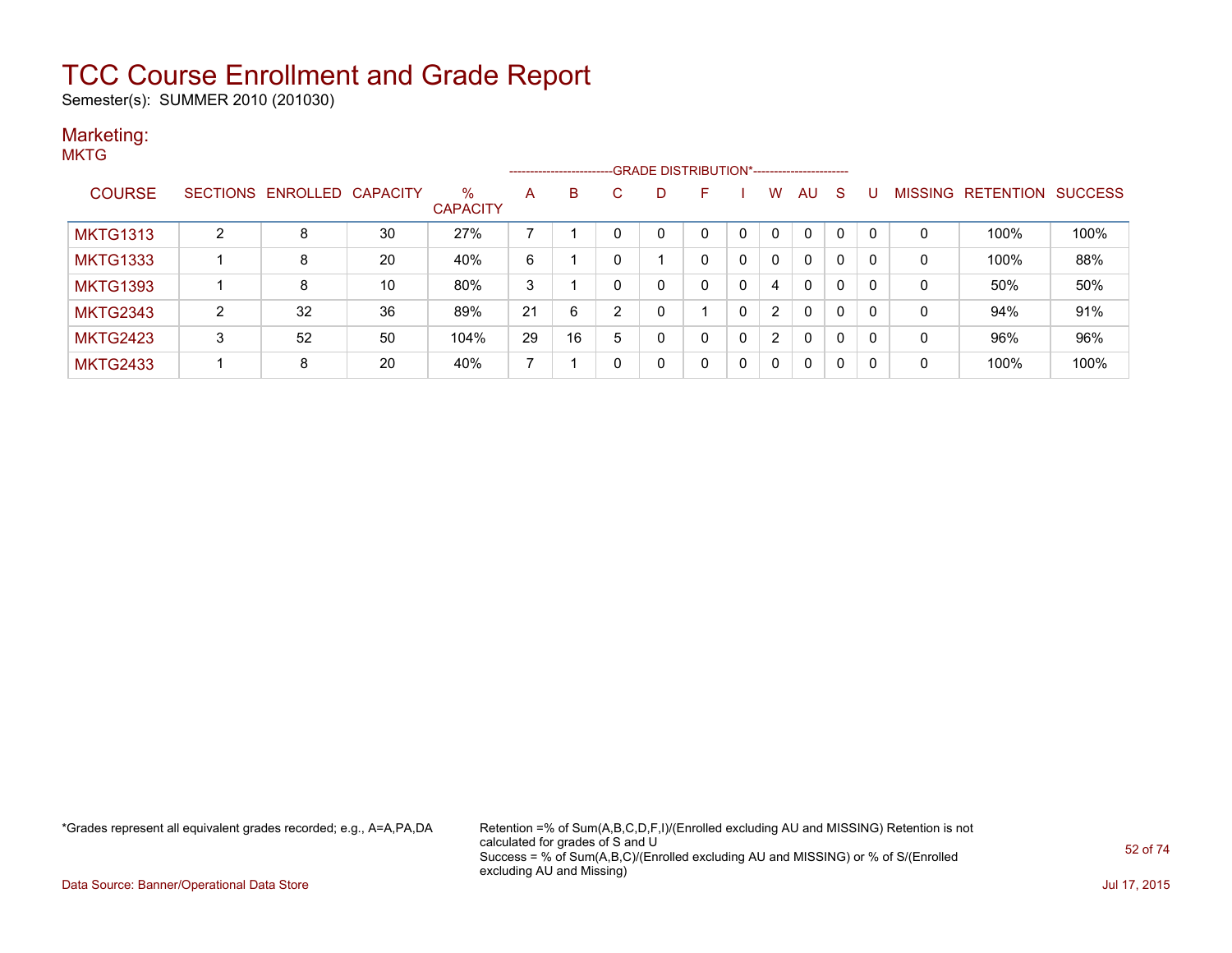Semester(s): SUMMER 2010 (201030)

#### Music: **MUSC**

|                 |                |                            |     |                                  |                |              |                | -GRADE DISTRIBUTION*---------------------- |              |   |              |              |              |             |              |                           |      |
|-----------------|----------------|----------------------------|-----|----------------------------------|----------------|--------------|----------------|--------------------------------------------|--------------|---|--------------|--------------|--------------|-------------|--------------|---------------------------|------|
| <b>COURSE</b>   |                | SECTIONS ENROLLED CAPACITY |     | $\frac{0}{0}$<br><b>CAPACITY</b> | A              | B            | C              | D                                          | F            |   | W            | AU           | S            | U           |              | MISSING RETENTION SUCCESS |      |
| <b>MUSC1002</b> | $\overline{1}$ | 10                         | 24  | 42%                              | 6              | 1            | $\overline{2}$ | 0                                          | 0            | 0 | 1            | 0            | $\mathbf 0$  | $\mathbf 0$ | 0            | 90%                       | 90%  |
| <b>MUSC1023</b> | $\mathbf 1$    | 10                         | 24  | 42%                              | $\overline{7}$ |              | $\mathbf{1}$   | 0                                          | $\mathbf 1$  | 0 | $\mathbf{0}$ | 0            | $\mathbf{0}$ | 0           | 0            | 100%                      | 90%  |
| <b>MUSC1053</b> | $\mathbf 1$    | 8                          | 16  | 50%                              | $\overline{7}$ | 0            | 0              | 0                                          | $\mathbf{1}$ | 0 | 0            | 0            | $\mathbf{0}$ | 0           | $\mathbf{0}$ | 100%                      | 88%  |
| <b>MUSC1072</b> | $\mathbf 1$    | 7                          | 15  | 47%                              | -1             | 3            |                | 2                                          | 0            | 0 | 0            | 0            | 0            | 0           | $\mathbf{0}$ | 100%                      | 71%  |
| <b>MUSC1113</b> | 3              | 39                         | 73  | 53%                              | 24             | 6            | 3              | 1                                          | 0            | 0 | 5            | 0            | $\Omega$     | 0           | $\mathbf{0}$ | 87%                       | 85%  |
| <b>MUSC1171</b> | $\mathbf 1$    | 4                          | 16  | 25%                              | 4              | 0            | 0              | 0                                          | 0            | 0 | 0            | 0            | $\mathbf{0}$ | 0           | $\mathbf{0}$ | 100%                      | 100% |
| <b>MUSC1191</b> | 16             | 59                         | 166 | 36%                              | 50             | 6            | 1              | 0                                          | 0            | 0 | 1            | $\mathbf 1$  | $\Omega$     | 0           | $\mathbf{0}$ | 98%                       | 98%  |
| <b>MUSC1201</b> | 4              | 5                          | 40  | 12%                              | 3              | 1            | 1              | 0                                          | 0            | 0 | 0            | 0            | $\Omega$     | 0           | $\mathbf{0}$ | 100%                      | 100% |
| <b>MUSC1241</b> | 3              | 14                         | 30  | 47%                              | 12             | 1            | 0              | 0                                          | 0            | 0 | $\mathbf 1$  | 0            | $\mathbf{0}$ | 0           | $\mathbf{0}$ | 93%                       | 93%  |
| <b>MUSC1251</b> | $\overline{1}$ | 4                          | 10  | 40%                              | 4              | 0            | $\Omega$       | 0                                          | $\mathbf{0}$ | 0 | 0            | $\Omega$     | $\Omega$     | 0           | 0            | 100%                      | 100% |
| <b>MUSC1311</b> | -1             | 2                          | 10  | 20%                              | 2              | $\mathbf{0}$ | 0              | 0                                          | 0            | 0 | 0            | 0            | $\mathbf{0}$ | 0           | 0            | 100%                      | 100% |
| <b>MUSC1331</b> | $\mathbf 1$    | 3                          | 10  | 30%                              | 3              | 0            | 0              | 0                                          | 0            | 0 | 0            | $\mathbf{0}$ | $\mathbf{0}$ | $\Omega$    | $\mathbf{0}$ | 100%                      | 100% |
| <b>MUSC1351</b> | -1             | $\overline{2}$             | 10  | 20%                              | 2              | 0            | 0              | 0                                          | 0            | 0 | 0            | 0            | $\Omega$     | 0           | $\mathbf{0}$ | 100%                      | 100% |
| <b>MUSC1371</b> | $\mathbf 1$    | $\mathbf{1}$               | 10  | 10%                              | $\mathbf{1}$   | 0            | 0              | 0                                          | $\mathbf{0}$ | 0 | $\mathbf{0}$ | 0            | $\Omega$     | 0           | $\mathbf{0}$ | 100%                      | 100% |
| <b>MUSC1391</b> | -1             | 1                          | 10  | 10%                              | $\mathbf{1}$   | 0            | 0              | 0                                          | 0            | 0 | 0            | 0            | $\Omega$     | 0           | 0            | 100%                      | 100% |
| <b>MUSC1491</b> | -1             | 2                          | 10  | 20%                              | 2              | 0            | 0              | 0                                          | 0            | 0 | 0            | 0            | $\Omega$     | 0           | 0            | 100%                      | 100% |
| <b>MUSC1612</b> | 2              | 7                          | 14  | 50%                              | 6              | 0            | 1              | 0                                          | 0            | 0 | 0            | 0            | $\mathbf{0}$ | 0           | 0            | 100%                      | 100% |
| <b>MUSC1632</b> | 2              | 3                          | 4   | 75%                              | 2              | 1            | $\Omega$       | 0                                          | $\mathbf{0}$ | 0 | 0            | $\Omega$     | $\mathbf{0}$ | $\Omega$    | 0            | 100%                      | 100% |
| <b>MUSC2161</b> | $\mathbf 1$    | 8                          | 30  | 27%                              | 6              | 0            | 0              | 0                                          | 0            | 0 | 0            | 2            | $\mathbf{0}$ | 0           | $\mathbf{0}$ | 100%                      | 100% |
| <b>MUSC2223</b> | $\mathbf 1$    | 4                          | 8   | 50%                              | 4              | 0            | 0              | 0                                          | 0            | 0 | 0            | 0            | $\mathbf{0}$ | 0           | $\mathbf{0}$ | 100%                      | 100% |
| <b>MUSC2991</b> | 1              | 4                          | 20  | 20%                              | 4              | 0            | $\Omega$       | 0                                          | 0            | 0 | 0            | 0            | 0            | 0           | $\Omega$     | 100%                      | 100% |

\*Grades represent all equivalent grades recorded; e.g., A=A,PA,DA Retention =% of Sum(A,B,C,D,F,I)/(Enrolled excluding AU and MISSING) Retention is not calculated for grades of S and U Success = % of Sum(A,B,C)/(Enrolled excluding AU and MISSING) or % of S/(Enrolled excluding AU and Missing) Data Source: Banner/Operational Data Store Jul 17, 2015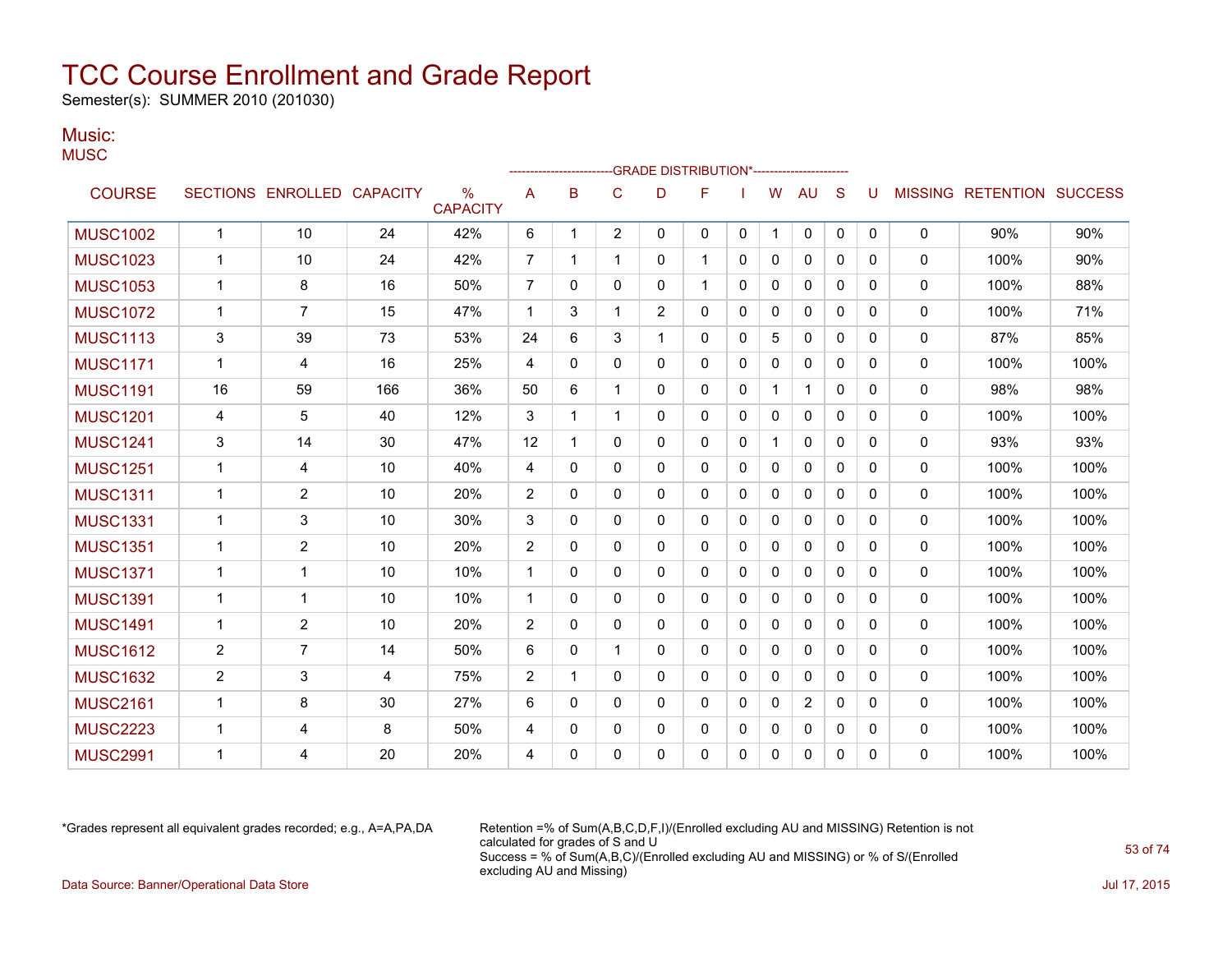Semester(s): SUMMER 2010 (201030)

#### Nanotechnology: NANT

| IVAIV I         |                            |                      |              |          |    |        | ------------------------GRADE DISTRIBUTION*----------------------- |                |          |  |                           |      |
|-----------------|----------------------------|----------------------|--------------|----------|----|--------|--------------------------------------------------------------------|----------------|----------|--|---------------------------|------|
| <b>COURSE</b>   | SECTIONS ENROLLED CAPACITY | %<br><b>CAPACITY</b> | $\mathbf{A}$ | <b>B</b> | C. | $\Box$ | F.                                                                 |                | I WAUSU  |  | MISSING RETENTION SUCCESS |      |
| <b>NANT2632</b> |                            | 20%                  |              |          |    |        | 0                                                                  | 0 <sup>1</sup> | $\Omega$ |  | 100%                      | 100% |

\*Grades represent all equivalent grades recorded; e.g., A=A,PA,DA Retention =% of Sum(A,B,C,D,F,I)/(Enrolled excluding AU and MISSING) Retention is not calculated for grades of S and U Success = % of Sum(A,B,C)/(Enrolled excluding AU and MISSING) or % of S/(Enrolled excluding AU and Missing)

Data Source: Banner/Operational Data Store Jul 17, 2015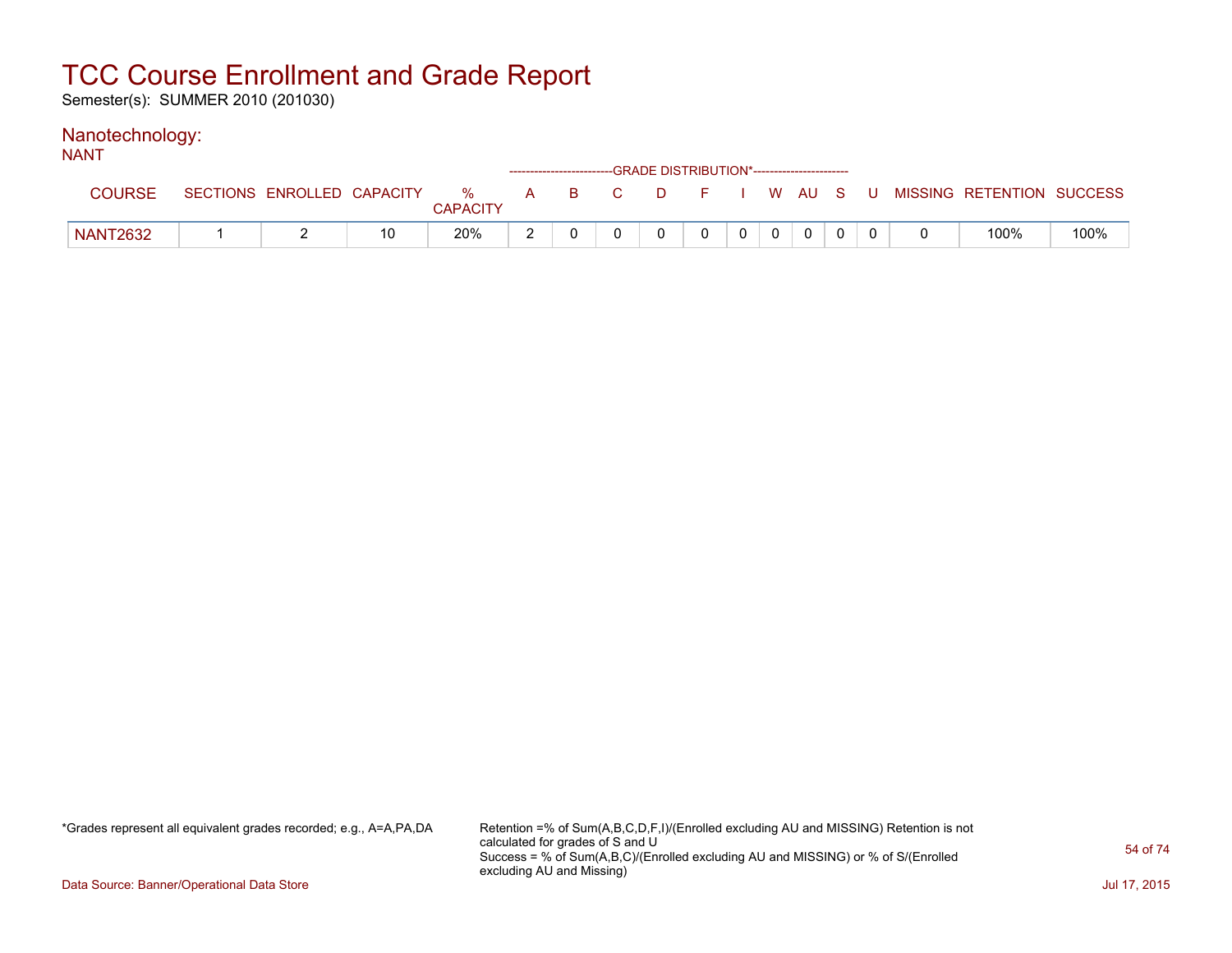Semester(s): SUMMER 2010 (201030)

#### Nursing: **NURS**

|                 |                 |          |                 |                         |    | ------------------------ |                | -GRADE DISTRIBUTION*----------------------- |   |          |          |              |              |              |                |                  |                |
|-----------------|-----------------|----------|-----------------|-------------------------|----|--------------------------|----------------|---------------------------------------------|---|----------|----------|--------------|--------------|--------------|----------------|------------------|----------------|
| <b>COURSE</b>   | <b>SECTIONS</b> | ENROLLED | <b>CAPACITY</b> | $\%$<br><b>CAPACITY</b> | A  | B                        | C              | D                                           | F |          | w        | AU           | S            | U            | <b>MISSING</b> | <b>RETENTION</b> | <b>SUCCESS</b> |
| <b>NURS1133</b> | 3               | 38       | 48              | 79%                     | 28 | 8                        | 0              |                                             |   | $\Omega$ | 0        | 0            | $\mathbf{0}$ | 0            | $\mathbf 0$    | 100%             | 95%            |
| <b>NURS1401</b> |                 | 19       | 24              | 79%                     | 17 | 2                        |                | 0                                           | 0 | $\Omega$ | 0        | $\mathbf{0}$ | 0            | 0            | 0              | 100%             | 100%           |
| <b>NURS1431</b> |                 | 15       | 24              | 62%                     | 11 | $\overline{2}$           | $\overline{2}$ | 0                                           | 0 | $\Omega$ | 0        | $\mathbf{0}$ | 0            | 0            | 0              | 100%             | 100%           |
| <b>NURS2303</b> |                 | 29       | 30              | 97%                     | 15 | 11                       |                |                                             | 0 |          |          | $\mathbf{0}$ | 0            | 0            | 0              | 97%              | 93%            |
| <b>NURS2403</b> | $\overline{2}$  | 35       | 50              | 70%                     | 22 | 8                        | $\overline{2}$ |                                             | 0 | $\Omega$ | 2        | $\mathbf{0}$ | 0            | 0            | 0              | 94%              | 91%            |
| <b>NURS2512</b> |                 | 32       | 32              | 100%                    | 11 | 20                       | 0              |                                             | 0 | $\Omega$ | $\Omega$ | $\mathbf{0}$ | 0            | 0            | 0              | 100%             | 97%            |
| <b>NURS2991</b> | 3               | 29       | 40              | 72%                     | 0  |                          |                | 0                                           | 0 | 0        | 0        | 0            | 18           | $\mathbf{0}$ | 11             |                  | 100%           |
| <b>NURS2992</b> |                 | 3        | 5               | 60%                     | 2  |                          | 0              | 0                                           | 0 | $\Omega$ | 0        | $\mathbf{0}$ | 0            | $\Omega$     | 0              | 100%             | 100%           |
| <b>NURS2993</b> |                 | 5        | 6               | 83%                     | 5  |                          | 0              | 0                                           | 0 | $\Omega$ | 0        | 0            | 0            | 0            | 0              | 100%             | 100%           |

\*Grades represent all equivalent grades recorded; e.g., A=A,PA,DA Retention =% of Sum(A,B,C,D,F,I)/(Enrolled excluding AU and MISSING) Retention is not calculated for grades of S and U Success = % of Sum(A,B,C)/(Enrolled excluding AU and MISSING) or % of S/(Enrolled excluding AU and Missing)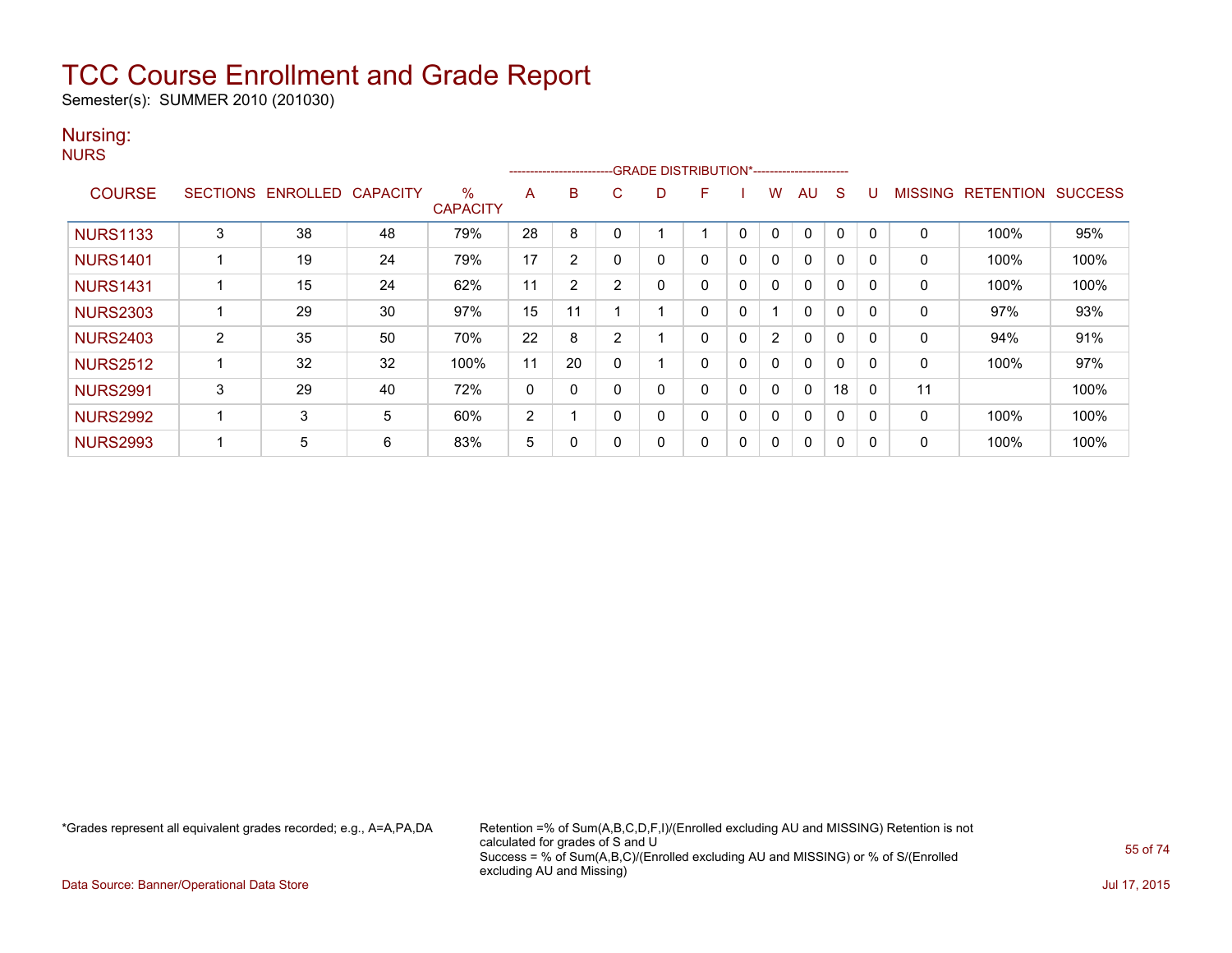Semester(s): SUMMER 2010 (201030)

#### Occupational Therapy Assistant: OCTA

| ----          |                            |                         |              |          |    | ------------------------GRADE DISTRIBUTION*----------------------- |    |  |              |       |                           |     |
|---------------|----------------------------|-------------------------|--------------|----------|----|--------------------------------------------------------------------|----|--|--------------|-------|---------------------------|-----|
| <b>COURSE</b> | SECTIONS ENROLLED CAPACITY | $\%$<br><b>CAPACITY</b> | $\mathsf{A}$ | <b>B</b> | C. | D.                                                                 | н. |  | WAUS.        | - U - | MISSING RETENTION SUCCESS |     |
| OCTA1502      |                            | 100%                    | 14           |          |    |                                                                    |    |  | $\mathbf{0}$ |       | 100%                      | 93% |

\*Grades represent all equivalent grades recorded; e.g., A=A,PA,DA Retention =% of Sum(A,B,C,D,F,I)/(Enrolled excluding AU and MISSING) Retention is not calculated for grades of S and U Success = % of Sum(A,B,C)/(Enrolled excluding AU and MISSING) or % of S/(Enrolled excluding AU and Missing)

Data Source: Banner/Operational Data Store Jul 17, 2015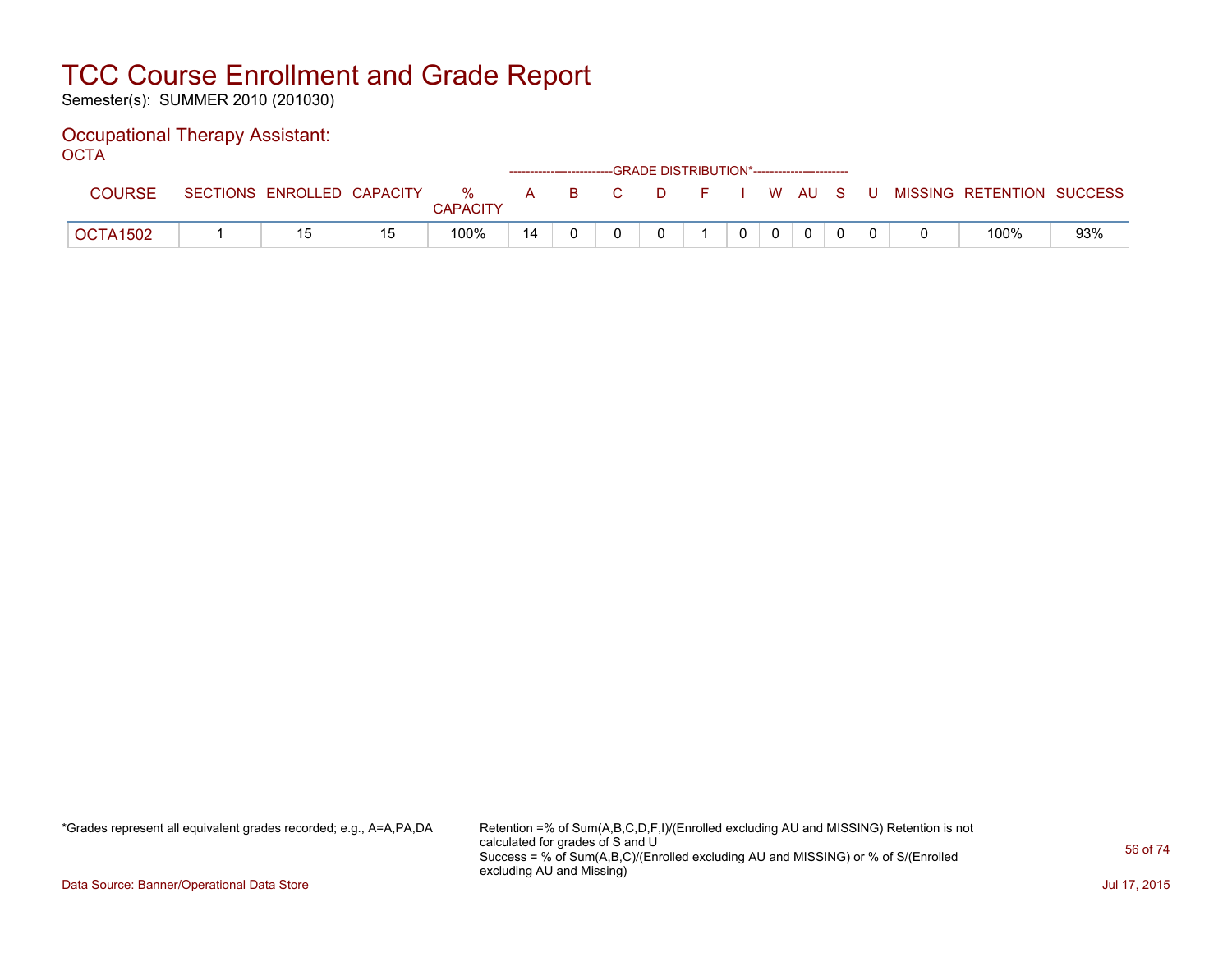Semester(s): SUMMER 2010 (201030)

### Physical Education:

PHED

|                 |                |                            |    |                      |    |                |          | -------------------------GRADE DISTRIBUTION*---------------------- |                |   |              |              |              |              |                |                  |                |
|-----------------|----------------|----------------------------|----|----------------------|----|----------------|----------|--------------------------------------------------------------------|----------------|---|--------------|--------------|--------------|--------------|----------------|------------------|----------------|
| <b>COURSE</b>   |                | SECTIONS ENROLLED CAPACITY |    | %<br><b>CAPACITY</b> | A  | B              | C        | D                                                                  | F              |   | W            | AU           | S            | U            | <b>MISSING</b> | <b>RETENTION</b> | <b>SUCCESS</b> |
| <b>PHED1002</b> | 1              | 4                          | 15 | 27%                  | 3  | 0              | 1        | 0                                                                  | $\mathbf{0}$   | 0 | $\mathbf{0}$ | $\Omega$     | $\mathbf{0}$ | $\mathbf{0}$ | $\mathbf{0}$   | 100%             | 100%           |
| <b>PHED1092</b> |                | 5                          | 20 | 25%                  | 4  |                | $\Omega$ | 0                                                                  | $\mathbf{0}$   | 0 | 0            | $\Omega$     | 0            | $\Omega$     | $\mathbf{0}$   | 100%             | 100%           |
| <b>PHED1113</b> | 3              | 31                         | 65 | 48%                  | 18 | 6              | 3        | 0                                                                  | 3              | 0 | 0            | 1            | $\Omega$     | $\Omega$     | $\mathbf{0}$   | 100%             | 90%            |
| <b>PHED1252</b> | $\overline{2}$ | 9                          | 27 | 33%                  | 6  | $\overline{2}$ | 0        | 0                                                                  | $\mathbf{0}$   | 0 | 1            | 0            | 0            | 0            | 0              | 89%              | 89%            |
| <b>PHED1282</b> | 1              | 4                          | 10 | 40%                  | 4  | 0              | 0        | 0                                                                  | $\mathbf{0}$   | 0 | 0            | 0            | 0            | 0            | $\mathbf{0}$   | 100%             | 100%           |
| <b>PHED1341</b> | 1              | 6                          | 12 | 50%                  | 3  | $\overline{2}$ | 0        | 0                                                                  | $\Omega$       | 0 |              | $\mathbf{0}$ | 0            | 0            | $\mathbf{0}$   | 83%              | 83%            |
| <b>PHED1401</b> | 1              | 8                          | 20 | 40%                  | 5  | $\overline{2}$ | $\Omega$ | 1                                                                  | $\mathbf{0}$   | 0 | 0            | $\mathbf{0}$ | $\Omega$     | $\Omega$     | $\mathbf{0}$   | 100%             | 88%            |
| <b>PHED1412</b> | 3              | 32                         | 50 | 64%                  | 21 | 3              | 3        | 0                                                                  | $\mathbf{0}$   | 0 | 5            | $\mathbf{0}$ | $\Omega$     | $\Omega$     | 0              | 84%              | 84%            |
| <b>PHED1422</b> | 1              | 10                         | 10 | 100%                 | 8  |                | 0        | 0                                                                  | 0              | 0 | 1.           | $\mathbf{0}$ | 0            | $\Omega$     | $\mathbf{0}$   | 90%              | 90%            |
| <b>PHED1652</b> | 3              | 23                         | 34 | 68%                  | 21 |                | 0        | 1                                                                  | 0              | 0 | 0            | $\Omega$     | 0            | 0            | $\mathbf{0}$   | 100%             | 96%            |
| <b>PHED2142</b> | 1              | 3                          | 15 | 20%                  | 3  | 0              | 0        | 0                                                                  | 0              | 0 | 0            | 0            | $\Omega$     | <sup>0</sup> | $\mathbf{0}$   | 100%             | 100%           |
| <b>PHED2212</b> | 3              | 53                         | 91 | 58%                  | 38 | 6              | 4        | 0                                                                  | $\overline{2}$ | 0 | 3            | $\mathbf{0}$ | 0            | 0            | $\mathbf{0}$   | 94%              | 91%            |
| <b>PHED2312</b> | 1              | 3                          | 15 | 20%                  | 3  | 0              | 0        | 0                                                                  | 0              | 0 | 0            | 0            | 0            | 0            | $\mathbf{0}$   | 100%             | 100%           |
| <b>PHED2322</b> | 2              | 29                         | 30 | 97%                  | 23 | 3              | 0        | 0                                                                  | $\Omega$       | 0 | 3            | $\Omega$     | 0            | 0            | $\mathbf{0}$   | 90%              | 90%            |
| <b>PHED2332</b> | $\mathbf 1$    | 9                          | 15 | 60%                  | 6  | 0              | $\Omega$ | 0                                                                  | $\overline{2}$ | 0 | 0            | 1            | $\Omega$     | $\Omega$     | $\mathbf{0}$   | 100%             | 75%            |
| <b>PHED2603</b> | 1              | 14                         | 25 | 56%                  | 9  | 3              |          | 0                                                                  | $\Omega$       | 0 | 1            | $\mathbf{0}$ | $\Omega$     | 0            | $\mathbf{0}$   | 93%              | 93%            |
| <b>PHED2662</b> | 2              | 12                         | 40 | 30%                  | 9  | 0              | 0        | 0                                                                  | $\Omega$       | 0 | 3            | $\mathbf{0}$ | 0            | $\Omega$     | 0              | 75%              | 75%            |
| <b>PHED2992</b> | 2              | 13                         | 25 | 52%                  | 7  |                | 0        | 0                                                                  | 0              | 4 | 1            | 0            | 0            | 0            | 0              | 92%              | 62%            |

\*Grades represent all equivalent grades recorded; e.g., A=A,PA,DA Retention =% of Sum(A,B,C,D,F,I)/(Enrolled excluding AU and MISSING) Retention is not calculated for grades of S and U Success = % of Sum(A,B,C)/(Enrolled excluding AU and MISSING) or % of S/(Enrolled excluding AU and Missing) Data Source: Banner/Operational Data Store Jul 17, 2015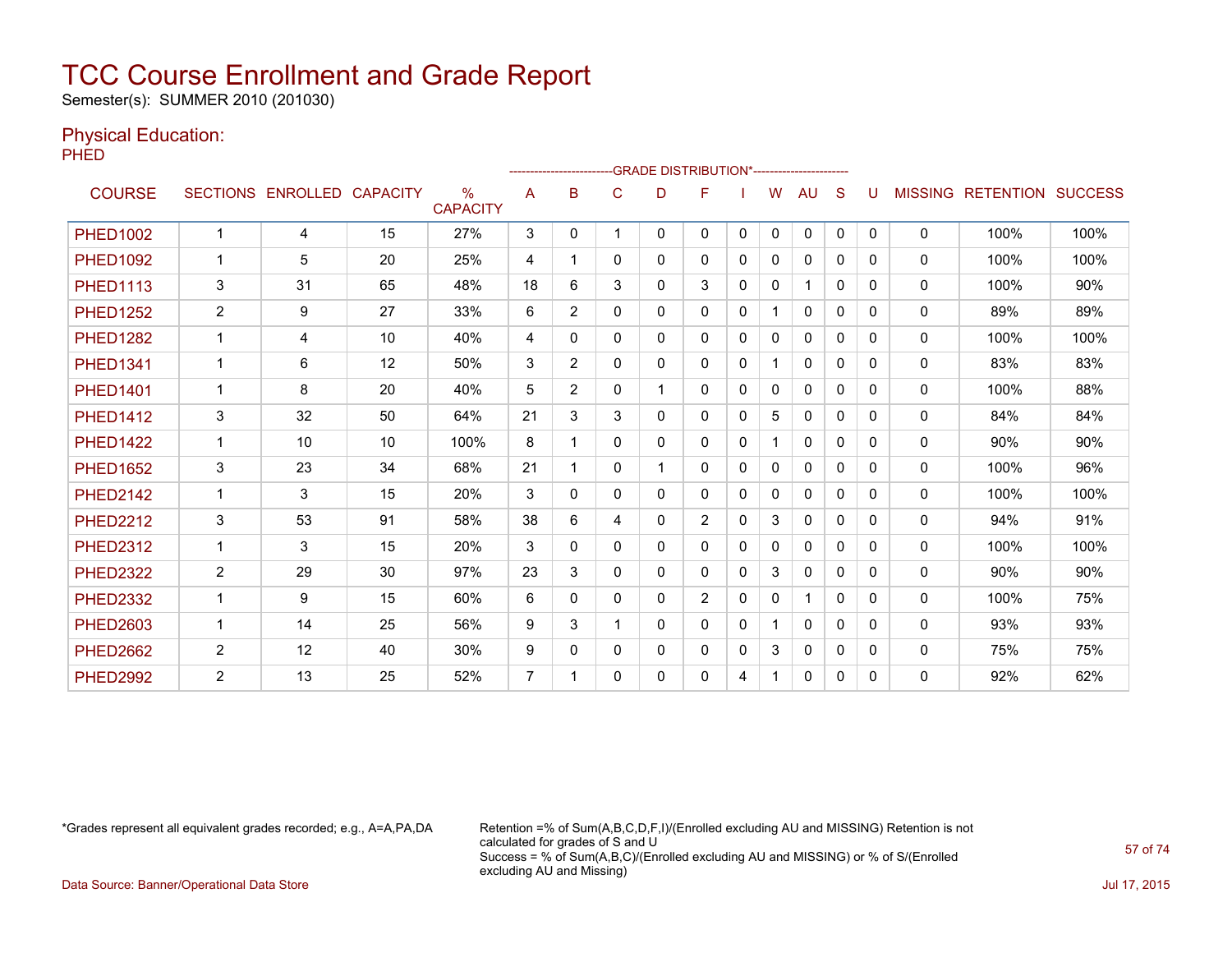Semester(s): SUMMER 2010 (201030)

### Philosophy:

PHIL

|                 |   |                            |     |                         | --------------------- |    |   | -GRADE DISTRIBUTION*----------------------- |   |   |    |              |              |          |                |           |                |
|-----------------|---|----------------------------|-----|-------------------------|-----------------------|----|---|---------------------------------------------|---|---|----|--------------|--------------|----------|----------------|-----------|----------------|
| <b>COURSE</b>   |   | SECTIONS ENROLLED CAPACITY |     | $\%$<br><b>CAPACITY</b> | A                     | B  |   | D                                           |   |   | w  | AU           | -S           |          | <b>MISSING</b> | RETENTION | <b>SUCCESS</b> |
| <b>PHIL1113</b> | 5 | 93                         | 170 | 55%                     | 37                    | 21 | 8 | 3                                           |   | 0 | 17 | $\Omega$     | $\mathbf{0}$ | $\Omega$ | 0              | 82%       | 71%            |
| <b>PHIL1143</b> | 4 | 26                         | 100 | 26%                     | 11                    |    | ົ | 0                                           | 3 | 0 | 8  | $\mathbf{0}$ | 0            | 0        | 0              | 69%       | 58%            |
| <b>PHIL1213</b> | າ | 8                          | 40  | 20%                     | 3                     |    |   | 0                                           | 0 | 0 | 3  | $\Omega$     |              | 0        | 0              | 62%       | 62%            |
| <b>PHIL1223</b> |   | 5                          | 20  | 25%                     |                       |    |   | 0                                           | 0 | 0 | 3  | $\Omega$     | $\Omega$     | $\Omega$ | 0              | 40%       | 40%            |
| <b>PHIL2153</b> | ົ | 23                         | 41  | 56%                     | 11                    | 3  |   | 0                                           | 4 | 0 | 4  | $\Omega$     | $\Omega$     | 0        | 0              | 83%       | 65%            |

\*Grades represent all equivalent grades recorded; e.g., A=A,PA,DA Retention =% of Sum(A,B,C,D,F,I)/(Enrolled excluding AU and MISSING) Retention is not calculated for grades of S and U Success = % of Sum(A,B,C)/(Enrolled excluding AU and MISSING) or % of S/(Enrolled excluding AU and Missing)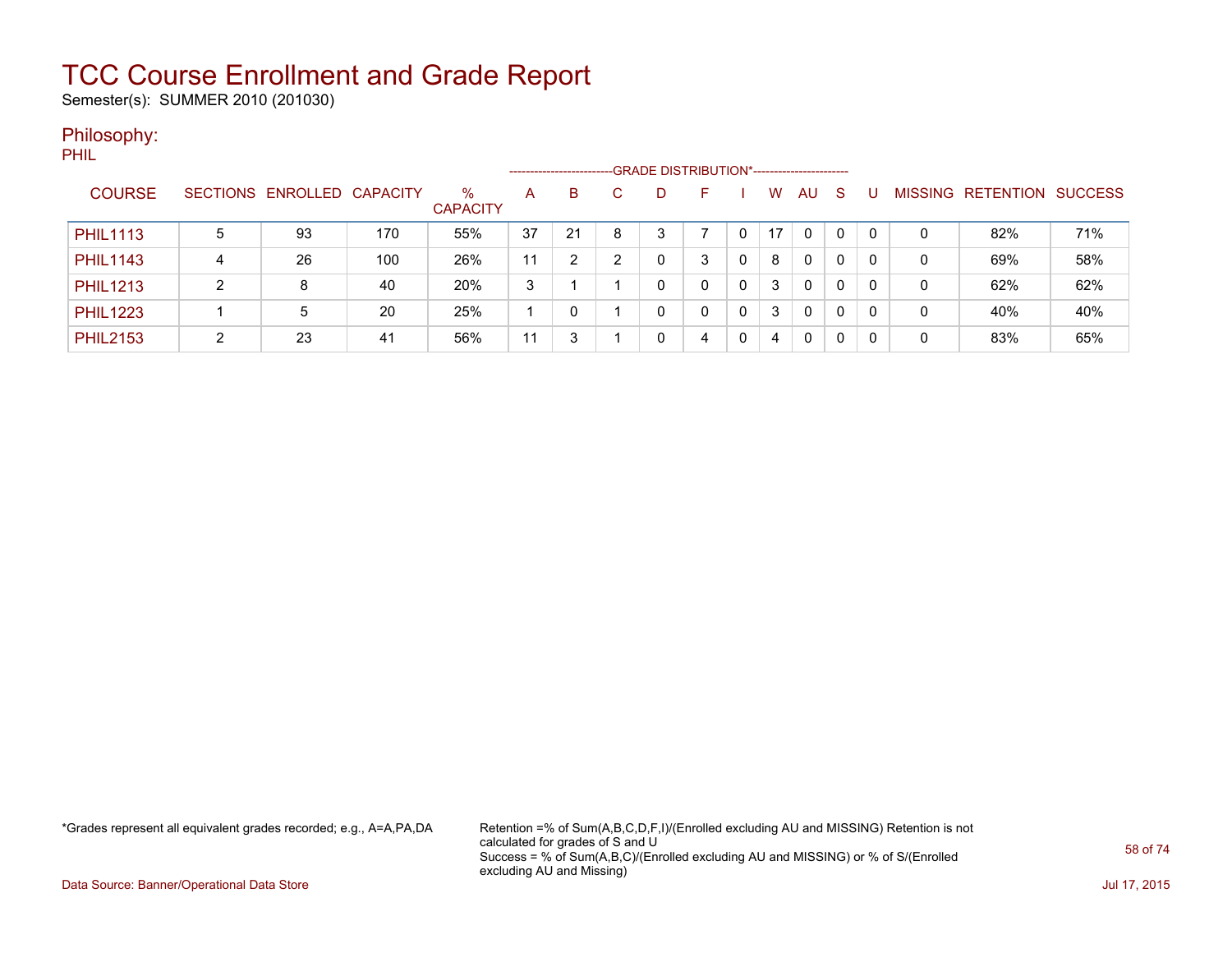Semester(s): SUMMER 2010 (201030)

### Physical Science:

PH<sub>SC</sub>

|                 |                            |     |                         |    |    |    |   | -GRADE DISTRIBUTION*----------------------- |   |              |    |    |   |   |                   |                |
|-----------------|----------------------------|-----|-------------------------|----|----|----|---|---------------------------------------------|---|--------------|----|----|---|---|-------------------|----------------|
| <b>COURSE</b>   | SECTIONS ENROLLED CAPACITY |     | $\%$<br><b>CAPACITY</b> | A  | B. |    | Ð | н.                                          |   | W            | AU | -S |   |   | MISSING RETENTION | <b>SUCCESS</b> |
| <b>PHSC1114</b> | 112                        | 180 | 62%                     | 26 | 38 | 21 |   | 5                                           |   | 21           | 0  | 0  | 0 | 0 | 81%               | 76%            |
| <b>PHSC2111</b> | 8                          | 20  | 40%                     | 8  | 0  |    |   |                                             |   | $\mathbf{0}$ | 0  | 0  |   | 0 | 100%              | 100%           |
| <b>PHSC2151</b> | 8                          | 20  | 40%                     | 3  |    |    |   |                                             |   | $\mathbf{0}$ | 0  | 0  |   | 0 | 100%              | 75%            |
| <b>PHSC2991</b> |                            | 0   |                         |    | 0  |    |   |                                             | 0 | 0            | 0  | 0  |   | 0 | 100%              | 100%           |

\*Grades represent all equivalent grades recorded; e.g., A=A,PA,DA Retention =% of Sum(A,B,C,D,F,I)/(Enrolled excluding AU and MISSING) Retention is not calculated for grades of S and U Success = % of Sum(A,B,C)/(Enrolled excluding AU and MISSING) or % of S/(Enrolled excluding AU and Missing)

Data Source: Banner/Operational Data Store Jul 17, 2015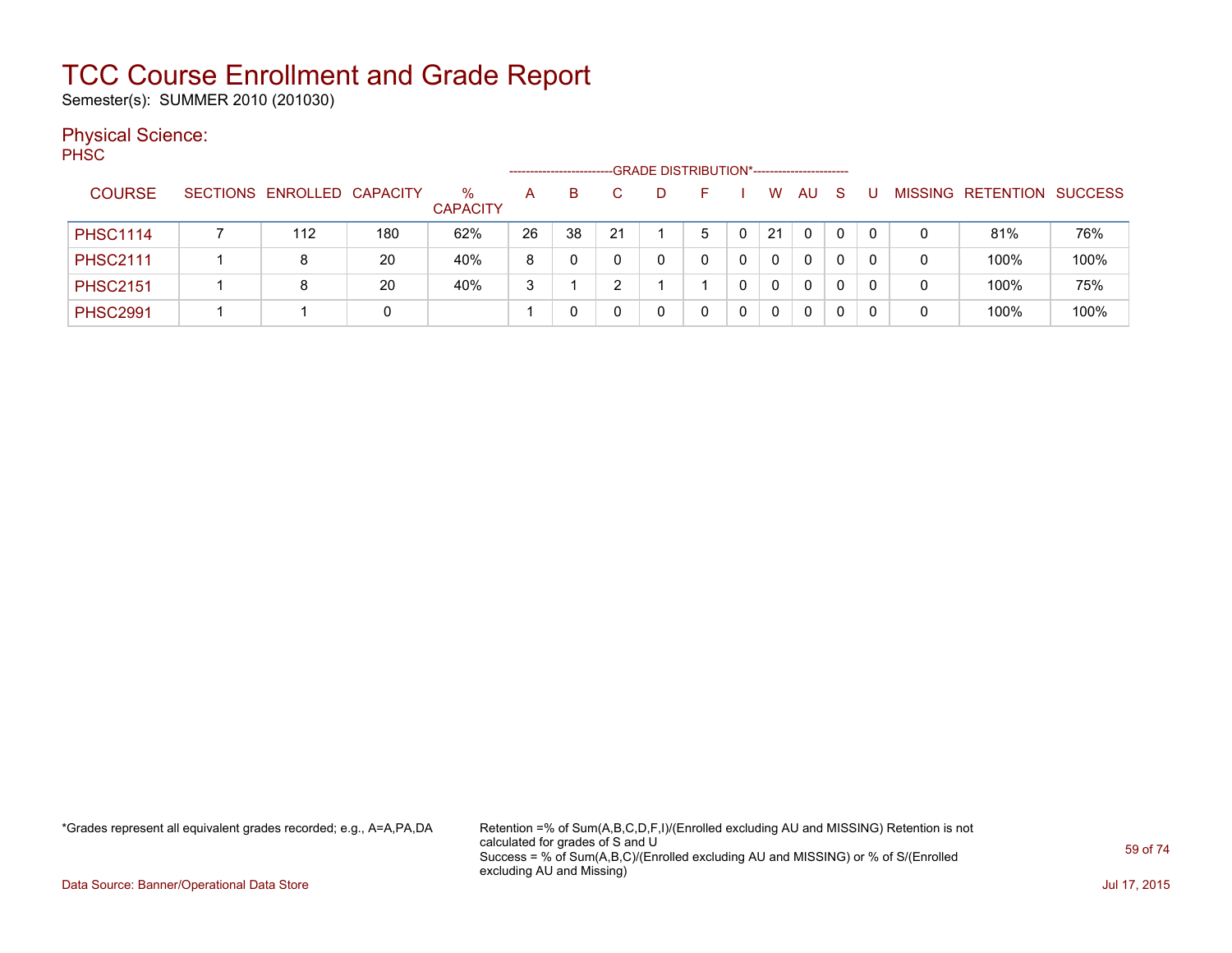Semester(s): SUMMER 2010 (201030)

#### Physical Therapist Assistant: PHTA

| .               |                            |    |                         |              |          |    | ------------------------GRADE DISTRIBUTION*----------------------- |    |              |             |     |                           |      |
|-----------------|----------------------------|----|-------------------------|--------------|----------|----|--------------------------------------------------------------------|----|--------------|-------------|-----|---------------------------|------|
| <b>COURSE</b>   | SECTIONS ENROLLED CAPACITY |    | $\%$<br><b>CAPACITY</b> | $\mathsf{A}$ | <b>B</b> | C. | - D -                                                              | F. |              | WAUS        | - U | MISSING RETENTION SUCCESS |      |
| <b>PHTA2486</b> | 28                         | 29 | 97%                     | 25           |          |    |                                                                    | 0  | $\mathbf{0}$ | $\mathbf 0$ |     | 100%                      | 100% |

\*Grades represent all equivalent grades recorded; e.g., A=A,PA,DA Retention =% of Sum(A,B,C,D,F,I)/(Enrolled excluding AU and MISSING) Retention is not calculated for grades of S and U Success = % of Sum(A,B,C)/(Enrolled excluding AU and MISSING) or % of S/(Enrolled excluding AU and Missing)

Data Source: Banner/Operational Data Store Jul 17, 2015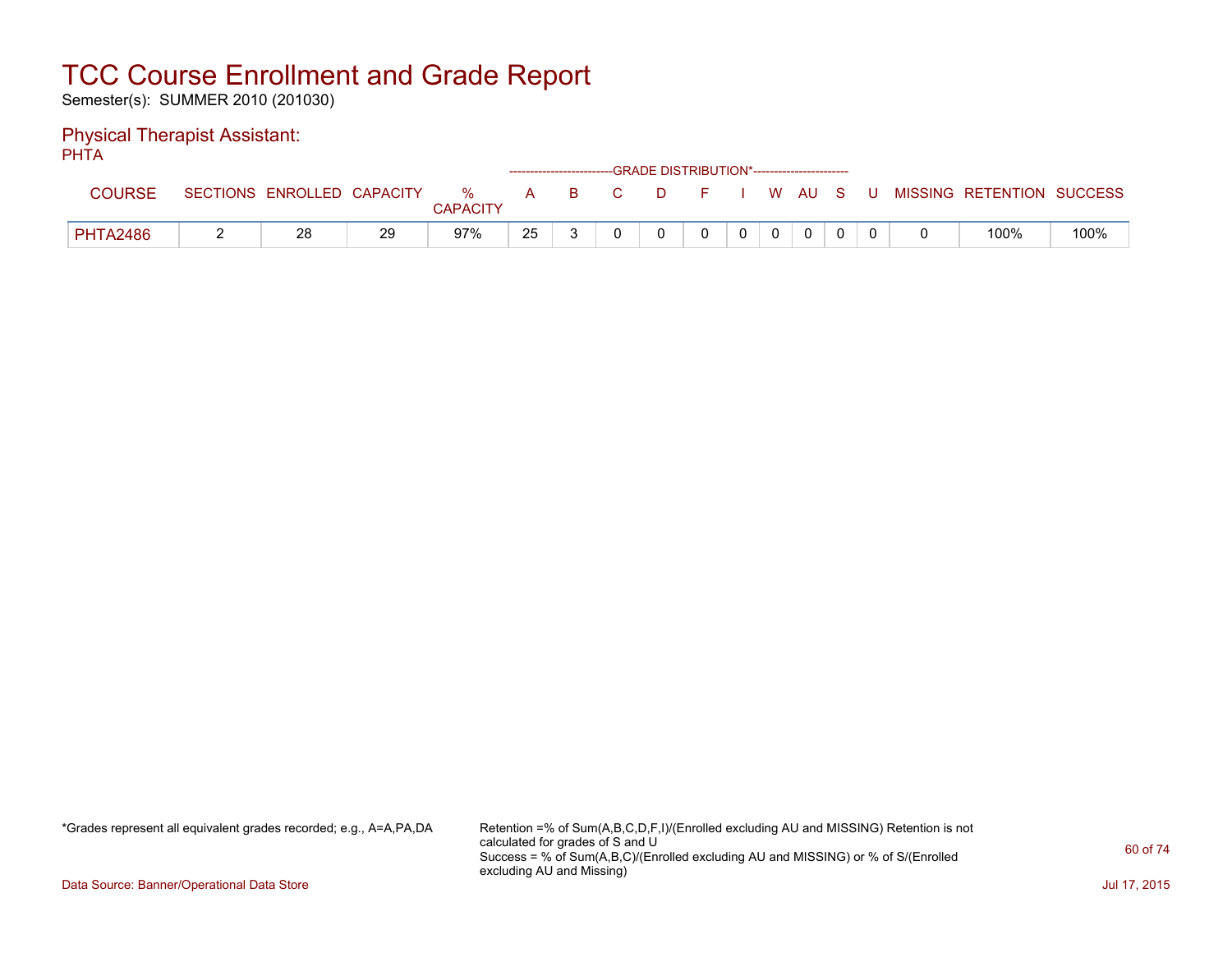Semester(s): SUMMER 2010 (201030)

### Physics:

| <b>PHYS</b>     |   |                            |     |                         |    |                   |    | -GRADE DISTRIBUTION*----------------------- |    |    |                |     |    |   |                                  |      |
|-----------------|---|----------------------------|-----|-------------------------|----|-------------------|----|---------------------------------------------|----|----|----------------|-----|----|---|----------------------------------|------|
| <b>COURSE</b>   |   | SECTIONS ENROLLED CAPACITY |     | $\%$<br><b>CAPACITY</b> | A  | B.                |    | D                                           | F. | W  | AU             | - S | -U |   | <b>MISSING RETENTION SUCCESS</b> |      |
| <b>PHYS1114</b> |   | 136                        | 142 | 96%                     | 41 | 43                | 26 |                                             | 2  | 19 | $\overline{2}$ | 0   | 0  | 0 | 86%                              | 82%  |
| <b>PHYS1214</b> |   | 46                         | 96  | 48%                     | 25 | 14                | 5  |                                             | 0  |    | 0              | 0   | 0  | 0 | 98%                              | 96%  |
| <b>PHYS2034</b> | 2 | 46                         | 48  | 96%                     | 19 | $12 \overline{ }$ | 8  |                                             | 0  | 5  |                | 0   | 0  | 0 | 89%                              | 87%  |
| <b>PHYS2124</b> |   | 25                         | 25  | 100%                    | 18 | 5                 |    |                                             | 0  |    | 0              | 0   | 0  | 0 | 100%                             | 100% |

\*Grades represent all equivalent grades recorded; e.g., A=A,PA,DA Retention =% of Sum(A,B,C,D,F,I)/(Enrolled excluding AU and MISSING) Retention is not calculated for grades of S and U Success = % of Sum(A,B,C)/(Enrolled excluding AU and MISSING) or % of S/(Enrolled excluding AU and Missing)

Data Source: Banner/Operational Data Store Jul 17, 2015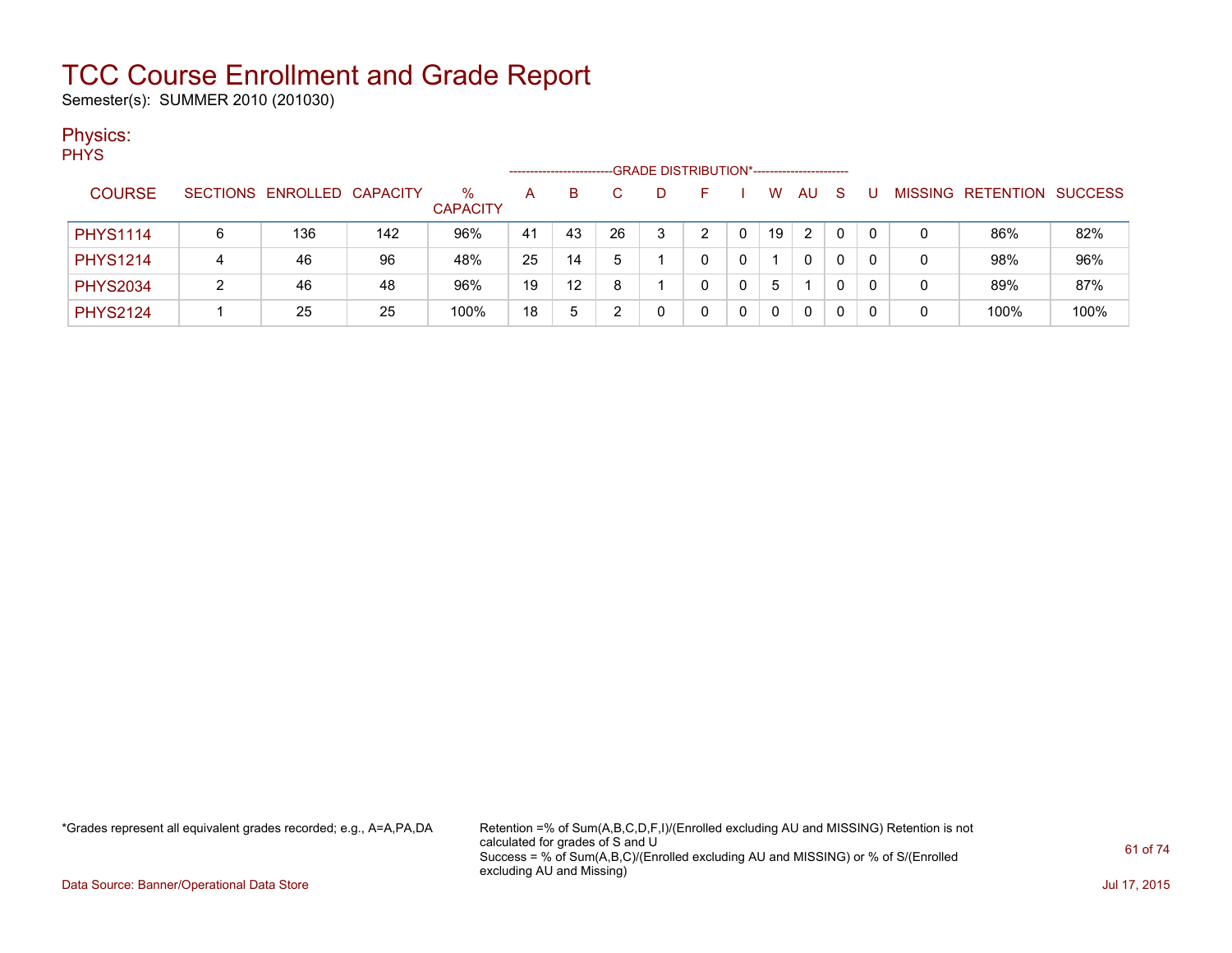Semester(s): SUMMER 2010 (201030)

### Paralegal:

| PLGL            |                            |    |                      |    |    | -GRADE DISTRIBUTION*----------------------- |      |   |              |    |                           |     |
|-----------------|----------------------------|----|----------------------|----|----|---------------------------------------------|------|---|--------------|----|---------------------------|-----|
| <b>COURSE</b>   | SECTIONS ENROLLED CAPACITY |    | %<br><b>CAPACITY</b> | A. | B. | $\Box$                                      | ∴ F∴ |   | I WAUS       | U. | MISSING RETENTION SUCCESS |     |
| <b>PLGL2373</b> |                            | 20 | 60%                  |    |    |                                             |      | 2 | $\Omega$     |    | 83%                       | 75% |
| <b>PLGL2443</b> | 15                         | 20 | 75%                  |    |    |                                             |      |   | $\mathbf{0}$ |    | 87%                       | 67% |

\*Grades represent all equivalent grades recorded; e.g., A=A,PA,DA Retention =% of Sum(A,B,C,D,F,I)/(Enrolled excluding AU and MISSING) Retention is not calculated for grades of S and U Success = % of Sum(A,B,C)/(Enrolled excluding AU and MISSING) or % of S/(Enrolled excluding AU and Missing)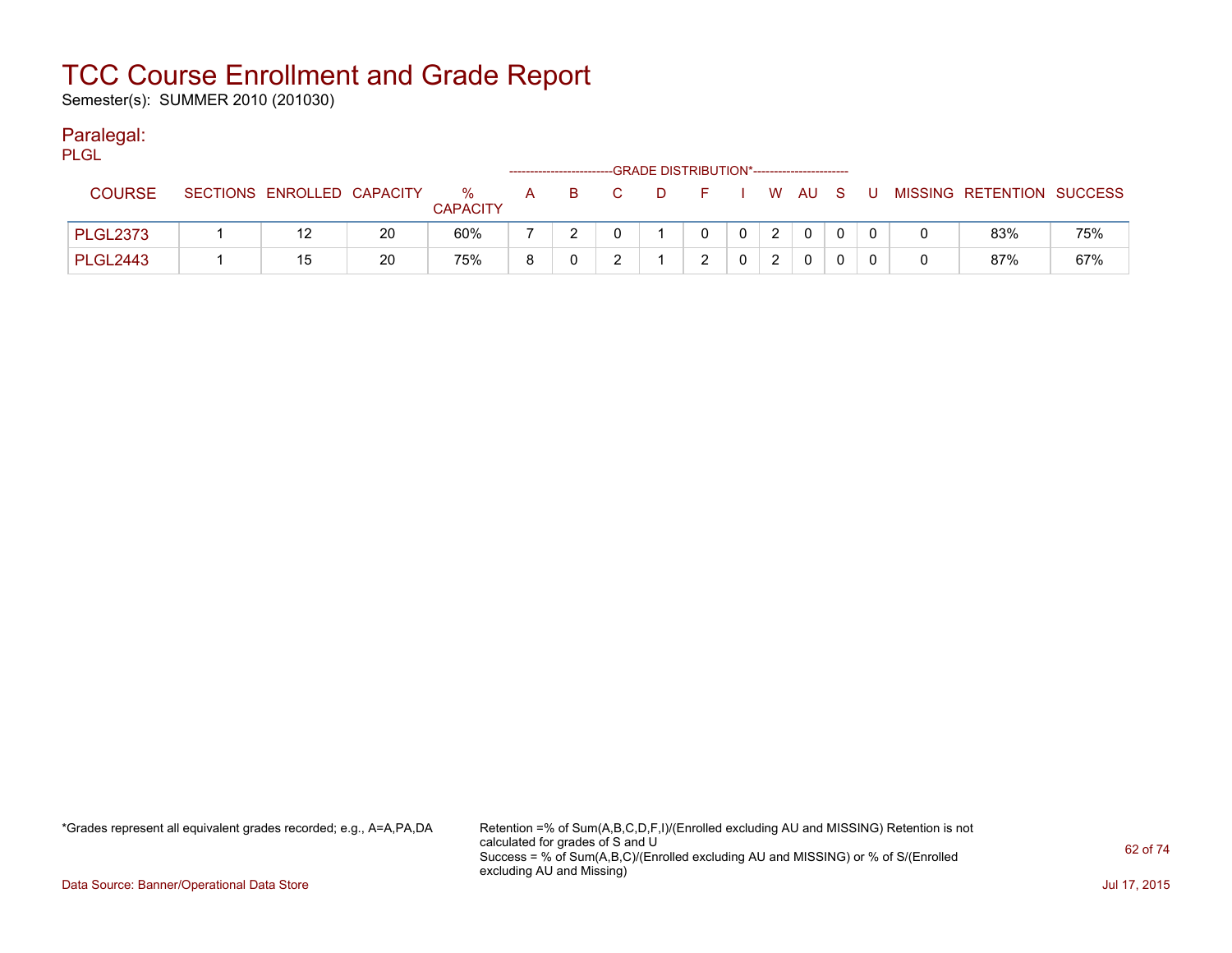Semester(s): SUMMER 2010 (201030)

### Political Science:

POLS

| ---             |    |                            |     |                      |     |     |      | -------------------------GRADE DISTRIBUTION*----------------------- |    |   |    |        |   |   |                           |     |
|-----------------|----|----------------------------|-----|----------------------|-----|-----|------|---------------------------------------------------------------------|----|---|----|--------|---|---|---------------------------|-----|
| <b>COURSE</b>   |    | SECTIONS ENROLLED CAPACITY |     | %<br><b>CAPACITY</b> | A   | в   | $-C$ | D                                                                   |    |   |    | W AU S | U |   | MISSING RETENTION SUCCESS |     |
| <b>POLS1113</b> | 24 | 668                        | 901 | 74%                  | 296 | 150 | 78   | 23                                                                  | 52 | 2 | 65 | 2      |   |   | 90%                       | 79% |
| <b>POLS2013</b> |    | 10                         | 30  | 33%                  |     |     |      |                                                                     |    |   | 3  |        |   | 0 | 70%                       | 70% |

\*Grades represent all equivalent grades recorded; e.g., A=A,PA,DA Retention =% of Sum(A,B,C,D,F,I)/(Enrolled excluding AU and MISSING) Retention is not calculated for grades of S and U Success = % of Sum(A,B,C)/(Enrolled excluding AU and MISSING) or % of S/(Enrolled excluding AU and Missing)

Data Source: Banner/Operational Data Store Jul 17, 2015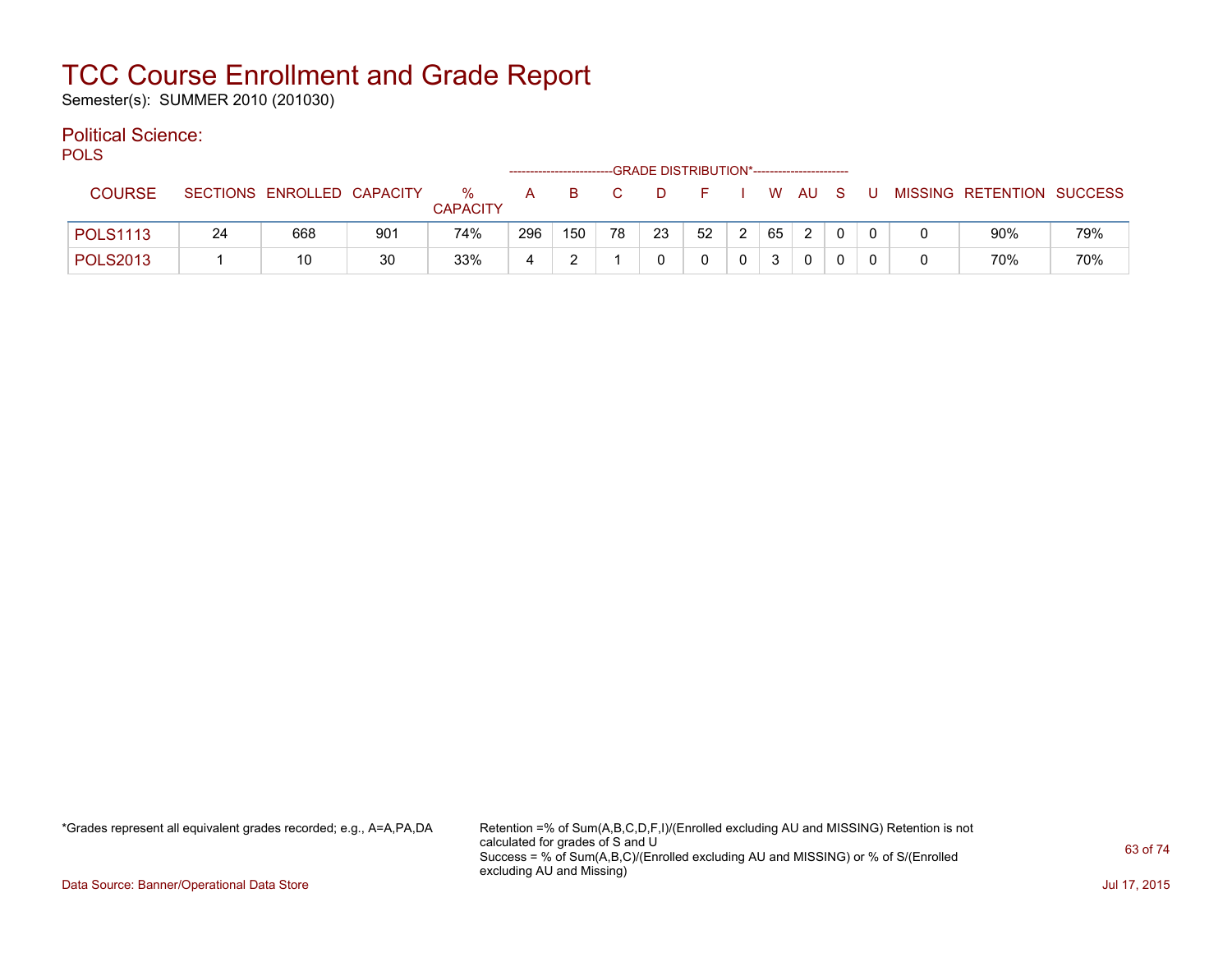Semester(s): SUMMER 2010 (201030)

### Process Technology:

PRCT

| -------         |                            |    |                      |              | ------------------------GRADE DISTRIBUTION*----------------------- |     |    |  |       |   |                           |      |
|-----------------|----------------------------|----|----------------------|--------------|--------------------------------------------------------------------|-----|----|--|-------|---|---------------------------|------|
| <b>COURSE</b>   | SECTIONS ENROLLED CAPACITY |    | %<br><b>CAPACITY</b> | $\mathsf{A}$ |                                                                    | B C | DF |  | WAUS. | U | MISSING RETENTION SUCCESS |      |
| <b>PRCT2324</b> |                            | 30 | 37%                  |              |                                                                    |     |    |  |       |   | 100%                      | 100% |

\*Grades represent all equivalent grades recorded; e.g., A=A,PA,DA Retention =% of Sum(A,B,C,D,F,I)/(Enrolled excluding AU and MISSING) Retention is not calculated for grades of S and U Success = % of Sum(A,B,C)/(Enrolled excluding AU and MISSING) or % of S/(Enrolled excluding AU and Missing)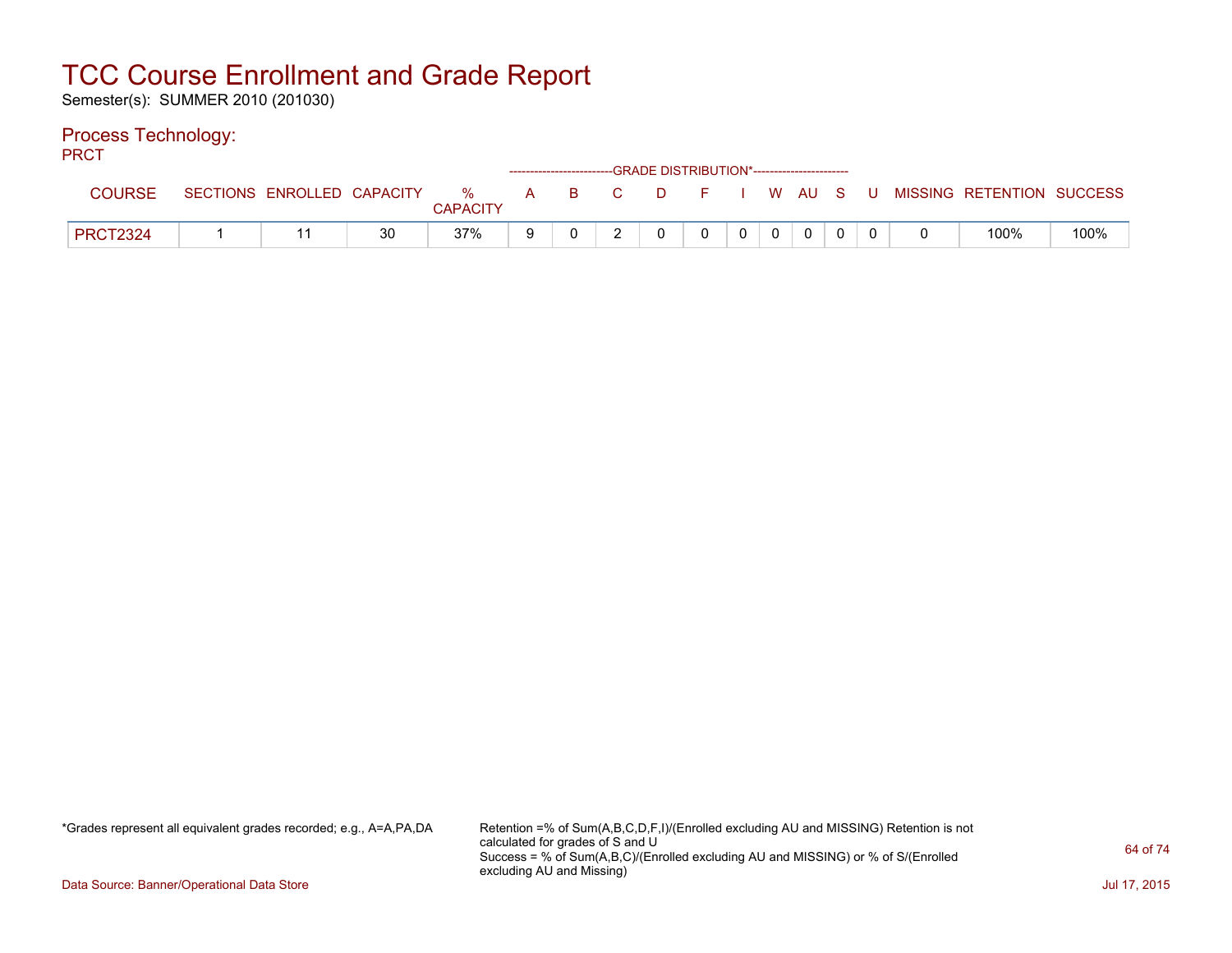Semester(s): SUMMER 2010 (201030)

### Psychology:

PSYC

|                 |                 |                 |                 |                      |     | ------------------------ |    | --GRADE DISTRIBUTION*----------------------- |    |   |                |              |          |          |                |                  |                |
|-----------------|-----------------|-----------------|-----------------|----------------------|-----|--------------------------|----|----------------------------------------------|----|---|----------------|--------------|----------|----------|----------------|------------------|----------------|
| <b>COURSE</b>   | <b>SECTIONS</b> | <b>ENROLLED</b> | <b>CAPACITY</b> | %<br><b>CAPACITY</b> | A   | B                        | C  | D                                            | F  |   | w              | AU           | S        |          | <b>MISSING</b> | <b>RETENTION</b> | <b>SUCCESS</b> |
| <b>PSYC1113</b> | 23              | 439             | 805             | 55%                  | 168 | 110                      | 58 | 22                                           | 27 | 0 | 54             | 0            | 0        | $\Omega$ | 0              | 88%              | 77%            |
| <b>PSYC1313</b> | 2               | 30              | 50              | 60%                  | 8   | 11                       | 3  |                                              | 5  | 0 | $\overline{2}$ | $\mathbf{0}$ | $\Omega$ | 0        | 0              | 93%              | 73%            |
| <b>PSYC2023</b> | 10              | 248             | 345             | 72%                  | 146 | 56                       | 8  | 10                                           | 3  |   | 23             | $\mathbf{0}$ | $\Omega$ | 0        |                | 91%              | 85%            |
| <b>PSYC2053</b> | $\overline{2}$  | 14              | 26              | 54%                  | 10  | 4                        |    | 0                                            | 0  | 0 | 0              | $\Omega$     | $\Omega$ | $\Omega$ | 0              | 100%             | 100%           |
| <b>PSYC2133</b> |                 | 12              | 15              | 80%                  | 9   | 3                        |    | 0                                            | 0  | 0 | 0              | $\mathbf{0}$ | $\Omega$ | 0        | 0              | 100%             | 100%           |
| <b>PSYC2523</b> |                 | 20              | 20              | 100%                 | 11  | 7                        |    | 0                                            | 0  | 0 |                | $\mathbf{0}$ | $\Omega$ | 0        | 0              | 95%              | 95%            |
| <b>PSYC2533</b> |                 | 20              | 20              | 100%                 | 12  | $\overline{2}$           | ົ  |                                              | 3  | 0 | 0              | $\mathbf{0}$ | $\Omega$ | $\Omega$ | 0              | 100%             | 80%            |
| <b>PSYC2613</b> |                 | 20              | 20              | 100%                 | 17  |                          |    |                                              | 0  | 0 |                | $\mathbf{0}$ | $\Omega$ | $\Omega$ | $\mathbf 0$    | 95%              | 90%            |
| <b>PSYC2813</b> | $\overline{2}$  | 25              | 27              | 93%                  | 6   | 6                        | 2  |                                              | 6  | 0 | 4              | $\Omega$     | 0        | 0        | 0              | 84%              | 56%            |

\*Grades represent all equivalent grades recorded; e.g., A=A,PA,DA Retention =% of Sum(A,B,C,D,F,I)/(Enrolled excluding AU and MISSING) Retention is not calculated for grades of S and U Success = % of Sum(A,B,C)/(Enrolled excluding AU and MISSING) or % of S/(Enrolled excluding AU and Missing)

Data Source: Banner/Operational Data Store Jul 17, 2015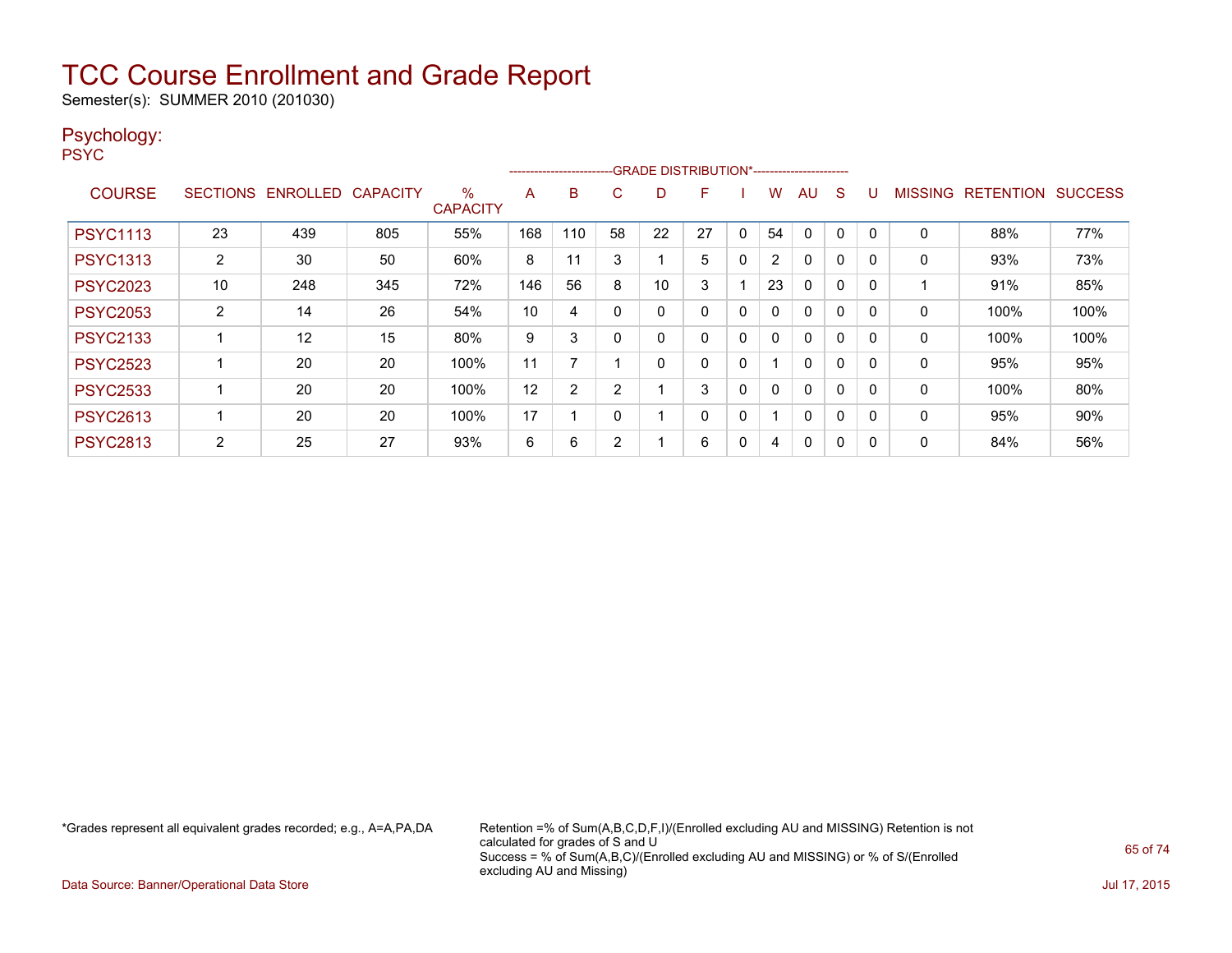Semester(s): SUMMER 2010 (201030)

### Radiography:

RADT

|                 |                 |                   |             |                      |    | --------------------- |          |   | -GRADE DISTRIBUTION*---------------------- |              |              |              |   |          |                |                  |                |
|-----------------|-----------------|-------------------|-------------|----------------------|----|-----------------------|----------|---|--------------------------------------------|--------------|--------------|--------------|---|----------|----------------|------------------|----------------|
| <b>COURSE</b>   | <b>SECTIONS</b> | ENROLLED CAPACITY |             | %<br><b>CAPACITY</b> | A  | B                     | C        | D | F                                          |              | w            | AU           | S |          | <b>MISSING</b> | <b>RETENTION</b> | <b>SUCCESS</b> |
| <b>RADT1212</b> | 2               | 19                | 20          | 95%                  | 8  | 2                     | 3        |   | 0                                          | $\mathbf 0$  | 6            | $\mathbf{0}$ | 0 | $\Omega$ | $\mathbf 0$    | 68%              | 68%            |
| <b>RADT1224</b> | 3               | 26                | 36          | 72%                  | 26 | 0                     | $\Omega$ | ი | 0                                          | 0            | 0            | $\mathbf{0}$ | 0 | 0        | 0              | 100%             | 100%           |
| <b>RADT1333</b> |                 | 8                 | 0           |                      | 8  | 0                     | $\Omega$ | ი | 0                                          | 0            | 0            | $\mathbf{0}$ | 0 | $\Omega$ | 0              | 100%             | 100%           |
| <b>RADT1344</b> |                 | 8                 | $\mathbf 0$ |                      | 8  | 0                     | $\Omega$ | 0 | 0                                          | 0            | 0            | 0            | 0 | $\Omega$ | 0              | 100%             | 100%           |
| <b>RADT1372</b> |                 | 8                 | 0           |                      | 8  | 0                     | $\Omega$ | 0 | 0                                          | 0            | 0            | $\mathbf{0}$ | 0 | $\Omega$ | 0              | 100%             | 100%           |
| <b>RADT2301</b> |                 | 28                | 30          | 93%                  | 8  | 13                    | 6        | 0 |                                            | $\mathbf{0}$ | 0            | $\mathbf{0}$ | 0 | 0        | 0              | 100%             | 96%            |
| <b>RADT2314</b> | 4               | 37                | 43          | 86%                  | 31 | 5                     |          |   | 0                                          | 0            | 0            | $\mathbf{0}$ | 0 | $\Omega$ | 0              | 100%             | 100%           |
| <b>RADT2323</b> |                 | 9                 | 0           |                      | 9  | 0                     | $\Omega$ | ი | 0                                          | 0            | 0            | $\mathbf{0}$ | 0 | $\Omega$ | 0              | 100%             | 100%           |
| <b>RADT2336</b> |                 | 9                 | 0           |                      | 9  | 0                     | 0        | 0 | 0                                          | 0            | 0            | $\mathbf{0}$ | 0 | $\Omega$ | 0              | 100%             | 100%           |
| <b>RADT2343</b> |                 | 9                 | $\Omega$    |                      | 9  | $\Omega$              | $\Omega$ |   | 0                                          | $\mathbf 0$  | $\mathbf{0}$ | $\mathbf{0}$ | 0 | $\Omega$ | $\mathbf{0}$   | 100%             | 100%           |
| <b>RADT2356</b> |                 | 9                 | $\mathbf 0$ |                      | 9  | 0                     |          |   | 0                                          | 0            | 0            | 0            | 0 | 0        | 0              | 100%             | 100%           |

\*Grades represent all equivalent grades recorded; e.g., A=A,PA,DA Retention =% of Sum(A,B,C,D,F,I)/(Enrolled excluding AU and MISSING) Retention is not calculated for grades of S and U Success = % of Sum(A,B,C)/(Enrolled excluding AU and MISSING) or % of S/(Enrolled excluding AU and Missing)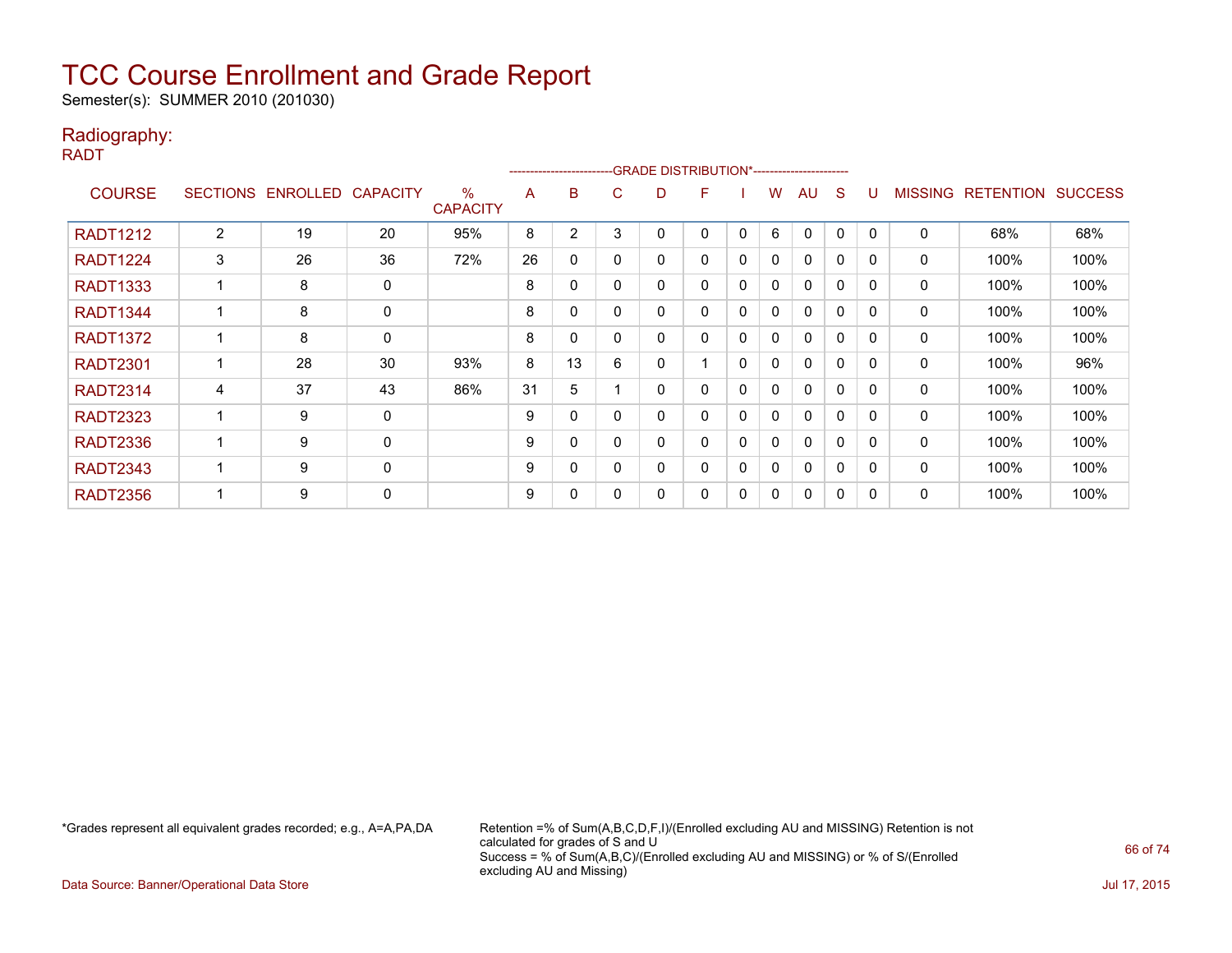Semester(s): SUMMER 2010 (201030)

### Religious Studies:

RELG

|                 |                            |    |                         |                |    |   | -GRADE DISTRIBUTION*----------------------- |          |              |              |  |                           |      |
|-----------------|----------------------------|----|-------------------------|----------------|----|---|---------------------------------------------|----------|--------------|--------------|--|---------------------------|------|
| <b>COURSE</b>   | SECTIONS ENROLLED CAPACITY |    | $\%$<br><b>CAPACITY</b> | A              | B. |   | н.                                          | w        | AU           | <sub>S</sub> |  | MISSING RETENTION SUCCESS |      |
| <b>RELG1213</b> | 18                         | 40 | 45%                     | 9              | 4  |   |                                             | 3        | $\mathbf{0}$ | $\mathbf{0}$ |  | 83%                       | 78%  |
| <b>RELG1223</b> | 4                          | 20 | 20%                     | $\overline{2}$ |    |   |                                             | $\Omega$ | $\mathbf{0}$ | 0            |  | 100%                      | 100% |
| <b>RELG2113</b> | 12                         | 40 | 30%                     | 6              |    |   | 0                                           | 3        | $\mathbf{0}$ | 0            |  | 75%                       | 75%  |
| <b>RELG2123</b> | 28                         | 70 | 40%                     | 10             | 4  | 6 |                                             | 6        | 0            | 0            |  | 79%                       | 71%  |

\*Grades represent all equivalent grades recorded; e.g., A=A,PA,DA Retention =% of Sum(A,B,C,D,F,I)/(Enrolled excluding AU and MISSING) Retention is not calculated for grades of S and U Success = % of Sum(A,B,C)/(Enrolled excluding AU and MISSING) or % of S/(Enrolled excluding AU and Missing)

Data Source: Banner/Operational Data Store Jul 17, 2015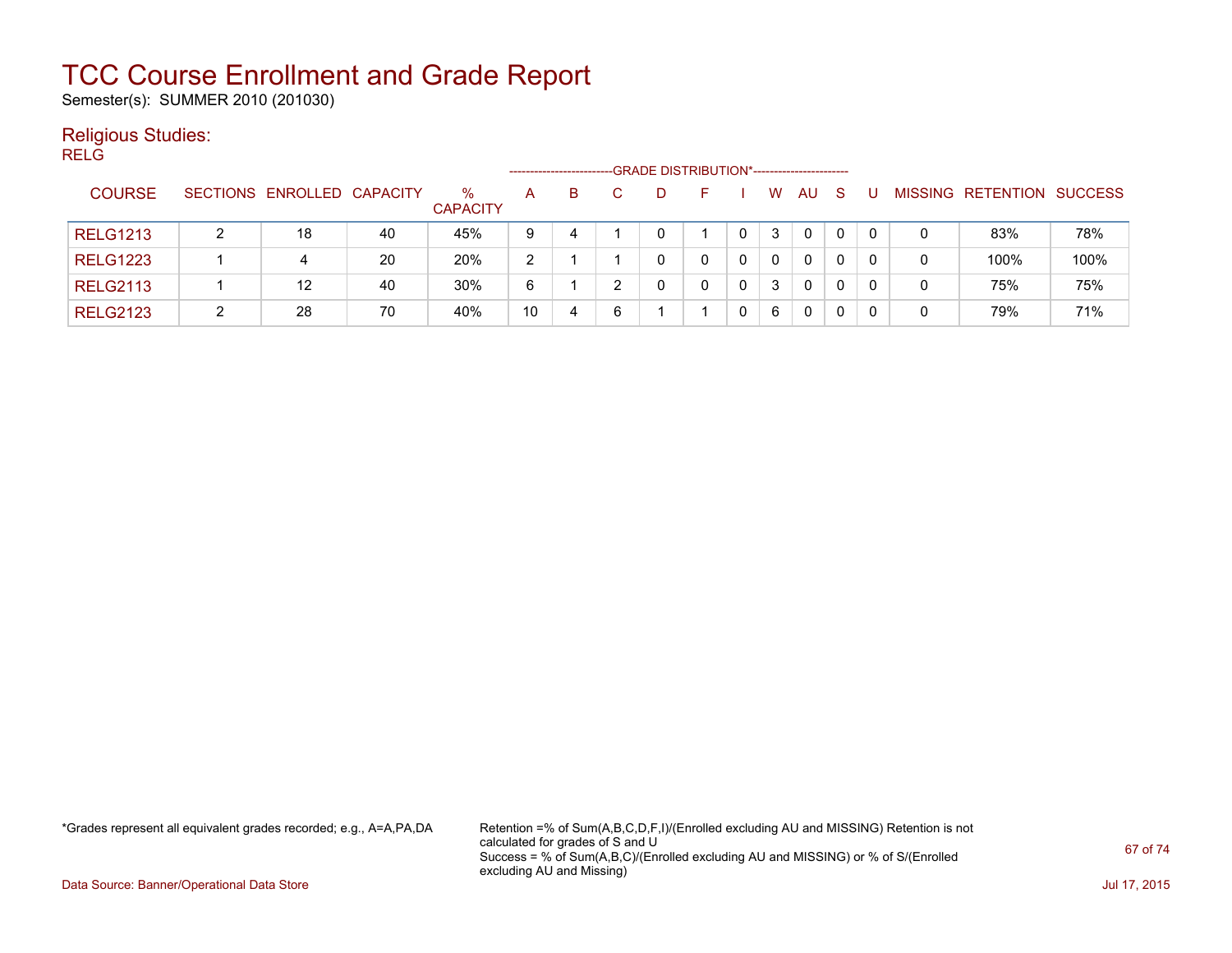Semester(s): SUMMER 2010 (201030)

### Respiratory Care:

RESP

|                 |    |                            |    |                      |    |   |   | -GRADE DISTRIBUTION*----------------------- |  |      |   |                           |      |
|-----------------|----|----------------------------|----|----------------------|----|---|---|---------------------------------------------|--|------|---|---------------------------|------|
| <b>COURSE</b>   |    | SECTIONS ENROLLED CAPACITY |    | %<br><b>CAPACITY</b> | A  | B | D |                                             |  | W AU | U | MISSING RETENTION SUCCESS |      |
| <b>RESP1522</b> |    | 22                         | 30 | 73%                  | 16 |   |   |                                             |  |      |   | 100%                      | 100% |
| <b>RESP2103</b> | 10 | 23                         | 50 | 46%                  | 22 |   |   |                                             |  |      |   | 100%                      | 100% |

\*Grades represent all equivalent grades recorded; e.g., A=A,PA,DA Retention =% of Sum(A,B,C,D,F,I)/(Enrolled excluding AU and MISSING) Retention is not calculated for grades of S and U Success = % of Sum(A,B,C)/(Enrolled excluding AU and MISSING) or % of S/(Enrolled excluding AU and Missing)

Data Source: Banner/Operational Data Store Jul 17, 2015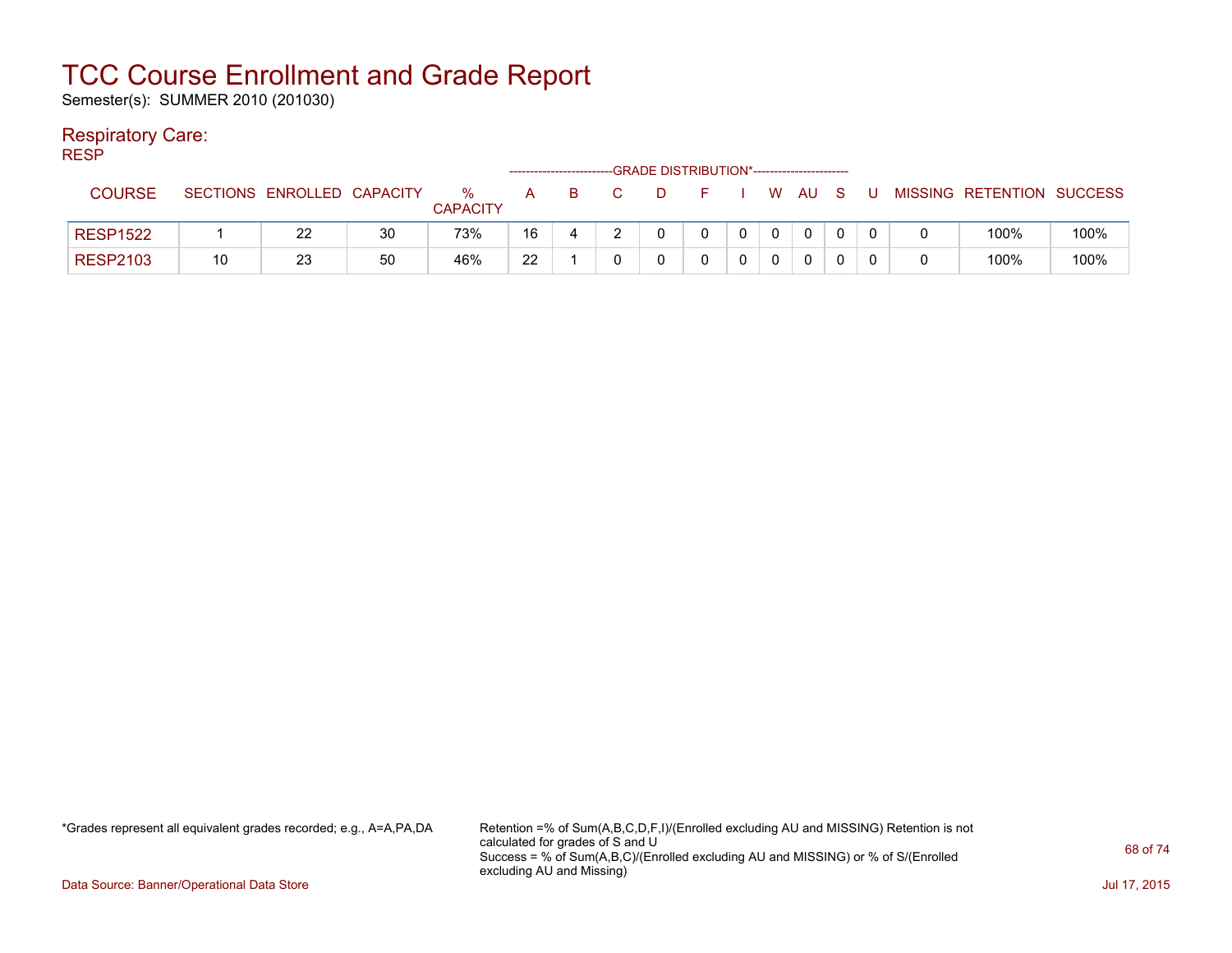Semester(s): SUMMER 2010 (201030)

### Sociology:

**SOCI** 

|                 |                 |                 |                 |                                  |    |    |                | ------------------------GRADE                DISTRIBUTION*---------------------- |   |             |                |              |              |          |                |                  |                |
|-----------------|-----------------|-----------------|-----------------|----------------------------------|----|----|----------------|----------------------------------------------------------------------------------|---|-------------|----------------|--------------|--------------|----------|----------------|------------------|----------------|
| <b>COURSE</b>   | <b>SECTIONS</b> | <b>ENROLLED</b> | <b>CAPACITY</b> | $\frac{0}{0}$<br><b>CAPACITY</b> | A  | B  | C              | D                                                                                | F |             | W              | AU           | S            |          | <b>MISSING</b> | <b>RETENTION</b> | <b>SUCCESS</b> |
| <b>SOCI1113</b> | 12              | 222             | 379             | 59%                              | 89 | 62 | 15             | 14                                                                               | 5 | 0           | 37             | $\mathbf{0}$ | 0            |          | 0              | 83%              | 75%            |
| <b>SOCI1133</b> |                 | 9               | 10              | 90%                              | 5  |    | $\Omega$       | ი                                                                                | 0 | 0           | 3              | $\Omega$     | 0            | 0        | 0              | 67%              | 67%            |
| <b>SOCI2013</b> |                 | 10              | 20              | 50%                              |    |    | 3              | 3                                                                                | 0 | 0           | $\overline{2}$ | $\mathbf{0}$ | $\mathbf{0}$ | $\Omega$ | 0              | 80%              | 50%            |
| <b>SOCI2043</b> |                 | 19              | 20              | 95%                              | 6  | 8  |                | 0                                                                                | 0 | $\mathbf 0$ | 4              | $\mathbf{0}$ | 0            | $\Omega$ | 0              | 79%              | 79%            |
| <b>SOCI2053</b> | $\overline{2}$  | 9               | 25              | 36%                              | 5  |    | $\Omega$       | 0                                                                                | 0 | $\mathbf 0$ | 3              | $\mathbf{0}$ | 0            | $\Omega$ | 0              | 67%              | 67%            |
| <b>SOCI2113</b> |                 | 13              | 20              | 65%                              | 4  | 3  | $\overline{2}$ | 0                                                                                | 0 | $\mathbf 0$ | 4              | $\mathbf{0}$ | 0            | $\Omega$ | 0              | 69%              | 69%            |
| <b>SOCI2123</b> |                 | 17              | 20              | 85%                              | 3  | 4  | 5              | $\overline{2}$                                                                   |   |             |                | $\mathbf{0}$ | 0            | 0        | $\Omega$       | 94%              | 71%            |
| <b>SOCI2143</b> |                 | $\overline{ }$  | 20              | 35%                              | 3  |    | $\Omega$       |                                                                                  | 0 | 0           | 3              | $\mathbf{0}$ | 0            | 0        | 0              | 57%              | 57%            |
| <b>SOCI2243</b> |                 | 9               | 30              | 30%                              | 9  | 0  | $\Omega$       | 0                                                                                | 0 | 0           | 0              | $\mathbf{0}$ | 0            | 0        | 0              | 100%             | 100%           |
| <b>SOCI2813</b> | 2               | 12              | 23              | 52%                              | 3  | 3  | 3              |                                                                                  | 0 | 0           | 3              | 0            | 0            | 0        | 0              | 75%              | 75%            |

\*Grades represent all equivalent grades recorded; e.g., A=A,PA,DA Retention =% of Sum(A,B,C,D,F,I)/(Enrolled excluding AU and MISSING) Retention is not calculated for grades of S and U Success = % of Sum(A,B,C)/(Enrolled excluding AU and MISSING) or % of S/(Enrolled excluding AU and Missing)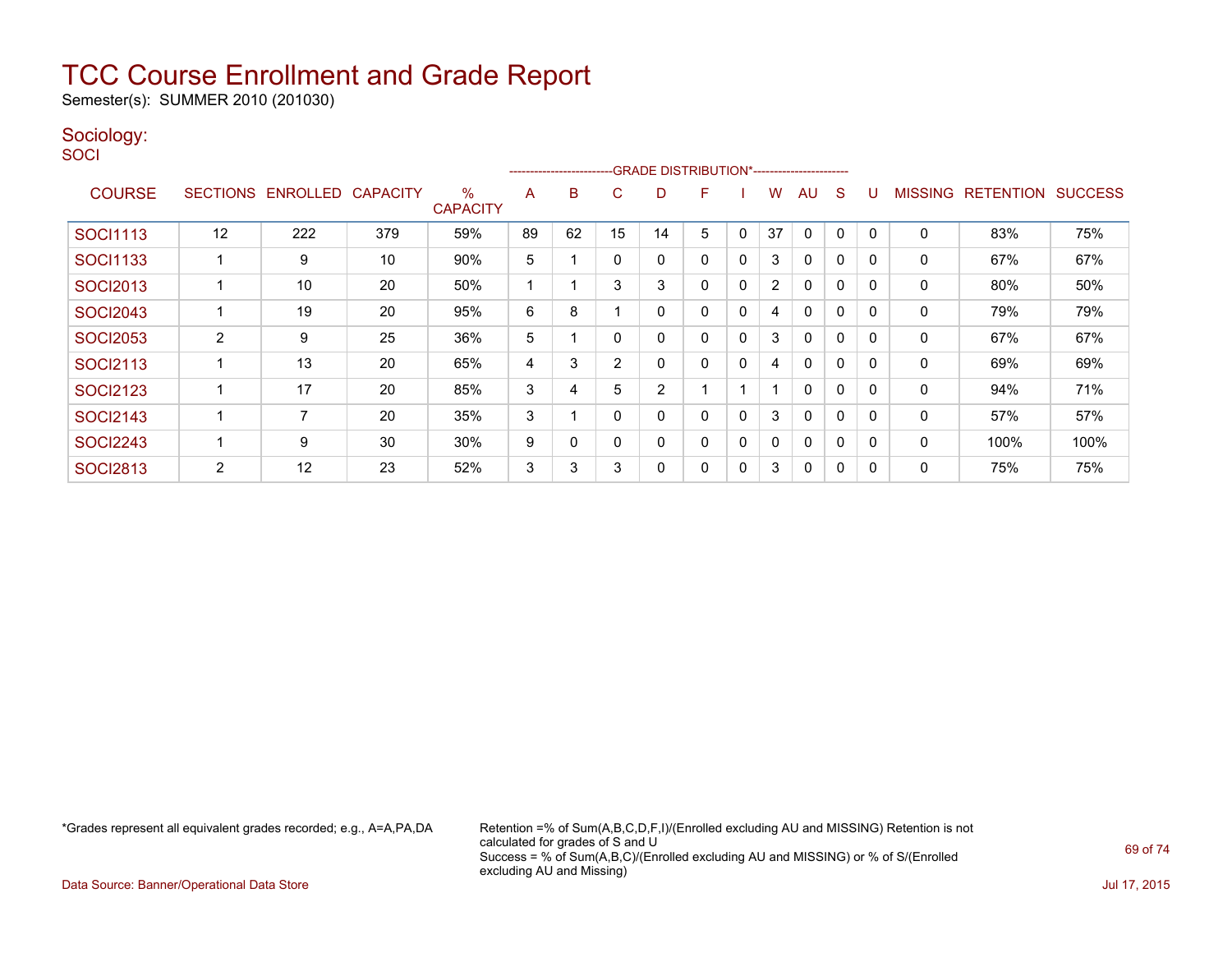Semester(s): SUMMER 2010 (201030)

### Spanish:

SPAN

|                 |                 |                 |                 |                      |    |                |    | ------------------------GRADE DISTRIBUTION*----------------------- |                |              |                |                         |              |          |                |                  |                |
|-----------------|-----------------|-----------------|-----------------|----------------------|----|----------------|----|--------------------------------------------------------------------|----------------|--------------|----------------|-------------------------|--------------|----------|----------------|------------------|----------------|
| <b>COURSE</b>   | <b>SECTIONS</b> | <b>ENROLLED</b> | <b>CAPACITY</b> | %<br><b>CAPACITY</b> | A  | в              | C. | D                                                                  | F              |              | w              | AU                      | S            |          | <b>MISSING</b> | <b>RETENTION</b> | <b>SUCCESS</b> |
| <b>SPAN1001</b> |                 | 8               | 15              | 53%                  | 6  |                |    |                                                                    | 0              | 0            | $\overline{2}$ | $\Omega$                | 0            | $\Omega$ | 0              | 75%              | 75%            |
| <b>SPAN1003</b> |                 | 8               | 25              | 32%                  | 6  | $\overline{2}$ |    | 0                                                                  | 0              | 0            | $\mathbf{0}$   | $\mathbf{0}$            | $\Omega$     |          | 0              | 100%             | 100%           |
| <b>SPAN1103</b> | 10              | 141             | 230             | 61%                  | 79 | 32             | 4  | 0                                                                  | 4              | $\mathbf{0}$ | 21             |                         | $\mathbf{0}$ | $\Omega$ | 0              | 85%              | 82%            |
| <b>SPAN1213</b> |                 | 66              | 131             | 50%                  | 20 | 27             |    |                                                                    | $\overline{2}$ | 0            | 9              | $\overline{\mathbf{A}}$ | $\Omega$     | $\Omega$ | 0              | 86%              | 83%            |
| <b>SPAN1313</b> | 2               | 22              | 40              | 55%                  | 16 | 4              |    | 0                                                                  | 0              | 0            | $\overline{2}$ | $\mathbf{0}$            | $\Omega$     |          | 0              | 91%              | 91%            |
| <b>SPAN1413</b> |                 | 12              | 13              | 92%                  | 9  | 3              |    | 0                                                                  | 0              | $\mathbf{0}$ | $\mathbf{0}$   | $\mathbf{0}$            | $\mathbf{0}$ |          | 0              | 100%             | 100%           |
| <b>SPAN2113</b> |                 | 14              | 20              | 70%                  | 11 | 2              |    | 0                                                                  | 0              | 0            |                | $\mathbf{0}$            | $\mathbf{0}$ | $\Omega$ | 0              | 93%              | 93%            |
| <b>SPAN2533</b> |                 | 11              | 20              | 55%                  | 9  | 0              |    | 0                                                                  | 0              | 0            | $\overline{2}$ | $\mathbf{0}$            | $\Omega$     | $\Omega$ | 0              | 82%              | 82%            |
| <b>SPAN2993</b> |                 | 5               | 20              | 25%                  | 0  | 2              |    | 0                                                                  | 0              |              |                | 0                       | 0            |          | 0              | 80%              | 60%            |

\*Grades represent all equivalent grades recorded; e.g., A=A,PA,DA Retention =% of Sum(A,B,C,D,F,I)/(Enrolled excluding AU and MISSING) Retention is not calculated for grades of S and U Success = % of Sum(A,B,C)/(Enrolled excluding AU and MISSING) or % of S/(Enrolled excluding AU and Missing)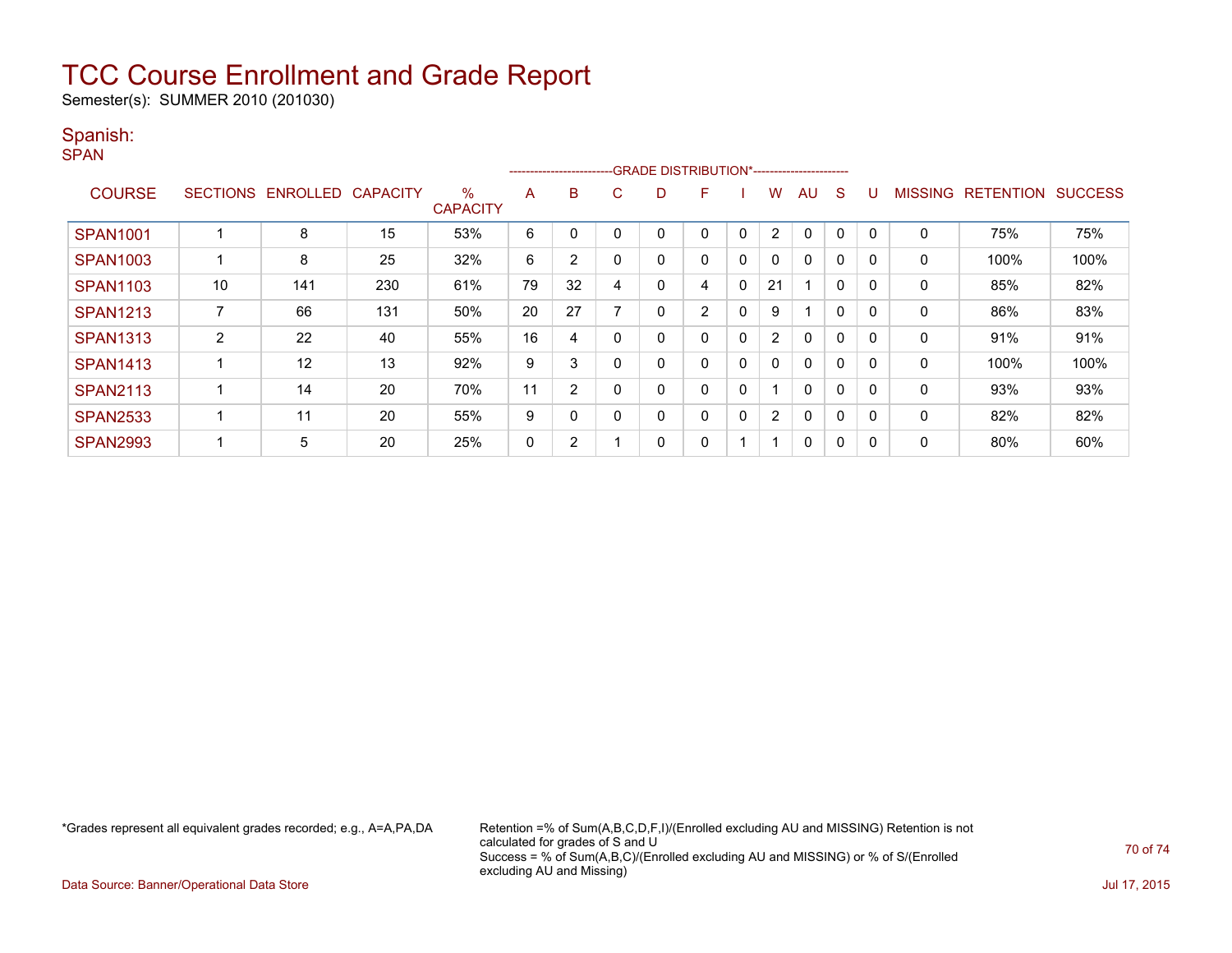Semester(s): SUMMER 2010 (201030)

### Speech:

|  | <b>SPCH</b>     |                                             |                            |     |                         |     |     |    |    |    |              |    |          |              |              |   |                           |     |
|--|-----------------|---------------------------------------------|----------------------------|-----|-------------------------|-----|-----|----|----|----|--------------|----|----------|--------------|--------------|---|---------------------------|-----|
|  |                 | -GRADE DISTRIBUTION*----------------------- |                            |     |                         |     |     |    |    |    |              |    |          |              |              |   |                           |     |
|  | <b>COURSE</b>   |                                             | SECTIONS ENROLLED CAPACITY |     | $\%$<br><b>CAPACITY</b> | A   | в   |    | D  |    |              | W  | AU       | S.           | U            |   | MISSING RETENTION SUCCESS |     |
|  | <b>SPCH1113</b> | 19                                          | 401                        | 545 | 74%                     | 168 | 120 | 38 | 10 | 13 | $\mathbf 0$  | 52 | $\Omega$ | $\mathbf{0}$ | $\Omega$     | 0 | 87%                       | 81% |
|  | <b>SPCH2053</b> |                                             | 14                         | 40  | 35%                     |     | ີ   |    | 0  |    | $\mathbf{0}$ | 2  | 0        | 0            | $\Omega$     | 0 | 86%                       | 79% |
|  | <b>SPCH2103</b> |                                             | 16                         | 24  | 67%                     | 14  |     |    | 0  | 0  | $\mathbf{0}$ |    | 0        |              | $\mathbf{0}$ | 0 | 94%                       | 94% |

\*Grades represent all equivalent grades recorded; e.g., A=A,PA,DA Retention =% of Sum(A,B,C,D,F,I)/(Enrolled excluding AU and MISSING) Retention is not calculated for grades of S and U Success = % of Sum(A,B,C)/(Enrolled excluding AU and MISSING) or % of S/(Enrolled excluding AU and Missing)

Data Source: Banner/Operational Data Store Jul 17, 2015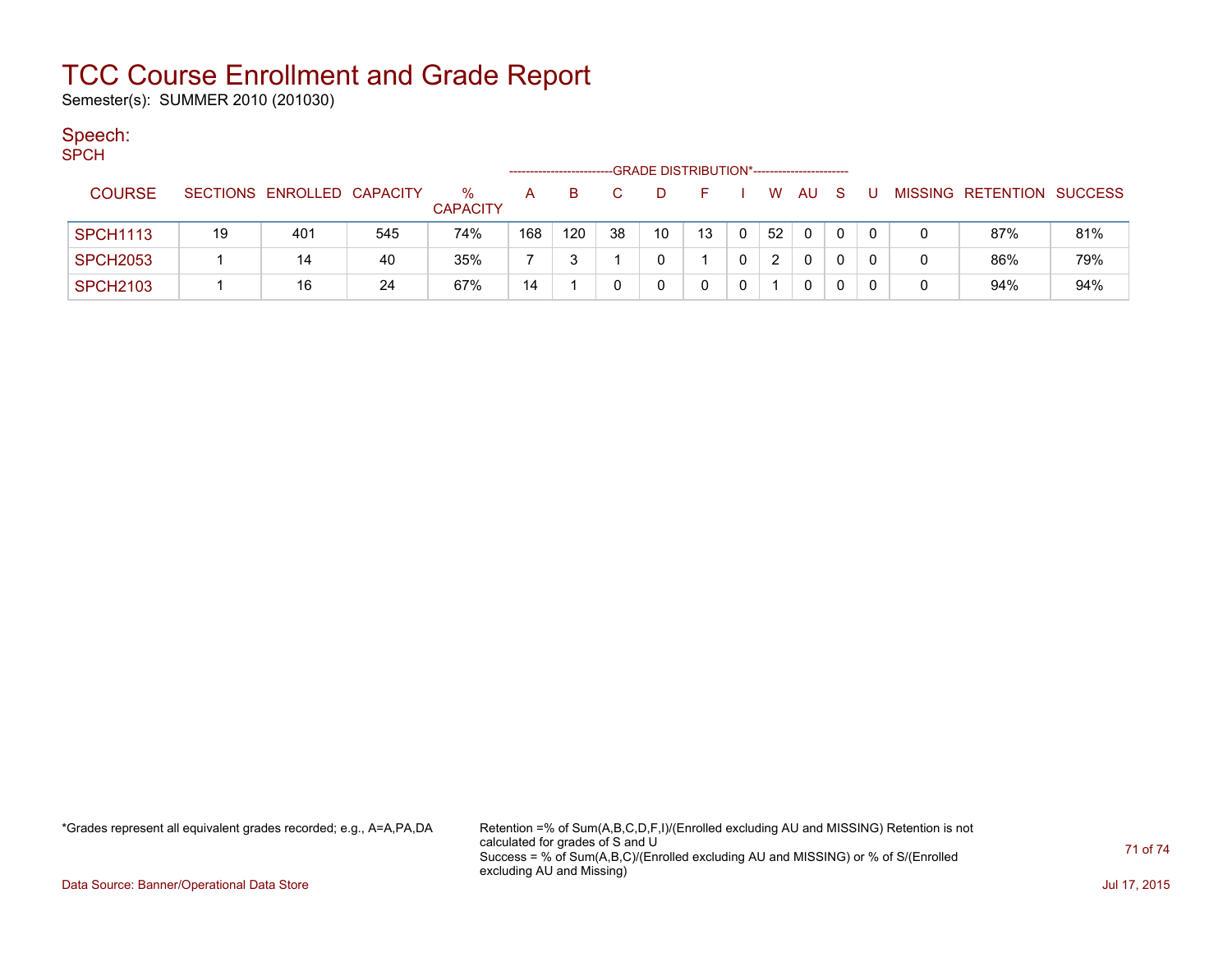Semester(s): SUMMER 2010 (201030)

### Surgical Technology:

**SRGT** 

|                 |                |                            |             |                                  |                |   | ------------------------GRADE                DISTRIBUTION*---------------------- |   |          |          |   |              |              |              |                |                  |                |
|-----------------|----------------|----------------------------|-------------|----------------------------------|----------------|---|----------------------------------------------------------------------------------|---|----------|----------|---|--------------|--------------|--------------|----------------|------------------|----------------|
| <b>COURSE</b>   |                | SECTIONS ENROLLED CAPACITY |             | $\frac{0}{0}$<br><b>CAPACITY</b> | A              | в | C                                                                                | D | F        |          | W | AU           | <sub>S</sub> | U            | <b>MISSING</b> | <b>RETENTION</b> | <b>SUCCESS</b> |
| <b>SRGT1102</b> |                | 8                          | $\mathbf 0$ |                                  | 6              |   |                                                                                  | 0 | 0        | 0        | 0 | $\Omega$     | 0            | $\mathbf{0}$ | $\Omega$       | 100%             | 100%           |
| <b>SRGT1112</b> |                | 8                          | $\mathbf 0$ |                                  | 6              | 0 | $\overline{2}$                                                                   | 0 | 0        | 0        | 0 | $\Omega$     | 0            | 0            | $\mathbf 0$    | 100%             | 100%           |
| <b>SRGT1124</b> | $\overline{2}$ | 19                         | $\mathbf 0$ |                                  | 11             | 6 | 2                                                                                | 0 | 0        | 0        | 0 | $\mathbf{0}$ | 0            | $\Omega$     | $\mathbf{0}$   | 100%             | 100%           |
| <b>SRGT1211</b> |                | 8                          | $\mathbf 0$ |                                  | 7              |   | 0                                                                                | 0 | 0        | 0        | 0 | 0            | 0            | $\Omega$     | 0              | 100%             | 100%           |
| <b>SRGT1222</b> |                | 8                          | $\mathbf 0$ |                                  | 3              | 4 |                                                                                  | 0 | $\Omega$ | 0        | 0 | $\mathbf{0}$ | 0            | $\Omega$     | $\Omega$       | 100%             | 100%           |
| <b>SRGT1324</b> |                | 8                          | 0           |                                  | $\overline{2}$ | 4 | $\overline{2}$                                                                   | 0 | 0        | 0        | 0 | 0            | 0            | 0            | 0              | 100%             | 100%           |
| <b>SRGT1333</b> |                | 8                          | $\mathbf 0$ |                                  | 2              | 4 | $\overline{2}$                                                                   | 0 | $\Omega$ | 0        | 0 | $\Omega$     | $\Omega$     | 0            | $\mathbf 0$    | 100%             | 100%           |
| <b>SRGT1341</b> | $\overline{2}$ | 19                         | $\mathbf 0$ |                                  | 15             | 4 | 0                                                                                | 0 | 0        | 0        | 0 | 0            | 0            | 0            | $\mathbf 0$    | 100%             | 100%           |
| <b>SRGT2221</b> | $\overline{2}$ | 9                          | $\mathbf 0$ |                                  | 4              | 5 | 0                                                                                | 0 | 0        | 0        | 0 | $\mathbf{0}$ | 0            | 0            | 0              | 100%             | 100%           |
| <b>SRGT2312</b> | $\overline{2}$ | 9                          | $\mathbf 0$ |                                  | 3              | 4 | 2                                                                                | 0 | 0        | 0        | 0 | $\mathbf{0}$ | $\Omega$     | 0            | $\mathbf{0}$   | 100%             | 100%           |
| <b>SRGT2323</b> | $\overline{2}$ | 19                         | 0           |                                  | 9              | 6 | 4                                                                                | 0 | 0        | 0        | 0 | $\mathbf{0}$ | 0            | 0            | $\mathbf{0}$   | 100%             | 100%           |
| <b>SRGT2332</b> | $\overline{2}$ | 18                         | 0           |                                  | 17             | 0 | 0                                                                                | 0 | 0        | $\Omega$ | 0 | $\mathbf{0}$ | 0            | 0            | 1              | 100%             | 100%           |
| <b>SRGT2434</b> | 2              | 19                         | $\mathbf 0$ |                                  | 12             | 5 | $\overline{2}$                                                                   | 0 | 0        | 0        | 0 | 0            | 0            | 0            | 0              | 100%             | 100%           |
| <b>SRGT2442</b> | $\overline{2}$ | 9                          | $\Omega$    |                                  | 9              | 0 | 0                                                                                | 0 | 0        | 0        | 0 | $\Omega$     | $\Omega$     | 0            | $\mathbf{0}$   | 100%             | 100%           |

\*Grades represent all equivalent grades recorded; e.g., A=A,PA,DA Retention =% of Sum(A,B,C,D,F,I)/(Enrolled excluding AU and MISSING) Retention is not calculated for grades of S and U Success = % of Sum(A,B,C)/(Enrolled excluding AU and MISSING) or % of S/(Enrolled excluding AU and Missing)

Data Source: Banner/Operational Data Store Jul 17, 2015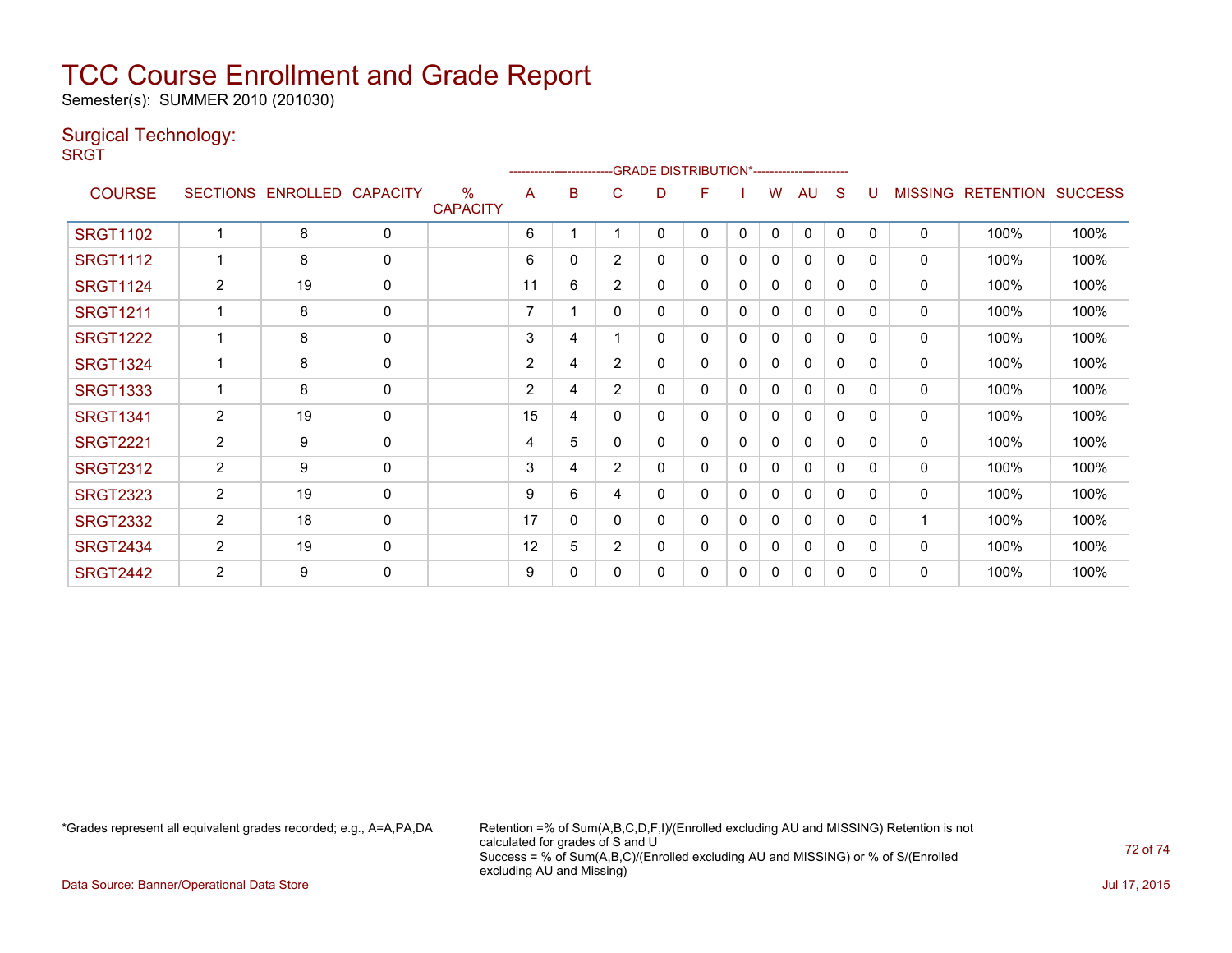## TCC Course Enrollment and Grade Report

Semester(s): SUMMER 2010 (201030)

## Theatre:

**THEA** 

| .               | ------------------------GRADE                DISTRIBUTION*---------------------- |                            |    |                         |   |    |  |   |      |  |  |        |  |  |                           |     |
|-----------------|----------------------------------------------------------------------------------|----------------------------|----|-------------------------|---|----|--|---|------|--|--|--------|--|--|---------------------------|-----|
| <b>COURSE</b>   |                                                                                  | SECTIONS ENROLLED CAPACITY |    | $\%$<br><b>CAPACITY</b> | A | B. |  | D | $ -$ |  |  | . WAUS |  |  | MISSING RETENTION SUCCESS |     |
| <b>THEA1053</b> |                                                                                  |                            | 20 | 45%                     |   |    |  |   |      |  |  |        |  |  | 100%                      | 67% |
| <b>THEA1093</b> |                                                                                  | 21                         | 44 | 48%                     | - |    |  |   |      |  |  |        |  |  | 95%                       | 67% |

\*Grades represent all equivalent grades recorded; e.g., A=A,PA,DA Retention =% of Sum(A,B,C,D,F,I)/(Enrolled excluding AU and MISSING) Retention is not calculated for grades of S and U Success = % of Sum(A,B,C)/(Enrolled excluding AU and MISSING) or % of S/(Enrolled excluding AU and Missing)

Data Source: Banner/Operational Data Store Jul 17, 2015